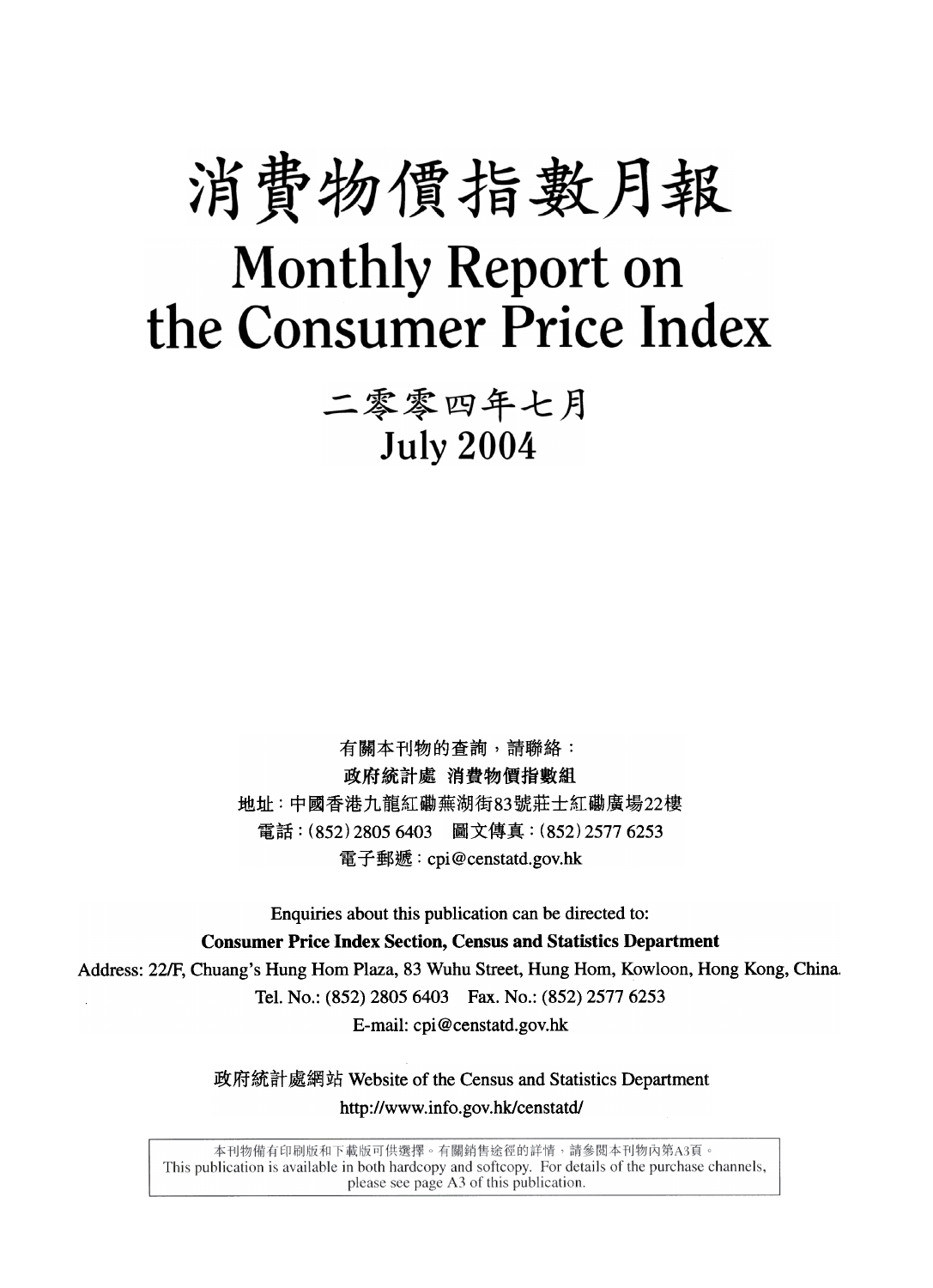#### **CONTENTS**

|                |                                                                                                          | Page           |
|----------------|----------------------------------------------------------------------------------------------------------|----------------|
| 1.             | 1. Concepts and methods                                                                                  | 1              |
| 2.             | 2. Summary statistics                                                                                    | 3              |
|                | Table A Main statistics of Consumer<br>Price Indices (CPIs)                                              | $\overline{4}$ |
| 3.             | 3. Detailed changes in the CPIs, as<br>compared with same month in preceding<br>year                     | 5              |
|                | Table B Year-on-year rates of change in<br>the CPIs at commodity/service<br>section level                | 6              |
| 4.             | 4. Detailed changes in the CPIs, as<br>compared with preceding month                                     | $\overline{7}$ |
|                | Table C Month-to-month rates of<br>change in the CPIs at<br>commodity/service section<br>level           | 8              |
| 5.             | 5. Seasonally adjusted CPIs                                                                              | 11             |
|                | Table D Average monthly rates of change<br>during the latest 3 months in the<br>seasonally adjusted CPIs | 12             |
|                | <b>TABLES</b>                                                                                            |                |
| 1()            | 1(A) Time series of the Composite CPI at<br>commodity/service section level                              | 14             |
| 1()            | $1(B)$ Time series of the CPI(A) at<br>commodity/service section level                                   | 15             |
| 1 <sup>1</sup> | $1(C)$ Time series of the CPI(B) at<br>commodity/service section level                                   | 16             |
| 1()            | $1(D)$ Time series of the CPI(C) at<br>commodity/service section level                                   | 17             |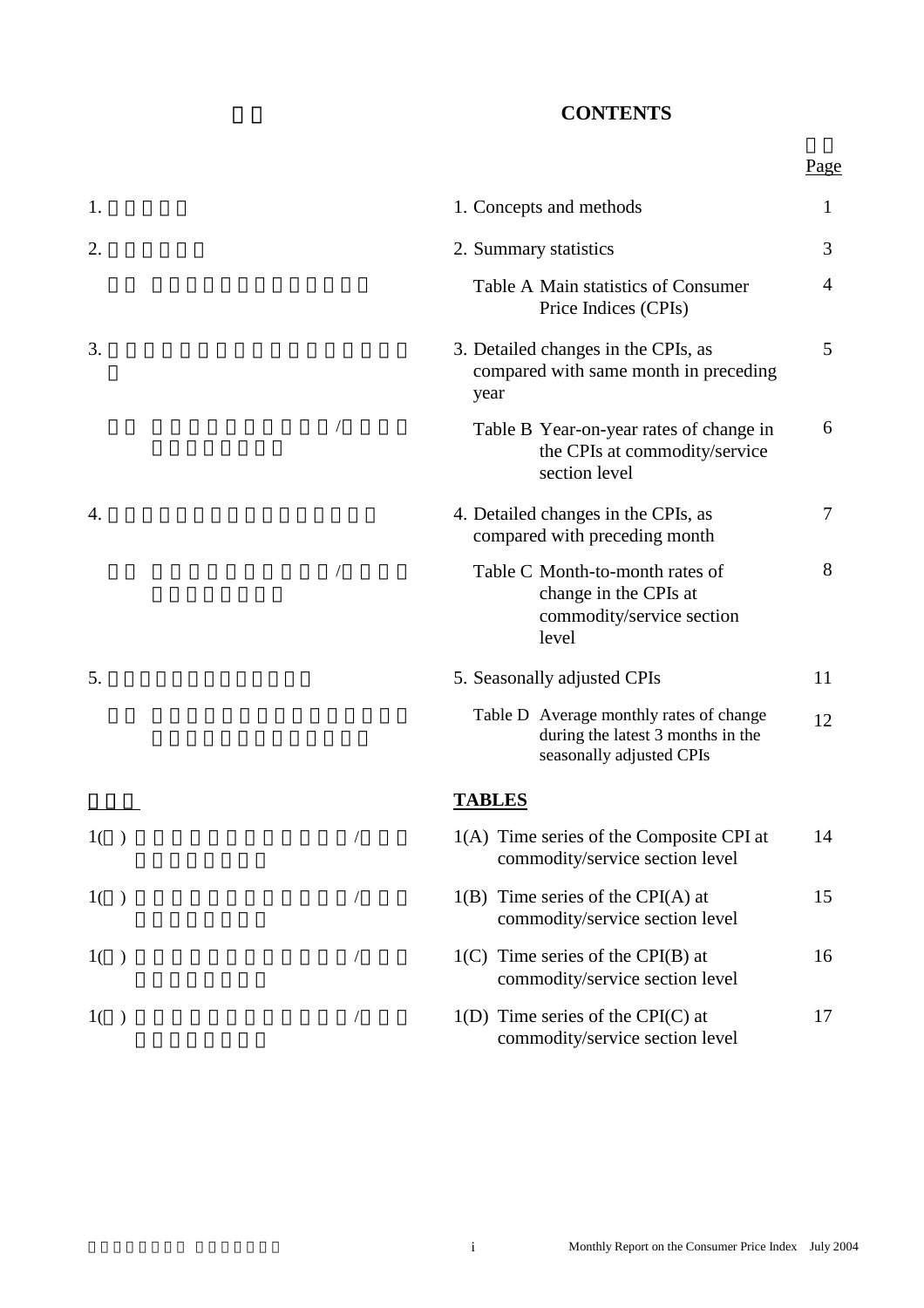## 統計表**(**續**) TABLES (Cont'd)**

| 2( ) |               |            |   | $2(A)$ Time series of year-on-year rates of<br>change in the Composite CPI at<br>commodity/service section level                | 18 |
|------|---------------|------------|---|---------------------------------------------------------------------------------------------------------------------------------|----|
| 2()  |               |            |   | $2(B)$ Time series of year-on-year rates of<br>change in the $CPI(A)$ at<br>commodity/service section level                     | 19 |
| 2(   | $\rightarrow$ | $\sqrt{2}$ |   | $2(C)$ Time series of year-on-year rates of<br>change in the CPI(B) at<br>commodity/service section level                       | 20 |
| 2()  |               |            |   | $2(D)$ Time series of year-on-year rates of<br>change in the $CPI(C)$ at<br>commodity/service section level                     | 21 |
| 3()  |               |            |   | 3(A) Composite CPI for July 2004<br>compared with preceding month and<br>same month in preceding year                           | 22 |
| 3()  |               |            |   | 3(B) CPI(A) for July 2004 compared with<br>preceding month and same month in<br>preceding year                                  | 25 |
| 3()  |               |            |   | $3(C)$ CPI(B) for July 2004 compared with<br>preceding month and same month in<br>preceding year                                | 28 |
| 3(   | $\rightarrow$ |            |   | 3(D) CPI(C) for July 2004 compared with<br>preceding month and same month in<br>preceding year                                  | 31 |
| 4()  |               |            |   | 4(A) Seasonally adjusted CPIs                                                                                                   | 34 |
| 4()  |               |            |   | 4(B) Month-to-month rates of change in<br>the seasonally adjusted CPIs                                                          | 35 |
| 5    |               |            | 5 | Contribution of each<br>commodity/service section to the<br>overall year-on-year rates of change<br>in the CPIs for July 2004   | 36 |
| 6    |               |            | 6 | Contribution of each<br>commodity/service section to the<br>overall month-to-month rates of<br>change in the CPIs for July 2004 | 37 |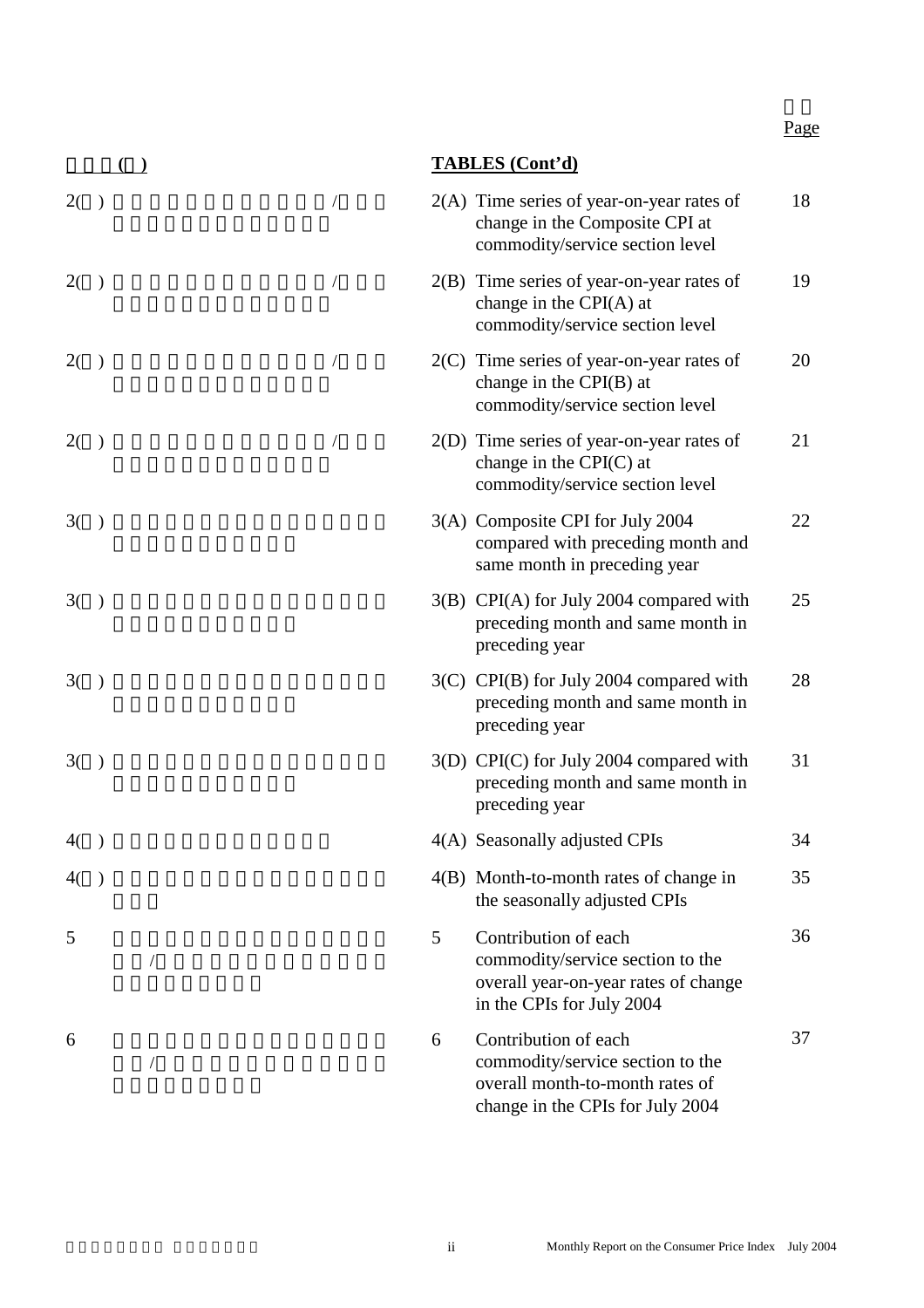|                |   | <b>TABLES</b> (Cont'd)                                                                                                                                |    |
|----------------|---|-------------------------------------------------------------------------------------------------------------------------------------------------------|----|
| 7()            |   | 7(A) Commodity/service groups with the<br>largest contributions to the overall<br>month-to-month rate of change in the<br>Composite CPI for July 2004 | 38 |
| 7()            |   | 7(B) Commodity/service groups with the<br>largest contributions to the overall<br>month-to-month rate of change in the<br>CPI(A) for July 2004        | 38 |
| 7()            |   | 7(C) Commodity/service groups with the<br>largest contributions to the overall<br>month-to-month rate of change in the<br>CPI(B) for July 2004        | 39 |
| 7()            |   | 7(D) Commodity/service groups with the<br>largest contributions to the overall<br>month-to-month rate of change in the<br>CPI(C) for July 2004        | 39 |
| 8              | 8 | Average prices and price ranges of<br>selected food items                                                                                             | 40 |
|                |   | <b>CHARTS</b>                                                                                                                                         |    |
| 1              | 1 | Consumer Price Indices at all-item<br>level                                                                                                           | 41 |
| $\overline{2}$ | 2 | <b>Consumer Price Indices at</b><br>commodity/service section level                                                                                   | 42 |

CPI figures given in this monthly report are not seasonally adjusted unless otherwise specified.

Figures may not add up to totals due to rounding.

All percentage changes are derived from CPI figures taken to more than one decimal place.

Page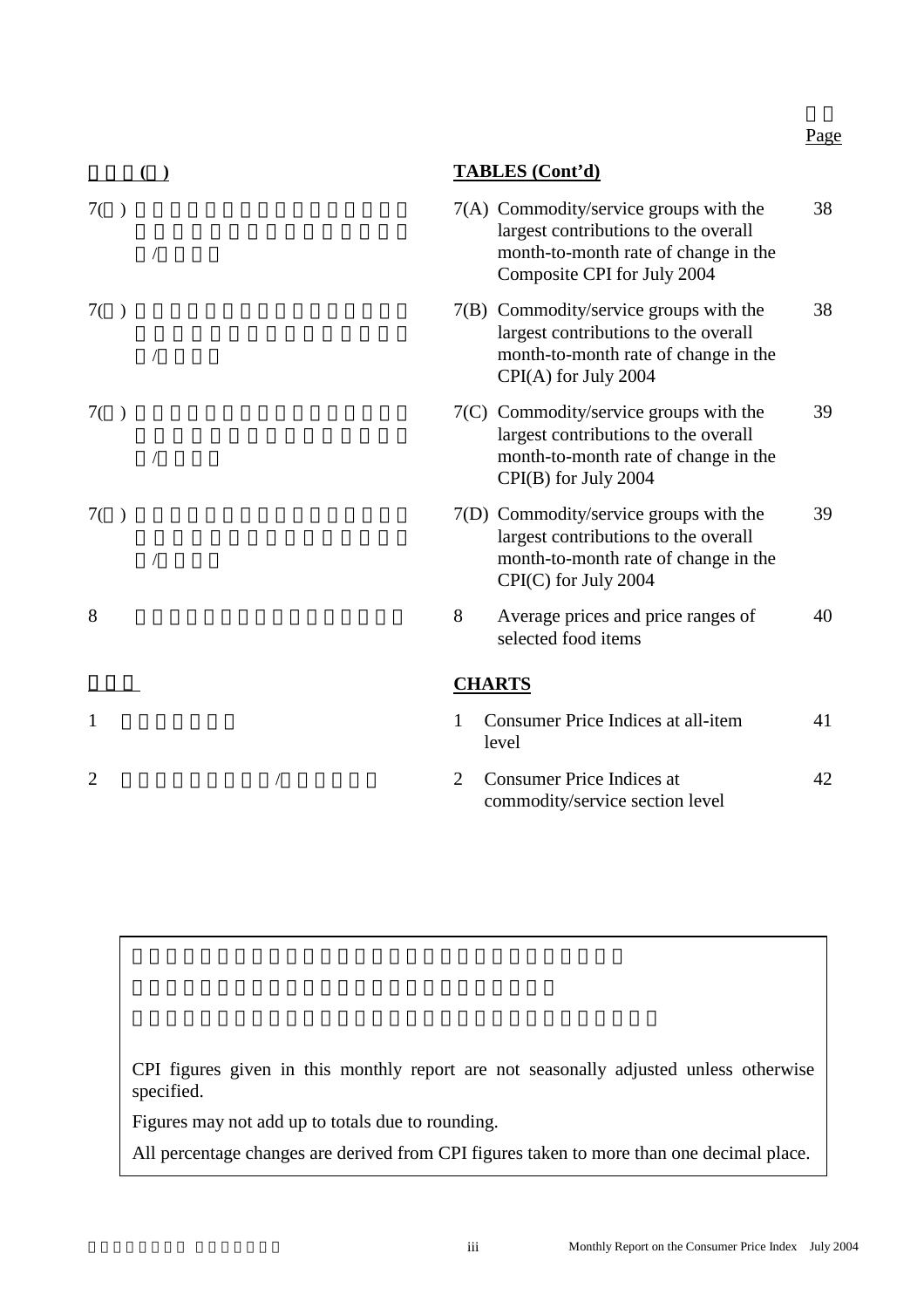#### **1.** Concepts and methods

 1.1 The Consumer Price Index (CPI) measures the changes over time in the price level of consumer commodities and services generally purchased by households. The year-on-year rate of change of the CPI is widely used as an indicator of the inflation affecting consumers.

 1.2 As households in different expenditure ranges have varying expenditure patterns, the impacts of consumer price inflation on households in different expenditure ranges are different. Hence, three series of CPIs, each referring to households in a different expenditure range, are compiled in Hong Kong. The CPI(A), CPI(B) and CPI(C) are compiled based on the expenditure patterns of households in the relatively low, medium and relatively high expenditure ranges respectively. A Composite CPI is compiled based on the overall expenditure pattern of all the above households taken together to reflect the impact of consumer price changes on the household sector as a whole.

 1.3 Monthly CPIs are compiled on the basis of (a) expenditure patterns of relevant households and (b) prices collected in the reference month.

 1.4 The expenditure weights for compiling the 1999/2000-based CPI series are based on the household expenditure patterns obtained from the Household Expenditure Survey (HES) conducted during October 1999 to September 2000 by the Census and Statistics Department. All tables and analyses in this report are based on the 1999/2000-based CPI series.

 $1.2$ 

 $1.1$ 

 $1.3$ 

 $1.4$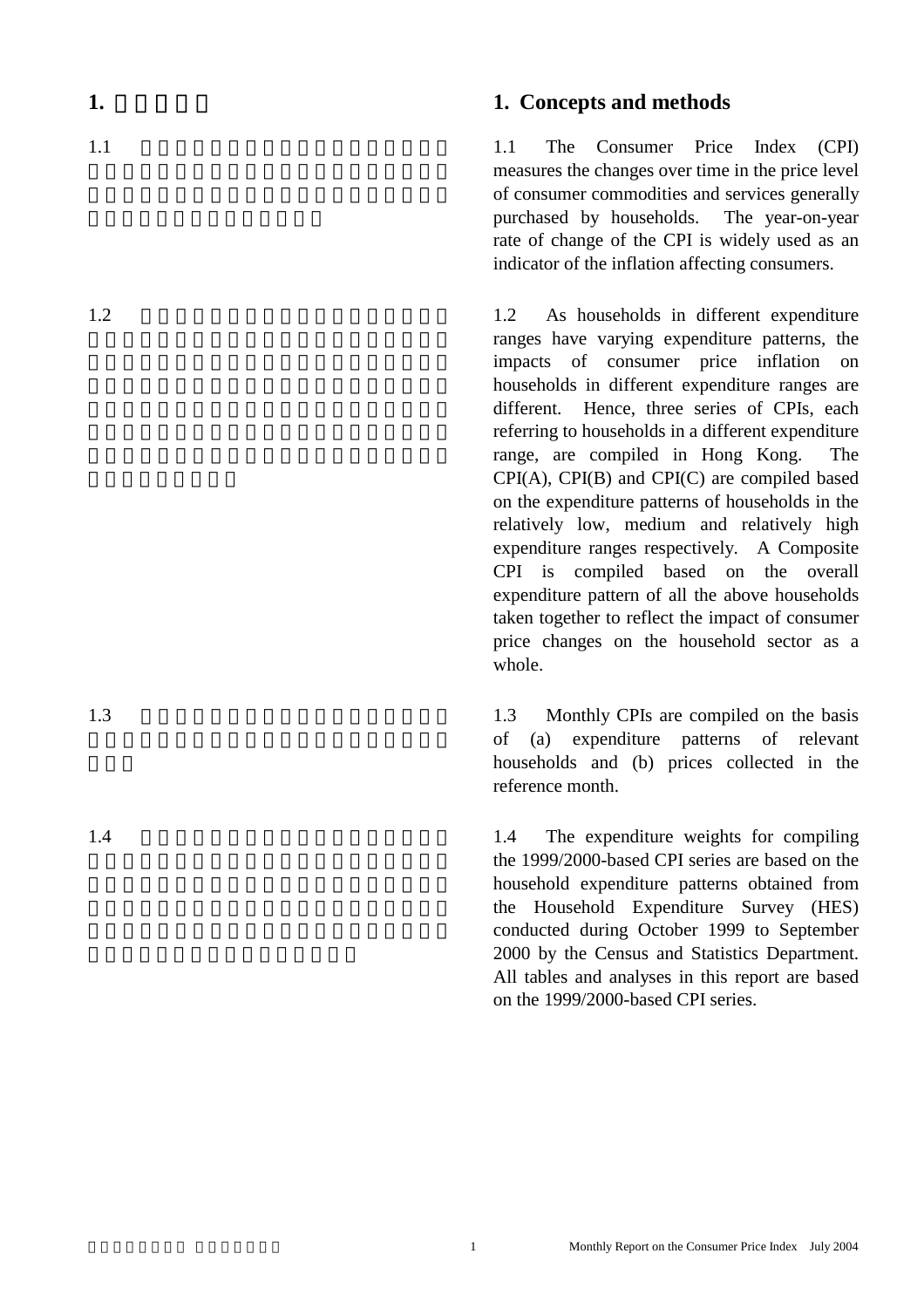|     |                   |               | nouschous |                   |
|-----|-------------------|---------------|-----------|-------------------|
|     |                   | Index         | covered   | September 2000    |
| 50% | \$4,500-\$18,499  | CPI(A)        | 50%       | \$4,500-\$18,499  |
| 30% | \$18,500-\$32,499 | CPI(B)        | 30%       | \$18,500-\$32,499 |
| 10% | \$32,500-\$65,999 | CPI(C)        | 10%       | \$32,500-\$65,999 |
| 90% | \$4,500-\$65,999  | Composite CPI | 90%       | \$4,500-\$65,999  |

 $1.6$ 

|        |        |        | 4,200  |
|--------|--------|--------|--------|
| 17,000 | 17,000 | 30,000 | 30,000 |
| 60,900 |        |        |        |
| 4,200  | 60,900 |        |        |

 $($  $($ 

 $1.7$ 

 $1.8$ 

 1.5 The expenditure brackets for and percentages of households covered in the various 1999/2000-based CPIs are as follows:

|               | Approximate<br>percentage of<br>households | Average monthly<br>household expenditure<br>during October 1999 to |
|---------------|--------------------------------------------|--------------------------------------------------------------------|
| Index         | covered                                    | September 2000                                                     |
| CPI(A)        | 50%                                        | \$4,500-\$18,499                                                   |
| CPI(B)        | 30%                                        | \$18,500-\$32,499                                                  |
| CPI(C)        | 10%                                        | \$32,500-\$65,999                                                  |
| Composite CPI | 90%                                        | \$4,500-\$65,999                                                   |

 1.6 It should be noted that the above expenditure ranges relate to prices in the base period from October 1999 to September 2000. Taking into account the impact of price changes since the base period, the monthly household expenditure ranges of the CPI(A), CPI(B), and CPI(C) adjusted to the price level of 2003 are broadly equivalent to \$4,200-\$17,000, \$17,000-\$30,000 and \$30,000-\$60,900 respectively, and that of the Composite CPI is broadly equivalent to \$4,200- \$60,900.

 1.7 As regards information on price changes, the C&SD continuously conducts a Monthly Retail Price Survey to capture the price changes of items included in the household consumption basket. The C&SD collects some 45 000 price quotations each month from around 4 000 retail outlets (e.g. supermarkets, market stalls, department stores and fashion shops) and service providers (e.g. cinemas, hospitals and beauty salons) throughout the territory. Price data are collected mainly by field visits and some also through the modes of telephone or postal enquiries.

 1.8 As for principal services such as public transport, electricity and postal services, price data are collected either directly from the providers concerned or obtained from administrative records. Rental data on private housing for new, renewed and continued lettings are collected from a monthly sample survey on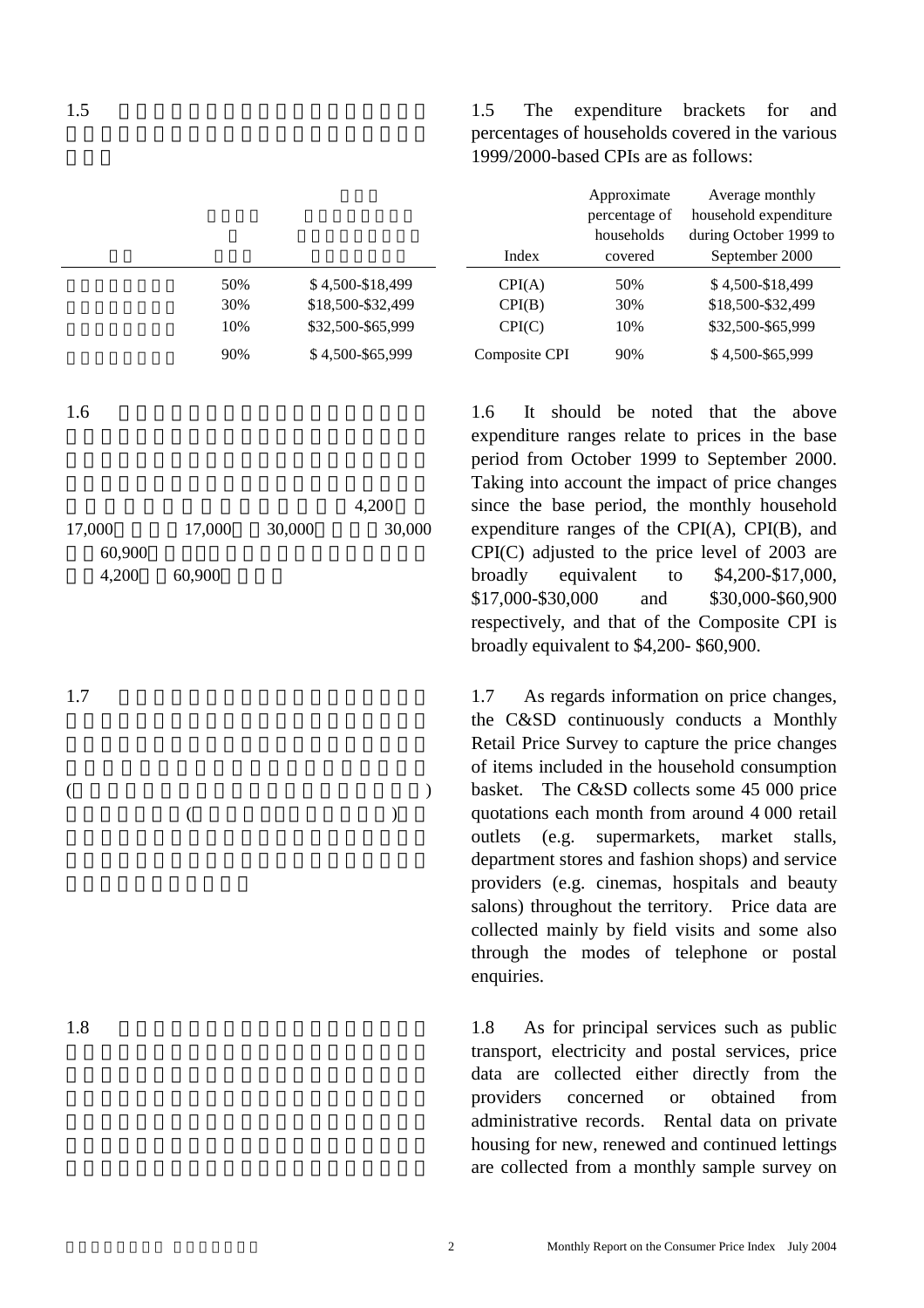private housing renter households. On the other hand, data on rental movements of public housing are regularly provided by the Hong Kong Housing Authority and the Hong Kong Housing Society.

 1.9 By applying the item-specific expenditure weights to the price changes of individual items since the base period, the overall price change in terms of percentage change in the CPI can be derived. The procedure is equivalent to comparing the total expenditure required to purchase the same consumption basket in the current period with that in the base period.

 1.10 For analysing the latest trend in consumer prices, it is useful to study the year-on-year changes in the original CPI series and the month-to-month changes in the seasonally adjusted series together. In the seasonally adjusted series, seasonal variations have been eliminated by statistical methods, thus enabling figures for consecutive months to be compared more meaningfully.

#### **2. Summary statistics**

 2.1 The latest available figures for the CPIs and their rates of change are summarized in Table A on the next page.

 $1.9$ 

 $1.10$ 

**2.** 摘要統計數字

 $2.1$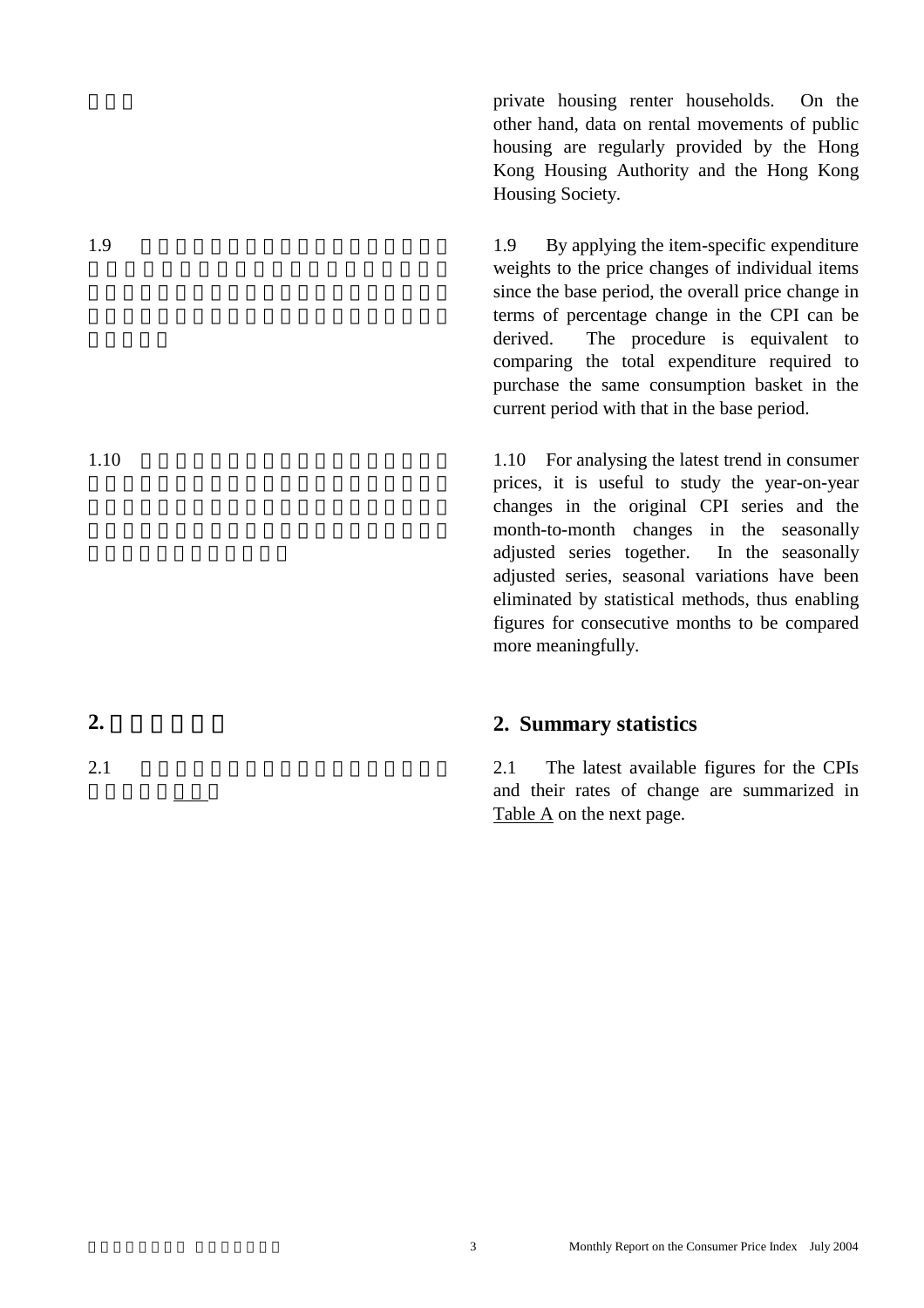| Composite<br><b>CPI</b>                                 | CPI(A)    | CPI(B)  | CPI(C)  |
|---------------------------------------------------------|-----------|---------|---------|
|                                                         |           |         |         |
| 91.9                                                    | 92.6      | 91.6    | 91.3    |
| $+0.9%$                                                 | $+1.5%$   | $+0.8%$ | $+0.4%$ |
| $-1.8%$                                                 | $-1.3%$   | $-1.9%$ | $-2.2%$ |
|                                                         |           |         |         |
| $-1.0%$                                                 | $-0.6%$   | $-1.1%$ | $-1.5%$ |
|                                                         |           |         |         |
| $-0.1%$                                                 | $+0.3%$   | $-0.1%$ | $-0.4%$ |
|                                                         |           |         |         |
|                                                         |           |         |         |
|                                                         |           |         | 91.3    |
|                                                         |           |         |         |
| $-0.1%$                                                 | $-0.0\%*$ | $-0.1%$ | $-0.2%$ |
| Average for the 12 months ended July 2004 compared with | 91.8      | 92.6    | 91.6    |

#### $($  =100) Table A Main statistics of Consumer Price Indices (Oct. 1999 - Sep. 2000 = 100)

 $*$  0.05% Less than 0.05%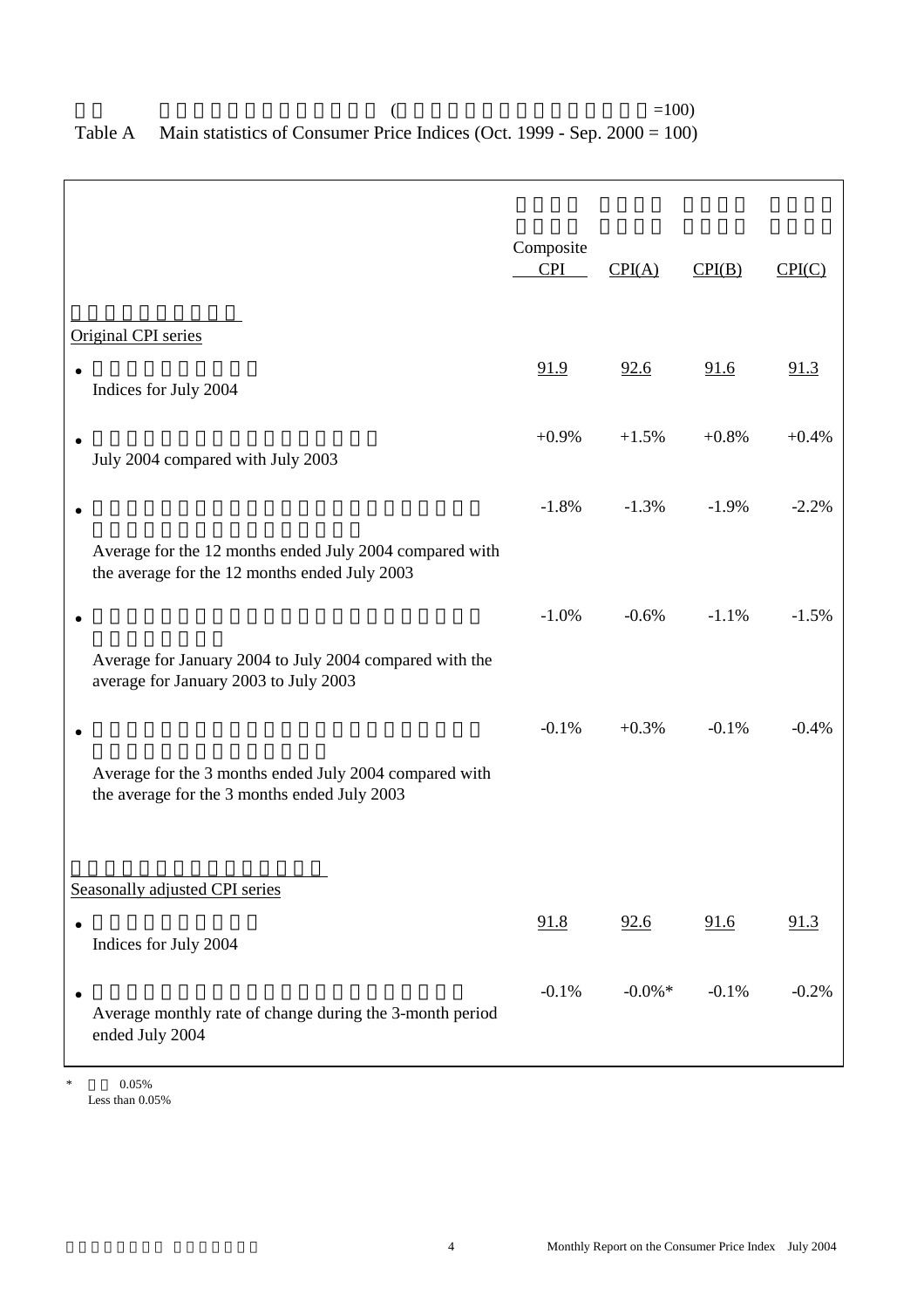**3.** 消費物價指數與上年同月比較的變動

 $3.1$ 

0.9% 1.5% 0.8% 0.4%

 $3.2$  /

 $3.3$ 

|                     | $+13.5%$          |             |
|---------------------|-------------------|-------------|
| $+15.1\%$           | $(+7.5\% +6.5\%)$ |             |
| $(+4.0\%$ $+2.0\%)$ |                   | $( +3.1\%)$ |
| $+3.7\%$ )          | $(+1.7\% +1.2\%)$ | $(+1.1\%$   |
| $+0.7\%$ )          | $(+0.5\% +0.8\%)$ |             |

 $3.4$ 

| $-2.8\%$          |  |                   |  |  |  |
|-------------------|--|-------------------|--|--|--|
| $-1.0\%$ )        |  | $(-1.8\% -1.3\%)$ |  |  |  |
| $(-0.1\% -0.1\%)$ |  |                   |  |  |  |

 $3.5$ 

及其按年變動率顯示於圖1 2

### **3. Detailed changes in the CPIs, as compared with same month in preceding year**

 3.1 In July 2004, the Composite CPI, CPI(A), CPI(B) and CPI(C) all registered year-on-year rates of increase, at 0.9%, 1.5%, 0.8% and 0.4% respectively.

 3.2 The indices and year-on-year rates of change of the CPIs for July 2004, analysed by section of commodity/service, are shown in Table B on the next page.

 3.3 Compared with July 2003, increases in the section indices in July 2004 were recorded for electricity, gas and water (+13.5% in the Composite CPI and  $+15.1\%$  in the CPI(A)), clothing and footwear  $(+7.5\%$  and  $+6.5\%$ ), miscellaneous goods  $(+4.0\%$  and  $+2.0\%$ ), food (excluding meals bought away from home) (+3.1% and +3.7%), miscellaneous services (+1.7% and +1.2%), transport (+1.1% and +0.7%), and meals bought away from home  $(+0.5\%$  and  $+0.8\%$ ).

 3.4 On the other hand, decreases in the section indices were recorded for housing (-2.8% in the Composite CPI and -1.0% in the  $CPI(A)$ , durable goods  $(-1.8\%$  and  $-1.3\%$ ), and alcoholic drinks and tobacco (-0.1% and -0.1%)

 3.5 Movements of the all-item CPIs and their section indices together with their year-on-year rates of change are presented graphically in Charts 1 and 2.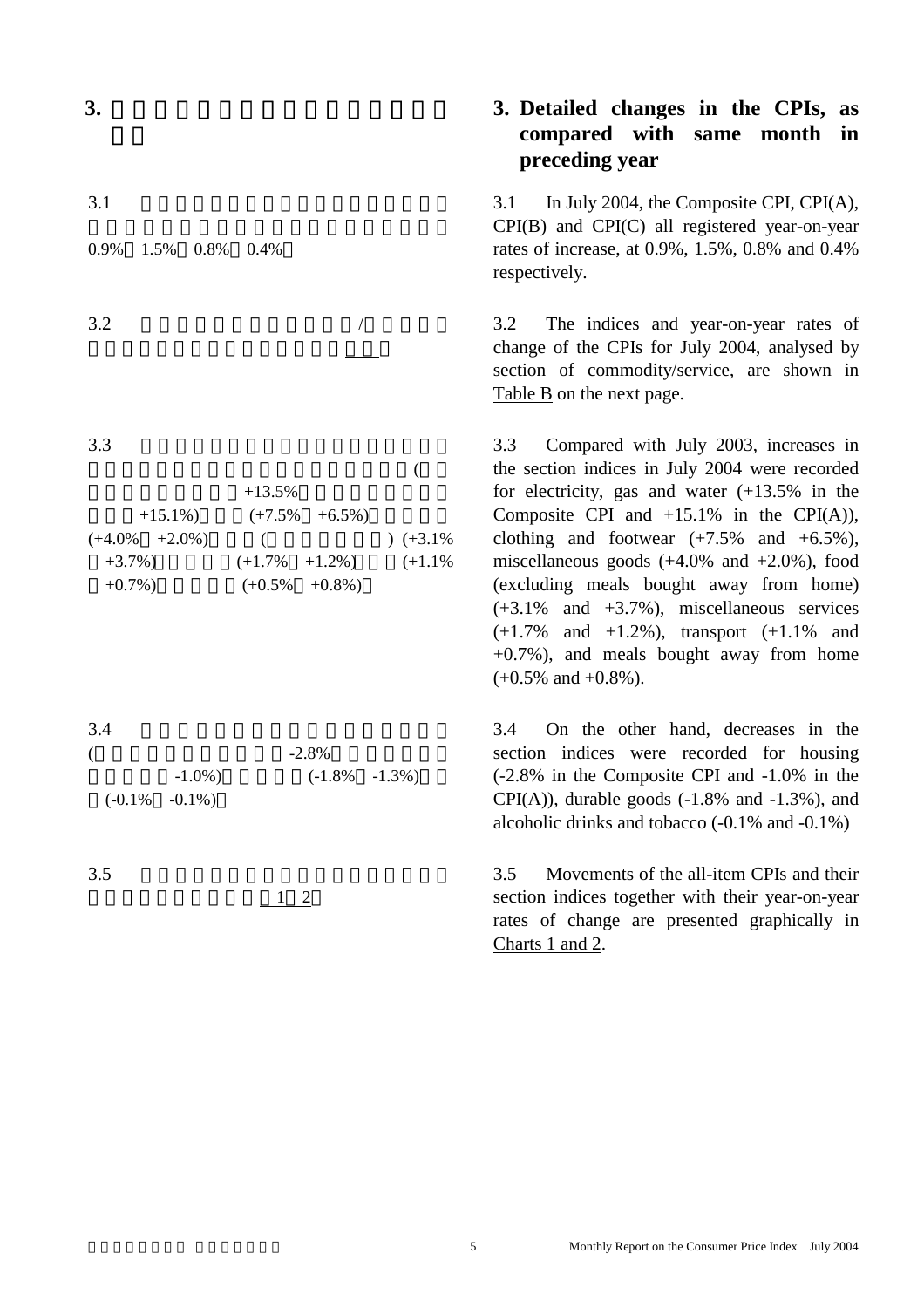| Section                                        | $=100$ )<br>$\overline{(\ }$<br>Indices for July 2004<br>$(Oct. 1999 - Sep. 2000 = 100)$ |        |        |        | (% )                    | Change in the indices over July 2003 |         |         |
|------------------------------------------------|------------------------------------------------------------------------------------------|--------|--------|--------|-------------------------|--------------------------------------|---------|---------|
|                                                | Composite<br><b>CPI</b>                                                                  | CPI(A) | CPI(B) | CPI(C) | Composite<br><b>CPI</b> | CPI(A)                               | CPI(B)  | CPI(C)  |
| Food                                           | 96.5                                                                                     | 96.5   | 96.2   | 96.9   | $+1.5$                  | $+2.1$                               | $+1.6$  | $+0.3$  |
| Meals bought away from<br>home                 | 96.8                                                                                     | 96.8   | 96.2   | 98.2   | $+0.5$                  | $+0.8$                               | $+0.7$  | $-0.4$  |
| Food, excluding meals<br>bought away from home | 95.9                                                                                     | 96.1   | 96.4   | 94.8   | $+3.1$                  | $+3.7$                               | $+3.2$  | $+1.6$  |
| #<br>Housing#                                  | 80.9                                                                                     | 83.2   | 80.4   | 78.9   | $-2.8$                  | $-1.0$                               | $-3.4$  | $-4.1$  |
| Private housing rent                           | 77.5                                                                                     | 78.0   | 77.7   | 76.7   | $-4.4$                  | $-4.0$                               | $-4.4$  | $-4.8$  |
| Public housing rent                            | 99.8                                                                                     | 99.8   | 99.8   | N.A.   | $+10.3$                 | $+10.4$                              | $+10.3$ | N.A.    |
| Electricity, gas and water                     | 104.1                                                                                    | 103.6  | 104.1  | 104.9  | $+13.5$                 | $+15.1$                              | $+13.2$ | $+10.4$ |
| Alcoholic drinks and<br>tobacco                | 106.0                                                                                    | 106.2  | 106.0  | 104.9  | $-0.1$                  | $-0.1$                               | $-0.1$  | $-0.1$  |
| Clothing and footwear                          | 93.8                                                                                     | 95.2   | 95.7   | 89.7   | $+7.5$                  | $+6.5$                               | $+7.6$  | $+8.4$  |
| Durable goods                                  | 78.4                                                                                     | 79.3   | 77.5   | 79.0   | $-1.8$                  | $-1.3$                               | $-1.8$  | $-2.3$  |
| Miscellaneous goods                            | 109.0                                                                                    | 107.4  | 108.2  | 111.8  | $+4.0$                  | $+2.0$                               | $+3.7$  | $+6.7$  |
|                                                | 100.8                                                                                    | 99.8   | 101.0  | 101.5  | $+1.1$                  | $+0.7$                               | $+1.3$  | $+1.2$  |
| Transport<br>Miscellaneous services            | 95.6                                                                                     | 93.4   | 96.0   | 96.8   | $+1.7$                  | $+1.2$                               | $+1.9$  | $+2.0$  |
| Selected major groups                          |                                                                                          |        |        |        |                         |                                      |         |         |
| <b>Educational services</b>                    | 104.4                                                                                    | 103.9  | 103.8  | 105.9  | $+0.2$                  | $+0.1$                               | $+0.2$  | $+0.5$  |
| Telephone and other<br>communications services | 66.7                                                                                     | 68.7   | 64.9   | 66.7   | $-8.4$                  | $-8.1$                               | $-9.6$  | $-6.5$  |
| Medical services                               | 104.1                                                                                    | 105.4  | 105.3  | 101.8  | $+0.8$                  | $+0.5$                               | $+1.7$  | $+0.0*$ |
| All items                                      | 91.9                                                                                     | 92.6   | 91.6   | 91.3   | $+0.9$                  | $+1.5$                               | $+0.8$  | $+0.4$  |

#### **Table B Year-on-year rates of change in the CPIs at commodity/service section level**

表乙 消費物價指數內各商品**/**服務類別指數的按年變動率

N.A.  $*$  0.05%<br>Not applicable Less than 0 Less than  $0.05%$ 

 $#$ 

Apart from "Private housing rent" and "Public housing rent", the "Housing" section also includes "Management fee and other housing charges" and "Tools and materials for house maintenance".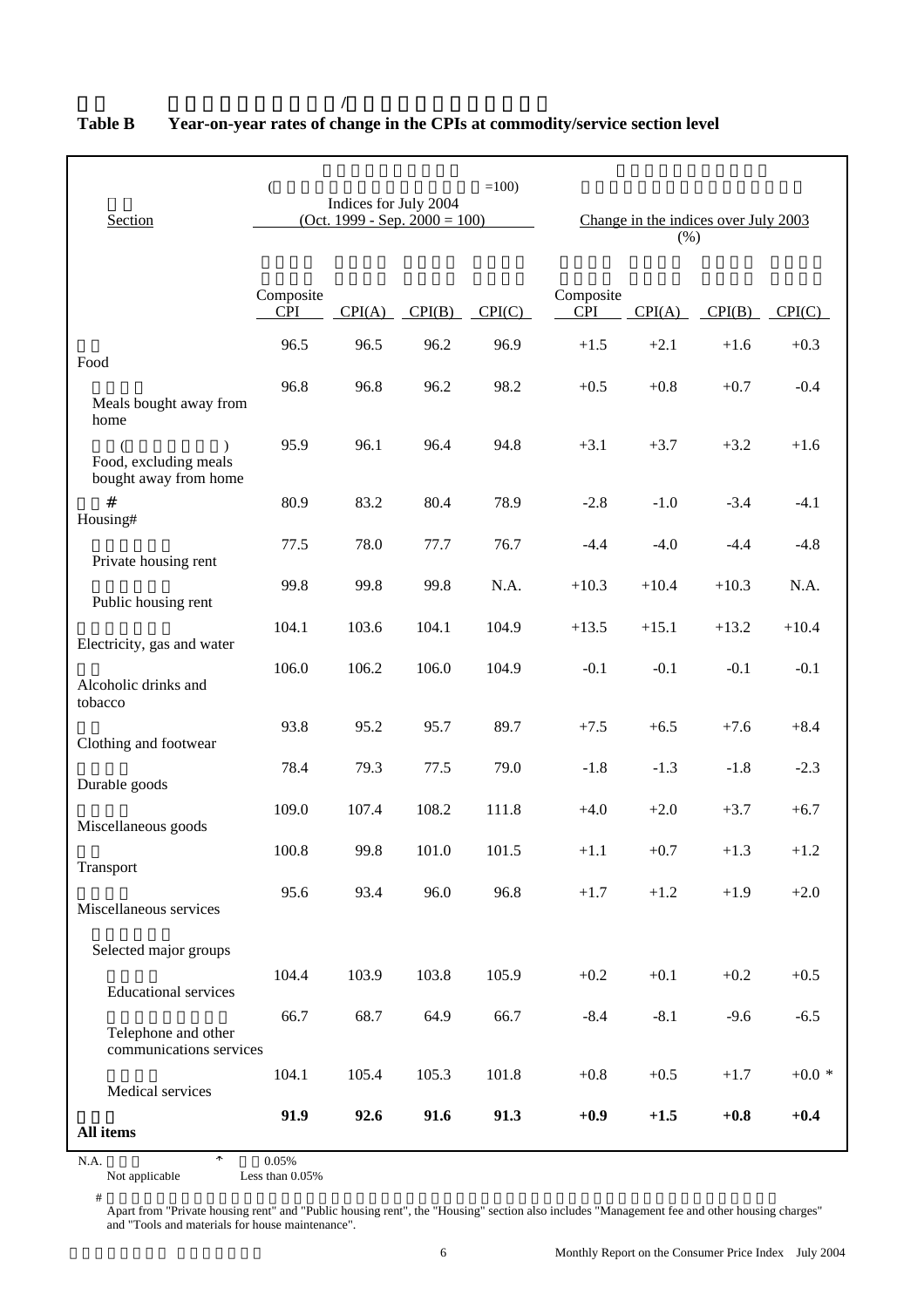#### **4. Detailed changes in the CPIs, as compared with preceding month**

 4.1 Compared with June 2004, the CPI(A) increased by 0.1% in July. This was mainly because the charges for package tours and prices of fresh vegetables increased. However, the CPI(C) decreased by 0.1% in July, due to the decreases in the prices of outerclothing and private housing rentals. The Composite CPI and CPI(B) remained unchanged in July.

 4.2 The indices and month-to-month rates of change of the CPIs for July 2004, analysed by section of commodity/service, are shown in Table C on the next page.

 4.3 Among the indices for various commodity/service sections, the index for clothing and footwear decreased by 6.0%, 4.9%, 5.4% and 8.1% in the Composite CPI, CPI(A), CPI(B) and CPI(C) respectively. On the other hand, the rates of increase for miscellaneous services were 1.9%, 1.5%, 1.9% and 2.1% respectively. Movements in the indices for the other sections were relatively small.

 4.4 The following explains briefly the movement of the index for each commodity/ service section between June and July 2004.

 4.5 The index for food increased by 0.2%, 0.4%, and 0.2% in the Composite CPI, CPI(A) and CPI(B) respectively mainly because of the increases in the prices of fresh vegetables. The average retail prices of fresh vegetables increased by 8.8%, 9.3% and 8.5% in the Composite CPI, CPI(A) and CPI(B) respectively.

 4.6 On the other hand, the index for food decreased by 0.1% in the CPI(C) mainly due to the decreases in the prices of some food items (such as raw edible bird's nest).

6.0% 4.9% 5.4% 8.1%

 $4.5 \quad \quad \quad \quad \quad$  $0.2\%$   $0.4\%$   $0.2\%$ 

 $4.1$  $0.1\%$ 

 $0.1\%$ 

 $4.2$   $/$ 

 $4.3$  /

 $4.4$ 

指數則分別上升1.9% 1.5% 1.9% 2.1%。其他

8.8% 9.3% 8.5%

- 
- $4.6 \qquad \qquad \boxed{ }$
- $0.1\%$  $)$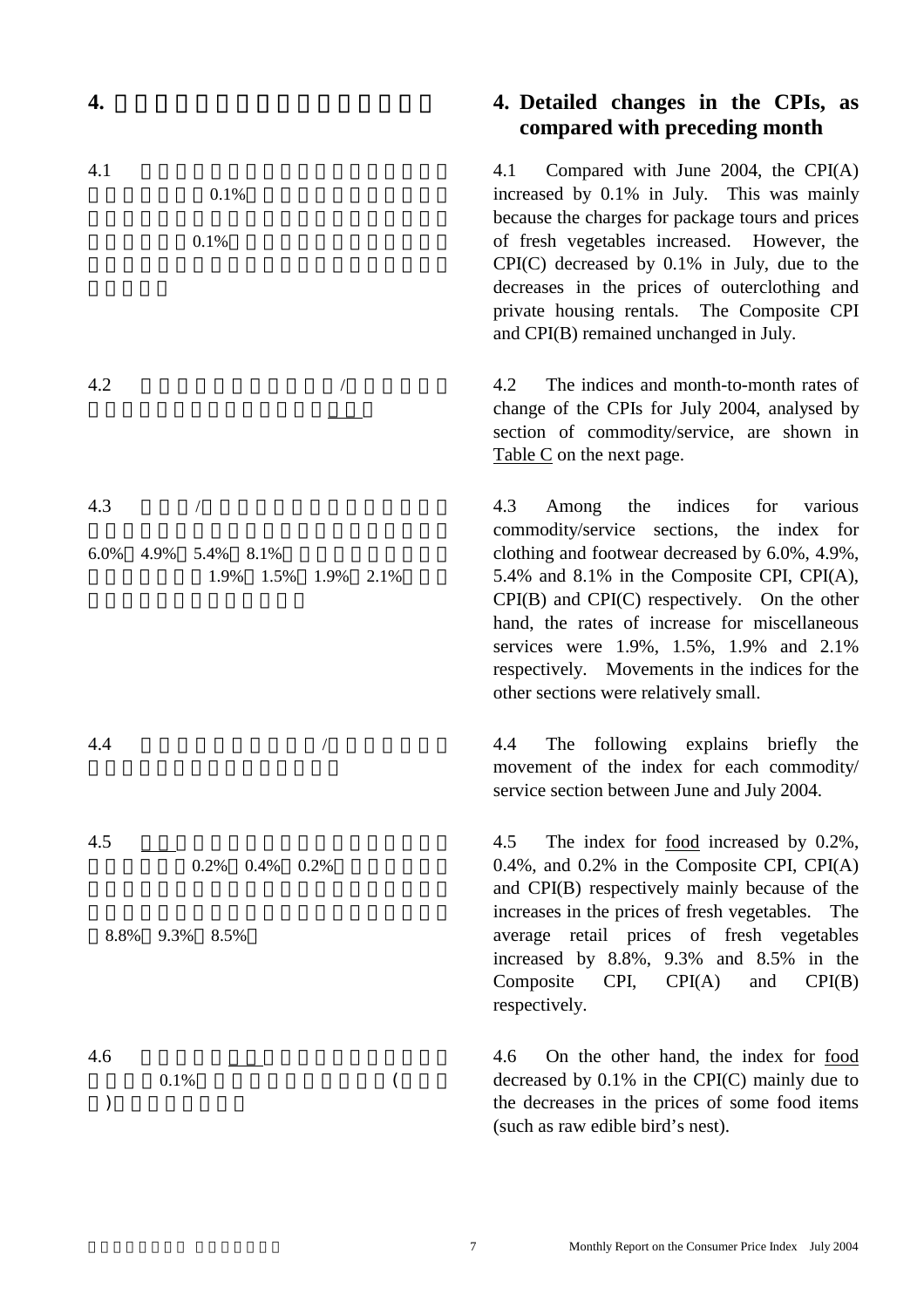| Section                                                     | $=100$ )<br>$\big($<br>Indices for July 2004<br>$(Oct. 1999 - Sep. 2000 = 100)$ |        |        | Change in the indices over June 2004<br>(% ) |                         |         |                   |              |
|-------------------------------------------------------------|---------------------------------------------------------------------------------|--------|--------|----------------------------------------------|-------------------------|---------|-------------------|--------------|
|                                                             | Composite<br><b>CPI</b>                                                         | CPI(A) | CPI(B) | CPI(C)                                       | Composite<br><b>CPI</b> | CPI(A)  | $CPI(B)$ $CPI(C)$ |              |
| Food                                                        | 96.5                                                                            | 96.5   | 96.2   | 96.9                                         | $+0.2$                  | $+0.4$  | $+0.2$            | $-0.1$       |
| Meals bought away from<br>home                              | 96.8                                                                            | 96.8   | 96.2   | 98.2                                         | $-0.0*$                 | $+0.0*$ | $-0.0*$           | $-0.0*$      |
| $\lambda$<br>Food, excluding meals<br>bought away from home | 95.9                                                                            | 96.1   | 96.4   | 94.8                                         | $+0.6$                  | $+0.9$  | $+0.7$            | $-0.1$       |
| #<br>Housing#                                               | 80.9                                                                            | 83.2   | 80.4   | 78.9                                         | $-0.4$                  | $-0.3$  | $-0.4$            | $-0.4$       |
| Private housing rent                                        | 77.5                                                                            | 78.0   | 77.7   | 76.7                                         | $-0.5$                  | $-0.5$  | $-0.5$            | $-0.5$       |
| Public housing rent                                         | 99.8                                                                            | 99.8   | 99.8   | N.A.                                         |                         | $- - -$ | ---               | N.A.         |
| Electricity, gas and water                                  | 104.1                                                                           | 103.6  | 104.1  | 104.9                                        | $-0.0*$                 | $-0.0*$ | -0.0 $^\ast$      | $-0.0*$      |
| Alcoholic drinks and<br>tobacco                             | 106.0                                                                           | 106.2  | 106.0  | 104.9                                        | $+0.1$                  | $+0.0*$ | $+0.1$            | $+0.2$       |
| Clothing and footwear                                       | 93.8                                                                            | 95.2   | 95.7   | 89.7                                         | $-6.0$                  | $-4.9$  | $-5.4$            | $-8.1$       |
| Durable goods                                               | 78.4                                                                            | 79.3   | 77.5   | 79.0                                         | $-0.6$                  | $-0.5$  | $-0.6$            | $-0.8$       |
| Miscellaneous goods                                         | 109.0                                                                           | 107.4  | 108.2  | 111.8                                        | $+0.2$                  | $-0.0*$ | $+0.1$            | $+0.4$       |
| Transport                                                   | 100.8                                                                           | 99.8   | 101.0  | 101.5                                        | $+0.8$                  | $+1.0$  | $+1.0$            | $+0.4$       |
| Miscellaneous services                                      | 95.6                                                                            | 93.4   | 96.0   | 96.8                                         | $+1.9$                  | $+1.5$  | $+1.9$            | $+2.1$       |
| Selected major groups                                       |                                                                                 |        |        |                                              |                         |         |                   |              |
| <b>Educational services</b>                                 | 104.4                                                                           | 103.9  | 103.8  | 105.9                                        | -0.0 $^\ast$            | $-0.0*$ | $-0.0*$           | -0.0 $^\ast$ |
| Telephone and other<br>communications services              | 66.7                                                                            | 68.7   | 64.9   | 66.7                                         | $-1.4$                  | $-1.4$  | $-1.5$            | $-1.2$       |
| Medical services                                            | 104.1                                                                           | 105.4  | 105.3  | 101.8                                        | $+0.0*$                 | ---     | ---               | $+0.1$       |
| All items                                                   | 91.9                                                                            | 92.6   | 91.6   | 91.3                                         | $+0.0*$                 | $+0.1$  | $+0.0*$           | $-0.1$       |

#### **Table C Month-to-month rates of change in the CPIs at commodity/service section level**

表丙 消費物價指數內各商品**/**服務類別指數的按月變動率

N.A. Not applicable  $\overline{N}$  and  $\overline{N}$  and  $\overline{N}$  and  $\overline{N}$  and  $\overline{N}$  and  $\overline{N}$  and  $\overline{N}$  and  $\overline{N}$  and  $\overline{N}$  and  $\overline{N}$  and  $\overline{N}$  and  $\overline{N}$  and  $\overline{N}$  and  $\overline{N}$  and  $\overline{N}$  and  $\overline{N}$ Less than  $0.05%$ 

 $#$ 

Apart from "Private housing rent" and "Public housing rent", the "Housing" section also includes "Management fee and other housing charges" and "Tools and materials for house maintenance".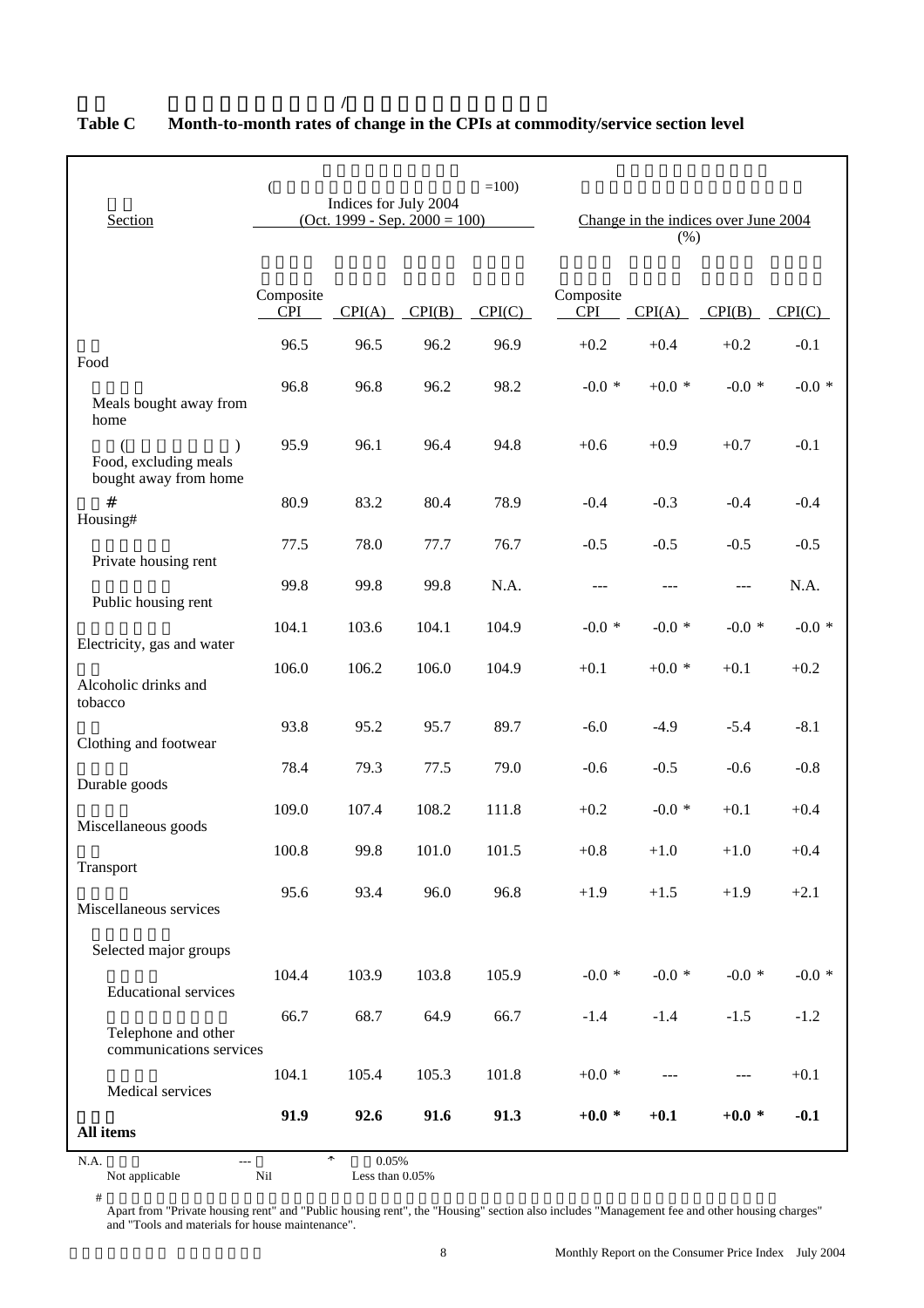| 4.7          | 0.4%<br>0.3%<br>0.4% | 0.4% | The index for <u>housing</u> decreased by<br>4.7<br>0.4%, 0.3%, 0.4% and 0.4% in the Composite<br>CPI, CPI(A), CPI(B) and CPI(C) respectively.<br>This was mainly attributable to decreases in<br>private housing rentals.                                                                                                              |
|--------------|----------------------|------|-----------------------------------------------------------------------------------------------------------------------------------------------------------------------------------------------------------------------------------------------------------------------------------------------------------------------------------------|
| 4.8          |                      |      | The index for electricity, gas and water<br>4.8<br>remained unchanged in all the CPIs.                                                                                                                                                                                                                                                  |
| 4.9          | 0.1%<br>0.1%<br>0.2% |      | The index for alcoholic drinks and<br>4.9<br>tobacco increased by $0.1\%$ , $0.1\%$ and $0.2\%$ in<br>the Composite CPI, CPI(B) and<br>CPI(C)<br>respectively mainly due to increases in the prices<br>of foreign-style wines. The index for alcoholic<br>and tobacco,<br>drinks<br>however,<br>remained<br>unchanged in the $CPI(A)$ . |
| 4.10         | 6.0%<br>4.9%<br>5.4% | 8.1% | The index for clothing and footwear<br>4.10<br>decreased by $6.0\%, 4.9\%, 5.4\%$ and $8.1\%$ in the<br>Composite CPI, CPI(A), CPI(B) and CPI(C)<br>respectively. This was largely attributable to<br>decreases in the prices of men's and women's<br>outerclothing.                                                                    |
| 4.11<br>0.8% | 0.6%<br>0.5%         | 0.6% | The index for <u>durable goods</u> decreased by<br>4.11<br>0.6%, 0.5%, 0.6% and 0.8% in the Composite<br>CPI, CPI(A), CPI(B) and CPI(C) respectively,<br>largely due to decreases in the prices of video<br>and sound equipment; and computers<br>and<br>telecommunications equipment.                                                  |
| 4.12         | 0.2%<br>0.1%<br>0.4% |      | The index for <u>miscellaneous</u> goods<br>4.12<br>increased by $0.2\%$ , $0.1\%$ and $0.4\%$ in the<br>Composite CPI, CPI(B) and CPI(C) respectively,<br>mainly due to increases in the prices of<br>jewellery. The index for miscellaneous goods,<br>however, remained unchanged in the CPI(A).                                      |
| 4.13         | 0.8%<br>1.0%<br>1.0% | 0.4% | The index for transport increased by<br>4.13<br>$0.8\%$ , 1.0%, 1.0% and 0.4% in the Composite<br>CPI, CPI(A), CPI(B) and CPI(C) respectively.<br>This was largely caused by increases in the<br>inbound and outbound transport fares.                                                                                                  |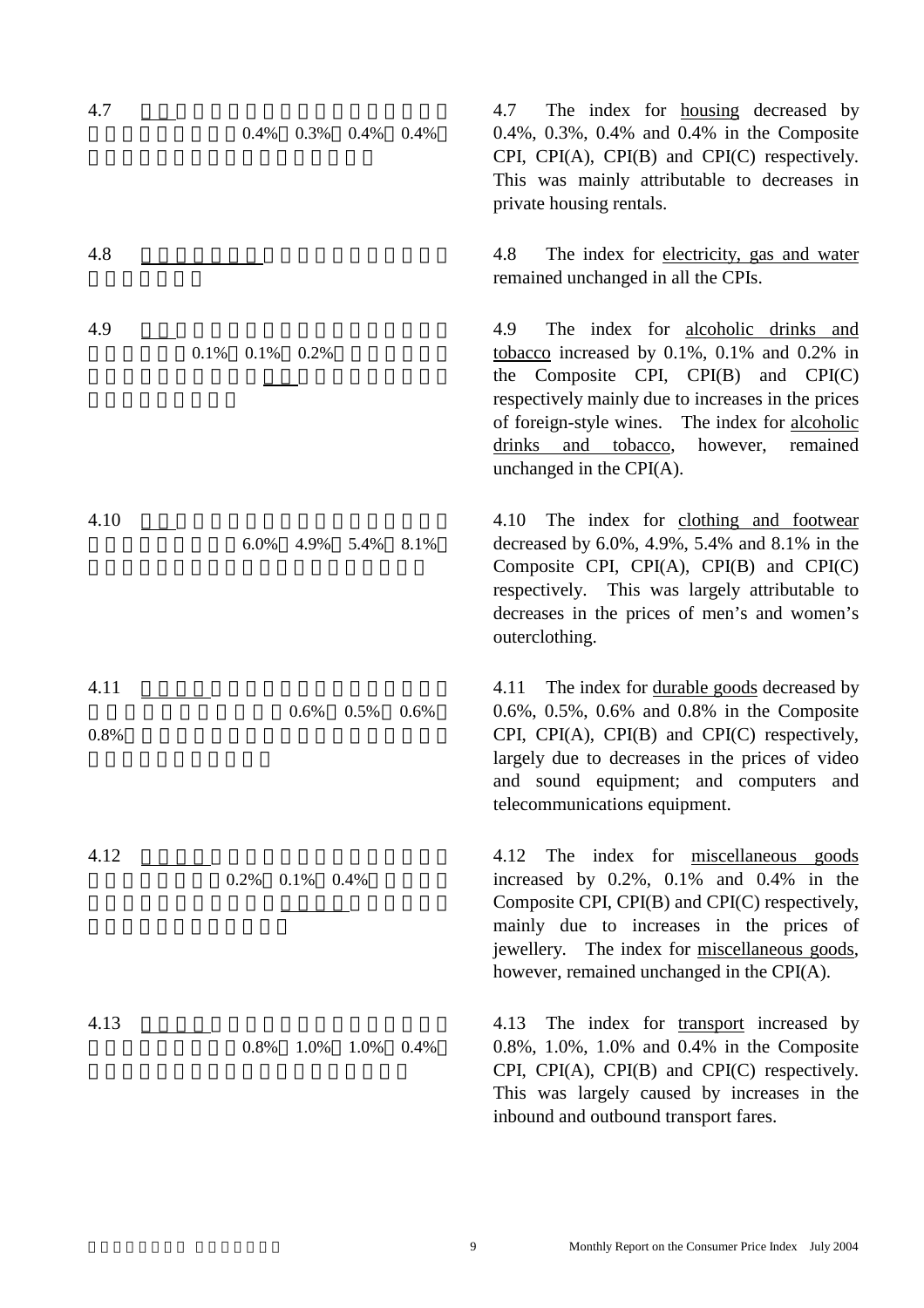| 4.14<br>2.1% | 1.9%<br>1.5% | 1.9% | 4.14 The index for miscellaneous services<br>increased by 1.9%, 1.5%, 1.9% and 2.1% in the<br>Composite CPI, CPI(A), CPI(B) and CPI(C)<br>respectively. This was mainly because the<br>charges for package tours increased.                                                                      |
|--------------|--------------|------|--------------------------------------------------------------------------------------------------------------------------------------------------------------------------------------------------------------------------------------------------------------------------------------------------|
| 4.15<br>3()  |              |      | The month-to-month movements of the<br>4.15<br>four CPIs for July 2004 by commodity/service<br>group are shown in Tables $3(A)$ to $3(D)$<br>respectively.                                                                                                                                       |
| 4.16<br>7()  | 6            |      | 4.16 The contribution of each commodity/<br>service section to the overall month-to-month<br>change in the CPIs is presented in <u>Table 6</u> . The<br>commodity/service<br>with<br>groups<br>largest<br>contributions to the overall change in CPIs are<br>listed in Tables $7(A)$ to $7(D)$ . |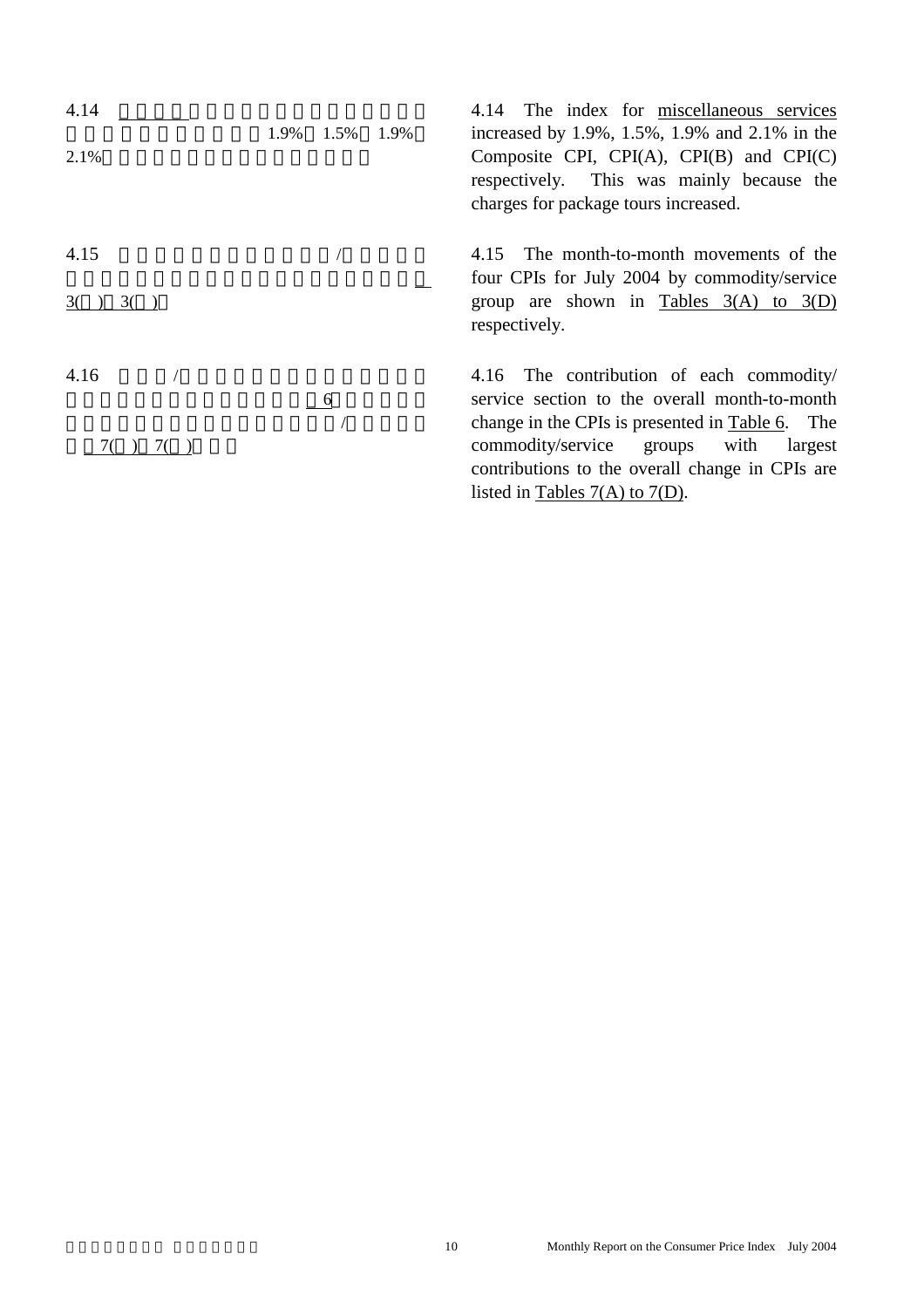# $5.1$  $4()()()$

 $-0.1\%$ 

 $5.2$ 

#### **5.** Seasonally adjusted CPIs

 5.1 Month-to-month rates of change based on the original CPI series are affected by seasonal variations. By removing these seasonal variations from the series, figures for consecutive months can be compared more meaningfully. The monthly changes of the seasonally adjusted CPIs in the past two years are presented in Tables 4(A) and (B).

 5.2 The month-to-month change of the seasonally adjusted series still tends to fluctuate due to other irregular factors. The trend of the CPIs may be more clearly discerned by looking at the average monthly rates of change of the seasonally adjusted indices during the latest 3 months. As shown in Table D on the next page, such rate of change in the Composite CPI was -0.1% in July 2004. The corresponding rate of change in June was nil.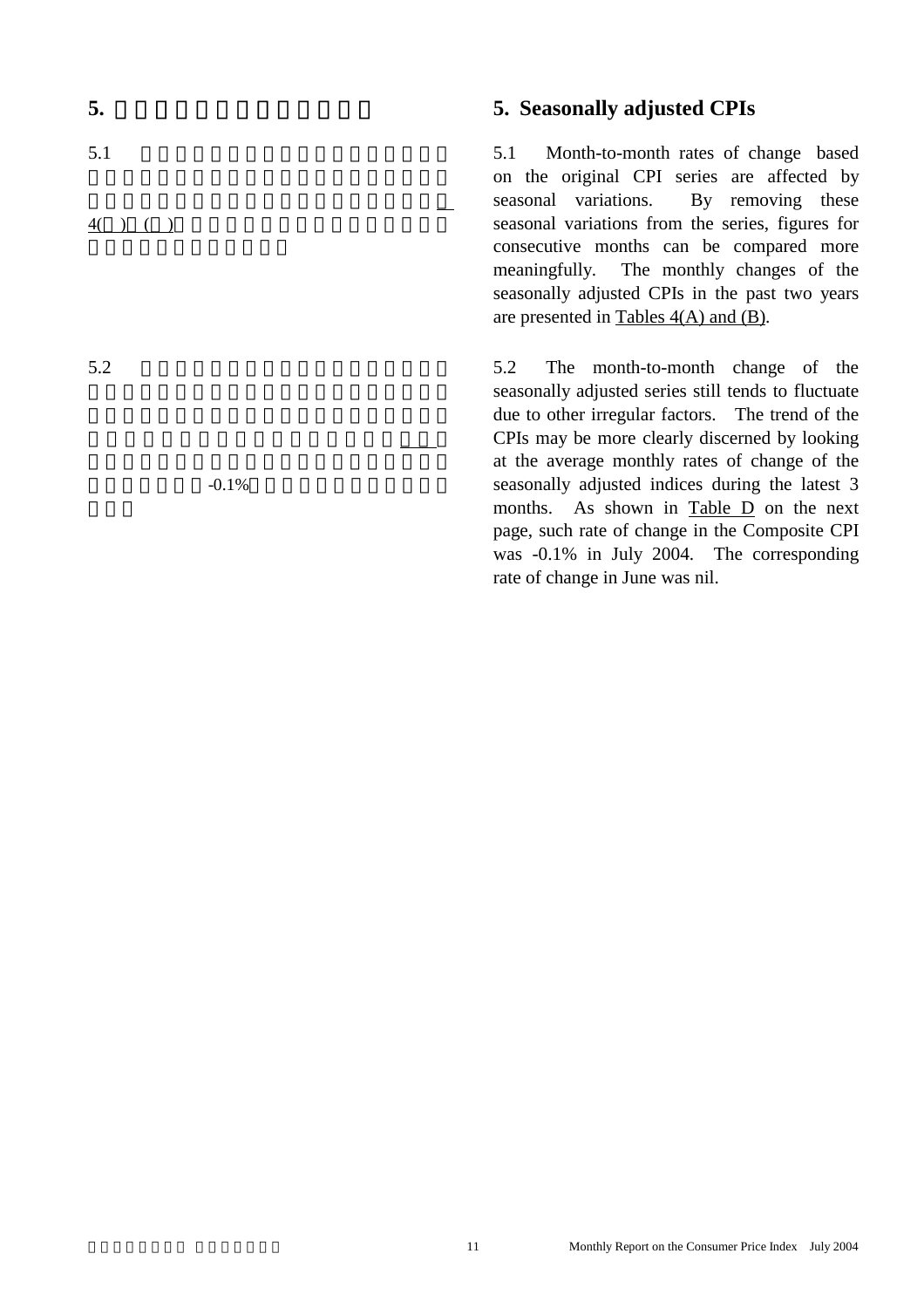|                  |                          |                      |         |         | $(\% )$  |
|------------------|--------------------------|----------------------|---------|---------|----------|
|                  | $\sqrt{2}$<br>Year/month | <b>Composite CPI</b> | CPI(A)  | CPI(B)  | CPI(C)   |
| 2002             |                          |                      |         |         |          |
| $\boldsymbol{7}$ | Jul                      | $-0.2$               | $-0.3$  | $-0.2$  | $-0.1$   |
| $8\,$            | Aug                      | $-0.2$               | $-0.2$  | $-0.2$  | $-0.1$   |
| $\mathbf{9}$     | Sep                      | $-0.3$               | $-0.3$  | $-0.3$  | $-0.2$   |
| 10               | Oct                      | $-0.2$               | $-0.2$  | $-0.3$  | $-0.2$   |
| 11               | <b>Nov</b>               | $-0.2$               | $-0.2$  | $-0.2$  | $-0.2$   |
| 12               | Dec                      | $-0.1$               | $-0.1$  | $-0.1$  | $-0.1$   |
|                  |                          |                      |         |         |          |
| 2003             |                          |                      |         |         |          |
| $\mathbf{1}$     | Jan                      | $-0.1$               | $-0.2$  | $-0.1$  | $-0.0*$  |
| $\mathfrak{2}$   | Feb                      | $-0.1$               | $-0.1$  | $-0.1$  | $-0.0*$  |
| $\mathfrak{Z}$   | Mar                      | $+0.0*$              | $+0.2$  | $-0.0*$ | $-0.1$   |
| $\overline{4}$   | Apr                      | $-0.1$               | $+0.2$  | $-0.1$  | $-0.4$   |
| 5                | May                      | $-0.3$               | $-0.1$  | $-0.4$  | $-0.6$   |
| 6                | Jun                      | $-0.7$               | $-0.6$  | $-0.6$  | $-0.8$   |
| $\tau$           | Jul                      | $-0.9$               | $-1.1$  | $-0.9$  | $-0.9$   |
| $8\,$            | Aug                      | $-0.6$               | $-0.8$  | $-0.6$  | $-0.5$   |
| $\mathbf{9}$     | Sep                      | $-0.3$               | $-0.4$  | $-0.3$  | $-0.2$   |
| $10\,$           | Oct                      | $+0.3$               | $+0.4$  | $+0.2$  | $+0.2$   |
| 11               | <b>Nov</b>               | $+0.3$               | $+0.3$  | $+0.2$  | $+0.2$   |
| 12               | Dec                      | $+0.3$               | $+0.4$  | $+0.3$  | $+0.3$   |
|                  |                          |                      |         |         |          |
| 2004             |                          |                      |         |         |          |
| $\mathbf{1}$     | Jan                      | $+0.2$               | $+0.2$  | $+0.2$  | $+0.3$   |
| $\overline{2}$   | Feb                      | $+0.1$               | $+0.2$  | $+0.1$  | $+0.0^*$ |
| 3                | Mar                      | $-0.0*$              | $-0.0*$ | $-0.0*$ | $-0.1$   |
| $\overline{4}$   | Apr                      | $-0.1$               | $-0.0*$ | $-0.1$  | $-0.1$   |
| 5                | May                      | $+0.0*$              | $+0.1$  | $+0.0*$ | $-0.1$   |
| 6                | Jun                      | $+0.0*$              | $+0.1$  | $+0.0*$ | $-0.0*$  |
| $\tau$           | Jul                      | $-0.1$               | $-0.0*$ | $-0.1$  | $-0.2$   |
|                  |                          |                      |         |         |          |

#### Table D Average monthly rates of change during the latest 3 months in the seasonally adjusted CPIs

\*  $0.05\%$ 

Less than 0.05%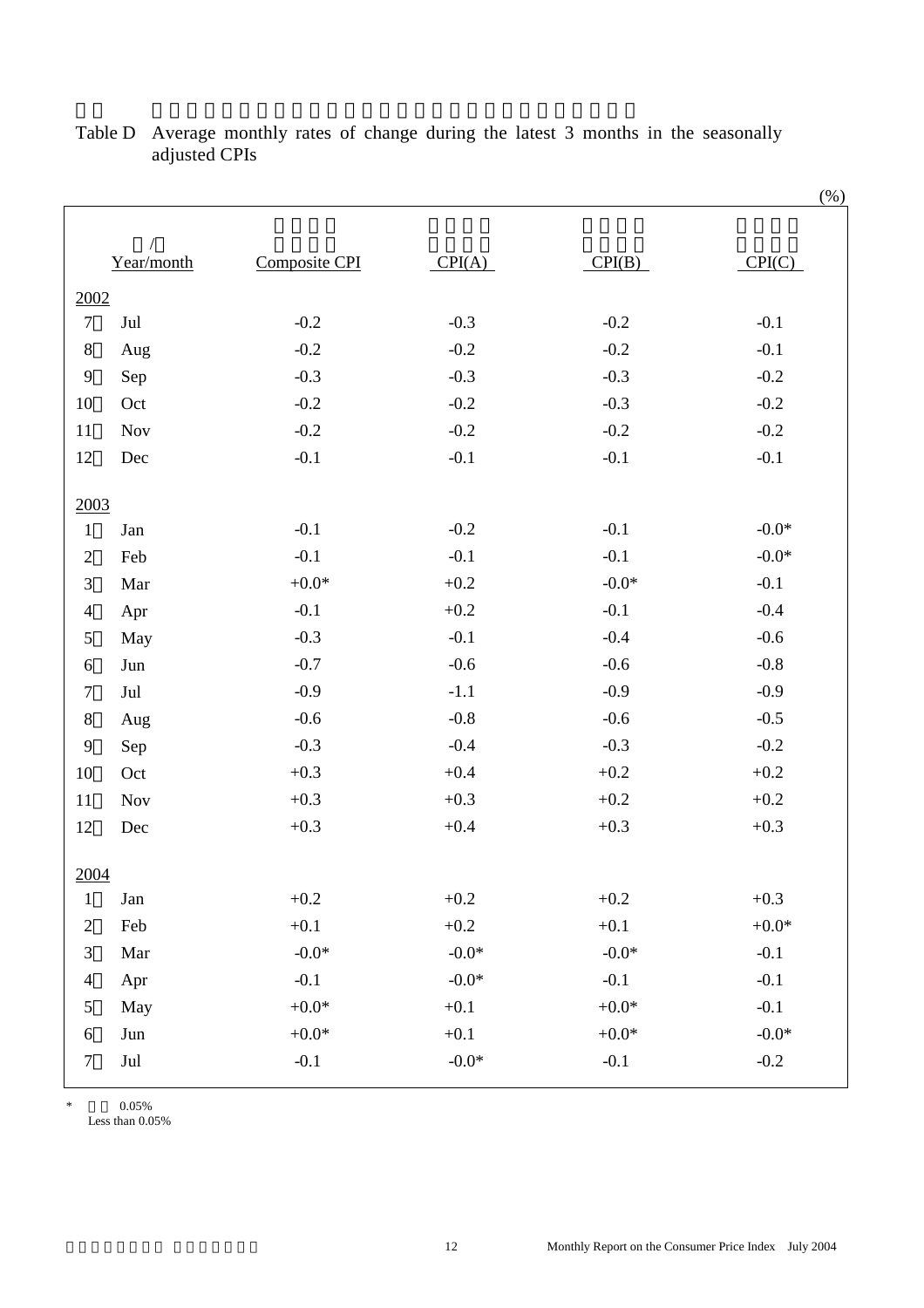## **Tables and Charts**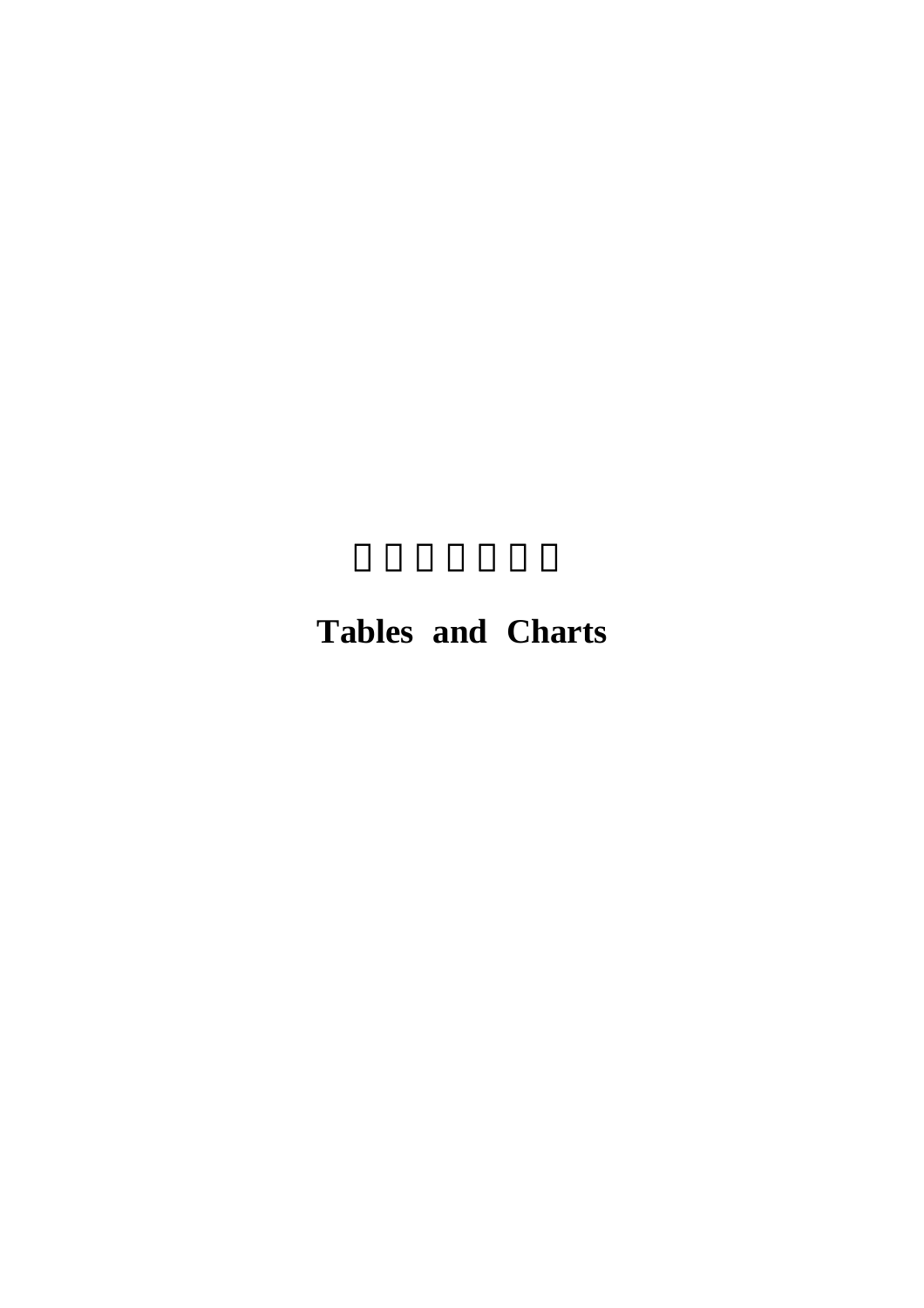$$
1( )
$$

$$
\mathcal{L}_{\mathcal{A}}(t)
$$

#### $($  = 100) Table 1(A) Time series of the Composite CPI at commodity/service section level (Oct. 1999 - Sep. 2000 = 100)

|                |                |              |      |                               | $\overline{(\ }$                                           |       |                                                    |                   |                                 |                       |                |                |                        |
|----------------|----------------|--------------|------|-------------------------------|------------------------------------------------------------|-------|----------------------------------------------------|-------------------|---------------------------------|-----------------------|----------------|----------------|------------------------|
|                | Year/<br>month | All<br>items | Food | Meals<br>away<br>from<br>home | $\lambda$<br>Food,<br>excluding<br>meals away<br>from home |       | Housing Electricity, Alcoholic<br>gas and<br>water | drinks<br>tobacco | Clothing<br>and<br>and footwear | Dur-<br>able<br>goods | Misc.<br>goods | Trans-<br>port | Misc.<br>serv-<br>ices |
| Weight         |                | 100.00       |      | 26.67 (16.39)                 | (10.28)                                                    | 29.91 | 2.98                                               | 0.94              | 4.13                            | 6.24                  | 5.70           | 9.01           | 14.42                  |
| 2000           |                | 99.4         | 99.7 | 99.9                          | 99.4                                                       | 98.5  | 100.7                                              | 100.1             | 97.9                            | 98.7                  | 100.5          | 100.3          | 99.9                   |
| 2001           |                | 97.8         | 98.9 | 99.6                          | 97.7                                                       | 95.5  | 98.7                                               | 103.4             | 93.4                            | 91.7                  | 101.8          | 100.7          | 100.4                  |
| 2002           |                | 94.8         | 96.8 | 98.2                          | 94.7                                                       | 90.0  | 91.9                                               | 105.9             | 94.1                            | 85.9                  | 103.6          | 100.1          | 98.1                   |
| 2003           |                | 92.4         | 95.4 | 96.7                          | 93.1                                                       | 85.7  | 93.1                                               | 106.0             | 91.6                            | 80.4                  | 106.0          | 99.6           | 95.0                   |
| 2002           |                |              |      |                               |                                                            |       |                                                    |                   |                                 |                       |                |                |                        |
| $\tau$         | Jul            | 94.9         | 96.6 | 97.9                          | 94.4                                                       | 90.1  | 92.7                                               | 106.1             | 91.6                            | 86.0                  | 104.0          | 101.4          | 98.6                   |
| 8              | Aug            | 94.5         | 96.8 | 97.9                          | 95.1                                                       | 89.7  | 92.5                                               | 106.3             | 87.8                            | 85.5                  | 103.3          | 100.8          | 98.4                   |
| 9              | Sep            | 94.2         | 96.8 | 97.8                          | 95.2                                                       | 89.3  | 92.4                                               | 105.8             | 91.0                            | 84.8                  | 104.0          | 99.7           | 96.9                   |
| 10             | Oct            | 94.2         | 96.5 | 97.8                          | 94.5                                                       | 89.2  | 92.7                                               | 106.4             | 95.4                            | 84.4                  | 103.9          | 99.3           | 96.9                   |
| 11             | Nov            | 94.1         | 96.2 | 97.6                          | 93.9                                                       | 88.6  | 92.8                                               | 106.3             | 99.9                            | 84.2                  | 104.1          | 99.0           | 96.6                   |
| 12             | Dec            | 93.8         | 95.8 | 97.3                          | 93.3                                                       | 88.1  | 93.1                                               | 106.0             | 94.2                            | 83.5                  | 104.1          | 99.8           | 97.9                   |
| 2003           |                |              |      |                               |                                                            |       |                                                    |                   |                                 |                       |                |                |                        |
| $\mathbf{1}$   | Jan            | 93.7         | 95.8 | 97.4                          | 93.2                                                       | 89.9  | 76.9                                               | 105.9             | 88.6                            | 82.9                  | 105.0          | 100.2          | 98.3                   |
| $\overline{c}$ | Feb            | 93.5         | 96.3 | 97.7                          | 94.1                                                       | 89.3  | 78.1                                               | 106.3             | 83.3                            | 82.0                  | 106.2          | 100.1          | 98.3                   |
| 3              | Mar            | 93.7         | 95.8 | 97.2                          | 93.6                                                       | 88.8  | 96.4                                               | 106.3             | 90.6                            | 81.2                  | 105.6          | 99.9           | 96.4                   |
| 4              | Apr            | 93.7         | 95.4 | 97.0                          | 92.9                                                       | 88.1  | 103.5                                              | 106.0             | 96.7                            | 80.5                  | 104.0          | 100.0          | 96.2                   |
| 5              | May            | 92.7         | 95.1 | 96.6                          | 92.7                                                       | 87.4  | 102.6                                              | 105.9             | 91.9                            | 80.1                  | 104.9          | 99.3           | 93.5                   |
| 6              | Jun            | 92.0         | 95.0 | 96.3                          | 92.8                                                       | 86.5  | 92.3                                               | 105.9             | 90.4                            | 80.0                  | 105.4          | 98.8           | 92.9                   |
| 7              | Jul            | 91.1         | 95.1 | 96.3                          | 93.1                                                       | 83.2  | 91.7                                               | 106.1             | 87.2                            | 79.9                  | 104.8          | 99.7           | 93.9                   |
| 8              | Aug            | 91.0         | 95.1 | 96.4                          | 92.9                                                       | 82.6  | 92.9                                               | 106.1             | 85.3                            | 79.6                  | 104.7          | 100.0          | 94.8                   |
| 9              | Sep            | 91.2         | 95.6 | 96.3                          | 94.3                                                       | 82.1  | 93.3                                               | 105.9             | 90.4                            | 79.6                  | 106.8          | 99.7           | 94.2                   |
| 10             | Oct            | 91.7         | 95.0 | 96.4                          | 92.8                                                       | 84.1  | 93.7                                               | 105.8             | 94.7                            | 79.8                  | 107.1          | 99.4           | 93.5                   |
| 11             | <b>Nov</b>     | 91.9         | 94.9 | 96.5                          | 92.3                                                       | 83.6  | 94.0                                               | 105.8             | 101.9                           | 79.7                  | 108.0          | 99.1           | 93.4                   |
| 12             | Dec            | 92.0         | 95.1 | 96.7                          | 92.5                                                       | 83.2  | 102.3                                              | 106.3             | 97.7                            | 79.4                  | 108.9          | 99.5           | 94.2                   |
| 2004           |                |              |      |                               |                                                            |       |                                                    |                   |                                 |                       |                |                |                        |
| 1              | Jan            | 92.4         | 95.9 | 97.2                          | 93.8                                                       | 82.8  | 103.1                                              | 105.8             | 92.4                            | 79.1                  | 110.0          | 100.1          | 96.5                   |
| $\overline{2}$ | Feb            | 91.7         | 96.2 | 96.8                          | 95.1                                                       | 82.5  | 104.1                                              | 106.2             | 89.9                            | 79.2                  | 109.3          | 99.3           | 93.3                   |
| 3              | Mar            | 91.7         | 96.2 | 96.9                          | 95.2                                                       | 82.1  | 98.9                                               | 106.2             | 96.1                            | 79.0                  | 109.5          | 99.5           | 93.3                   |
| 4              | Apr            | 92.3         | 96.1 | 97.0                          | 94.8                                                       | 81.8  | 99.2                                               | 106.3             | 103.4                           | 79.3                  | 110.9          | 99.8           | 94.9                   |
| 5              | May            | 91.9         | 96.0 | 96.9                          | 94.7                                                       | 81.5  | 104.0                                              | 106.8             | 101.5                           | 79.0                  | 108.3          | 99.5           | 94.0                   |
| 6              | Jun            | 91.8         | 96.3 | 96.8                          | 95.4                                                       | 81.2  | 104.1                                              | 105.9             | 99.8                            | 78.9                  | 108.8          | 100.0          | 93.8                   |
| 7              | Jul            | 91.9         | 96.5 | 96.8                          | 95.9                                                       | 80.9  | 104.1                                              | 106.0             | 93.8                            | 78.4                  | 109.0          | 100.8          | 95.6                   |

 $1 \quad 2$ 

 $\ddot{\cdot}$ Note : Price movements are shown graphically in Charts 1 and 2 at the end of the report.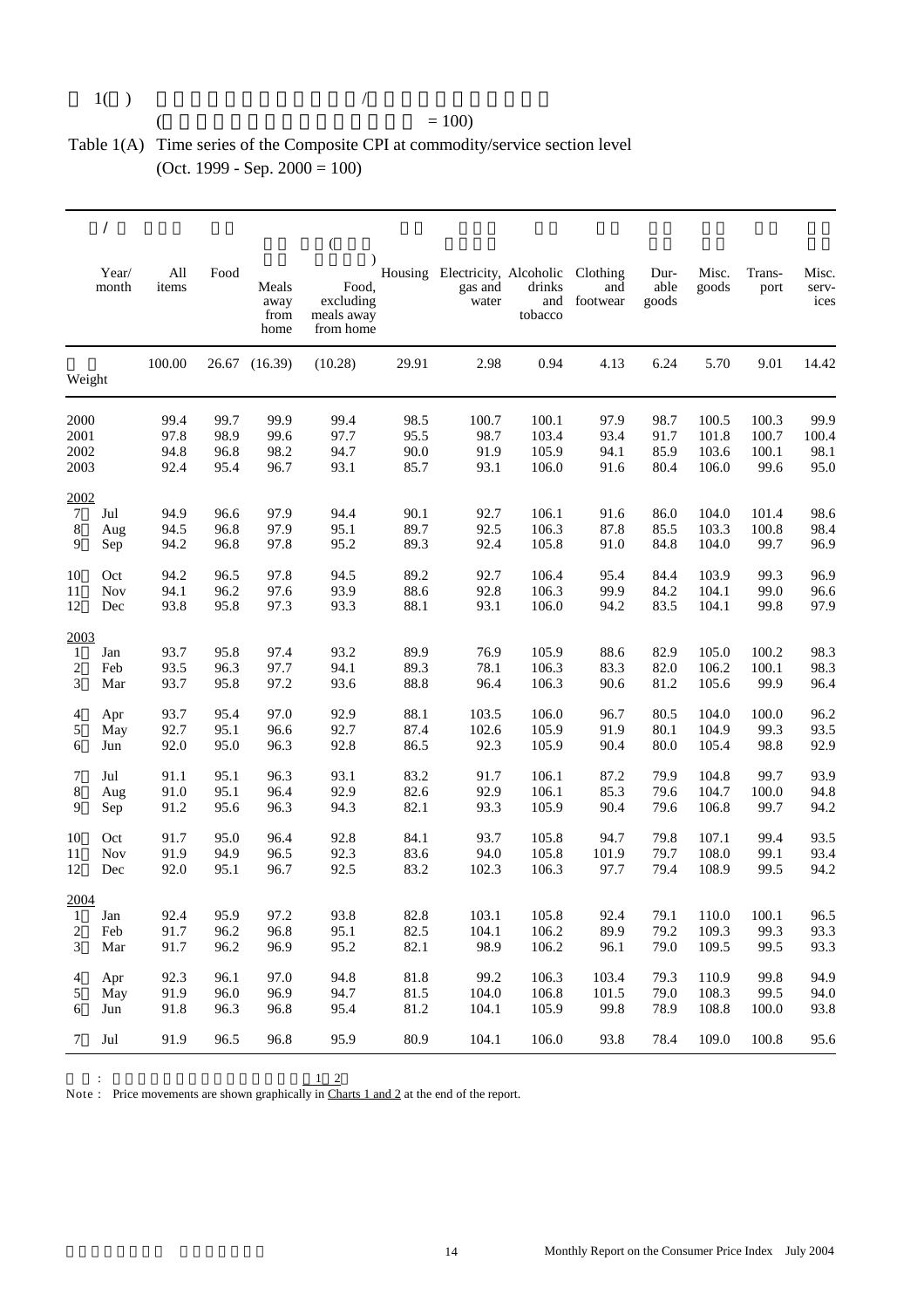| 1() |  |  |
|-----|--|--|
|     |  |  |

#### $($  = 100)

#### Table 1(B) Time series of the CPI(A) at commodity/service section level (Oct. 1999 - Sep. 2000 = 100)

|                         |                |              |      |                               | $\left($                                      |       |                                                    |                   |                                 |                       |                |                |                        |
|-------------------------|----------------|--------------|------|-------------------------------|-----------------------------------------------|-------|----------------------------------------------------|-------------------|---------------------------------|-----------------------|----------------|----------------|------------------------|
|                         | Year/<br>Month | All<br>items | Food | Meals<br>away<br>from<br>home | Food,<br>excluding<br>meals away<br>from home |       | Housing Electricity, Alcoholic<br>gas and<br>water | drinks<br>tobacco | Clothing<br>and<br>and footwear | Dur-<br>able<br>goods | Misc.<br>goods | Trans-<br>port | Misc.<br>Serv-<br>ices |
| Weight                  |                | 100.00       |      | 31.88 (17.94)                 | (13.94)                                       | 29.13 | 3.99                                               | 1.50              | 3.36                            | 4.96                  | 5.25           | 8.23           | 11.70                  |
| 2000                    |                | 99.5         | 99.7 | 99.9                          | 99.4                                          | 98.8  | 100.7                                              | 100.1             | 97.6                            | 98.7                  | 100.9          | 100.2          | 99.7                   |
| 2001                    |                | 97.8         | 98.6 | 99.4                          | 97.6                                          | 95.2  | 98.0                                               | 103.7             | 93.4                            | 91.9                  | 103.6          | 100.7          | 100.3                  |
| 2002                    |                | 94.7         | 96.4 | 97.8                          | 94.7                                          | 89.8  | 90.0                                               | 106.2             | 95.9                            | 86.4                  | 104.7          | 100.1          | 97.0                   |
| 2003                    |                | 92.7         | 94.9 | 96.4                          | 93.0                                          | 87.1  | 91.2                                               | 106.3             | 93.0                            | 80.9                  | 105.9          | 99.1           | 93.4                   |
| 2002                    |                |              |      |                               |                                               |       |                                                    |                   |                                 |                       |                |                |                        |
| $\tau$                  | Jul            | 94.7         | 96.1 | 97.5                          | 94.4                                          | 89.7  | 91.2                                               | 106.4             | 93.8                            | 86.4                  | 105.0          | 101.4          | 97.3                   |
| 8                       | Aug            | 94.5         | 96.6 | 97.5                          | 95.4                                          | 89.4  | 91.0                                               | 106.5             | 91.1                            | 85.9                  | 104.4          | 100.7          | 97.0                   |
| 9                       | Sep            | 94.1         | 96.4 | 97.3                          | 95.2                                          | 89.0  | 91.0                                               | 106.2             | 92.8                            | 85.3                  | 104.7          | 99.9           | 95.4                   |
| 10                      | Oct            | 94.1         | 96.1 | 97.2                          | 94.6                                          | 88.9  | 91.3                                               | 106.6             | 96.9                            | 84.9                  | 104.7          | 99.4           | 95.5                   |
| 11                      | <b>Nov</b>     | 93.9         | 95.7 | 97.1                          | 93.9                                          | 88.4  | 91.3                                               | 106.5             | 101.3                           | 84.5                  | 104.9          | 99.2           | 95.3                   |
| 12                      | Dec            | 93.6         | 95.2 | 96.9                          | 93.1                                          | 87.9  | 91.8                                               | 106.3             | 96.3                            | 84.0                  | 104.9          | 99.9           | 96.6                   |
| 2003                    |                |              |      |                               |                                               |       |                                                    |                   |                                 |                       |                |                |                        |
| 1                       | Jan            | 93.6         | 95.2 | 96.9                          | 93.0                                          | 91.0  | 70.8                                               | 106.3             | 91.5                            | 83.3                  | 105.2          | 100.0          | 96.9                   |
| 2                       | Feb            | 93.5         | 95.8 | 97.2                          | 94.0                                          | 90.5  | 72.0                                               | 106.5             | 86.1                            | 82.4                  | 106.0          | 99.7           | 96.9                   |
| 3                       | Mar            | 94.0         | 95.2 | 96.6                          | 93.5                                          | 90.0  | 95.1                                               | 106.5             | 91.8                            | 81.7                  | 105.7          | 99.4           | 95.2                   |
| 4                       | Apr            | 94.1         | 94.9 | 96.4                          | 92.8                                          | 89.4  | 103.1                                              | 106.2             | 97.4                            | 81.0                  | 104.7          | 99.4           | 95.1                   |
| 5                       | May            | 93.2         | 94.5 | 96.1                          | 92.4                                          | 88.9  | 102.3                                              | 106.1             | 93.1                            | 80.4                  | 105.3          | 98.8           | 92.0                   |
| 6                       | Jun            | 92.5         | 94.5 | 96.0                          | 92.6                                          | 88.3  | 90.6                                               | 106.1             | 92.1                            | 80.6                  | 105.7          | 98.1           | 91.3                   |
| 7                       | Jul            | 91.3         | 94.6 | 96.0                          | 92.7                                          | 84.0  | 90.0                                               | 106.3             | 89.4                            | 80.4                  | 105.3          | 99.1           | 92.3                   |
| 8                       | Aug            | 91.2         | 94.6 | 96.2                          | 92.6                                          | 83.4  | 91.5                                               | 106.4             | 87.4                            | 80.2                  | 105.0          | 99.6           | 93.0                   |
| 9                       | Sep            | 91.5         | 95.5 | 96.2                          | 94.6                                          | 83.0  | 91.9                                               | 106.2             | 92.0                            | 80.3                  | 106.1          | 99.3           | 92.6                   |
| 10                      | Oct            | 92.2         | 94.8 | 96.3                          | 92.9                                          | 86.0  | 92.4                                               | 106.1             | 95.5                            | 80.5                  | 106.5          | 98.8           | 91.8                   |
| 11                      | <b>Nov</b>     | 92.2         | 94.5 | 96.3                          | 92.1                                          | 85.6  | 92.6                                               | 106.1             | 102.2                           | 80.3                  | 107.1          | 98.2           | 91.5                   |
| 12                      | Dec            | 92.5         | 94.7 | 96.5                          | 92.4                                          | 85.2  | 101.9                                              | 106.6             | 97.9                            | 80.1                  | 107.6          | 98.7           | 92.1                   |
| 2004                    |                |              |      |                               |                                               |       |                                                    |                   |                                 |                       |                |                |                        |
| 1                       | Jan            | 92.9         | 95.6 | 97.1                          | 93.6                                          | 84.8  | 102.7                                              | 106.1             | 93.1                            | 80.1                  | 108.2          | 99.1           | 94.5                   |
| $\overline{\mathbf{c}}$ | Feb            | 92.4         | 96.0 | 96.8                          | 95.0                                          | 84.5  | 103.7                                              | 106.5             | 91.5                            | 79.9                  | 107.7          | 98.3           | 91.3                   |
| 3                       | Mar            | 92.3         | 96.1 | 96.9                          | 95.1                                          | 84.2  | 98.3                                               | 106.5             | 95.4                            | 79.9                  | 107.9          | 98.5           | 91.5                   |
| 4                       | Apr            | 92.7         | 95.9 | 96.9                          | 94.7                                          | 83.9  | 98.4                                               | 106.6             | 102.9                           | 80.0                  | 108.7          | 98.7           | 93.1                   |
| 5                       | May            | 92.6         | 95.8 | 96.7                          | 94.6                                          | 83.7  | 103.5                                              | 107.1             | 101.0                           | 80.1                  | 107.1          | 98.4           | 92.4                   |
| 6                       | Jun            | 92.5         | 96.1 | 96.8                          | 95.3                                          | 83.5  | 103.7                                              | 106.1             | 100.1                           | 79.8                  | 107.4          | 98.8           | 92.0                   |
| 7                       | Jul            | 92.6         | 96.5 | 96.8                          | 96.1                                          | 83.2  | 103.6                                              | 106.2             | 95.2                            | 79.3                  | 107.4          | 99.8           | 93.4                   |

價格變動情況顯示於本報告尾部的圖1 2

Note : Price movements are shown graphically in Charts 1 and 2 at the end of the report.

 $\ddot{\cdot}$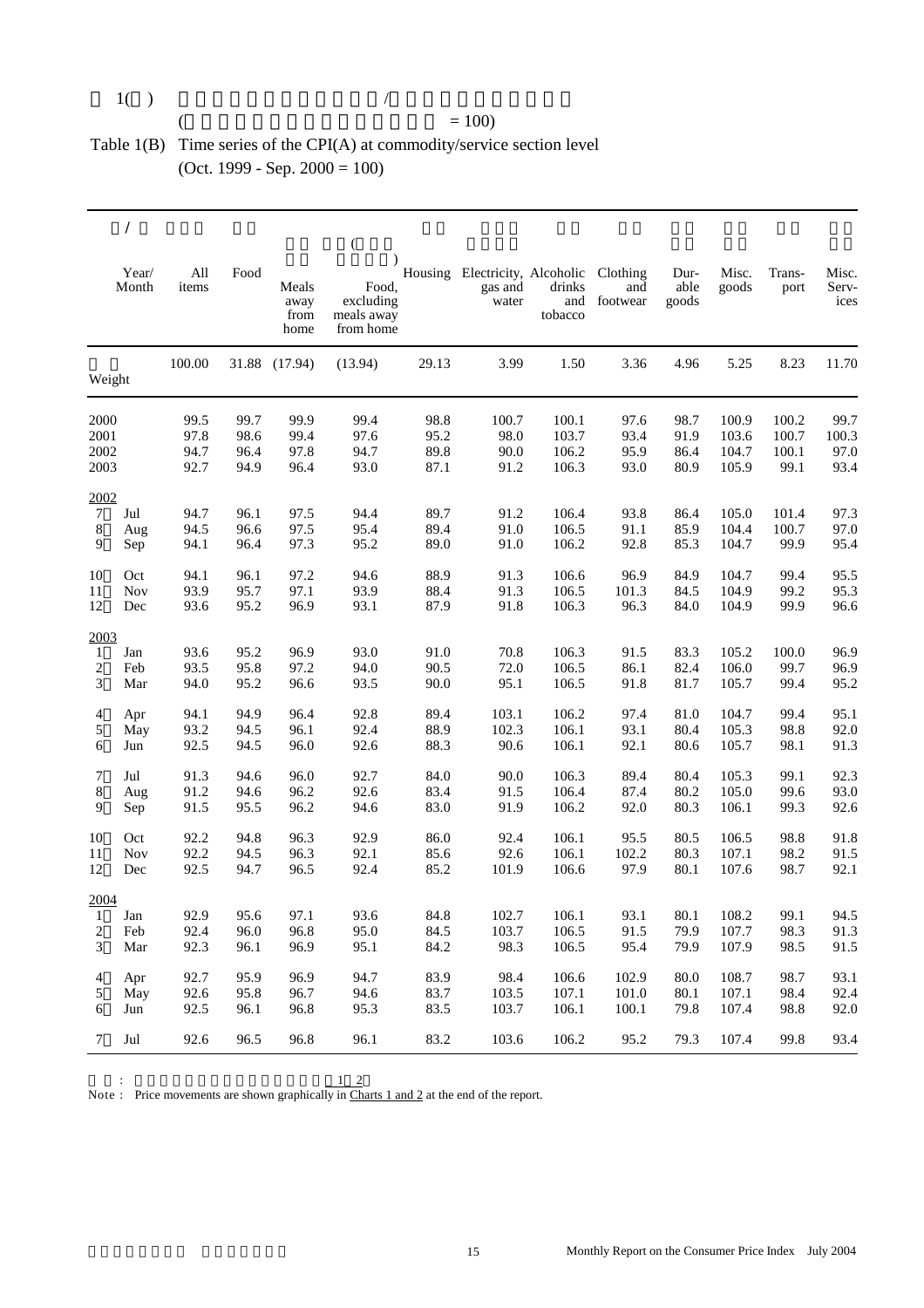#### $1()$   $/$

#### $($  = 100)

#### Table 1(C) Time series of the CPI(B) at commodity/service section level (Oct. 1999 - Sep. 2000 = 100)

|                  |                |              |              |                               | $\left($                                                   |              |                                                    |                   |                                 |                       |                |                |                        |
|------------------|----------------|--------------|--------------|-------------------------------|------------------------------------------------------------|--------------|----------------------------------------------------|-------------------|---------------------------------|-----------------------|----------------|----------------|------------------------|
|                  | Year/<br>month | All<br>items | Food         | Meals<br>away<br>from<br>home | $\lambda$<br>Food.<br>excluding<br>meals away<br>from home |              | Housing Electricity, Alcoholic<br>gas and<br>water | drinks<br>tobacco | Clothing<br>and<br>and footwear | Dur-<br>able<br>goods | Misc.<br>goods | Trans-<br>port | Misc.<br>serv-<br>ices |
| Weight           |                | 100.00       |              | 25.94 (17.20)                 | (8.74)                                                     | 29.68        | 2.81                                               | 0.86              | 4.47                            | 6.93                  | 5.58           | 9.05           | 14.68                  |
|                  |                |              |              |                               |                                                            |              |                                                    |                   |                                 |                       |                |                |                        |
| 2000             |                | 99.4<br>97.7 | 99.7<br>98.8 | 99.9<br>99.2                  | 99.4<br>97.8                                               | 98.5<br>95.8 | 100.7<br>99.0                                      | 100.1<br>103.5    | 97.9                            | 98.5                  | 100.5          | 100.3          | 99.9                   |
| 2001<br>2002     |                | 94.7         | 96.7         |                               |                                                            | 90.1         | 92.4                                               |                   | 93.7                            | 91.0<br>85.1          | 101.8          | 100.6<br>100.1 | 100.4<br>98.1          |
| 2003             |                | 92.1         | 95.1         | 97.4<br>95.8                  | 95.3<br>93.6                                               | 85.6         | 93.7                                               | 106.0<br>106.1    | 95.5<br>92.9                    | 79.5                  | 103.2<br>105.4 | 99.6           | 95.2                   |
| 2002             |                |              |              |                               |                                                            |              |                                                    |                   |                                 |                       |                |                |                        |
| $\tau$           | Jul            | 94.8         | 96.4         | 97.1                          | 95.0                                                       | 90.2         | 92.9                                               | 106.3             | 93.3                            | 85.1                  | 103.5          | 101.4          | 98.5                   |
| $\bf 8$          | Aug            | 94.5         | 96.7         | 97.1                          | 95.8                                                       | 89.8         | 92.7                                               | 106.4             | 90.3                            | 84.5                  | 102.8          | 100.7          | 98.5                   |
| 9                | Sep            | 94.0         | 96.4         | 96.9                          | 95.5                                                       | 89.4         | 92.6                                               | 105.8             | 91.9                            | 84.0                  | 103.5          | 99.9           | 96.9                   |
| 10               | Oct            | 94.1         | 96.2         | 96.8                          | 95.1                                                       | 89.3         | 93.0                                               | 106.5             | 95.9                            | 83.6                  | 103.5          | 99.5           | 96.9                   |
| 11               | <b>Nov</b>     | 94.0         | 95.9         | 96.6                          | 94.4                                                       | 88.7         | 93.1                                               | 106.4             | 101.8                           | 83.3                  | 103.6          | 99.2           | 96.6                   |
| 12               | Dec            | 93.7         | 95.5         | 96.4                          | 93.9                                                       | 88.1         | 93.4                                               | 106.1             | 96.7                            | 82.7                  | 103.7          | 99.8           | 97.8                   |
| 2003             |                |              |              |                               |                                                            |              |                                                    |                   |                                 |                       |                |                |                        |
| $\mathbf{1}$     | Jan            | 93.6         | 95.5         | 96.4                          | 93.7                                                       | 89.8         | 79.3                                               | 106.0             | 91.2                            | 82.0                  | 104.5          | 100.2          | 98.3                   |
| $\boldsymbol{2}$ | Feb            | 93.4         | 96.0         | 96.7                          | 94.6                                                       | 89.2         | 80.5                                               | 106.4             | 86.0                            | 81.1                  | 105.6          | 100.0          | 98.1                   |
| 3                | Mar            | 93.4         | 95.4         | 96.0                          | 94.0                                                       | 88.6         | 96.8                                               | 106.4             | 91.4                            | 80.2                  | 105.1          | 99.9           | 96.4                   |
| 4                | Apr            | 93.4         | 95.1         | 95.9                          | 93.5                                                       | 87.9         | 103.5                                              | 106.1             | 97.6                            | 79.6                  | 103.6          | 99.9           | 96.5                   |
| 5                | May            | 92.4         | 94.7         | 95.5                          | 93.2                                                       | 87.2         | 102.6                                              | 105.9             | 93.0                            | 79.0                  | 104.4          | 99.2           | 93.7                   |
| 6                | Jun            | 91.8         | 94.7         | 95.4                          | 93.3                                                       | 86.4         | 92.6                                               | 106.0             | 91.7                            | 79.1                  | 104.9          | 98.8           | 93.2                   |
| 7                | Jul            | 90.9         | 94.8         | 95.4                          | 93.4                                                       | 83.2         | 92.0                                               | 106.1             | 88.9                            | 78.9                  | 104.3          | 99.7           | 94.3                   |
| 8                | Aug            | 90.8         | 94.8         | 95.6                          | 93.3                                                       | 82.5         | 93.1                                               | 106.1             | 86.8                            | 78.7                  | 104.1          | 100.0          | 95.2                   |
| 9                | Sep            | 91.0         | 95.4         | 95.6                          | 94.9                                                       | 82.0         | 93.5                                               | 105.9             | 91.8                            | 78.8                  | 106.1          | 99.7           | 94.5                   |
| 10               | Oct            | 91.5         | 94.9         | 95.7                          | 93.4                                                       | 83.8         | 94.0                                               | 105.9             | 95.2                            | 79.0                  | 106.4          | 99.5           | 93.8                   |
| 11               | <b>Nov</b>     | 91.6         | 94.7         | 95.7                          | 92.9                                                       | 83.3         | 94.3                                               | 105.8             | 102.5                           | 78.8                  | 107.3          | 99.1           | 93.7                   |
| 12               | Dec            | 91.8         | 94.9         | 95.9                          | 93.0                                                       | 82.9         | 102.3                                              | 106.4             | 98.3                            | 78.5                  | 108.2          | 99.6           | 94.5                   |
| 2004             |                |              |              |                               |                                                            |              |                                                    |                   |                                 |                       |                |                |                        |
| 1                | Jan            | 92.1         | 95.8         | 96.6                          | 94.3                                                       | 82.5         | 103.1                                              | 105.8             | 93.2                            | 78.4                  | 109.1          | 100.1          | 96.9                   |
| 2                | Feb            | 91.4         | 95.9         | 96.1                          | 95.5                                                       | 82.2         | 104.2                                              | 106.2             | 91.3                            | 78.3                  | 108.5          | 99.3           | 93.6                   |
| 3                | Mar            | 91.4         | 96.1         | 96.3                          | 95.6                                                       | 81.8         | 99.1                                               | 106.3             | 95.8                            | 78.2                  | 108.7          | 99.5           | 93.7                   |
| 4                | Apr            | 92.0         | 96.0         | 96.3                          | 95.3                                                       | 81.4         | 99.3                                               | 106.4             | 104.2                           | 78.3                  | 110.0          | 99.8           | 95.3                   |
| 5                | May            | 91.6         | 95.8         | 96.1                          | 95.2                                                       | 81.0         | 104.0                                              | 106.9             | 102.2                           | 78.2                  | 107.5          | 99.6           | 94.4                   |
| 6                | Jun            | 91.5         | 96.0         | 96.2                          | 95.8                                                       | 80.7         | 104.2                                              | 106.0             | 101.2                           | 77.9                  | 108.0          | 100.1          | 94.2                   |
| 7                | Jul            | 91.6         | 96.2         | 96.2                          | 96.4                                                       | 80.4         | 104.1                                              | 106.0             | 95.7                            | 77.5                  | 108.2          | 101.0          | 96.0                   |
|                  |                |              |              |                               |                                                            |              |                                                    |                   |                                 |                       |                |                |                        |

價格變動情況顯示於本報告尾部的圖1 2

Note: Price movements are shown graphically in Charts  $1$  and  $2$  at the end of the report.

 $\sim$  :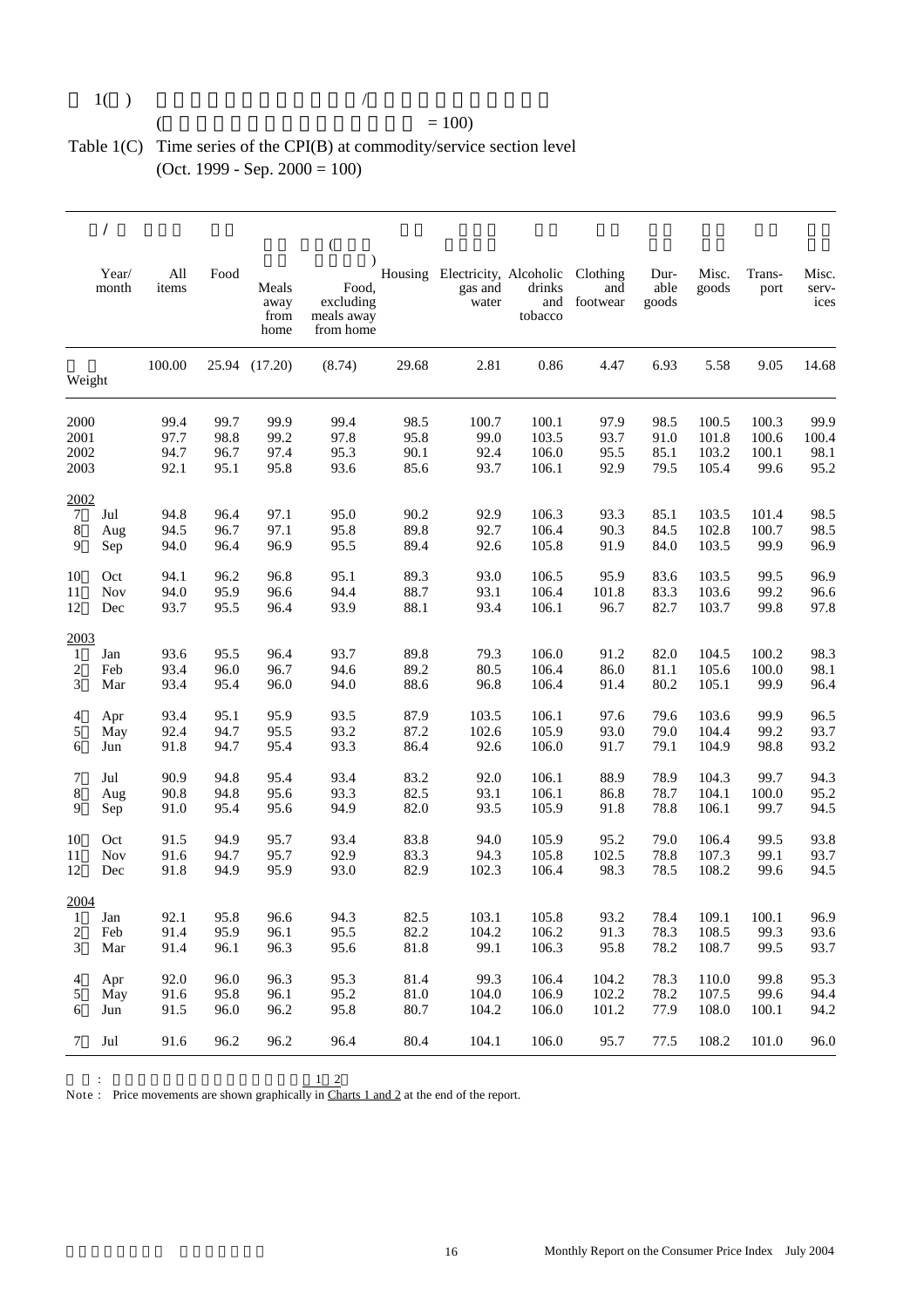| 1() |  |  |
|-----|--|--|

#### $($  = 100)

#### Table 1(D) Time series of the CPI(C) at commodity/service section level (Oct. 1999 - Sep. 2000 = 100)

|                |                |              |      |                               | $\left($                                      |       |                                                             |                          |                 |                       |                |                |                        |
|----------------|----------------|--------------|------|-------------------------------|-----------------------------------------------|-------|-------------------------------------------------------------|--------------------------|-----------------|-----------------------|----------------|----------------|------------------------|
|                | Year/<br>month | All<br>items | Food | Meals<br>away<br>from<br>home | Food,<br>excluding<br>meals away<br>from home |       | Housing Electricity, Alcoholic Clothing<br>gas and<br>water | drinks<br>and<br>tobacco | and<br>footwear | Dur-<br>able<br>goods | Misc.<br>goods | Trans-<br>port | Misc.<br>Serv-<br>ices |
| Weight         |                | 100.00       |      | 21.38 (13.28)                 | (8.10)                                        | 31.22 | 2.02                                                        | 0.39                     | 4.55            | 6.73                  | 6.43           | 9.94           | 17.34                  |
|                |                |              |      |                               |                                               |       |                                                             |                          |                 |                       |                |                |                        |
| 2000           |                | 99.3         | 99.8 | 99.9                          | 99.6                                          | 98.2  | 100.6                                                       | 100.2                    | 98.2            | 98.8                  | 100.1          | 100.5          | 100.1                  |
| 2001           |                | 97.8         | 99.6 | 100.7                         | 97.8                                          | 95.5  | 99.9                                                        | 101.8                    | 93.1            | 92.4                  | 100.2          | 100.7          | 100.3                  |
| 2002           |                | 95.1         | 97.9 | 100.4                         | 93.8                                          | 90.2  | 94.9                                                        | 104.1                    | 90.4            | 86.7                  | 103.0          | 99.8           | 98.9                   |
| 2003           |                | 92.3         | 96.7 | 99.2                          | 92.5                                          | 84.4  | 96.3                                                        | 104.7                    | 88.2            | 81.2                  | 106.8          | 100.2          | 96.0                   |
| 2002           |                |              |      |                               |                                               |       |                                                             |                          |                 |                       |                |                |                        |
| $\tau$         | Jul            | 95.3         | 97.7 | 100.3                         | 93.4                                          | 90.3  | 95.0                                                        | 104.3                    | 87.0            | 86.9                  | 103.8          | 101.4          | 99.8                   |
| 8              | Aug            | 94.7         | 97.7 | 100.4                         | 93.2                                          | 90.0  | 94.8                                                        | 104.9                    | 81.0            | 86.6                  | 102.8          | 101.0          | 99.6                   |
| 9              | Sep            | 94.5         | 98.2 | 100.5                         | 94.4                                          | 89.4  | 94.7                                                        | 103.8                    | 87.9            | 85.5                  | 103.9          | 99.2           | 98.0                   |
| 10             | Oct            | 94.6         | 97.8 | 100.5                         | 93.5                                          | 89.3  | 95.0                                                        | 105.0                    | 93.0            | 85.3                  | 103.8          | 98.8           | 98.0                   |
| 11             | <b>Nov</b>     | 94.5         | 97.7 | 100.4                         | 93.2                                          | 88.8  | 95.1                                                        | 105.2                    | 95.9            | 85.3                  | 103.9          | 98.6           | 97.6                   |
| 12             | Dec            | 94.2         | 97.4 | 100.1                         | 92.9                                          | 88.4  | 95.3                                                        | 104.6                    | 88.6            | 84.4                  | 103.9          | 99.6           | 99.0                   |
| 2003           |                |              |      |                               |                                               |       |                                                             |                          |                 |                       |                |                |                        |
| $\mathbf{1}$   | Jan            | 94.1         | 97.5 | 100.4                         | 92.7                                          | 88.8  | 86.1                                                        | 104.1                    | 82.1            | 83.7                  | 105.3          | 100.5          | 99.5                   |
| 2              | Feb            | 93.8         | 97.8 | 100.6                         | 93.3                                          | 88.1  | 87.2                                                        | 105.0                    | 76.6            | 82.8                  | 107.0          | 100.5          | 99.6                   |
| 3              | Mar            | 93.8         | 97.6 | 100.4                         | 92.9                                          | 87.5  | 98.4                                                        | 105.3                    | 88.1            | 82.3                  | 106.1          | 100.5          | 97.3                   |
| 4              | Apr            | 93.7         | 97.1 | 100.1                         | 92.1                                          | 86.8  | 104.2                                                       | 105.0                    | 94.9            | 81.6                  | 104.1          | 100.6          | 96.8                   |
| 5              | May            | 92.6         | 96.8 | 99.6                          | 92.1                                          | 85.8  | 103.3                                                       | 104.7                    | 89.2            | 81.4                  | 105.2          | 99.9           | 94.3                   |
| 6              | Jun            | 91.7         | 96.3 | 98.7                          | 92.5                                          | 84.6  | 95.6                                                        | 104.5                    | 86.6            | 80.9                  | 105.6          | 99.6           | 93.8                   |
| 7              | Jul            | 91.0         | 96.6 | 98.6                          | 93.3                                          | 82.3  | 95.0                                                        | 105.1                    | 82.7            | 80.9                  | 104.8          | 100.3          | 94.9                   |
| 8              | Aug            | 90.9         | 96.3 | 98.4                          | 92.9                                          | 81.8  | 95.1                                                        | 104.6                    | 81.0            | 80.3                  | 104.9          | 100.5          | 95.8                   |
| 9              | Sep            | 91.0         | 96.1 | 98.2                          | 92.8                                          | 81.1  | 95.5                                                        | 104.4                    | 86.8            | 80.3                  | 108.6          | 99.9           | 95.1                   |
| 10             | Oct            | 91.4         | 95.6 | 98.1                          | 91.6                                          | 82.2  | 95.9                                                        | 104.4                    | 93.3            | 80.4                  | 108.6          | 99.9           | 94.6                   |
| 11             | <b>Nov</b>     | 91.8         | 96.0 | 98.4                          | 91.9                                          | 81.8  | 96.2                                                        | 104.5                    | 100.8           | 80.4                  | 110.0          | 99.8           | 94.7                   |
| 12             | Dec            | 91.9         | 96.1 | 98.7                          | 91.9                                          | 81.4  | 103.1                                                       | 105.2                    | 96.5            | 79.8                  | 111.2          | 100.2          | 95.4                   |
| 2004           |                |              |      |                               |                                               |       |                                                             |                          |                 |                       |                |                |                        |
| 1              | Jan            | 92.1         | 96.7 | 98.7                          | 93.5                                          | 80.9  | 103.8                                                       | 104.4                    | 90.2            | 79.4                  | 112.8          | 101.0          | 97.5                   |
| $\overline{c}$ | Feb            | 91.2         | 96.9 | 98.4                          | 94.5                                          | 80.5  | 104.8                                                       | 104.8                    | 86.1            | $80.0\,$              | 111.9          | 100.2          | 94.5                   |
| 3              | Mar            | 91.5         | 96.8 | 98.2                          | 94.6                                          | 80.3  | 100.3                                                       | 104.6                    | 97.0            | 79.2                  | 112.2          | 100.5          | 94.3                   |
| 4              | Apr            | 92.1         | 96.9 | 98.6                          | 94.2                                          | 79.9  | 100.7                                                       | 104.6                    | 102.7           | 80.0                  | 114.1          | 100.7          | 95.6                   |
| 5              | May            | 91.5         | 97.0 | 98.8                          | 94.2                                          | 79.5  | 104.8                                                       | 105.1                    | 100.9           | 79.4                  | 110.5          | 100.4          | 94.7                   |
| 6              | Jun            | 91.4         | 97.0 | 98.2                          | 95.0                                          | 79.2  | 104.9                                                       | 104.8                    | 97.6            | 79.6                  | 111.4          | 101.1          | 94.7                   |
| 7              | Jul            | 91.3         | 96.9 | 98.2                          | 94.8                                          | 78.9  | 104.9                                                       | 104.9                    | 89.7            | 79.0                  | 111.8          | 101.5          | 96.8                   |
|                |                |              |      |                               |                                               |       |                                                             |                          |                 |                       |                |                |                        |

 $1 \quad 2$ 

Note : Price movements are shown graphically in Charts 1 and 2 at the end of the report.

 $\ddot{\cdot}$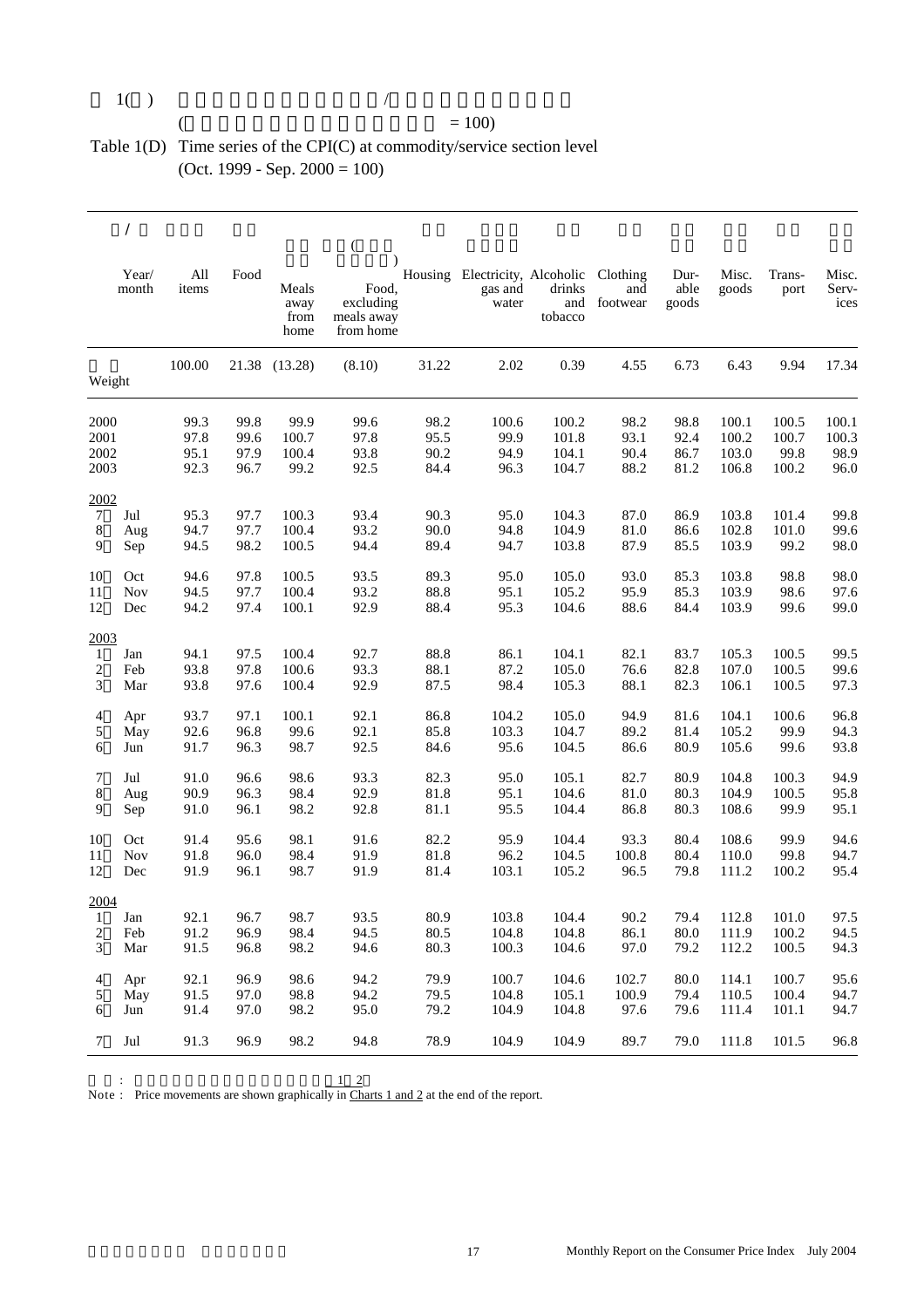Table 2(A) Time series of year-on-year rates of change in the Composite CPI at commodity/service section level

|                 |                |              |         |                               | €                                             |        |                                                             |                   |                     |                       |                |                 |                        |
|-----------------|----------------|--------------|---------|-------------------------------|-----------------------------------------------|--------|-------------------------------------------------------------|-------------------|---------------------|-----------------------|----------------|-----------------|------------------------|
|                 | Year/<br>month | All<br>items | Food    | Meals<br>away<br>from<br>home | Food,<br>excluding<br>meals away<br>from home |        | Housing Electricity, Alcoholic Clothing<br>gas and<br>water | drinks<br>tobacco | and<br>and footwear | Dur-<br>able<br>goods | Misc.<br>goods | Trans-<br>port  | Misc.<br>serv-<br>ices |
|                 | Weight         | 100.00       | 26.67   | (16.39)                       | (10.28)                                       | 29.91  | 2.98                                                        | 0.94              | 4.13                | 6.24                  | 5.70           | 9.01            | 14.42                  |
| 2000            |                | $-3.8$       | $-2.2$  | $-0.9$                        | $-4.2$                                        | $-8.2$ | 3.6                                                         | $-0.9$            | $-10.1$             | $-4.6$                | 0.9            | 1.0             | $-0.2$                 |
| 2001            |                | $-1.6$       | $-0.8$  | $-0.3$                        | $-1.7$                                        | $-3.1$ | $-1.9$                                                      | 3.3               | $-4.6$              | $-7.1$                | 1.3            | 0.4             | $0.5\,$                |
| 2002            |                | $-3.0$       | $-2.1$  | $-1.5$                        | $-3.1$                                        | $-5.7$ | $-7.0$                                                      | 2.4               | 0.7                 | $-6.3$                | 1.7            | $-0.6$          | $-2.3$                 |
| 2003            |                | $-2.6$       | $-1.5$  | $-1.5$                        | $-1.7$                                        | $-4.8$ | 1.4                                                         | 0.1               | $-2.7$              | $-6.4$                | 2.3            | $-0.4$          | $-3.2$                 |
| 2002            |                |              |         |                               |                                               |        |                                                             |                   |                     |                       |                |                 |                        |
| 7               | Jul            | $-3.4$       | $-3.4$  | $-1.8$                        | $-6.0$                                        | $-6.1$ | $-8.5$                                                      | 2.7               | 2.5                 | $-5.8$                | 2.2            | $-0.1$          | $-2.4$                 |
| 8               | Aug            | $-3.3$       | $-2.1$  | $-1.8$                        | $-2.6$                                        | $-6.4$ | $-8.5$                                                      | 3.1               | 2.1                 | $-5.5$                | 2.0            | $-0.6$          | $-2.9$                 |
| 9               | Sep            | $-3.7$       | $-2.5$  | $-1.8$                        | $-3.6$                                        | $-6.6$ | $-8.4$                                                      | 2.2               | $-0.3$              | $-5.4$                | 1.8            | $-0.6$          | $-3.7$                 |
| 10              | Oct            | $-3.6$       | $-1.9$  | $-1.7$                        | $-2.3$                                        | $-6.7$ | $-7.9$                                                      | 0.7               | 0.8                 | $-6.3$                | 1.3            | $-1.3$          | $-3.4$                 |
| 11              | <b>Nov</b>     | $-3.6$       | $-2.0$  | $-1.7$                        | $-2.4$                                        | $-7.1$ | $-7.2$                                                      | 0.6               | $-0.7$              | $-6.0$                | 2.3            | $-1.2$          | $-3.3$                 |
| 12              | Dec            | $-1.5$       | $-2.1$  | $-1.8$                        | $-2.5$                                        | $-0.5$ | $-6.2$                                                      | 0.3               | $-3.0$              | $-5.8$                | 2.6            | $-0.9$          | $-1.4$                 |
| 2003            |                |              |         |                               |                                               |        |                                                             |                   |                     |                       |                |                 |                        |
| 1               | Jan            | $-1.6$       | $-1.9$  | $-1.7$                        | $-2.3$                                        | $-1.9$ | $-9.4$                                                      | 0.2               | $-3.0$              | $-5.5$                | 3.2            | 0.4             | $-0.3$                 |
| 2               | Feb            | $-2.0$       | $-2.1$  | $-1.5$                        | $-3.0$                                        | $-2.3$ | $-7.7$                                                      | 0.8               | $-4.3$              | $-5.9$                | 4.0            | $-0.5$          | $-2.1$                 |
| 3               | Mar            | $-2.1$       | $-1.8$  | $-1.6$                        | $-2.3$                                        | $-2.5$ | $-2.9$                                                      | 0.5               | $-3.0$              | $-6.7$                | 2.6            | $-0.2$          | $-2.6$                 |
| 4               | Apr            | $-1.8$       | $-1.5$  | $-1.6$                        | $-1.4$                                        | $-2.9$ | 12.8                                                        | $-0.1$            | $-3.8$              | $-7.4$                | 0.5            | $-0.0*$         | $-2.3$                 |
| 5               | May            | $-2.5$       | $-1.5$  | $-1.5$                        | $-1.4$                                        | $-3.4$ | 10.7                                                        | $-0.0*$           | $-7.7$              | $-7.8$                | 0.7            | $-0.6$          | $-4.1$                 |
| 6               | Jun            | $-3.1$       | $-1.5$  | $-1.7$                        | $-1.1$                                        | $-4.0$ | $-0.7$                                                      | $0.8\,$           | $-7.5$              | $-7.9$                | 0.5            | $-1.2$          | $-4.7$                 |
| 7               | Jul            | $-4.0$       | $-1.5$  | $-1.6$                        | $-1.4$                                        | $-7.7$ | $-1.1$                                                      | $-0.0*$           | $-4.8$              | $-7.1$                | 0.7            | $-1.7$          | $-4.7$                 |
| 8               | Aug            | $-3.8$       | $-1.9$  | $-1.6$                        | $-2.3$                                        | $-8.0$ | 0.5                                                         | $-0.2$            | $-2.9$              | $-6.9$                | 1.4            | $-0.7$          | $-3.7$                 |
| 9               | Sep            | $-3.2$       | $-1.3$  | $-1.5$                        | $-0.9$                                        | $-8.1$ | 1.0                                                         | 0.1               | $-0.6$              | $-6.1$                | 2.8            | $-0.1$          | $-2.8$                 |
| 10              | Oct            | $-2.7$       | $-1.6$  | $-1.4$                        | $-1.8$                                        | $-5.7$ | 1.1                                                         | $-0.5$            | $-0.7$              | $-5.5$                | 3.1            | 0.1             | $-3.5$                 |
| 11              | <b>Nov</b>     | $-2.4$       | $-1.4$  | $-1.1$                        | $-1.7$                                        | $-5.6$ | 1.3                                                         | $-0.5$            | 1.9                 | $-5.4$                | 3.8            | $0.0\mathrm{*}$ | $-3.3$                 |
| 12              | Dec            | $-1.9$       | $-0.8$  | $-0.7$                        | $-0.9$                                        | $-5.5$ | 9.8                                                         | 0.3               | 3.7                 | $-5.0$                | 4.6            | $-0.3$          | $-3.8$                 |
| 2004            |                |              |         |                               |                                               |        |                                                             |                   |                     |                       |                |                 |                        |
| 1               | Jan            | -1.5         | 0.1     | $-0.2$                        | 0.7                                           | $-7.9$ | 34.0                                                        | $-0.1$            | 4.2                 | $-4.5$                | 4.8            | $-0.1$          | -1.9                   |
| 2               | Feb            | $-2.0$       | $-0.2$  | $-0.9$                        | $1.0\,$                                       | $-7.7$ | 33.3                                                        | $-0.1$            | 7.8                 | $-3.3$                | 2.9            | $-0.8$          | $-5.1$                 |
| 3               | Mar            | $-2.1$       | 0.5     | $-0.3$                        | 1.7                                           | $-7.5$ | $2.6\,$                                                     | $-0.1$            | $6.0\,$             | $-2.8$                | 3.7            | $-0.4$          | $-3.1$                 |
| $\overline{4}$  | Apr            | $-1.5$       | $0.8\,$ | $-0.0*$                       | 2.1                                           | $-7.1$ | $-4.2$                                                      | 0.2               | 6.9                 | $-1.6$                | 6.6            | $-0.2$          | $-1.4$                 |
| 5               | May            | $-0.9$       | 1.0     | 0.3                           | $2.2\,$                                       | $-6.7$ | 1.3                                                         | 0.9               | 10.4                | $-1.3$                | 3.2            | $0.2\,$         | 0.6                    |
| 6               | Jun            | $-0.1$       | 1.4     | $0.5\,$                       | $2.8\,$                                       | $-6.2$ | 12.8                                                        | $0.0\mathrm{*}$   | 10.5                | $-1.3$                | 3.2            | 1.2             | 1.0                    |
| $7\phantom{.0}$ | Jul            | 0.9          | 1.5     | 0.5                           | 3.1                                           | $-2.8$ | 13.5                                                        | $-0.1$            | $7.5\,$             | $-1.8$                | 4.0            | $1.1\,$         | 1.7                    |

 $*$  0.05%

Less than  $0.05\%$ 

 $\sim$ Note :  $1 \quad 2$ Price movements are shown graphically in Charts 1 and 2 at the end of the report.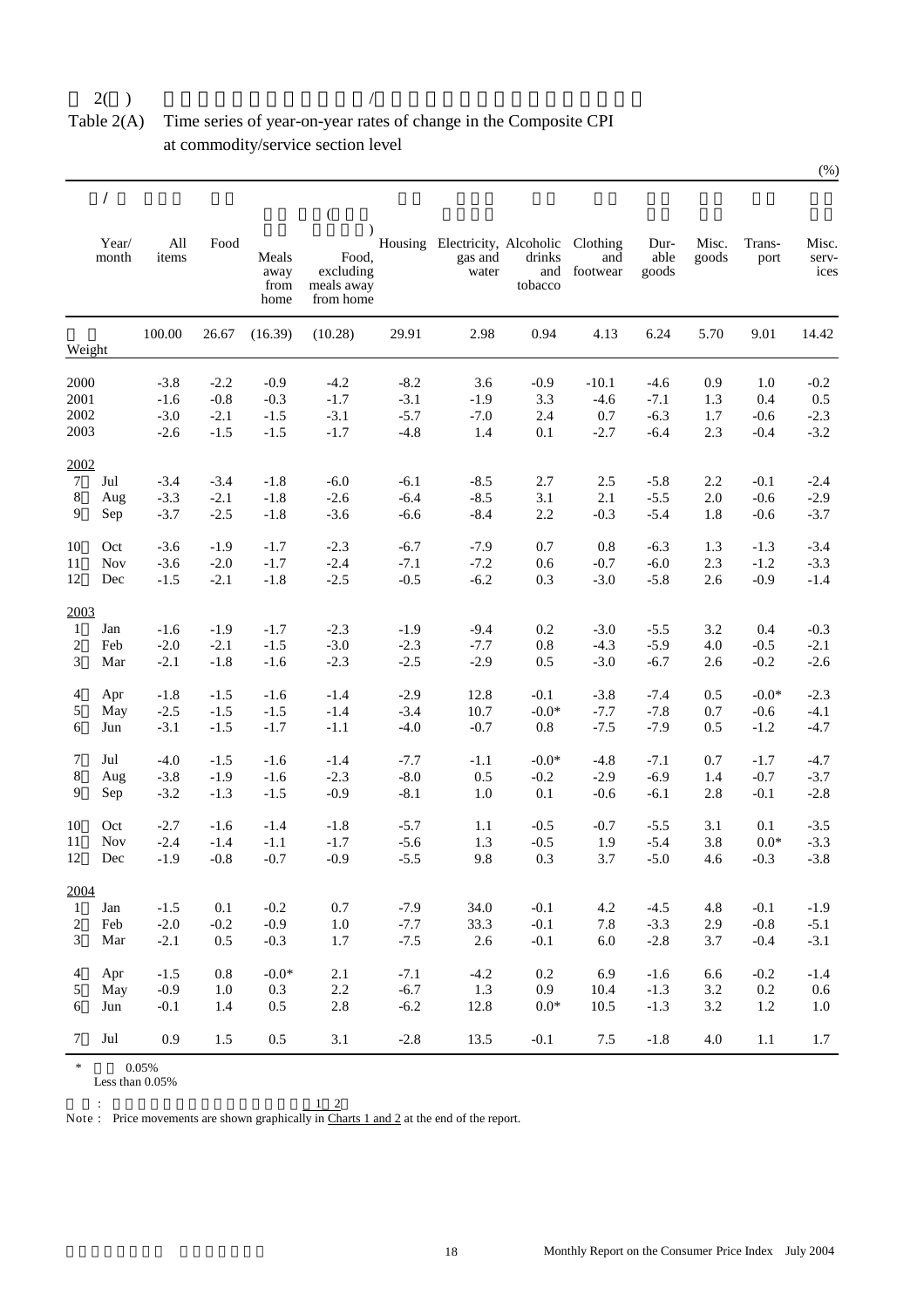Table 2(B) Time series of year-on-year rates of change in the CPI(A) at commodity/service section level

|                |                |                  |                  |                               | $\left($                                      |                  |                                                             |                   |                     |                       |                 |                |                        |
|----------------|----------------|------------------|------------------|-------------------------------|-----------------------------------------------|------------------|-------------------------------------------------------------|-------------------|---------------------|-----------------------|-----------------|----------------|------------------------|
|                | Year/<br>month | All<br>items     | Food             | Meals<br>away<br>from<br>home | Food,<br>excluding<br>meals away<br>from home |                  | Housing Electricity, Alcoholic Clothing<br>gas and<br>water | drinks<br>tobacco | and<br>and footwear | Dur-<br>able<br>goods | Misc.<br>goods  | Trans-<br>port | Misc.<br>serv-<br>ices |
| Weight         |                | 100.00           |                  | 31.88 (17.94)                 | (13.94)                                       | 29.13            | 3.99                                                        | 1.50              | 3.36                | 4.96                  | 5.25            | 8.23           | 11.70                  |
| 2000           |                | $-3.0$           | $-2.4$           | $-0.8$                        | $-4.3$                                        | $-6.2$           | 3.9                                                         | $-0.8$            | $-11.9$             | $-4.2$                | 1.5             | 0.6            | $0.0*$                 |
| 2001<br>2002   |                | $-1.7$<br>$-3.2$ | $-1.0$<br>$-2.2$ | $-0.5$<br>$-1.7$              | $-1.8$<br>$-2.9$                              | $-3.6$<br>$-5.7$ | $-2.7$<br>$-8.2$                                            | 3.6<br>2.4        | $-4.3$<br>2.6       | $-6.9$<br>$-6.0$      | 2.7<br>1.0      | 0.5<br>$-0.6$  | 0.6<br>$-3.3$          |
| 2003           |                | $-2.1$           | $-1.6$           | $-1.4$                        | $-1.9$                                        | $-3.0$           | 1.3                                                         | 0.1               | $-3.0$              | $-6.3$                | 1.1             | $-1.0$         | $-3.7$                 |
|                |                |                  |                  |                               |                                               |                  |                                                             |                   |                     |                       |                 |                |                        |
| 2002<br>$\tau$ | Jul            | $-4.1$           | $-3.9$           | $-2.0$                        | $-6.3$                                        | $-7.0$           | $-9.9$                                                      | 2.7               | 4.4                 | $-5.7$                | 1.4             | $0.0*$         | $-3.7$                 |
| 8              | Aug            | $-3.7$           | $-2.1$           | $-2.0$                        | $-2.3$                                        | $-7.2$           | $-9.8$                                                      | 3.0               | 4.1                 | $-5.4$                | 1.2             | $-0.6$         | $-4.3$                 |
| 9              | Sep            | $-4.2$           | $-2.9$           | $-2.1$                        | $-3.8$                                        | $-7.4$           | $-9.7$                                                      | 2.3               | 0.6                 | $-5.0$                | 0.5             | $-0.6$         | $-5.2$                 |
| 10             | Oct            | $-4.0$           | $-2.1$           | $-2.0$                        | $-2.2$                                        | $-7.4$           | $-9.3$                                                      | 0.4               | 3.3                 | $-6.2$                | 0.4             | $-1.2$         | $-4.8$                 |
| 11             | Nov            | $-4.1$           | $-2.1$           | $-2.0$                        | $-2.3$                                        | $-7.8$           | $-8.5$                                                      | 0.3               | 0.1                 | $-6.1$                | 1.1             | $-1.2$         | $-4.6$                 |
| 12             | Dec            | 1.0              | $-2.5$           | $-2.1$                        | $-3.0$                                        | 11.2             | $-7.5$                                                      | 0.1               | $-3.1$              | $-6.0$                | 1.2             | $-0.9$         | $-2.0$                 |
| 2003           |                |                  |                  |                               |                                               |                  |                                                             |                   |                     |                       |                 |                |                        |
| 1              | Jan            | $-1.6$           | $-2.1$           | $-1.9$                        | $-2.3$                                        | $-0.3$           | $-11.9$                                                     | 0.2               | $-3.3$              | $-5.7$                | 1.5             | $-0.0*$        | $-1.2$                 |
| 2              | Feb            | $-2.0$           | $-2.4$           | $-1.7$                        | $-3.2$                                        | $-0.6$           | $-10.0$                                                     | 0.5               | $-4.6$              | $-6.2$                | 2.0             | $-1.0$         | $-2.7$                 |
| 3              | Mar            | $-1.9$           | $-2.1$           | $-1.9$                        | $-2.3$                                        | $-0.8$           | $-3.9$                                                      | 0.3               | $-3.1$              | $-7.1$                | 1.1             | $-1.0$         | $-3.3$                 |
| 4              | Apr            | $-1.2$           | $-1.7$           | $-1.8$                        | $-1.7$                                        | $-1.2$           | 14.2                                                        | $-0.2$            | $-2.7$              | $-7.4$                | $-0.1$          | $-0.7$         | $-2.9$                 |
| 5              | May            | $-1.7$           | $-1.6$           | $-1.7$                        | $-1.5$                                        | $-1.6$           | 12.1                                                        | $-0.1$            | $-6.9$              | $-7.8$                | $0.0\mathrm{*}$ | $-1.3$         | $-4.6$                 |
| 6              | Jun            | $-2.4$           | $-1.5$           | $-1.6$                        | $-1.4$                                        | $-1.9$           | $-0.9$                                                      | $0.8\,$           | $-6.9$              | $-7.5$                | 0.1             | $-2.0$         | $-5.3$                 |
| 7              | Jul            | $-3.6$           | $-1.7$           | $-1.5$                        | $-1.9$                                        | $-6.4$           | $-1.3$                                                      | $-0.1$            | $-4.8$              | $-7.0$                | 0.3             | $-2.3$         | $-5.2$                 |
| 8              | Aug            | $-3.5$           | $-2.0$           | $-1.3$                        | $-3.0$                                        | $-6.7$           | 0.6                                                         | $-0.1$            | $-4.0$              | $-6.6$                | 0.5             | $-1.1$         | $-4.1$                 |
| 9              | Sep            | $-2.8$           | $-0.9$           | $-1.1$                        | $-0.6$                                        | $-6.8$           | 1.0                                                         | $-0.0*$           | $-0.8$              | $-5.8$                | 1.3             | $-0.6$         | $-3.0$                 |
| 10             | Oct            | $-2.0$           | $-1.3$           | $-1.0$                        | $-1.8$                                        | $-3.3$           | 1.2                                                         | $-0.5$            | $-1.4$              | $-5.1$                | 1.8             | $-0.6$         | $-3.9$                 |
| 11             | Nov            | $-1.8$           | $-1.3$           | $-0.8$                        | $-1.9$                                        | $-3.1$           | 1.4                                                         | $-0.4$            | 0.9                 | $-4.9$                | 2.1             | $-1.0$         | $-4.0$                 |
| 12             | Dec            | $-1.2$           | $-0.6$           | $-0.4$                        | $-0.8$                                        | $-3.0$           | 11.0                                                        | 0.3               | 1.7                 | $-4.6$                | 2.6             | $-1.2$         | $-4.7$                 |
| 2004           |                |                  |                  |                               |                                               |                  |                                                             |                   |                     |                       |                 |                |                        |
| 1              | Jan            | $-0.7$           | 0.4              | 0.2                           | 0.6                                           | $-6.7$           | 45.0                                                        | $-0.2$            | 1.8                 | $-3.9$                | 2.8             | $-0.9$         | $-2.4$                 |
| 2              | Feb            | $-1.1$           | $0.2\,$          | $-0.4$                        | $1.1\,$                                       | $-6.6$           | 44.0                                                        | $-0.1$            | 6.3                 | $-3.0$                | 1.6             | $-1.4$         | $-5.8$                 |
| 3              | Mar            | $-1.8$           | 0.9              | $0.3\,$                       | 1.8                                           | $-6.5$           | 3.4                                                         | $0.0\mathrm{*}$   | 3.8                 | $-2.1$                | $2.0\,$         | $-0.9$         | $-3.9$                 |
| 4              | Apr            | $-1.5$           | $1.1\,$          | 0.4                           | 2.0                                           | $-6.2$           | $-4.6$                                                      | 0.4               | 5.7                 | $-1.1$                | 3.9             | $-0.6$         | $-2.1$                 |
| 5              | May            | $-0.7$           | 1.3              | $0.6\,$                       | 2.3                                           | $-5.8$           | $1.2\,$                                                     | 0.9               | 8.5                 | $-0.5$                | 1.7             | $-0.4$         | $0.4\,$                |
| 6              | Jun            | 0.1              | 1.7              | $0.8\,$                       | 2.9                                           | $-5.5$           | 14.4                                                        | $0.0\mathrm{*}$   | 8.7                 | $-1.0$                | 1.6             | $0.8\,$        | 0.7                    |
| 7              | Jul            | 1.5              | 2.1              | $\rm 0.8$                     | 3.7                                           | $-1.0$           | 15.1                                                        | $-0.1$            | 6.5                 | $-1.3$                | $2.0\,$         | 0.7            | $1.2\,$                |

 $*$  0.05%

Less than 0.05%

 $\sim$   $\sim$   $\sim$   $\sim$ Note :  $1 \quad 2$ Price movements are shown graphically in Charts 1 and 2 at the end of the report.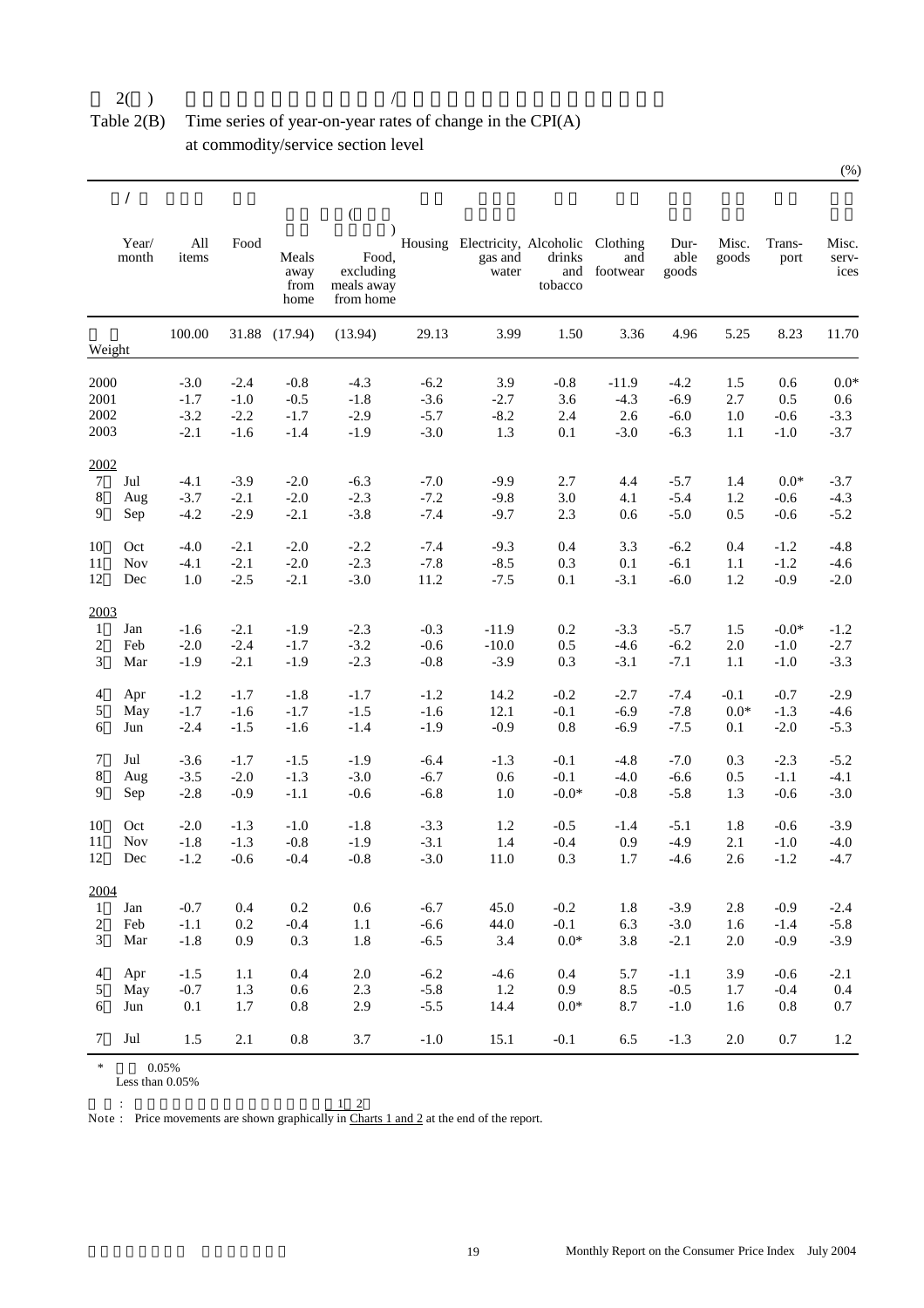#### Table 2(C) Time series of year-on-year rates of change in the CPI(B) at commodity/service section level

| Year/<br>All<br>Food<br>Housing Electricity, Alcoholic Clothing<br>Dur-<br>Misc.<br>Trans-<br>able<br>items<br>Meals<br>Food,<br>drinks<br>month<br>gas and<br>and<br>goods<br>port<br>excluding<br>away<br>water<br>and<br>footwear<br>goods<br>from<br>meals away<br>tobacco<br>home<br>from home<br>6.93<br>100.00<br>29.68<br>2.81<br>0.86<br>4.47<br>5.58<br>9.05<br>25.94 (17.20)<br>(8.74)<br>Weight<br>2000<br>$-3.9$<br>$-2.1$<br>$-0.9$<br>$-4.3$<br>$-8.2$<br>3.5<br>$-1.1$<br>$-11.9$<br>0.9<br>$-5.0$<br>0.6<br>2001<br>3.4<br>$-1.0$<br>$-0.6$<br>$-1.6$<br>$-2.8$<br>$-4.3$<br>$-7.7$<br>0.3<br>$-1.6$<br>$-1.7$<br>1.2<br>2002<br>$-2.6$<br>$-5.9$<br>$-6.7$<br>2.4<br>2.0<br>$-6.5$<br>$-3.1$<br>$-2.1$<br>$-1.9$<br>1.4<br>$-0.5$<br>2003<br>$-5.1$<br>$-2.7$<br>$-1.6$<br>$-1.6$<br>$-1.7$<br>1.5<br>0.1<br>$-2.7$<br>$-6.6$<br>2.1<br>$-0.5$<br>2002<br>$\tau$<br>Jul<br>$-2.2$<br>$-6.0$<br>$-8.2$<br>2.7<br>$-3.3$<br>$-3.3$<br>$-5.4$<br>3.7<br>$-6.1$<br>1.8<br>0.2<br>8<br>$-8.2$<br>$-5.7$<br>Aug<br>$-3.2$<br>$-2.2$<br>$-2.2$<br>$-2.0$<br>$-6.3$<br>3.1<br>2.9<br>1.6<br>$-0.4$<br>$-2.3$<br>$-8.1$<br>$-5.4$<br>9<br>$-3.7$<br>$-2.7$<br>$-3.4$<br>$-6.5$<br>2.2<br>$-0.2$<br>1.5<br>$-0.3$<br>Sep<br>10<br>Oct<br>$-2.1$<br>$-2.1$<br>$-2.0$<br>$-6.6$<br>$-7.6$<br>0.7<br>2.0<br>$-6.3$<br>1.1<br>$-3.5$<br>$-1.1$<br><b>Nov</b><br>11<br>$-3.6$<br>$-2.1$<br>$-2.2$<br>$-2.1$<br>$-7.0$<br>$-6.8$<br>0.5<br>$0.8\,$<br>$-5.9$<br>2.1<br>$-1.1$<br>12<br>$-2.2$<br>$-0.8$<br>Dec<br>$-2.6$<br>$-2.3$<br>$-2.6$<br>$-4.1$<br>$-5.8$<br>0.2<br>$-2.5$<br>$-5.8$<br>2.3<br>2003<br>Jan<br>$-2.2$<br>$-2.1$<br>0.2<br>$-2.8$<br>0.3<br>-1<br>$-1.7$<br>$-2.1$<br>$-2.1$<br>$-8.5$<br>$-5.6$<br>2.9<br>2<br>Feb<br>$-2.2$<br>$-2.2$<br>$-1.9$<br>$-2.9$<br>$-2.6$<br>$-6.9$<br>0.8<br>$-3.9$<br>$-6.0$<br>3.7<br>$-0.5$<br>3<br>$-2.1$<br>$-2.8$<br>Mar<br>$-2.3$<br>$-2.1$<br>$-2.3$<br>$-2.6$<br>0.5<br>$-2.8$<br>$-7.2$<br>$-0.4$<br>2.4<br>4<br>$-2.0$<br>$-1.5$<br>$-3.3$<br>$-0.2$<br>Apr<br>$-2.0$<br>$-1.8$<br>12.5<br>$-2.6$<br>$-7.6$<br>0.3<br>$-0.2$<br>5<br>$-2.7$<br>$-1.7$<br>$-1.9$<br>$-1.3$<br>$-3.7$<br>10.3<br>$-0.1$<br>$-6.8$<br>$-8.3$<br>$-0.9$<br>May<br>0.6<br>$-1.3$<br>$-4.3$<br>$0.8\,$<br>$-7.0$<br>$-7.9$<br>6<br>Jun<br>$-3.2$<br>$-1.6$<br>$-1.8$<br>$-0.6$<br>$-1.4$<br>0.4<br>7<br>$-1.7$<br>$-7.8$<br>$-0.1$<br>Jul<br>$-4.1$<br>$-1.7$<br>$-1.7$<br>$-1.0$<br>$-4.7$<br>$-7.3$<br>0.8<br>$-1.6$<br>8<br>$-8.2$<br>$-0.2$<br>$-3.9$<br>$-1.6$<br>$-2.6$<br>0.4<br>$-3.9$<br>$-6.9$<br>1.2<br>$-0.7$<br>Aug<br>$-1.9$<br>$-8.3$<br>0.1<br>9<br>Sep<br>$-3.2$<br>$-1.1$<br>$-1.3$<br>$-0.7$<br>0.9<br>$-0.1$<br>$-6.2$<br>2.5<br>$-0.2$<br>10<br>$-1.2$<br>$-6.1$<br>$0.0*$<br>Oct<br>$-2.7$<br>$-1.4$<br>$-1.7$<br>1.1<br>$-0.6$<br>$-0.8$<br>$-5.5$<br>2.8<br><b>Nov</b><br>11<br>$-2.5$<br>$-1.2$<br>$-1.0$<br>$-1.7$<br>$-6.0$<br>1.3<br>$-0.5$<br>0.6<br>$-5.5$<br>3.5<br>$-0.1$<br>$-5.0$<br>12<br>Dec<br>$-2.1$<br>$-0.7$<br>$-0.5$<br>$-0.9$<br>$-5.9$<br>9.6<br>0.2<br>4.3<br>$-0.2$<br>1.7<br>2004<br>1<br>$-1.6$<br>Jan<br>0.3<br>0.2<br>0.7<br>-8.1<br>30.1<br>$-0.2$<br>2.2<br>$-4.4$<br>4.4<br>$-0.1$<br>$-0.6$<br>0.9<br>$-7.9$<br>$-0.1$<br>6.2<br>$-0.7$<br>2<br>Feb<br>$-2.1$<br>$-0.1$<br>29.4<br>$-3.4$<br>2.7<br>0.3<br>3<br>Mar<br>$-2.1$<br>0.7<br>1.7<br>$-7.7$<br>2.4<br>$-0.1$<br>$4.8\,$<br>$-2.4$<br>3.4<br>$-0.4$<br>$-1.5$<br>0.9<br>0.4<br>$2.0$<br>$-7.4$<br>$-4.0$<br>$0.2\,$<br>$-1.6$<br>6.2<br>$-0.1$<br>$\overline{4}$<br>Apr<br>6.8<br>5<br>1.1<br>0.7<br>2.1<br>$-7.1$<br>1.4<br>0.9<br>$-1.0$<br>May<br>$-0.9$<br>9.9<br>2.9<br>0.4<br>$0.8\,$<br>2.7<br>12.5<br>$0.0\mathrm{*}$<br>$-1.4$<br>Jun<br>$-0.2$<br>1.4<br>$-6.6$<br>10.3<br>3.0<br>1.3<br>6 |        |     |         |     |     | $\left($ |        |      |        |     |        |     |     |                        |
|--------------------------------------------------------------------------------------------------------------------------------------------------------------------------------------------------------------------------------------------------------------------------------------------------------------------------------------------------------------------------------------------------------------------------------------------------------------------------------------------------------------------------------------------------------------------------------------------------------------------------------------------------------------------------------------------------------------------------------------------------------------------------------------------------------------------------------------------------------------------------------------------------------------------------------------------------------------------------------------------------------------------------------------------------------------------------------------------------------------------------------------------------------------------------------------------------------------------------------------------------------------------------------------------------------------------------------------------------------------------------------------------------------------------------------------------------------------------------------------------------------------------------------------------------------------------------------------------------------------------------------------------------------------------------------------------------------------------------------------------------------------------------------------------------------------------------------------------------------------------------------------------------------------------------------------------------------------------------------------------------------------------------------------------------------------------------------------------------------------------------------------------------------------------------------------------------------------------------------------------------------------------------------------------------------------------------------------------------------------------------------------------------------------------------------------------------------------------------------------------------------------------------------------------------------------------------------------------------------------------------------------------------------------------------------------------------------------------------------------------------------------------------------------------------------------------------------------------------------------------------------------------------------------------------------------------------------------------------------------------------------------------------------------------------------------------------------------------------------------------------------------------------------------------------------------------------------------------------------------------------------------------------------------------------------------------------------------------------------------------------------------------------------------------------------------------------------------------------------------------------------------------------------------------------------------------------------------------------------------------------------------------------------------------------------------------------------------------------------------------------------------|--------|-----|---------|-----|-----|----------|--------|------|--------|-----|--------|-----|-----|------------------------|
|                                                                                                                                                                                                                                                                                                                                                                                                                                                                                                                                                                                                                                                                                                                                                                                                                                                                                                                                                                                                                                                                                                                                                                                                                                                                                                                                                                                                                                                                                                                                                                                                                                                                                                                                                                                                                                                                                                                                                                                                                                                                                                                                                                                                                                                                                                                                                                                                                                                                                                                                                                                                                                                                                                                                                                                                                                                                                                                                                                                                                                                                                                                                                                                                                                                                                                                                                                                                                                                                                                                                                                                                                                                                                                                                                              |        |     |         |     |     |          |        |      |        |     |        |     |     | Misc.<br>serv-<br>ices |
|                                                                                                                                                                                                                                                                                                                                                                                                                                                                                                                                                                                                                                                                                                                                                                                                                                                                                                                                                                                                                                                                                                                                                                                                                                                                                                                                                                                                                                                                                                                                                                                                                                                                                                                                                                                                                                                                                                                                                                                                                                                                                                                                                                                                                                                                                                                                                                                                                                                                                                                                                                                                                                                                                                                                                                                                                                                                                                                                                                                                                                                                                                                                                                                                                                                                                                                                                                                                                                                                                                                                                                                                                                                                                                                                                              |        |     |         |     |     |          |        |      |        |     |        |     |     | 14.68                  |
|                                                                                                                                                                                                                                                                                                                                                                                                                                                                                                                                                                                                                                                                                                                                                                                                                                                                                                                                                                                                                                                                                                                                                                                                                                                                                                                                                                                                                                                                                                                                                                                                                                                                                                                                                                                                                                                                                                                                                                                                                                                                                                                                                                                                                                                                                                                                                                                                                                                                                                                                                                                                                                                                                                                                                                                                                                                                                                                                                                                                                                                                                                                                                                                                                                                                                                                                                                                                                                                                                                                                                                                                                                                                                                                                                              |        |     |         |     |     |          |        |      |        |     |        |     |     | $-0.4$                 |
|                                                                                                                                                                                                                                                                                                                                                                                                                                                                                                                                                                                                                                                                                                                                                                                                                                                                                                                                                                                                                                                                                                                                                                                                                                                                                                                                                                                                                                                                                                                                                                                                                                                                                                                                                                                                                                                                                                                                                                                                                                                                                                                                                                                                                                                                                                                                                                                                                                                                                                                                                                                                                                                                                                                                                                                                                                                                                                                                                                                                                                                                                                                                                                                                                                                                                                                                                                                                                                                                                                                                                                                                                                                                                                                                                              |        |     |         |     |     |          |        |      |        |     |        |     |     | 0.4                    |
|                                                                                                                                                                                                                                                                                                                                                                                                                                                                                                                                                                                                                                                                                                                                                                                                                                                                                                                                                                                                                                                                                                                                                                                                                                                                                                                                                                                                                                                                                                                                                                                                                                                                                                                                                                                                                                                                                                                                                                                                                                                                                                                                                                                                                                                                                                                                                                                                                                                                                                                                                                                                                                                                                                                                                                                                                                                                                                                                                                                                                                                                                                                                                                                                                                                                                                                                                                                                                                                                                                                                                                                                                                                                                                                                                              |        |     |         |     |     |          |        |      |        |     |        |     |     | $-2.3$                 |
|                                                                                                                                                                                                                                                                                                                                                                                                                                                                                                                                                                                                                                                                                                                                                                                                                                                                                                                                                                                                                                                                                                                                                                                                                                                                                                                                                                                                                                                                                                                                                                                                                                                                                                                                                                                                                                                                                                                                                                                                                                                                                                                                                                                                                                                                                                                                                                                                                                                                                                                                                                                                                                                                                                                                                                                                                                                                                                                                                                                                                                                                                                                                                                                                                                                                                                                                                                                                                                                                                                                                                                                                                                                                                                                                                              |        |     |         |     |     |          |        |      |        |     |        |     |     | $-2.9$                 |
|                                                                                                                                                                                                                                                                                                                                                                                                                                                                                                                                                                                                                                                                                                                                                                                                                                                                                                                                                                                                                                                                                                                                                                                                                                                                                                                                                                                                                                                                                                                                                                                                                                                                                                                                                                                                                                                                                                                                                                                                                                                                                                                                                                                                                                                                                                                                                                                                                                                                                                                                                                                                                                                                                                                                                                                                                                                                                                                                                                                                                                                                                                                                                                                                                                                                                                                                                                                                                                                                                                                                                                                                                                                                                                                                                              |        |     |         |     |     |          |        |      |        |     |        |     |     |                        |
|                                                                                                                                                                                                                                                                                                                                                                                                                                                                                                                                                                                                                                                                                                                                                                                                                                                                                                                                                                                                                                                                                                                                                                                                                                                                                                                                                                                                                                                                                                                                                                                                                                                                                                                                                                                                                                                                                                                                                                                                                                                                                                                                                                                                                                                                                                                                                                                                                                                                                                                                                                                                                                                                                                                                                                                                                                                                                                                                                                                                                                                                                                                                                                                                                                                                                                                                                                                                                                                                                                                                                                                                                                                                                                                                                              |        |     |         |     |     |          |        |      |        |     |        |     |     | $-2.6$                 |
|                                                                                                                                                                                                                                                                                                                                                                                                                                                                                                                                                                                                                                                                                                                                                                                                                                                                                                                                                                                                                                                                                                                                                                                                                                                                                                                                                                                                                                                                                                                                                                                                                                                                                                                                                                                                                                                                                                                                                                                                                                                                                                                                                                                                                                                                                                                                                                                                                                                                                                                                                                                                                                                                                                                                                                                                                                                                                                                                                                                                                                                                                                                                                                                                                                                                                                                                                                                                                                                                                                                                                                                                                                                                                                                                                              |        |     |         |     |     |          |        |      |        |     |        |     |     | $-2.9$                 |
|                                                                                                                                                                                                                                                                                                                                                                                                                                                                                                                                                                                                                                                                                                                                                                                                                                                                                                                                                                                                                                                                                                                                                                                                                                                                                                                                                                                                                                                                                                                                                                                                                                                                                                                                                                                                                                                                                                                                                                                                                                                                                                                                                                                                                                                                                                                                                                                                                                                                                                                                                                                                                                                                                                                                                                                                                                                                                                                                                                                                                                                                                                                                                                                                                                                                                                                                                                                                                                                                                                                                                                                                                                                                                                                                                              |        |     |         |     |     |          |        |      |        |     |        |     |     | $-3.7$                 |
|                                                                                                                                                                                                                                                                                                                                                                                                                                                                                                                                                                                                                                                                                                                                                                                                                                                                                                                                                                                                                                                                                                                                                                                                                                                                                                                                                                                                                                                                                                                                                                                                                                                                                                                                                                                                                                                                                                                                                                                                                                                                                                                                                                                                                                                                                                                                                                                                                                                                                                                                                                                                                                                                                                                                                                                                                                                                                                                                                                                                                                                                                                                                                                                                                                                                                                                                                                                                                                                                                                                                                                                                                                                                                                                                                              |        |     |         |     |     |          |        |      |        |     |        |     |     | $-3.4$                 |
|                                                                                                                                                                                                                                                                                                                                                                                                                                                                                                                                                                                                                                                                                                                                                                                                                                                                                                                                                                                                                                                                                                                                                                                                                                                                                                                                                                                                                                                                                                                                                                                                                                                                                                                                                                                                                                                                                                                                                                                                                                                                                                                                                                                                                                                                                                                                                                                                                                                                                                                                                                                                                                                                                                                                                                                                                                                                                                                                                                                                                                                                                                                                                                                                                                                                                                                                                                                                                                                                                                                                                                                                                                                                                                                                                              |        |     |         |     |     |          |        |      |        |     |        |     |     | $-3.4$                 |
|                                                                                                                                                                                                                                                                                                                                                                                                                                                                                                                                                                                                                                                                                                                                                                                                                                                                                                                                                                                                                                                                                                                                                                                                                                                                                                                                                                                                                                                                                                                                                                                                                                                                                                                                                                                                                                                                                                                                                                                                                                                                                                                                                                                                                                                                                                                                                                                                                                                                                                                                                                                                                                                                                                                                                                                                                                                                                                                                                                                                                                                                                                                                                                                                                                                                                                                                                                                                                                                                                                                                                                                                                                                                                                                                                              |        |     |         |     |     |          |        |      |        |     |        |     |     | $-1.4$                 |
|                                                                                                                                                                                                                                                                                                                                                                                                                                                                                                                                                                                                                                                                                                                                                                                                                                                                                                                                                                                                                                                                                                                                                                                                                                                                                                                                                                                                                                                                                                                                                                                                                                                                                                                                                                                                                                                                                                                                                                                                                                                                                                                                                                                                                                                                                                                                                                                                                                                                                                                                                                                                                                                                                                                                                                                                                                                                                                                                                                                                                                                                                                                                                                                                                                                                                                                                                                                                                                                                                                                                                                                                                                                                                                                                                              |        |     |         |     |     |          |        |      |        |     |        |     |     |                        |
|                                                                                                                                                                                                                                                                                                                                                                                                                                                                                                                                                                                                                                                                                                                                                                                                                                                                                                                                                                                                                                                                                                                                                                                                                                                                                                                                                                                                                                                                                                                                                                                                                                                                                                                                                                                                                                                                                                                                                                                                                                                                                                                                                                                                                                                                                                                                                                                                                                                                                                                                                                                                                                                                                                                                                                                                                                                                                                                                                                                                                                                                                                                                                                                                                                                                                                                                                                                                                                                                                                                                                                                                                                                                                                                                                              |        |     |         |     |     |          |        |      |        |     |        |     |     | $-0.4$                 |
|                                                                                                                                                                                                                                                                                                                                                                                                                                                                                                                                                                                                                                                                                                                                                                                                                                                                                                                                                                                                                                                                                                                                                                                                                                                                                                                                                                                                                                                                                                                                                                                                                                                                                                                                                                                                                                                                                                                                                                                                                                                                                                                                                                                                                                                                                                                                                                                                                                                                                                                                                                                                                                                                                                                                                                                                                                                                                                                                                                                                                                                                                                                                                                                                                                                                                                                                                                                                                                                                                                                                                                                                                                                                                                                                                              |        |     |         |     |     |          |        |      |        |     |        |     |     | $-2.1$                 |
|                                                                                                                                                                                                                                                                                                                                                                                                                                                                                                                                                                                                                                                                                                                                                                                                                                                                                                                                                                                                                                                                                                                                                                                                                                                                                                                                                                                                                                                                                                                                                                                                                                                                                                                                                                                                                                                                                                                                                                                                                                                                                                                                                                                                                                                                                                                                                                                                                                                                                                                                                                                                                                                                                                                                                                                                                                                                                                                                                                                                                                                                                                                                                                                                                                                                                                                                                                                                                                                                                                                                                                                                                                                                                                                                                              |        |     |         |     |     |          |        |      |        |     |        |     |     | $-2.7$                 |
|                                                                                                                                                                                                                                                                                                                                                                                                                                                                                                                                                                                                                                                                                                                                                                                                                                                                                                                                                                                                                                                                                                                                                                                                                                                                                                                                                                                                                                                                                                                                                                                                                                                                                                                                                                                                                                                                                                                                                                                                                                                                                                                                                                                                                                                                                                                                                                                                                                                                                                                                                                                                                                                                                                                                                                                                                                                                                                                                                                                                                                                                                                                                                                                                                                                                                                                                                                                                                                                                                                                                                                                                                                                                                                                                                              |        |     |         |     |     |          |        |      |        |     |        |     |     | $-2.1$                 |
|                                                                                                                                                                                                                                                                                                                                                                                                                                                                                                                                                                                                                                                                                                                                                                                                                                                                                                                                                                                                                                                                                                                                                                                                                                                                                                                                                                                                                                                                                                                                                                                                                                                                                                                                                                                                                                                                                                                                                                                                                                                                                                                                                                                                                                                                                                                                                                                                                                                                                                                                                                                                                                                                                                                                                                                                                                                                                                                                                                                                                                                                                                                                                                                                                                                                                                                                                                                                                                                                                                                                                                                                                                                                                                                                                              |        |     |         |     |     |          |        |      |        |     |        |     |     | $-3.9$                 |
|                                                                                                                                                                                                                                                                                                                                                                                                                                                                                                                                                                                                                                                                                                                                                                                                                                                                                                                                                                                                                                                                                                                                                                                                                                                                                                                                                                                                                                                                                                                                                                                                                                                                                                                                                                                                                                                                                                                                                                                                                                                                                                                                                                                                                                                                                                                                                                                                                                                                                                                                                                                                                                                                                                                                                                                                                                                                                                                                                                                                                                                                                                                                                                                                                                                                                                                                                                                                                                                                                                                                                                                                                                                                                                                                                              |        |     |         |     |     |          |        |      |        |     |        |     |     | $-4.4$                 |
|                                                                                                                                                                                                                                                                                                                                                                                                                                                                                                                                                                                                                                                                                                                                                                                                                                                                                                                                                                                                                                                                                                                                                                                                                                                                                                                                                                                                                                                                                                                                                                                                                                                                                                                                                                                                                                                                                                                                                                                                                                                                                                                                                                                                                                                                                                                                                                                                                                                                                                                                                                                                                                                                                                                                                                                                                                                                                                                                                                                                                                                                                                                                                                                                                                                                                                                                                                                                                                                                                                                                                                                                                                                                                                                                                              |        |     |         |     |     |          |        |      |        |     |        |     |     | $-4.3$                 |
|                                                                                                                                                                                                                                                                                                                                                                                                                                                                                                                                                                                                                                                                                                                                                                                                                                                                                                                                                                                                                                                                                                                                                                                                                                                                                                                                                                                                                                                                                                                                                                                                                                                                                                                                                                                                                                                                                                                                                                                                                                                                                                                                                                                                                                                                                                                                                                                                                                                                                                                                                                                                                                                                                                                                                                                                                                                                                                                                                                                                                                                                                                                                                                                                                                                                                                                                                                                                                                                                                                                                                                                                                                                                                                                                                              |        |     |         |     |     |          |        |      |        |     |        |     |     | $-3.3$                 |
|                                                                                                                                                                                                                                                                                                                                                                                                                                                                                                                                                                                                                                                                                                                                                                                                                                                                                                                                                                                                                                                                                                                                                                                                                                                                                                                                                                                                                                                                                                                                                                                                                                                                                                                                                                                                                                                                                                                                                                                                                                                                                                                                                                                                                                                                                                                                                                                                                                                                                                                                                                                                                                                                                                                                                                                                                                                                                                                                                                                                                                                                                                                                                                                                                                                                                                                                                                                                                                                                                                                                                                                                                                                                                                                                                              |        |     |         |     |     |          |        |      |        |     |        |     |     | $-2.5$                 |
|                                                                                                                                                                                                                                                                                                                                                                                                                                                                                                                                                                                                                                                                                                                                                                                                                                                                                                                                                                                                                                                                                                                                                                                                                                                                                                                                                                                                                                                                                                                                                                                                                                                                                                                                                                                                                                                                                                                                                                                                                                                                                                                                                                                                                                                                                                                                                                                                                                                                                                                                                                                                                                                                                                                                                                                                                                                                                                                                                                                                                                                                                                                                                                                                                                                                                                                                                                                                                                                                                                                                                                                                                                                                                                                                                              |        |     |         |     |     |          |        |      |        |     |        |     |     | $-3.2$                 |
|                                                                                                                                                                                                                                                                                                                                                                                                                                                                                                                                                                                                                                                                                                                                                                                                                                                                                                                                                                                                                                                                                                                                                                                                                                                                                                                                                                                                                                                                                                                                                                                                                                                                                                                                                                                                                                                                                                                                                                                                                                                                                                                                                                                                                                                                                                                                                                                                                                                                                                                                                                                                                                                                                                                                                                                                                                                                                                                                                                                                                                                                                                                                                                                                                                                                                                                                                                                                                                                                                                                                                                                                                                                                                                                                                              |        |     |         |     |     |          |        |      |        |     |        |     |     | $-3.0$                 |
|                                                                                                                                                                                                                                                                                                                                                                                                                                                                                                                                                                                                                                                                                                                                                                                                                                                                                                                                                                                                                                                                                                                                                                                                                                                                                                                                                                                                                                                                                                                                                                                                                                                                                                                                                                                                                                                                                                                                                                                                                                                                                                                                                                                                                                                                                                                                                                                                                                                                                                                                                                                                                                                                                                                                                                                                                                                                                                                                                                                                                                                                                                                                                                                                                                                                                                                                                                                                                                                                                                                                                                                                                                                                                                                                                              |        |     |         |     |     |          |        |      |        |     |        |     |     | $-3.4$                 |
|                                                                                                                                                                                                                                                                                                                                                                                                                                                                                                                                                                                                                                                                                                                                                                                                                                                                                                                                                                                                                                                                                                                                                                                                                                                                                                                                                                                                                                                                                                                                                                                                                                                                                                                                                                                                                                                                                                                                                                                                                                                                                                                                                                                                                                                                                                                                                                                                                                                                                                                                                                                                                                                                                                                                                                                                                                                                                                                                                                                                                                                                                                                                                                                                                                                                                                                                                                                                                                                                                                                                                                                                                                                                                                                                                              |        |     |         |     |     |          |        |      |        |     |        |     |     |                        |
|                                                                                                                                                                                                                                                                                                                                                                                                                                                                                                                                                                                                                                                                                                                                                                                                                                                                                                                                                                                                                                                                                                                                                                                                                                                                                                                                                                                                                                                                                                                                                                                                                                                                                                                                                                                                                                                                                                                                                                                                                                                                                                                                                                                                                                                                                                                                                                                                                                                                                                                                                                                                                                                                                                                                                                                                                                                                                                                                                                                                                                                                                                                                                                                                                                                                                                                                                                                                                                                                                                                                                                                                                                                                                                                                                              |        |     |         |     |     |          |        |      |        |     |        |     |     | -1.4                   |
|                                                                                                                                                                                                                                                                                                                                                                                                                                                                                                                                                                                                                                                                                                                                                                                                                                                                                                                                                                                                                                                                                                                                                                                                                                                                                                                                                                                                                                                                                                                                                                                                                                                                                                                                                                                                                                                                                                                                                                                                                                                                                                                                                                                                                                                                                                                                                                                                                                                                                                                                                                                                                                                                                                                                                                                                                                                                                                                                                                                                                                                                                                                                                                                                                                                                                                                                                                                                                                                                                                                                                                                                                                                                                                                                                              |        |     |         |     |     |          |        |      |        |     |        |     |     | $-4.6$                 |
|                                                                                                                                                                                                                                                                                                                                                                                                                                                                                                                                                                                                                                                                                                                                                                                                                                                                                                                                                                                                                                                                                                                                                                                                                                                                                                                                                                                                                                                                                                                                                                                                                                                                                                                                                                                                                                                                                                                                                                                                                                                                                                                                                                                                                                                                                                                                                                                                                                                                                                                                                                                                                                                                                                                                                                                                                                                                                                                                                                                                                                                                                                                                                                                                                                                                                                                                                                                                                                                                                                                                                                                                                                                                                                                                                              |        |     |         |     |     |          |        |      |        |     |        |     |     | $-2.8$                 |
|                                                                                                                                                                                                                                                                                                                                                                                                                                                                                                                                                                                                                                                                                                                                                                                                                                                                                                                                                                                                                                                                                                                                                                                                                                                                                                                                                                                                                                                                                                                                                                                                                                                                                                                                                                                                                                                                                                                                                                                                                                                                                                                                                                                                                                                                                                                                                                                                                                                                                                                                                                                                                                                                                                                                                                                                                                                                                                                                                                                                                                                                                                                                                                                                                                                                                                                                                                                                                                                                                                                                                                                                                                                                                                                                                              |        |     |         |     |     |          |        |      |        |     |        |     |     | $-1.2$                 |
|                                                                                                                                                                                                                                                                                                                                                                                                                                                                                                                                                                                                                                                                                                                                                                                                                                                                                                                                                                                                                                                                                                                                                                                                                                                                                                                                                                                                                                                                                                                                                                                                                                                                                                                                                                                                                                                                                                                                                                                                                                                                                                                                                                                                                                                                                                                                                                                                                                                                                                                                                                                                                                                                                                                                                                                                                                                                                                                                                                                                                                                                                                                                                                                                                                                                                                                                                                                                                                                                                                                                                                                                                                                                                                                                                              |        |     |         |     |     |          |        |      |        |     |        |     |     | $0.8\,$                |
|                                                                                                                                                                                                                                                                                                                                                                                                                                                                                                                                                                                                                                                                                                                                                                                                                                                                                                                                                                                                                                                                                                                                                                                                                                                                                                                                                                                                                                                                                                                                                                                                                                                                                                                                                                                                                                                                                                                                                                                                                                                                                                                                                                                                                                                                                                                                                                                                                                                                                                                                                                                                                                                                                                                                                                                                                                                                                                                                                                                                                                                                                                                                                                                                                                                                                                                                                                                                                                                                                                                                                                                                                                                                                                                                                              |        |     |         |     |     |          |        |      |        |     |        |     |     | 1.1                    |
|                                                                                                                                                                                                                                                                                                                                                                                                                                                                                                                                                                                                                                                                                                                                                                                                                                                                                                                                                                                                                                                                                                                                                                                                                                                                                                                                                                                                                                                                                                                                                                                                                                                                                                                                                                                                                                                                                                                                                                                                                                                                                                                                                                                                                                                                                                                                                                                                                                                                                                                                                                                                                                                                                                                                                                                                                                                                                                                                                                                                                                                                                                                                                                                                                                                                                                                                                                                                                                                                                                                                                                                                                                                                                                                                                              | $\tau$ | Jul | $0.8\,$ | 1.6 | 0.7 | $3.2\,$  | $-3.4$ | 13.2 | $-0.1$ | 7.6 | $-1.8$ | 3.7 | 1.3 | 1.9                    |

\*  $0.05\%$ 

Less than 0.05%

 $\sim$ Note :  $1 \quad 2$ Price movements are shown graphically in Charts 1 and 2 at the end of the report.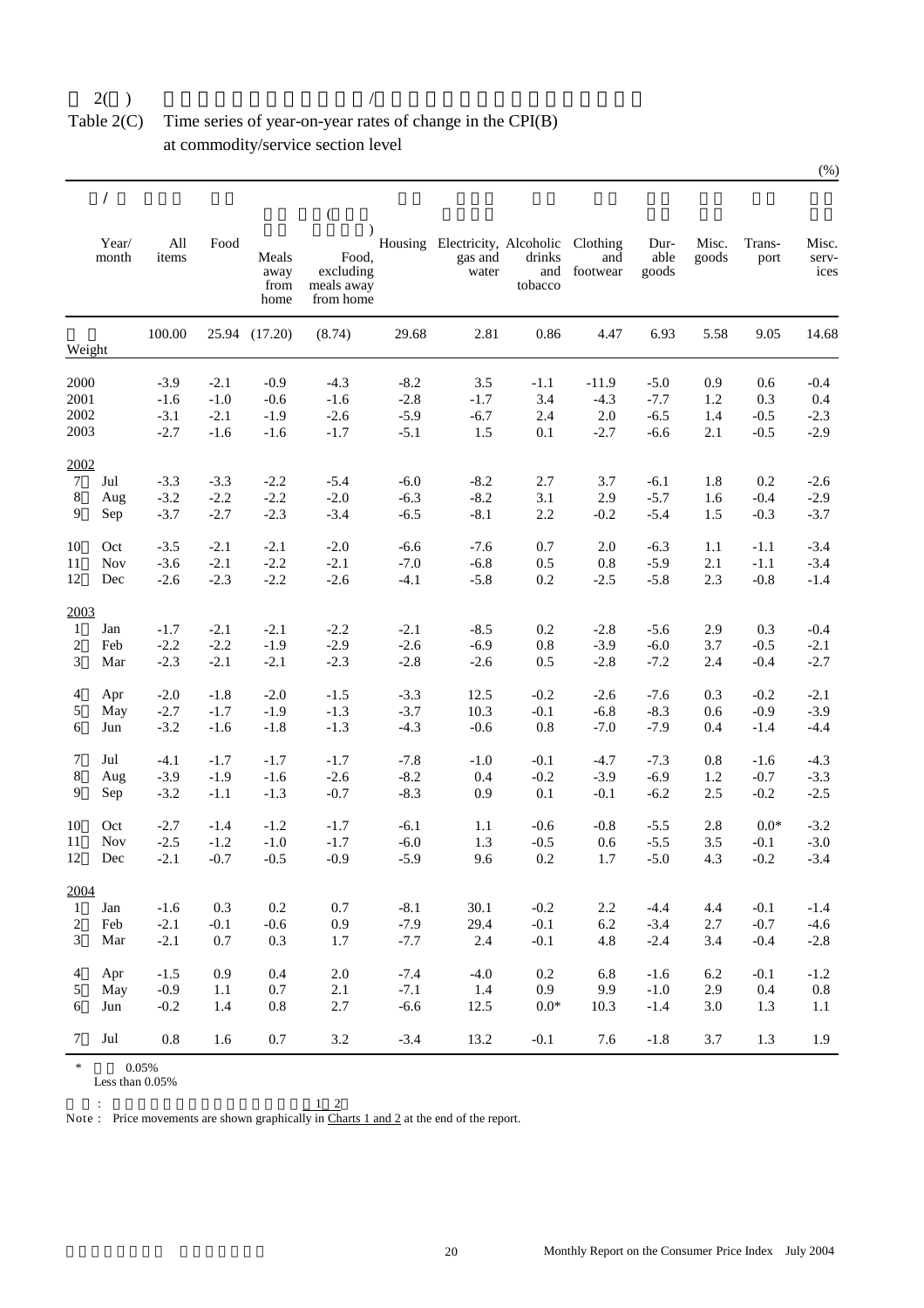#### Table 2(D) Time series of year-on-year rates of change in the CPI(C) at commodity/service section level

|              |                |              |        |                               | $\left($                                      |        |                                                    |                          |                             |                       |                |                |                        |
|--------------|----------------|--------------|--------|-------------------------------|-----------------------------------------------|--------|----------------------------------------------------|--------------------------|-----------------------------|-----------------------|----------------|----------------|------------------------|
|              | Year/<br>month | All<br>items | Food   | Meals<br>away<br>from<br>home | Food.<br>excluding<br>meals away<br>from home |        | Housing Electricity, Alcoholic<br>gas and<br>water | drinks<br>and<br>tobacco | Clothing<br>and<br>footwear | Dur-<br>able<br>goods | Misc.<br>goods | Trans-<br>port | Misc.<br>serv-<br>ices |
| Weight       |                | 100.00       |        | 21.38 (13.28)                 | (8.10)                                        | 31.22  | 2.02                                               | 0.39                     | 4.55                        | 6.73                  | 6.43           | 9.94           | 17.34                  |
| 2000         |                | $-4.5$       | $-1.9$ | $-0.9$                        | $-4.2$                                        | $-9.9$ | 3.0                                                | $-1.1$                   | $-5.8$                      | $-4.4$                | $0.0*$         | 1.8            | $-0.2$                 |
| 2001         |                | $-1.5$       | $-0.2$ | 0.8                           | $-1.9$                                        | $-2.8$ | $-0.7$                                             | 1.6                      | $-5.2$                      | $-6.5$                | 0.1            | 0.3            | 0.2                    |
| 2002         |                | $-2.8$       | $-1.7$ | $-0.3$                        | $-4.0$                                        | $-5.5$ | $-5.1$                                             | $2.2\,$                  | $-2.8$                      | $-6.2$                | 2.8            | $-0.9$         | $-1.4$                 |
| 2003         |                | $-2.9$       | $-1.3$ | $-1.2$                        | $-1.4$                                        | $-6.5$ | 1.5                                                | 0.6                      | $-2.5$                      | $-6.3$                | 3.7            | 0.4            | $-3.0$                 |
| 2002         |                |              |        |                               |                                               |        |                                                    |                          |                             |                       |                |                |                        |
| $\tau$       | Jul            | $-2.7$       | $-2.6$ | $-0.4$                        | $-6.3$                                        | $-5.2$ | $-6.4$                                             | 2.5                      | $-1.0$                      | $-5.4$                | 3.6            | $-0.6$         | $-1.2$                 |
| 8            | Aug            | $-2.8$       | $-1.8$ | $-0.4$                        | $-4.3$                                        | $-5.6$ | $-6.4$                                             | 3.6                      | $-1.2$                      | $-5.2$                | 3.3            | $-0.8$         | $-1.8$                 |
| 9            | Sep            | $-3.0$       | $-1.5$ | $-0.3$                        | $-3.5$                                        | $-5.9$ | $-6.3$                                             | $2.0\,$                  | $-1.4$                      | $-5.7$                | 3.4            | $-0.9$         | $-2.4$                 |
| 10           | Oct            | $-3.2$       | $-1.4$ | $-0.3$                        | $-3.2$                                        | $-6.0$ | $-5.9$                                             | 2.2                      | $-3.3$                      | $-6.5$                | 2.7            | $-1.7$         | $-2.1$                 |
| 11           | <b>Nov</b>     | $-3.1$       | $-1.3$ | $-0.4$                        | $-3.0$                                        | $-6.3$ | $-5.2$                                             | $2.0\,$                  | $-3.6$                      | $-6.1$                | 4.0            | $-1.4$         | $-2.0$                 |
| 12           | Dec            | $-2.8$       | $-1.0$ | $-0.7$                        | $-1.6$                                        | $-6.7$ | $-4.3$                                             | 1.3                      | $-3.8$                      | $-5.6$                | 4.4            | $-1.1$         | $-0.9$                 |
| 2003         |                |              |        |                               |                                               |        |                                                    |                          |                             |                       |                |                |                        |
| $\mathbf{1}$ | Jan            | $-1.4$       | $-1.2$ | $-0.5$                        | $-2.4$                                        | $-3.6$ | $-6.4$                                             | 0.5                      | $-3.1$                      | $-5.0$                | 5.3            | 1.0            | 0.5                    |
| 2            | Feb            | $-1.9$       | $-1.3$ | $-0.3$                        | $-3.0$                                        | $-3.9$ | $-5.0$                                             | 2.2                      | $-4.7$                      | $-5.7$                | 6.3            | 0.1            | $-1.5$                 |
| 3            | Mar            | $-1.9$       | $-0.9$ | $-0.1$                        | $-2.2$                                        | $-4.1$ | $-1.9$                                             | 1.9                      | $-3.2$                      | $-5.7$                | 4.3            | 0.7            | $-2.0$                 |
| 4            | Apr            | $-2.1$       | $-0.4$ | $-0.3$                        | $-0.6$                                        | $-4.3$ | 10.7                                               | 0.7                      | $-6.5$                      | $-7.1$                | 1.2            | 0.9            | $-2.1$                 |
| 5            | May            | $-3.0$       | $-0.9$ | $-0.6$                        | $-1.4$                                        | $-5.1$ | 8.8                                                | 0.7                      | $-10.0$                     | $-7.1$                | 1.4            | 0.4            | $-4.0$                 |
| 6            | Jun            | $-3.7$       | $-1.1$ | $-1.5$                        | $-0.2$                                        | $-6.0$ | 0.4                                                | 1.0                      | $-8.9$                      | $-8.1$                | 0.7            | $-0.2$         | $-4.7$                 |
| 7            | Jul            | $-4.5$       | $-1.1$ | $-1.7$                        | $-0.1$                                        | $-8.9$ | 0.1                                                | 0.7                      | $-5.0$                      | $-6.9$                | 0.9            | $-1.1$         | $-5.0$                 |
| 8            | Aug            | $-4.1$       | $-1.4$ | $-2.0$                        | $-0.3$                                        | $-9.1$ | 0.4                                                | $-0.3$                   | $0.0*$                      | $-7.2$                | 2.1            | $-0.5$         | $-3.9$                 |
| 9            | Sep            | $-3.8$       | $-2.1$ | $-2.3$                        | $-1.7$                                        | $-9.3$ | 0.8                                                | 0.6                      | $-1.2$                      | $-6.2$                | 4.5            | 0.6            | $-3.0$                 |
| 10           | Oct            | $-3.3$       | $-2.3$ | $-2.4$                        | $-2.0$                                        | $-7.9$ | 1.0                                                | $-0.6$                   | 0.3                         | $-5.8$                | 4.7            | 1.1            | $-3.5$                 |
| 11           | Nov            | $-2.8$       | $-1.8$ | $-2.0$                        | $-1.4$                                        | $-7.9$ | $1.1\,$                                            | $-0.6$                   | 5.1                         | $-5.8$                | 5.9            | $1.2\,$        | $-3.0$                 |
| 12           | Dec            | $-2.5$       | $-1.3$ | $-1.4$                        | $-1.1$                                        | $-7.9$ | 8.1                                                | 0.5                      | 9.0                         | $-5.4$                | 7.0            | 0.5            | $-3.6$                 |
| 2004         |                |              |        |                               |                                               |        |                                                    |                          |                             |                       |                |                |                        |
| $\mathbf{1}$ | Jan            | $-2.1$       | $-0.8$ | $-1.7$                        | $\rm 0.8$                                     | $-8.9$ | 20.6                                               | 0.3                      | 9.9                         | $-5.1$                | 7.2            | 0.5            | $-2.0$                 |
| 2            | Feb            | $-2.8$       | $-0.9$ | $-2.2$                        | 1.2                                           | $-8.7$ | 20.1                                               | $-0.2$                   | 12.4                        | $-3.5$                | 4.6            | $-0.4$         | $-5.1$                 |
| 3            | Mar            | $-2.5$       | $-0.8$ | $-2.2$                        | 1.7                                           | $-8.3$ | 1.9                                                | $-0.7$                   | 10.1                        | $-3.9$                | 5.8            | $0.0\,$        | $-3.0$                 |
| 4            | Apr            | $-1.6$       | $-0.1$ | $-1.5$                        | 2.3                                           | $-7.9$ | $-3.3$                                             | $-0.4$                   | 8.2                         | $-1.9$                | 9.6            | 0.1            | $-1.2$                 |
| 5            | May            | $-1.1$       | 0.3    | $-0.8$                        | 2.3                                           | $-7.4$ | 1.4                                                | $0.4\,$                  | 13.1                        | $-2.5$                | 5.1            | 0.5            | 0.4                    |
| 6            | Jun            | $-0.3$       | 0.7    | $-0.5$                        | 2.7                                           | $-6.4$ | 9.8                                                | $0.2\,$                  | 12.7                        | $-1.6$                | 5.4            | 1.5            | $1.0\,$                |
| 7            | Jul            | 0.4          | 0.3    | $-0.4$                        | 1.6                                           | $-4.1$ | 10.4                                               | $-0.1$                   | 8.4                         | $-2.3$                | 6.7            | 1.2            | $2.0\,$                |

 $*$  0.05%

Less than 0.05%

 $\sim$   $\sim$   $\sim$   $\sim$ Note :  $1 \quad 2$ Price movements are shown graphically in Charts 1 and 2 at the end of the report.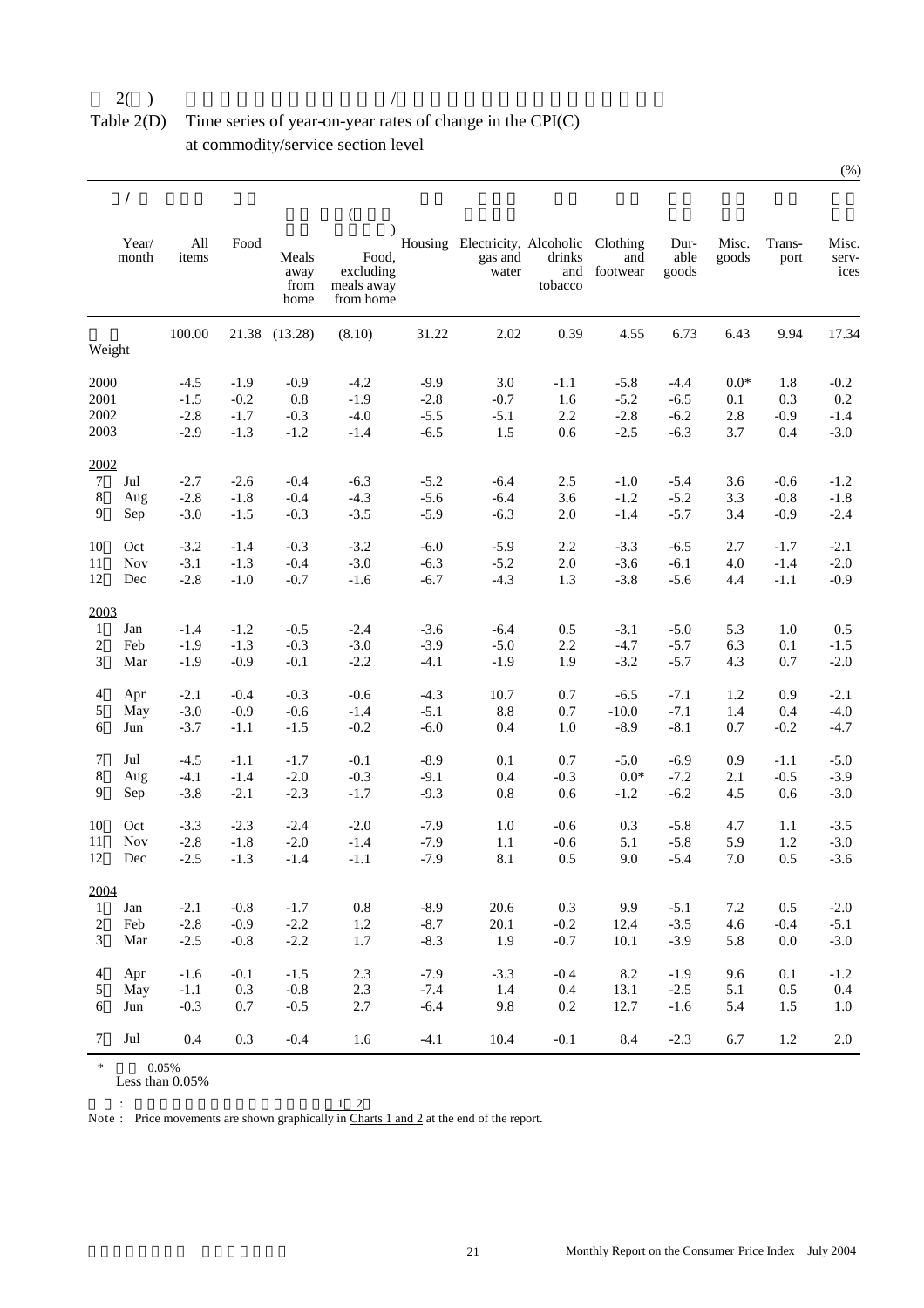| Table $3(A)$ Composite CPI (Oct. 1999 - Sep. 2000 = 100) for July 2004 compared with |
|--------------------------------------------------------------------------------------|
| preceding month and same month in preceding year                                     |

|     |                     |                                      | Section and group of<br>commodity/service                           | Weight<br>(% ) | Index for<br>Jul 2004 |                          | Compared<br>with<br>Jun 2004<br>$(\% )$ |                          | Compared<br>with<br>Jul 2003<br>$(\% )$ |
|-----|---------------------|--------------------------------------|---------------------------------------------------------------------|----------------|-----------------------|--------------------------|-----------------------------------------|--------------------------|-----------------------------------------|
|     |                     |                                      | <b>ALL ITEMS</b>                                                    | 100.00         | 91.9                  | $^{+}$                   | $0.0 *$                                 | $+$                      | 0.9                                     |
|     |                     |                                      | <b>FOOD</b>                                                         | 26.67          | 96.5                  | $^{+}$                   | 0.2                                     | $^{+}$                   | 1.5                                     |
| 1.  |                     |                                      | Meals bought away from home                                         | 16.39          | 96.8                  |                          | $0.0*$                                  | $^{+}$                   | 0.5                                     |
|     | $\overline{2}$<br>€ | $\mathcal{E}$<br>27<br>$\rightarrow$ | Food, excluding meals bought away<br>from home (i.e. groups 2 - 27) | 10.28          | 95.9                  | $^{+}$                   | 0.6                                     | $^{+}$                   | 3.1                                     |
| 2.  |                     |                                      | Rice                                                                | 0.29           | 94.4                  | $^{+}$                   | 0.1                                     | $^{+}$                   | 3.4                                     |
| 3.  |                     |                                      | Other cereals and cereal preparations                               | 0.21           | 102.2                 | $^{+}$                   | 1.3                                     | $+$                      | 1.6                                     |
| 4.  |                     |                                      | Bread, cakes, biscuits and puddings                                 | 0.73           | 98.6                  | $\overline{\phantom{a}}$ | $0.0 *$                                 | $+$                      | 0.8                                     |
| 5.  |                     |                                      | Salt-water fish                                                     | 0.75           | 86.7                  | $^{+}$                   | 2.8                                     | $^{+}$                   | 2.6                                     |
| 6.  |                     |                                      | Fresh-water fish                                                    | 0.50           | 88.6                  | $+$                      | 3.1                                     |                          | 0.3                                     |
| 7.  |                     |                                      | Other fresh sea products                                            | 0.38           | 96.1                  | $+$                      | 1.2                                     | $^{+}$                   | 11.8                                    |
| 8.  |                     |                                      | Processed sea products                                              | 0.42           | 98.6                  | $^{+}$                   | 0.5                                     | $\! + \!\!\!\!$          | 2.9                                     |
| 9.  |                     |                                      | Pork, locally slaughtered                                           | 1.00           | 81.6                  | $^{+}$                   | 0.4                                     | $^{+}$                   | 1.7                                     |
| 10. |                     |                                      | Beef, locally slaughtered                                           | 0.17           | 100.7                 |                          | $---$                                   |                          | 0.2                                     |
| 11. |                     |                                      | Poultry                                                             | 0.43           | 122.4                 | $\overline{a}$           | 9.3                                     | $^{+}$                   | 35.0                                    |
| 12. |                     |                                      | Meat, frozen                                                        | 0.41           | 101.6                 | $^{+}$                   | 0.8                                     | $^{+}$                   | 5.9                                     |
| 13. |                     |                                      | Meat, canned                                                        | 0.04           | 114.5                 | $\overline{\phantom{0}}$ | 0.9                                     | $+$                      | 3.2                                     |
| 14. |                     |                                      | Meat, others                                                        | 0.47           | 91.4                  | $\overline{\phantom{a}}$ | 0.2                                     | $+$                      | 0.5                                     |
| 15. |                     |                                      | Fresh vegetables                                                    | 0.90           | 101.2                 | $^{+}$                   | 8.8                                     | $+$                      | 8.6                                     |
| 16. |                     |                                      | Processed vegetables                                                | 0.05           | 100.3                 | $+$                      | 0.6                                     | $+$                      | 1.3                                     |
| 17. |                     |                                      | Fresh fruit                                                         | 0.82           | 94.8                  | $\overline{\phantom{a}}$ | 0.4                                     | $\overline{\phantom{a}}$ | 0.1                                     |
| 18. |                     |                                      | Processed fruit                                                     | 0.03           | 107.6                 | $^{+}$                   | 0.7                                     | $^{+}$                   | 4.4                                     |
| 19. |                     |                                      | Dairy products                                                      | 0.42           | 97.5                  | $+$                      | 1.0                                     | $\overline{\phantom{a}}$ | 3.5                                     |
| 20. |                     |                                      | Eggs                                                                | 0.09           | 105.4                 | $\overline{\phantom{a}}$ | $0.0 *$                                 | $^{+}$                   | 2.5                                     |
| 21. |                     |                                      | Edible oils                                                         | 0.16           | 101.7                 | $\overline{\phantom{a}}$ | 0.7                                     | $^{+}$                   | 0.1                                     |
| 22. |                     |                                      | Carbonated drinks                                                   | 0.14           | 107.1                 | $^{+}$                   | 1.9                                     |                          | 3.1                                     |
| 23. |                     |                                      | Other non-alcoholic beverages                                       | 0.33           | 94.3                  | $^{+}$                   | 0.3                                     |                          | 1.0                                     |
| 24. |                     |                                      | Sugar                                                               | 0.02           | 108.5                 | $\overline{a}$           | 1.5                                     |                          | 0.4                                     |
| 25. |                     |                                      | Confectionery                                                       | 0.16           | 100.8                 | $+$                      | 1.0                                     | $^{+}$                   | 0.9                                     |
| 26. |                     |                                      | Flavourings and additives                                           | 0.13           | 100.4                 | $\overline{a}$           | 1.3                                     | $\blacksquare$           | 2.9                                     |
| 27. |                     |                                      | Food, others                                                        | 1.23           | 94.6                  |                          | $1.0\,$                                 |                          | 1.4                                     |
|     |                     |                                      |                                                                     |                |                       |                          |                                         |                          |                                         |
|     |                     |                                      | <b>HOUSING</b>                                                      | 29.91          | 80.9                  |                          | 0.4                                     |                          | 2.8                                     |
| 28. | €                   | $\mathcal{E}$                        | Rent, including rates and government rent                           | 26.66          | 79.2                  |                          | 0.5                                     |                          | 3.1                                     |
|     |                     |                                      | Private housing rent                                                | 24.59          | 77.5                  |                          | 0.5                                     |                          | 4.4                                     |
|     |                     |                                      | Public housing rent                                                 | 2.07           | 99.8                  |                          | $\qquad \qquad - -$                     |                          | 10.3                                    |
| 29. |                     |                                      | Management fee and other housing charges                            | 3.20           | 94.2                  |                          | $0.0 *$                                 |                          | 0.6                                     |
| 30. |                     |                                      | Tools and materials for house maintenance                           | 0.05           | 93.4                  | $^{+}$                   | $0.2\,$                                 |                          | 2.3                                     |

 $*$  0.05% ---<br>Less than 0.05% Nil Less than  $0.05\%$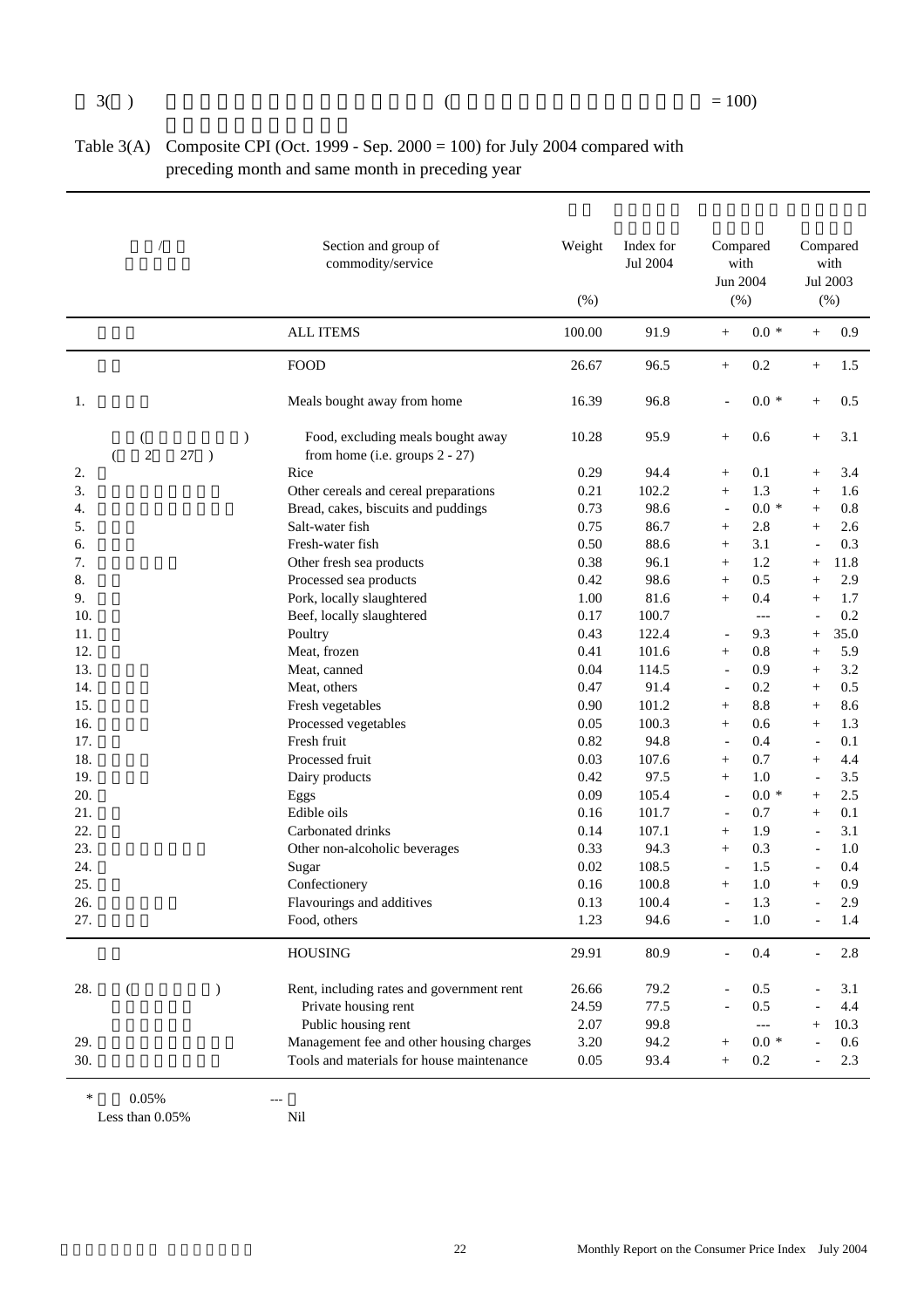| (                                                                                    |
|--------------------------------------------------------------------------------------|
| Table $3(A)$ Composite CPI (Oct. 1999 - Sep. 2000 = 100) for July 2004 compared with |
| preceding month and same month in preceding year (Cont'd)                            |

|     | Section and group of<br>commodity/service  | Weight<br>(% ) | Index for<br>Jul 2004 | (% )                     | Compared<br>with<br>Jun 2004 |                          | Compared<br>with<br>Jul 2003<br>(% ) |
|-----|--------------------------------------------|----------------|-----------------------|--------------------------|------------------------------|--------------------------|--------------------------------------|
|     | ELECTRICITY, GAS AND WATER                 | 2.98           | 104.1                 | $\overline{a}$           | $0.0 *$                      | $+$                      | 13.5                                 |
| 31. | Electricity                                | 1.70           | 101.7                 |                          | $---$                        | $^{+}$                   | 18.4                                 |
| 32. | Liquefied petroleum gas                    | 0.19           | 111.7                 | $+$                      | $0.0 *$                      | $\ddot{}$                | 3.8                                  |
| 33. | Towngas                                    | 0.78           | 108.9                 | $\overline{a}$           | 0.2                          | $^{+}$                   | 12.2                                 |
| 34. | Water and sewage charges                   | 0.31           | 100.0                 |                          | $---$                        |                          | $---$                                |
|     | ALCOHOLIC DRINKS AND TOBACCO               | 0.94           | 106.0                 | $^{+}$                   | 0.1                          | $\overline{\phantom{a}}$ | 0.1                                  |
| 35. | Chinese wines                              | 0.02           | 104.2                 | $+$                      | 0.1                          |                          | 1.0                                  |
| 36. | Foreign-style wines                        | 0.09           | 102.2                 | $+$                      | 0.6                          |                          | 1.4                                  |
| 37. | Beer                                       | 0.13           | 107.3                 | $+$                      | $0.0*$                       | $^{+}$                   | 4.0                                  |
| 38. | Cigarettes                                 | 0.70           | 106.3                 |                          | $---$                        |                          | 0.6                                  |
|     | <b>CLOTHING AND FOOTWEAR</b>               | 4.13           | 93.8                  | $\blacksquare$           | 6.0                          | $+$                      | 7.5                                  |
| 39. | Men's outerclothing                        | 0.84           | 101.0                 | $\overline{a}$           | 6.5                          | $^{+}$                   | 9.8                                  |
| 40. | Men's underclothing                        | 0.06           | 97.7                  | $+$                      | 0.1                          | $^{+}$                   | 3.6                                  |
| 41. | Women's outerclothing                      | 1.50           | 91.9                  | $\overline{a}$           | 9.5                          | $^{+}$                   | 10.2                                 |
| 42. | Women's underclothing                      | 0.17           | 97.8                  | $\blacksquare$           | $0.0*$                       | $^{+}$                   | 0.1                                  |
| 43. | Children's outerclothing                   | 0.38           | 91.8                  | $\overline{a}$           | 4.9                          | $+$                      | 15.3                                 |
| 44. | Children's underclothing                   | 0.03           | 97.7                  | $\overline{a}$           | 0.6                          | $+$                      | 5.1                                  |
| 45. | Infants' clothing                          | 0.07           | 100.8                 | $\overline{a}$           | 1.6                          | $^{+}$                   | 2.3                                  |
| 46. | Clothing, others                           | 0.13           | 92.0                  | $\blacksquare$           | 1.1                          | $\overline{a}$           | 2.0                                  |
| 47. | Clothing materials and tailoring charges   | 0.02           | 98.2                  |                          | $\qquad \qquad - -$          | $+$                      | 2.9                                  |
| 48. | Men's footwear                             | 0.34           | 87.8                  | $\overline{a}$           | 1.3                          | $^{+}$                   | 1.0                                  |
| 49. | Women's footwear                           | 0.46           | 90.4                  | $\blacksquare$           | 3.9                          | $+$                      | 4.1                                  |
| 50. | Children's footwear                        | 0.13           | 92.0                  |                          | 2.2                          |                          | 0.7                                  |
|     | <b>DURABLE GOODS</b>                       | 6.24           | 78.4                  | $\blacksquare$           | 0.6                          | $\overline{a}$           | 1.8                                  |
| 51. | Furniture                                  | 0.54           | 90.1                  | $\overline{a}$           | 0.7                          |                          | 3.8                                  |
| 52. | Home appliances, electric and gas          | 0.98           | 95.1                  | $+$                      | 0.4                          | $+$                      | 1.2                                  |
| 53. | Video and sound equipment                  | 1.20           | 84.9                  | $\overline{\phantom{a}}$ | 1.0                          | $+$                      | $0.0*$                               |
| 54. | Computers and telecommunications equipment | 1.62           | 48.9                  | $\blacksquare$           | 1.1                          |                          | 8.3                                  |
| 55. | Tableware and kitchen utensils             | 0.13           | 98.3                  | $\bar{a}$                | 1.2                          | $+$                      | 0.5                                  |
| 56. | Watches, cameras and optical goods         | 1.36           | 83.1                  | $\overline{a}$           | 0.5                          |                          | 2.1                                  |
| 57. | Travel and sports goods                    | 0.34           | 100.2                 |                          | 1.0                          | $^{+}$                   | 4.2                                  |
| 58. | Durable goods, others                      | 0.07           | 93.3                  | $\overline{a}$           | 3.4                          | $\overline{a}$           | 3.3                                  |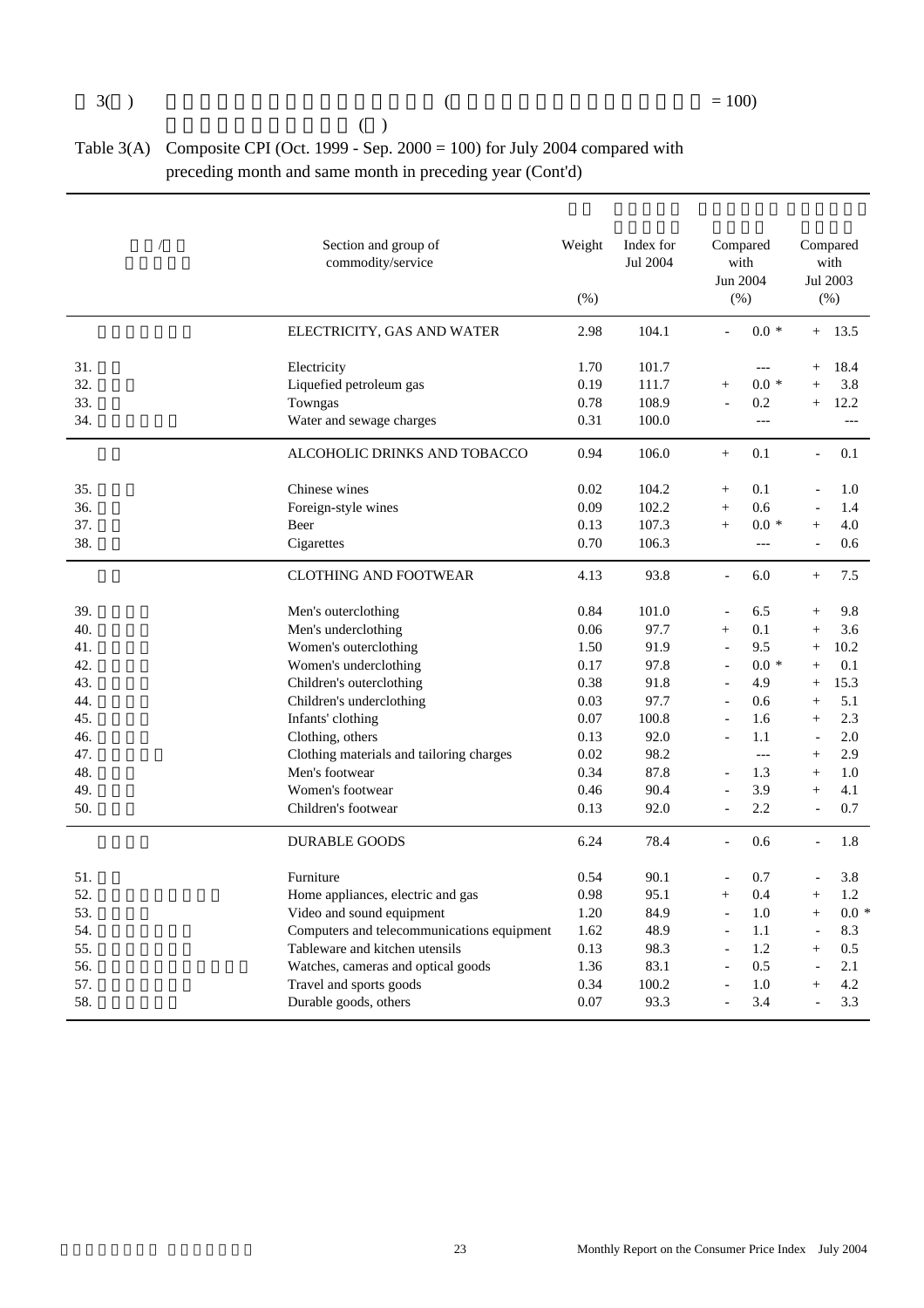$($  )

| Table $3(A)$ Composite CPI (Oct. 1999 - Sep. 2000 = 100) for July 2004 compared with |
|--------------------------------------------------------------------------------------|
| preceding month and same month in preceding year (Cont'd)                            |

|                            | Section and group of<br>commodity/service   | Weight<br>(% ) | Index for<br>Jul 2004 |                          | Compared<br>with<br>Jun 2004<br>(% ) |                          | Compared<br>with<br>Jul 2003<br>$(\% )$ |
|----------------------------|---------------------------------------------|----------------|-----------------------|--------------------------|--------------------------------------|--------------------------|-----------------------------------------|
|                            | MISCELLANEOUS GOODS                         | 5.70           | 109.0                 | $^{+}$                   | 0.2                                  | $+$                      | 4.0                                     |
| 59.                        | Proprietary medicines and supplies          | 0.47           | 100.5                 | $+$                      | 0.1                                  | $\! + \!\!\!\!$          | 0.3                                     |
| 60.                        | Newspapers                                  | 0.52           | 127.6                 |                          | $---$                                | $+$                      | 2.3                                     |
| 61.                        | Books and periodicals                       | 0.32           | 103.5                 | $\! + \!\!\!\!$          | 0.7                                  | $+$                      | 0.7                                     |
| 62.                        | Stationery                                  | 0.18           | 93.1                  | $\overline{\phantom{a}}$ | 0.1                                  |                          | 1.9                                     |
| 63.                        | Soft furnishings                            | 0.16           | 94.1                  | $\overline{a}$           | 0.4                                  |                          | 1.6                                     |
| 64.                        | Cosmetics and personal care products        | 0.91           | 93.2                  | $\blacksquare$           | 1.3                                  |                          | 3.3                                     |
| 65.                        | Household cleansing tools and supplies      | 0.17           | 98.4                  | $\overline{\phantom{a}}$ | 0.2                                  |                          | 2.0                                     |
| 66.                        | Jewellery                                   | 1.53           | 128.8                 | $+$                      | 1.2                                  | $^{+}$                   | 15.1                                    |
| 67.                        | Toys and hobbies                            | 0.52           | 96.5                  |                          | 0.6                                  |                          | 0.4                                     |
| 68.                        | Purchases of textbooks                      | 0.52           | 106.7                 |                          | $---$                                |                          | $0.0 *$                                 |
| 69.                        | Household goods, others                     | 0.40           | 96.6                  |                          | 0.3                                  | $+$                      | 0.9                                     |
|                            | <b>TRANSPORT</b>                            | 9.01           | 100.8                 | $^{+}$                   | 0.8                                  | $^{+}$                   | 1.1                                     |
| 70.                        | Purchases of motor vehicles                 | 0.30           | 77.9                  |                          | 0.1                                  | $^{+}$                   | 0.7                                     |
| 71.                        | Motor fuel                                  | 0.69           | 115.1                 | $\overline{\phantom{a}}$ | 1.1                                  | $^{+}$                   | 6.8                                     |
| 72.                        | Motor licences, insurance, instructor's     | 1.50           | 99.2                  | $+$                      | 0.2                                  | $^{+}$                   | 0.6                                     |
|                            | fees, parking fees and tunnel tolls         |                |                       |                          |                                      |                          |                                         |
| 73.                        | <b>Bus</b> fares                            | 1.94           | 97.1                  |                          | $0.0 *$                              |                          | 2.3                                     |
| 74.                        | Tram fares                                  | 0.02           | 100.0                 |                          |                                      |                          | $---$                                   |
| 75.                        | Public light bus fares                      | 0.60           | 100.0                 |                          | $---$                                |                          | $0.0*$                                  |
| 76.                        | Taxi fares                                  | 0.70           | 100.0                 |                          | $---$                                | $^{+}$                   | 0.2                                     |
| 77.                        | Mass Transit Railway fares                  | 1.10           | 99.1                  |                          | 0.4                                  |                          | 1.0                                     |
| 78.                        | Ferry fares                                 | 0.05           | 103.2                 |                          | $---$                                | $^{+}$                   | $0.0 *$                                 |
| 79.                        | Train fares                                 | 0.34           | 97.6                  |                          | 0.1                                  | $\overline{a}$           | 0.3                                     |
| 80.                        | <b>Light Rail Transit fares</b>             | 0.09           | 99.9                  |                          | $---$                                | $\overline{\phantom{a}}$ | $0.0 *$                                 |
| 81.                        | Repairs to motor vehicles                   | 0.07           | 97.5                  | $^{+}$                   | 0.1                                  | $^{+}$                   | 1.1                                     |
| 82.                        | Local transport, others                     | 0.27           | 102.4                 |                          | $---$                                |                          | 0.1                                     |
| 83.                        | Inbound and outbound transport              | 1.34           | 108.6                 | $^{+}$                   | 6.0                                  | $+$                      | 6.9                                     |
|                            | <b>MISCELLANEOUS SERVICES</b>               | 14.42          | 95.6                  | $^{+}$                   | 1.9                                  | $+$                      | 1.7                                     |
| 84.                        | School fees                                 | 3.52           | 104.8                 |                          | $0.0 *$                              | $^{+}$                   | 0.3                                     |
| 85.                        | Other educational charges                   | 0.15           | 94.3                  |                          | $---$                                |                          | 0.2                                     |
| 84<br>85<br>$\lambda$<br>€ | Educational services (i.e. groups 84 - 85)  | 3.67           | 104.4                 |                          | $0.0\,$ *                            | $^{+}$                   | 0.2                                     |
| 86.                        | Medical services                            | 1.71           | 104.1                 | $^{+}$                   | $0.0 *$                              |                          | 0.8                                     |
| 87.                        | Cinema entertainment                        | 0.14           | 101.1                 | $\! + \!\!\!\!$          | 0.1                                  |                          | 2.7                                     |
| 88.                        | Package tours                               | 1.61           | 119.7                 | $\! + \!\!\!\!$          | 17.1                                 | $^+$                     | 29.3                                    |
| 89.                        | Expenses on parties                         | 0.15           | 96.9                  |                          | $0.0*$                               |                          | 2.4                                     |
| 90.                        | Other entertainment and holiday expenses    | 0.49           | 98.0                  | $\! + \!\!\!\!$          | 0.5                                  |                          | 0.2                                     |
| 91.                        | Household services                          | 2.17           | 98.0                  |                          | ---                                  |                          | 0.7                                     |
| 92.                        | Hair-dressing                               | 0.36           | 93.6                  |                          | 0.1                                  | $+$                      | 0.3                                     |
| 93.                        | Repairs to personal and household goods     | 0.08           | 92.6                  |                          | $---$                                |                          | 1.9                                     |
| 94.                        | Professional services, subscriptions and    | 0.69           | 98.9                  |                          | $---$                                |                          | 0.2                                     |
|                            | other services                              |                |                       |                          |                                      |                          |                                         |
| 95.                        | Postal services                             | 0.03           | 104.1                 |                          | ---                                  | $\overline{+}$           | $0.0 *$                                 |
| 96.                        | Telephone and other communications services | 3.27           | 66.7                  |                          | 1.4                                  |                          | 8.4                                     |
| 97.                        | Photographic and photo-printing services    | 0.05           | 81.7                  |                          | $---$                                |                          | 0.6                                     |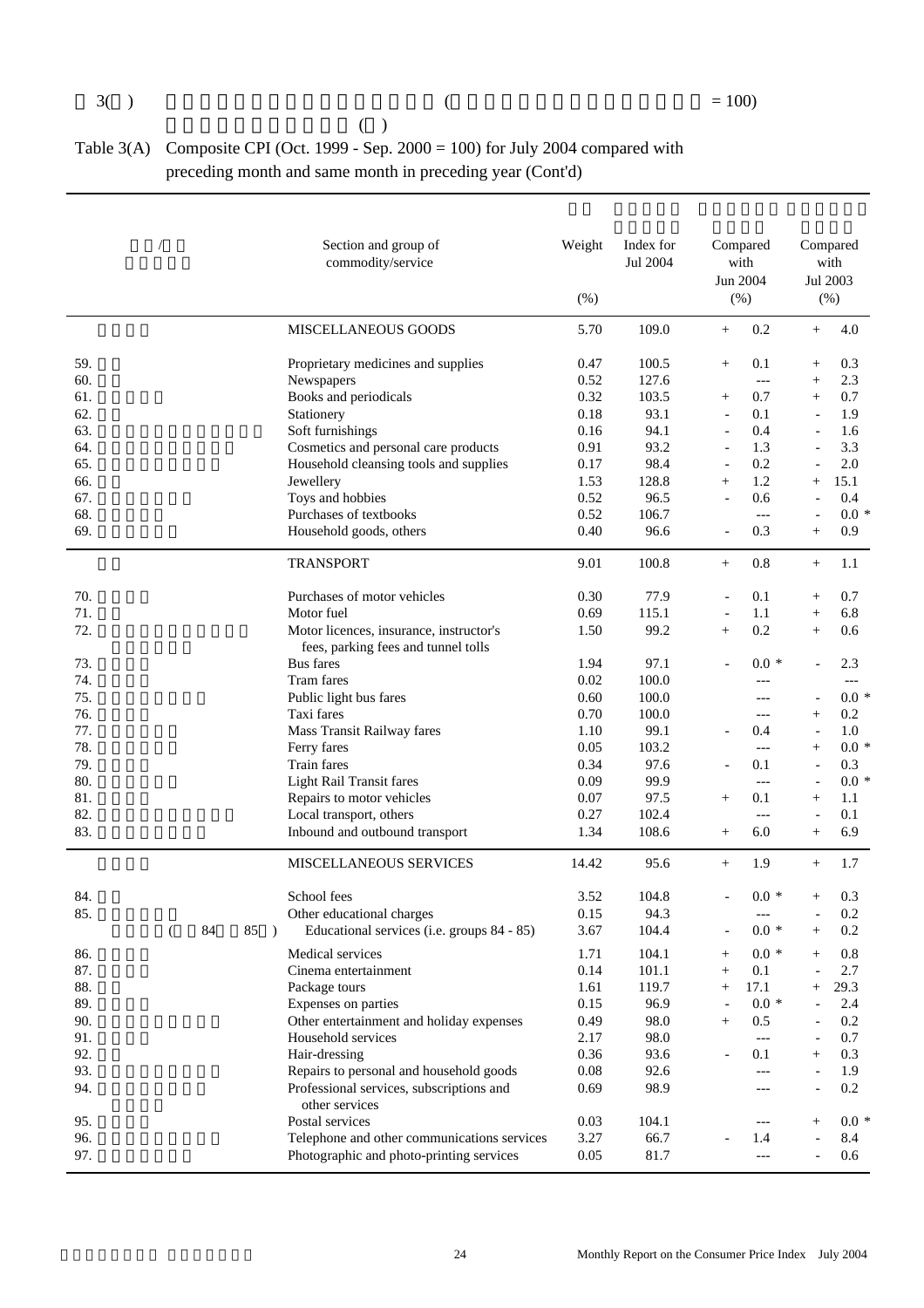| Table 3(B) CPI(A) (Oct. 1999 - Sep. $2000 = 100$ ) for July 2004 compared with |
|--------------------------------------------------------------------------------|
| preceding month and same month in preceding year                               |

|     | $\sqrt{2}$             |                                      | Section and group of<br>commodity/service                           | Weight<br>(% ) | Index for<br>Jul 2004 |                          | Compared<br>with<br>Jun 2004<br>(%) |                          | Compared<br>with<br>Jul 2003<br>$(\% )$ |
|-----|------------------------|--------------------------------------|---------------------------------------------------------------------|----------------|-----------------------|--------------------------|-------------------------------------|--------------------------|-----------------------------------------|
|     |                        |                                      | <b>ALL ITEMS</b>                                                    | 100.00         | 92.6                  | $^{+}$                   | 0.1                                 | $^{+}$                   | 1.5                                     |
|     |                        |                                      | <b>FOOD</b>                                                         | 31.88          | 96.5                  | $^{+}$                   | 0.4                                 | $+$                      | 2.1                                     |
| 1.  |                        |                                      | Meals bought away from home                                         | 17.94          | 96.8                  | $^{+}$                   | $0.0*$                              | $+$                      | 0.8                                     |
|     | €<br>$\mathbf{2}$<br>€ | $\mathcal{E}$<br>27<br>$\rightarrow$ | Food, excluding meals bought away<br>from home (i.e. groups 2 - 27) | 13.94          | 96.1                  | $\! + \!\!\!\!$          | 0.9                                 | $+$                      | 3.7                                     |
| 2.  |                        |                                      | Rice                                                                | 0.48           | 94.4                  | $\! + \!\!\!\!$          | 0.1                                 | $^{+}$                   | 3.4                                     |
| 3.  |                        |                                      | Other cereals and cereal preparations                               | 0.30           | 102.0                 | $^{+}$                   | 1.3                                 | $+$                      | 1.6                                     |
| 4.  |                        |                                      | Bread, cakes, biscuits and puddings                                 | 0.93           | 98.5                  | $\overline{\phantom{a}}$ | $0.0 *$                             | $+$                      | 1.0                                     |
| 5.  |                        |                                      | Salt-water fish                                                     | 1.14           | 88.6                  | $\! + \!\!\!\!$          | 3.2                                 | $^{+}$                   | 3.8                                     |
| 6.  |                        |                                      | Fresh-water fish                                                    | 0.84           | 88.4                  | $^{+}$                   | 3.0                                 |                          | 0.5                                     |
| 7.  |                        |                                      | Other fresh sea products                                            | 0.51           | 96.4                  | $^{+}$                   | 1.1                                 | $+$                      | 12.3                                    |
| 8.  |                        |                                      | Processed sea products                                              | 0.50           | 97.1                  | $^{+}$                   | 0.4                                 | $+$                      | 2.0                                     |
| 9.  |                        |                                      | Pork, locally slaughtered                                           | 1.61           | 81.6                  | $^{+}$                   | 0.4                                 | $+$                      | 1.7                                     |
| 10. |                        |                                      | Beef, locally slaughtered                                           | 0.23           | 100.1                 |                          | $---$                               | $\overline{\phantom{a}}$ | 0.1                                     |
| 11. |                        |                                      | Poultry                                                             | 0.67           | 122.1                 |                          | 9.2                                 | $+$                      | 34.8                                    |
| 12. |                        |                                      | Meat, frozen                                                        | 0.60           | 100.3                 | $^{+}$                   | 0.9                                 | $^{+}$                   | 5.9                                     |
| 13. |                        |                                      | Meat, canned                                                        | 0.06           | 114.4                 | $\overline{\phantom{a}}$ | 1.0                                 | $+$                      | 3.2                                     |
| 14. |                        |                                      | Meat, others                                                        | 0.69           | 90.8                  | $\overline{\phantom{a}}$ | 0.3                                 | $+$                      | 0.3                                     |
| 15. |                        |                                      | Fresh vegetables                                                    | 1.41           | 102.2                 | $^{+}$                   | 9.3                                 | $+$                      | 9.2                                     |
| 16. |                        |                                      | Processed vegetables                                                | 0.08           | 99.7                  | $^{+}$                   | 0.5                                 | $+$                      | 1.4                                     |
| 17. |                        |                                      | Fresh fruit                                                         | 1.18           | 94.2                  | $\overline{\phantom{a}}$ | 0.5                                 | $\overline{\phantom{a}}$ | 0.4                                     |
| 18. |                        |                                      | Processed fruit                                                     | 0.04           | 107.6                 | $^{+}$                   | 0.7                                 | $^{+}$                   | 5.4                                     |
| 19. |                        |                                      | Dairy products                                                      | 0.48           | 97.2                  | $^{+}$                   | 1.1                                 | $\overline{\phantom{a}}$ | 3.4                                     |
| 20. |                        |                                      | Eggs                                                                | 0.14           | 102.8                 | $\blacksquare$           | $0.0 *$                             | $+$                      | 2.4                                     |
| 21. |                        |                                      | Edible oils                                                         | 0.25           | 101.7                 | $\blacksquare$           | 0.6                                 | $+$                      | 0.1                                     |
| 22. |                        |                                      | Carbonated drinks                                                   | 0.18           | 106.8                 | $^{+}$                   | 1.9                                 | $\blacksquare$           | 3.1                                     |
| 23. |                        |                                      | Other non-alcoholic beverages                                       | 0.42           | 95.2                  | $+$                      | 0.3                                 | $\overline{\phantom{a}}$ | 0.9                                     |
| 24. |                        |                                      | Sugar                                                               | 0.03           | 107.7                 | $\blacksquare$           | 1.4                                 |                          | 0.4                                     |
| 25. |                        |                                      | Confectionery                                                       | 0.17           | 100.7                 | $^{+}$                   | 1.0                                 | $+$                      | 0.9                                     |
| 26. |                        |                                      | Flavourings and additives                                           | 0.18           | 100.6                 | $\overline{\phantom{a}}$ | 1.2                                 | $\blacksquare$           | 2.9                                     |
| 27. |                        |                                      | Food, others                                                        | 0.82           | 100.1                 | $^{+}$                   | $0.0 *$                             |                          | 0.9                                     |
|     |                        |                                      |                                                                     |                |                       |                          |                                     |                          |                                         |
|     |                        |                                      | <b>HOUSING</b>                                                      | 29.13          | 83.2                  |                          | 0.3                                 |                          | $1.0\,$                                 |
| 28. | $\left($               | $\mathcal{E}$                        | Rent, including rates and government rent                           | 26.84          | 82.1                  |                          | 0.4                                 |                          | 1.0                                     |
|     |                        |                                      | Private housing rent                                                | 21.76          | 78.0                  |                          | 0.5                                 |                          | $4.0\,$                                 |
|     |                        |                                      | Public housing rent                                                 | 5.08           | 99.8                  |                          | $---$                               |                          | 10.4                                    |
| 29. |                        |                                      | Management fee and other housing charges                            | 2.25           | 95.9                  |                          | $---$                               |                          | $0.8\,$                                 |
| 30. |                        |                                      | Tools and materials for house maintenance                           | 0.04           | 96.1                  | $^{+}$                   | 0.7                                 | $+$                      | 0.6                                     |

 $*$  0.05% ---<br>Less than 0.05% Nil

Less than  $0.05\%$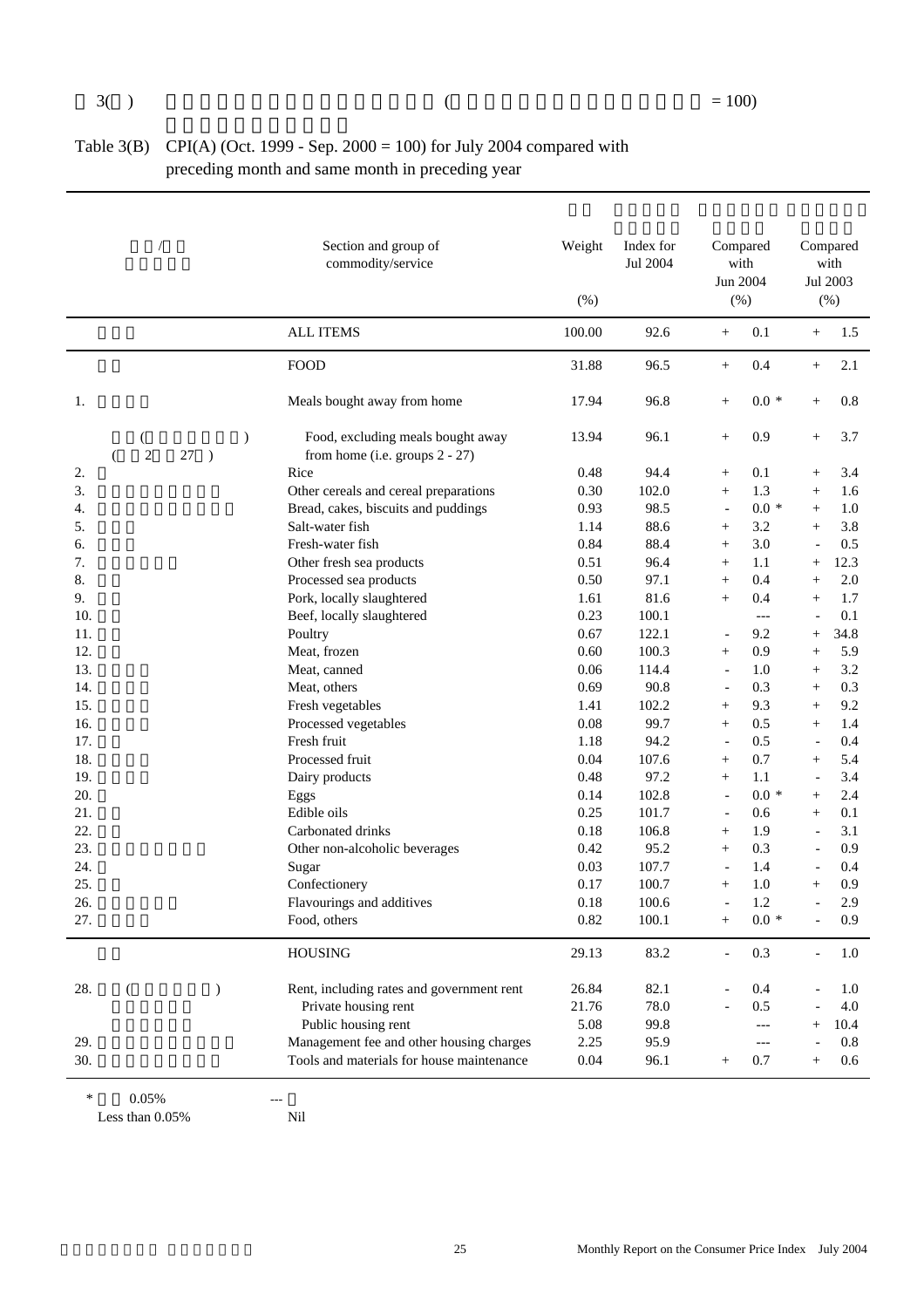| (                                                                           |
|-----------------------------------------------------------------------------|
| Table 3(B) CPI(A) (Oct. 1999 - Sep. 2000 = 100) for July 2004 compared with |
| preceding month and same month in preceding year (Cont'd)                   |

|     | Section and group of<br>commodity/service  | Weight<br>(% ) | Index for<br>Jul 2004 |                          | Compared<br>with<br>Jun 2004<br>(%) |                          | Compared<br>with<br>Jul 2003<br>(% ) |
|-----|--------------------------------------------|----------------|-----------------------|--------------------------|-------------------------------------|--------------------------|--------------------------------------|
|     | ELECTRICITY, GAS AND WATER                 | 3.99           | 103.6                 | $\overline{a}$           | $0.0 *$                             | $+$                      | 15.1                                 |
| 31. | Electricity                                | 2.22           | 100.8                 |                          | $\overline{a}$                      | $+$                      | 22.3                                 |
| 32. | Liquefied petroleum gas                    | 0.31           | 111.7                 | $\ddot{}$                | 0.1                                 |                          | 3.9                                  |
| 33. | Towngas                                    | 1.03           | 108.8                 |                          | 0.2                                 | $^{+}$                   | 12.1                                 |
| 34. | Water and sewage charges                   | 0.43           | 100.0                 |                          | $---$                               |                          | $---$                                |
|     | ALCOHOLIC DRINKS AND TOBACCO               | 1.50           | 106.2                 | $+$                      | $0.0 *$                             |                          | 0.1                                  |
| 35. | Chinese wines                              | 0.05           | 103.6                 | $^{+}$                   | 0.1                                 |                          | 0.8                                  |
| 36. | Foreign-style wines                        | 0.05           | 103.1                 | $\ddot{}$                | 0.7                                 |                          | 1.4                                  |
| 37. | Beer                                       | 0.20           | 107.0                 |                          | $---$                               | $+$                      | 3.9                                  |
| 38. | Cigarettes                                 | 1.20           | 106.3                 |                          | $---$                               |                          | 0.6                                  |
|     | <b>CLOTHING AND FOOTWEAR</b>               | 3.36           | 95.2                  | $\overline{a}$           | 4.9                                 | $\! + \!\!\!\!$          | 6.5                                  |
| 39. | Men's outerclothing                        | 0.72           | 99.2                  | $\overline{a}$           | 5.4                                 | $^{+}$                   | 4.5                                  |
| 40. | Men's underclothing                        | 0.07           | 98.9                  | $^{+}$                   | 0.8                                 | $^{+}$                   | 4.0                                  |
| 41. | Women's outerclothing                      | 1.16           | 93.4                  | $\overline{a}$           | 8.5                                 | $^{+}$                   | 8.9                                  |
| 42. | Women's underclothing                      | 0.10           | 99.3                  | $\blacksquare$           | 0.1                                 | $\overline{\phantom{a}}$ | 1.1                                  |
| 43. | Children's outerclothing                   | 0.37           | 92.9                  | $\overline{\phantom{a}}$ | 3.0                                 | $^{+}$                   | 15.2                                 |
| 44. | Children's underclothing                   | 0.03           | 98.3                  | $\overline{a}$           | 0.3                                 | $+$                      | 4.2                                  |
| 45. | Infants' clothing                          | 0.06           | 98.7                  | $\overline{a}$           | 2.2                                 | $^{+}$                   | 3.7                                  |
| 46. | Clothing, others                           | 0.09           | 93.2                  | $\overline{a}$           | 0.5                                 | $^{+}$                   | 0.7                                  |
| 47. | Clothing materials and tailoring charges   | 0.01           | 98.5                  |                          | $---$                               | $+$                      | 1.5                                  |
| 48. | Men's footwear                             | 0.29           | 94.8                  | $^{+}$                   | 0.1                                 | $^{+}$                   | 3.8                                  |
| 49. | Women's footwear                           | 0.34           | 95.2                  | $\overline{\phantom{a}}$ | 2.7                                 | $+$                      | 5.7                                  |
| 50. | Children's footwear                        | 0.12           | 89.5                  | $\overline{a}$           | 1.3                                 |                          | 2.3                                  |
|     | <b>DURABLE GOODS</b>                       | 4.96           | 79.3                  | $\blacksquare$           | 0.5                                 |                          | 1.3                                  |
| 51. | Furniture                                  | 0.36           | 89.4                  |                          | 0.7                                 |                          | 1.8                                  |
| 52. | Home appliances, electric and gas          | 1.00           | 95.5                  | $+$                      | 0.4                                 | $^{+}$                   | 1.0                                  |
| 53. | Video and sound equipment                  | 1.20           | 84.8                  | $\overline{\phantom{a}}$ | 1.0                                 | $^{+}$                   | 0.1                                  |
| 54. | Computers and telecommunications equipment | 1.25           | 48.2                  | $\blacksquare$           | 1.1                                 | $\overline{\phantom{a}}$ | 8.8                                  |
| 55. | Tableware and kitchen utensils             | 0.12           | 96.6                  | $\overline{\phantom{0}}$ | 1.1                                 | $^{+}$                   | $0.0*$                               |
| 56. | Watches, cameras and optical goods         | 0.81           | 87.0                  |                          | 0.4                                 |                          | 0.6                                  |
| 57. | Travel and sports goods                    | 0.18           | 100.3                 | $\overline{a}$           | 1.0                                 | $+$                      | 4.3                                  |
| 58. | Durable goods, others                      | 0.04           | 91.2                  | $\overline{a}$           | 2.1                                 | $\overline{a}$           | 1.7                                  |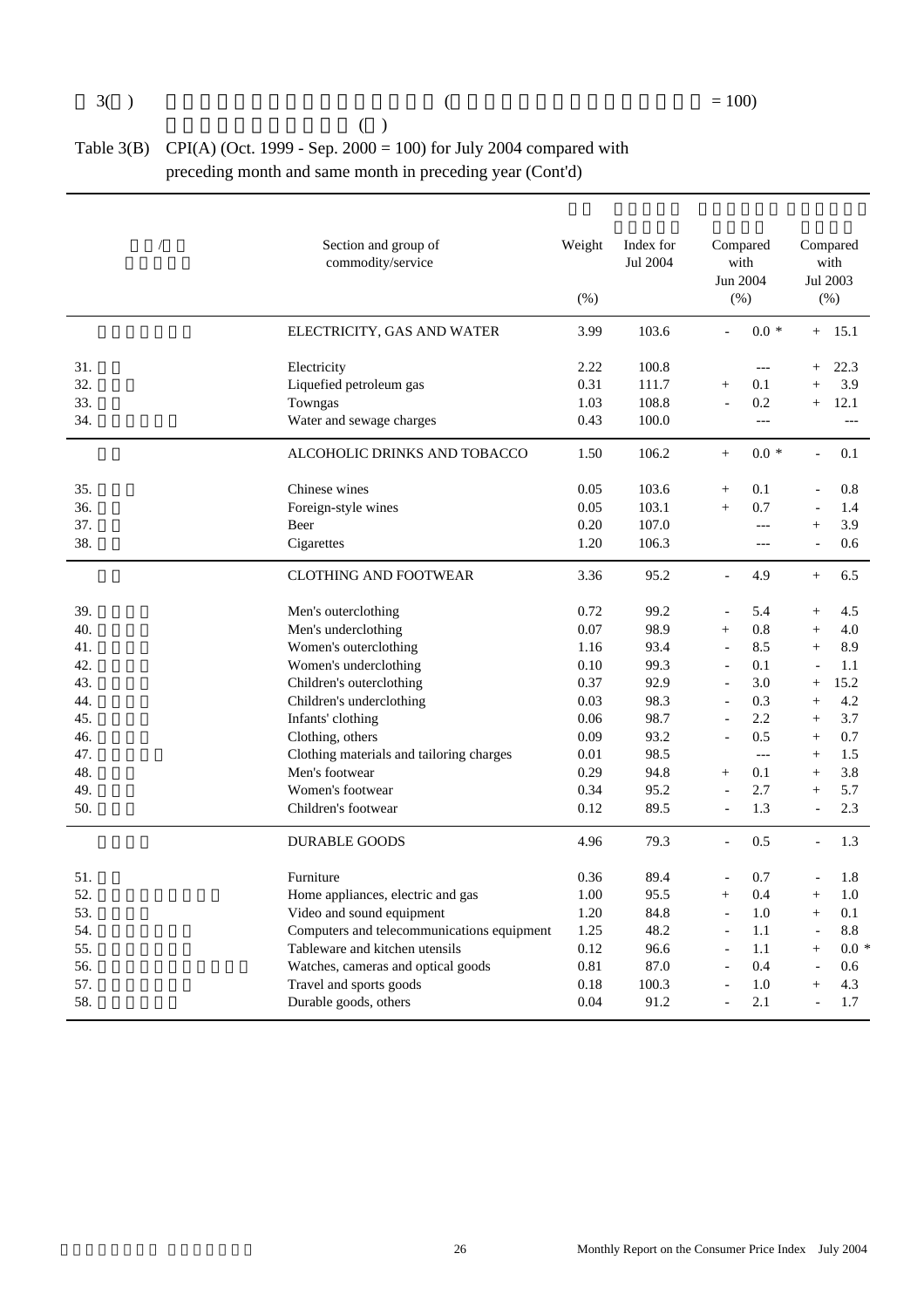| 3() |                                                                             |
|-----|-----------------------------------------------------------------------------|
|     | (                                                                           |
|     | Table 3(B) CPI(A) (Oct. 1999 - Sep. 2000 = 100) for July 2004 compared with |
|     | preceding month and same month in preceding year (Cont'd)                   |

|     |   |    |     | Section and group of<br>commodity/service   | Weight<br>(% ) | Index for<br>Jul 2004 |                          | Compared<br>with<br>Jun 2004<br>$(\% )$ |                          | Compared<br>with<br>Jul 2003<br>(% ) |
|-----|---|----|-----|---------------------------------------------|----------------|-----------------------|--------------------------|-----------------------------------------|--------------------------|--------------------------------------|
|     |   |    |     | MISCELLANEOUS GOODS                         | 5.25           | 107.4                 | $\overline{a}$           | $0.0 *$                                 | $^{+}$                   | 2.0                                  |
| 59. |   |    |     | Proprietary medicines and supplies          | 0.49           | 100.7                 | $^{+}$                   | 0.1                                     | $^+$                     | 0.6                                  |
| 60. |   |    |     | Newspapers                                  | 0.76           | 127.9                 |                          | $---$                                   | $^{+}$                   | 2.4                                  |
| 61. |   |    |     | Books and periodicals                       | 0.29           | 103.2                 | $^{+}$                   | 0.4                                     | $^{+}$                   | 0.2                                  |
| 62. |   |    |     | Stationery                                  | 0.19           | 93.1                  | $\overline{\phantom{a}}$ | $0.0*$                                  | $\overline{\phantom{a}}$ | 2.2                                  |
| 63. |   |    |     | Soft furnishings                            | 0.14           | 91.3                  | $^{+}$                   | 0.2                                     |                          | 2.9                                  |
| 64. |   |    |     | Cosmetics and personal care products        | 0.79           | 92.1                  | $\blacksquare$           | 1.5                                     |                          | 4.6                                  |
| 65. |   |    |     | Household cleansing tools and supplies      | 0.19           | 98.3                  | $\blacksquare$           | 0.2                                     |                          | 2.0                                  |
| 66. |   |    |     | Jewellery                                   | 0.78           | 129.3                 | $^{+}$                   | 1.2                                     | $^{+}$                   | 14.9                                 |
| 67. |   |    |     | Toys and hobbies                            | 0.45           | 96.2                  | $\blacksquare$           | 0.6                                     | $\overline{\phantom{a}}$ | 0.6                                  |
| 68. |   |    |     | Purchases of textbooks                      | 0.79           | 106.9                 |                          | $---$                                   |                          | 0.1                                  |
| 69. |   |    |     | Household goods, others                     | 0.38           | 96.4                  |                          | 0.4                                     | $^{+}$                   | 0.4                                  |
|     |   |    |     | <b>TRANSPORT</b>                            | 8.23           | 99.8                  | $^{+}$                   | 1.0                                     | $+$                      | 0.7                                  |
| 70. |   |    |     | Purchases of motor vehicles                 | 0.03           | 63.0                  | $\overline{\phantom{a}}$ | 0.1                                     |                          | 0.5                                  |
| 71. |   |    |     | Motor fuel                                  | 0.19           | 115.1                 | $\overline{\phantom{a}}$ | 1.1                                     | $^{+}$                   | 6.8                                  |
| 72. |   |    |     | Motor licences, insurance, instructor's     | 0.53           | 95.1                  | $^{+}$                   | 0.3                                     | $^{+}$                   | 0.3                                  |
|     |   |    |     | fees, parking fees and tunnel tolls         |                |                       |                          |                                         |                          |                                      |
| 73. |   |    |     | <b>Bus</b> fares                            | 2.77           | 97.1                  |                          | $0.0*$                                  |                          | 2.3                                  |
| 74. |   |    |     | Tram fares                                  | 0.02           | 100.0                 |                          | ---                                     |                          | $---$                                |
| 75. |   |    |     | Public light bus fares                      | 0.82           | 100.0                 |                          | $---$                                   |                          | $0.0 *$                              |
| 76. |   |    |     | Taxi fares                                  | 0.47           | 100.0                 |                          | $---$                                   | $^{+}$                   | 0.3                                  |
| 77. |   |    |     | Mass Transit Railway fares                  | 1.30           | 99.1                  |                          | 0.4                                     | $\overline{\phantom{a}}$ | 1.0                                  |
| 78. |   |    |     | Ferry fares                                 | 0.05           | 103.2                 |                          | $---$                                   | $^{+}$                   | $0.0 *$                              |
| 79. |   |    |     | Train fares                                 | 0.49           | 97.6                  |                          | 0.1                                     | $\overline{\phantom{a}}$ | 0.3                                  |
| 80. |   |    |     | <b>Light Rail Transit fares</b>             | 0.18           | 99.9                  |                          | $---$                                   | $\overline{\phantom{a}}$ | $0.0 *$                              |
| 81. |   |    |     | Repairs to motor vehicles                   | 0.01           | 96.0                  | $^{+}$                   | 0.1                                     | $^{+}$                   | 0.8                                  |
| 82. |   |    |     | Local transport, others                     | 0.18           | 102.3                 |                          | $---$                                   | ÷,                       | 0.2                                  |
| 83. |   |    |     | Inbound and outbound transport              | 1.19           | 107.6                 | $^{+}$                   | 7.3                                     | $^{+}$                   | 10.3                                 |
|     |   |    |     | <b>MISCELLANEOUS SERVICES</b>               | 11.70          | 93.4                  | $+$                      | 1.5                                     | $+$                      | 1.2                                  |
| 84. |   |    |     | School fees                                 | 3.19           | 104.4                 |                          | $0.0*$                                  | $^+$                     | 0.1                                  |
| 85. |   |    |     | Other educational charges                   | 0.16           | 93.2                  |                          | $---$                                   | $+$                      | $0.0 *$                              |
|     | ( | 84 | 85) | Educational services (i.e. groups 84 - 85)  | 3.35           | 103.9                 |                          | $0.0 *$                                 | $^{+}$                   | 0.1                                  |
| 86. |   |    |     | Medical services                            | 1.27           | 105.4                 |                          | ---                                     |                          | 0.5                                  |
| 87. |   |    |     | Cinema entertainment                        | 0.12           | 101.1                 | $^{+}$                   | 0.1                                     |                          | 2.7                                  |
| 88. |   |    |     | Package tours                               | 1.07           | 127.8                 | $^{+}$                   | 16.7                                    | $+$                      | 36.6                                 |
| 89. |   |    |     | Expenses on parties                         | 0.07           | 97.6                  |                          | $---$                                   |                          | 1.5                                  |
| 90. |   |    |     | Other entertainment and holiday expenses    | 0.41           | 97.0                  | $^{+}$                   | 0.5                                     |                          | 0.4                                  |
| 91. |   |    |     | Household services                          | 0.63           | 98.7                  |                          | $---$                                   |                          | 0.4                                  |
| 92. |   |    |     | Hair-dressing                               | 0.29           | 94.9                  |                          | $0.0 *$                                 |                          | $0.0 *$                              |
| 93. |   |    |     | Repairs to personal and household goods     | 0.08           | 92.5                  |                          | ---                                     |                          | 1.7                                  |
| 94. |   |    |     | Professional services, subscriptions and    | 0.42           | 101.7                 |                          | ---                                     |                          | 0.2                                  |
|     |   |    |     | other services                              |                |                       |                          |                                         |                          |                                      |
| 95. |   |    |     | Postal services                             | 0.01           | 104.1                 |                          | $---$                                   |                          | $\hspace{0.05cm}---\hspace{0.05cm}$  |
| 96. |   |    |     | Telephone and other communications services | 3.94           | 68.7                  |                          | 1.4                                     |                          | 8.1                                  |
| 97. |   |    |     | Photographic and photo-printing services    | $0.04\,$       | 81.6                  |                          | $---$                                   |                          | 0.5                                  |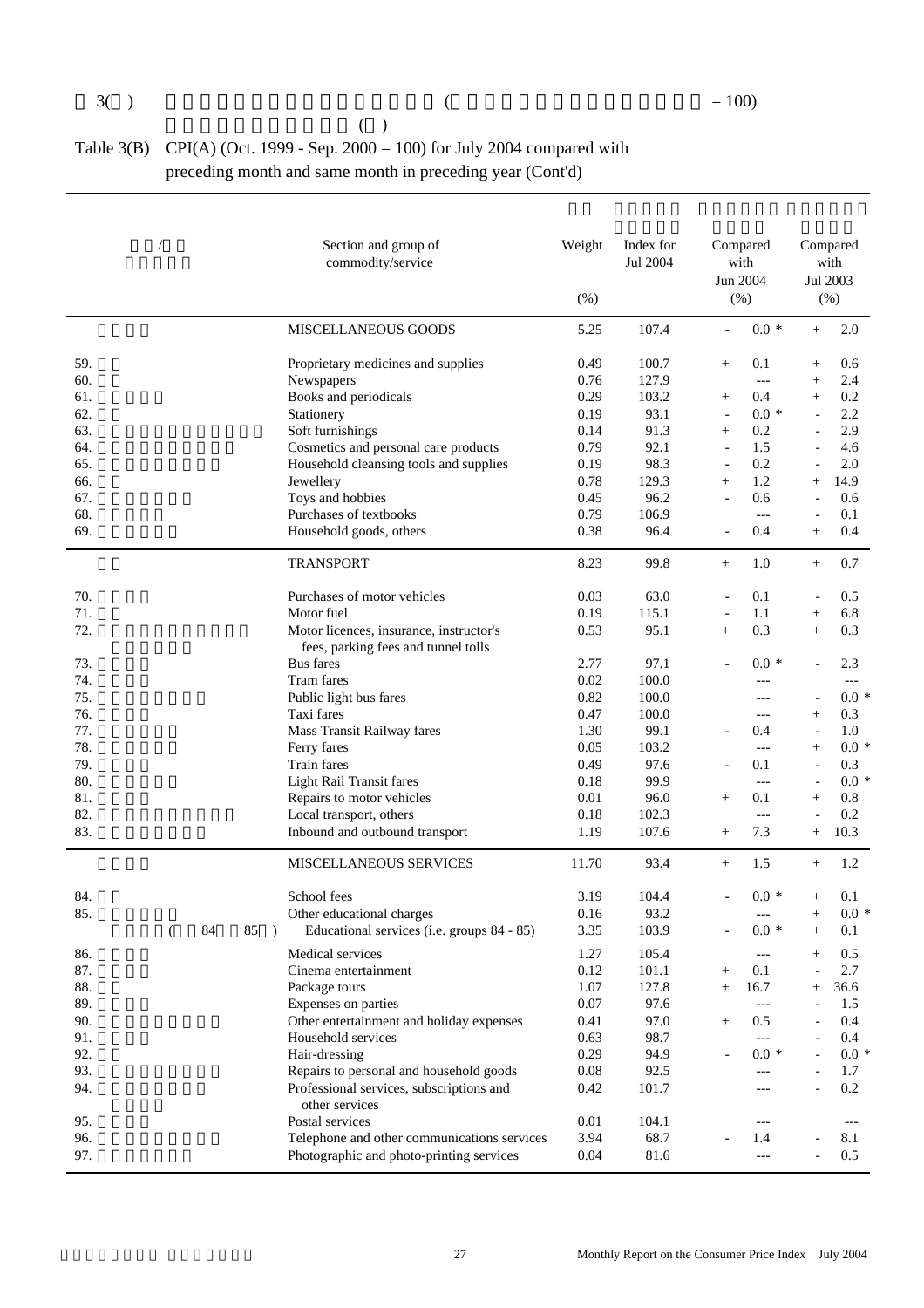| Table 3(C) CPI(B) (Oct. 1999 - Sep. $2000 = 100$ ) for July 2004 compared with |
|--------------------------------------------------------------------------------|
| preceding month and same month in preceding year                               |

| <b>ALL ITEMS</b><br>100.00<br>$0.0 *$<br>91.6<br>$+$<br>$^{+}$<br>0.2<br><b>FOOD</b><br>25.94<br>96.2<br>$^{+}$<br>$+$<br>Meals bought away from home<br>96.2<br>$0.0*$<br>1.<br>17.20<br>$+$<br>Food, excluding meals bought away<br>8.74<br>96.4<br>0.7<br>$\mathcal{E}$<br>€<br>$\! + \!\!\!\!$<br>$^{+}$<br>$\mathbf{2}$<br>27<br>from home (i.e. groups 2 - 27)<br>$\rightarrow$<br>€<br>Rice<br>0.24<br>94.4<br>0.1<br>2.<br>$\! + \!\!\!\!$<br>$^{+}$<br>3.<br>1.3<br>Other cereals and cereal preparations<br>0.18<br>102.3<br>$^{+}$<br>$+$<br>$0.0 *$<br>98.6<br>4.<br>Bread, cakes, biscuits and puddings<br>0.68<br>$+$<br>$\overline{\phantom{a}}$<br>5.<br>Salt-water fish<br>86.3<br>2.6<br>0.63<br>$\! + \!\!\!\!$<br>$^{+}$<br>6.<br>Fresh-water fish<br>0.42<br>88.7<br>3.2<br>$^{+}$<br>7.<br>0.35<br>96.0<br>Other fresh sea products<br>1.2<br>$^{+}$<br>$\! + \!\!\!\!$<br>8.<br>0.42<br>0.5<br>Processed sea products<br>100.0<br>$^{+}$<br>$\! + \!\!\!\!$<br>9.<br>0.84<br>Pork, locally slaughtered<br>81.7<br>0.4<br>$^{+}$<br>$+$<br>10.<br>0.15<br>100.1<br>Beef, locally slaughtered<br>$---$<br>11.<br>0.37<br>Poultry<br>122.8<br>9.4<br>$+$<br>12.<br>Meat, frozen<br>0.37<br>101.9<br>0.8<br>$^{+}$<br>$+$<br>13.<br>0.03<br>Meat, canned<br>114.7<br>1.0<br>$+$<br>$\overline{\phantom{a}}$<br>14.<br>0.44<br>91.7<br>Meat, others<br>0.2<br>$\overline{\phantom{a}}$<br>$+$<br>15.<br>0.77<br>Fresh vegetables<br>101.2<br>8.5<br>$^{+}$<br>$+$<br>16.<br>Processed vegetables<br>0.04<br>100.8<br>0.6<br>$^{+}$<br>$+$<br>17.<br>Fresh fruit<br>0.75<br>94.1<br>0.4<br>$\overline{\phantom{a}}$<br>$\overline{\phantom{a}}$<br>18.<br>0.02<br>0.7<br>Processed fruit<br>107.0<br>$\! + \!\!\!\!$<br>$^{+}$<br>19.<br>0.40<br>97.4<br>1.1<br>Dairy products<br>$^{+}$<br>$\overline{\phantom{a}}$<br>20.<br>0.08<br>105.9<br>$0.0 *$<br>Eggs<br>$\blacksquare$<br>$+$<br>21.<br>Edible oils<br>0.14<br>101.8<br>0.7<br>$+$<br>$\blacksquare$<br>22.<br>0.13<br>107.1<br>Carbonated drinks<br>1.9<br>$^{+}$<br>23.<br>0.32<br>93.5<br>0.2<br>Other non-alcoholic beverages<br>$+$<br>24.<br>0.02<br>108.7<br>1.6<br>Sugar<br>$\blacksquare$<br>25.<br>Confectionery<br>0.16<br>100.7<br>0.9<br>$^{+}$<br>$^{+}$<br>26.<br>0.12<br>100.1<br>1.6<br>Flavourings and additives<br>$\overline{a}$<br>$\blacksquare$<br>98.9<br>$0.0 *$<br>27.<br>0.67<br>Food, others<br>80.4<br><b>HOUSING</b><br>29.68<br>0.4<br>78.6<br>28.<br>Rent, including rates and government rent<br>26.51<br>0.5<br>$\left($<br>$\mathcal{E}$<br>0.5<br>Private housing rent<br>25.48<br>77.7<br>Public housing rent<br>99.8<br>1.03<br>$\hspace{0.05cm} \ldots$<br>Management fee and other housing charges<br>$0.0 *$<br>3.12<br>95.1<br>29. | $\sqrt{2}$ |  | Section and group of<br>commodity/service | Weight<br>(% ) | Index for<br>Jul 2004 | Compared<br>with<br>Jun 2004<br>(%) | Compared<br>with<br>Jul 2003<br>(% ) |
|----------------------------------------------------------------------------------------------------------------------------------------------------------------------------------------------------------------------------------------------------------------------------------------------------------------------------------------------------------------------------------------------------------------------------------------------------------------------------------------------------------------------------------------------------------------------------------------------------------------------------------------------------------------------------------------------------------------------------------------------------------------------------------------------------------------------------------------------------------------------------------------------------------------------------------------------------------------------------------------------------------------------------------------------------------------------------------------------------------------------------------------------------------------------------------------------------------------------------------------------------------------------------------------------------------------------------------------------------------------------------------------------------------------------------------------------------------------------------------------------------------------------------------------------------------------------------------------------------------------------------------------------------------------------------------------------------------------------------------------------------------------------------------------------------------------------------------------------------------------------------------------------------------------------------------------------------------------------------------------------------------------------------------------------------------------------------------------------------------------------------------------------------------------------------------------------------------------------------------------------------------------------------------------------------------------------------------------------------------------------------------------------------------------------------------------------------------------------------------------------------------------------------------------------------------------------------------------------------------------------------------------------------------------------------------------------------------------------------------------------------------|------------|--|-------------------------------------------|----------------|-----------------------|-------------------------------------|--------------------------------------|
|                                                                                                                                                                                                                                                                                                                                                                                                                                                                                                                                                                                                                                                                                                                                                                                                                                                                                                                                                                                                                                                                                                                                                                                                                                                                                                                                                                                                                                                                                                                                                                                                                                                                                                                                                                                                                                                                                                                                                                                                                                                                                                                                                                                                                                                                                                                                                                                                                                                                                                                                                                                                                                                                                                                                                          |            |  |                                           |                |                       |                                     | $0.8\,$                              |
|                                                                                                                                                                                                                                                                                                                                                                                                                                                                                                                                                                                                                                                                                                                                                                                                                                                                                                                                                                                                                                                                                                                                                                                                                                                                                                                                                                                                                                                                                                                                                                                                                                                                                                                                                                                                                                                                                                                                                                                                                                                                                                                                                                                                                                                                                                                                                                                                                                                                                                                                                                                                                                                                                                                                                          |            |  |                                           |                |                       |                                     | 1.6                                  |
|                                                                                                                                                                                                                                                                                                                                                                                                                                                                                                                                                                                                                                                                                                                                                                                                                                                                                                                                                                                                                                                                                                                                                                                                                                                                                                                                                                                                                                                                                                                                                                                                                                                                                                                                                                                                                                                                                                                                                                                                                                                                                                                                                                                                                                                                                                                                                                                                                                                                                                                                                                                                                                                                                                                                                          |            |  |                                           |                |                       |                                     | 0.7                                  |
|                                                                                                                                                                                                                                                                                                                                                                                                                                                                                                                                                                                                                                                                                                                                                                                                                                                                                                                                                                                                                                                                                                                                                                                                                                                                                                                                                                                                                                                                                                                                                                                                                                                                                                                                                                                                                                                                                                                                                                                                                                                                                                                                                                                                                                                                                                                                                                                                                                                                                                                                                                                                                                                                                                                                                          |            |  |                                           |                |                       |                                     | 3.2                                  |
|                                                                                                                                                                                                                                                                                                                                                                                                                                                                                                                                                                                                                                                                                                                                                                                                                                                                                                                                                                                                                                                                                                                                                                                                                                                                                                                                                                                                                                                                                                                                                                                                                                                                                                                                                                                                                                                                                                                                                                                                                                                                                                                                                                                                                                                                                                                                                                                                                                                                                                                                                                                                                                                                                                                                                          |            |  |                                           |                |                       |                                     | 3.4                                  |
|                                                                                                                                                                                                                                                                                                                                                                                                                                                                                                                                                                                                                                                                                                                                                                                                                                                                                                                                                                                                                                                                                                                                                                                                                                                                                                                                                                                                                                                                                                                                                                                                                                                                                                                                                                                                                                                                                                                                                                                                                                                                                                                                                                                                                                                                                                                                                                                                                                                                                                                                                                                                                                                                                                                                                          |            |  |                                           |                |                       |                                     | 1.5                                  |
|                                                                                                                                                                                                                                                                                                                                                                                                                                                                                                                                                                                                                                                                                                                                                                                                                                                                                                                                                                                                                                                                                                                                                                                                                                                                                                                                                                                                                                                                                                                                                                                                                                                                                                                                                                                                                                                                                                                                                                                                                                                                                                                                                                                                                                                                                                                                                                                                                                                                                                                                                                                                                                                                                                                                                          |            |  |                                           |                |                       |                                     | 0.7                                  |
|                                                                                                                                                                                                                                                                                                                                                                                                                                                                                                                                                                                                                                                                                                                                                                                                                                                                                                                                                                                                                                                                                                                                                                                                                                                                                                                                                                                                                                                                                                                                                                                                                                                                                                                                                                                                                                                                                                                                                                                                                                                                                                                                                                                                                                                                                                                                                                                                                                                                                                                                                                                                                                                                                                                                                          |            |  |                                           |                |                       |                                     | 2.4                                  |
|                                                                                                                                                                                                                                                                                                                                                                                                                                                                                                                                                                                                                                                                                                                                                                                                                                                                                                                                                                                                                                                                                                                                                                                                                                                                                                                                                                                                                                                                                                                                                                                                                                                                                                                                                                                                                                                                                                                                                                                                                                                                                                                                                                                                                                                                                                                                                                                                                                                                                                                                                                                                                                                                                                                                                          |            |  |                                           |                |                       |                                     | 0.4                                  |
|                                                                                                                                                                                                                                                                                                                                                                                                                                                                                                                                                                                                                                                                                                                                                                                                                                                                                                                                                                                                                                                                                                                                                                                                                                                                                                                                                                                                                                                                                                                                                                                                                                                                                                                                                                                                                                                                                                                                                                                                                                                                                                                                                                                                                                                                                                                                                                                                                                                                                                                                                                                                                                                                                                                                                          |            |  |                                           |                |                       |                                     | 11.9                                 |
|                                                                                                                                                                                                                                                                                                                                                                                                                                                                                                                                                                                                                                                                                                                                                                                                                                                                                                                                                                                                                                                                                                                                                                                                                                                                                                                                                                                                                                                                                                                                                                                                                                                                                                                                                                                                                                                                                                                                                                                                                                                                                                                                                                                                                                                                                                                                                                                                                                                                                                                                                                                                                                                                                                                                                          |            |  |                                           |                |                       |                                     | 3.7                                  |
|                                                                                                                                                                                                                                                                                                                                                                                                                                                                                                                                                                                                                                                                                                                                                                                                                                                                                                                                                                                                                                                                                                                                                                                                                                                                                                                                                                                                                                                                                                                                                                                                                                                                                                                                                                                                                                                                                                                                                                                                                                                                                                                                                                                                                                                                                                                                                                                                                                                                                                                                                                                                                                                                                                                                                          |            |  |                                           |                |                       |                                     | 1.7                                  |
|                                                                                                                                                                                                                                                                                                                                                                                                                                                                                                                                                                                                                                                                                                                                                                                                                                                                                                                                                                                                                                                                                                                                                                                                                                                                                                                                                                                                                                                                                                                                                                                                                                                                                                                                                                                                                                                                                                                                                                                                                                                                                                                                                                                                                                                                                                                                                                                                                                                                                                                                                                                                                                                                                                                                                          |            |  |                                           |                |                       |                                     | 0.2                                  |
|                                                                                                                                                                                                                                                                                                                                                                                                                                                                                                                                                                                                                                                                                                                                                                                                                                                                                                                                                                                                                                                                                                                                                                                                                                                                                                                                                                                                                                                                                                                                                                                                                                                                                                                                                                                                                                                                                                                                                                                                                                                                                                                                                                                                                                                                                                                                                                                                                                                                                                                                                                                                                                                                                                                                                          |            |  |                                           |                |                       |                                     | 35.6                                 |
|                                                                                                                                                                                                                                                                                                                                                                                                                                                                                                                                                                                                                                                                                                                                                                                                                                                                                                                                                                                                                                                                                                                                                                                                                                                                                                                                                                                                                                                                                                                                                                                                                                                                                                                                                                                                                                                                                                                                                                                                                                                                                                                                                                                                                                                                                                                                                                                                                                                                                                                                                                                                                                                                                                                                                          |            |  |                                           |                |                       |                                     | 6.0                                  |
|                                                                                                                                                                                                                                                                                                                                                                                                                                                                                                                                                                                                                                                                                                                                                                                                                                                                                                                                                                                                                                                                                                                                                                                                                                                                                                                                                                                                                                                                                                                                                                                                                                                                                                                                                                                                                                                                                                                                                                                                                                                                                                                                                                                                                                                                                                                                                                                                                                                                                                                                                                                                                                                                                                                                                          |            |  |                                           |                |                       |                                     | 3.2                                  |
|                                                                                                                                                                                                                                                                                                                                                                                                                                                                                                                                                                                                                                                                                                                                                                                                                                                                                                                                                                                                                                                                                                                                                                                                                                                                                                                                                                                                                                                                                                                                                                                                                                                                                                                                                                                                                                                                                                                                                                                                                                                                                                                                                                                                                                                                                                                                                                                                                                                                                                                                                                                                                                                                                                                                                          |            |  |                                           |                |                       |                                     | 0.6                                  |
|                                                                                                                                                                                                                                                                                                                                                                                                                                                                                                                                                                                                                                                                                                                                                                                                                                                                                                                                                                                                                                                                                                                                                                                                                                                                                                                                                                                                                                                                                                                                                                                                                                                                                                                                                                                                                                                                                                                                                                                                                                                                                                                                                                                                                                                                                                                                                                                                                                                                                                                                                                                                                                                                                                                                                          |            |  |                                           |                |                       |                                     | 8.3                                  |
|                                                                                                                                                                                                                                                                                                                                                                                                                                                                                                                                                                                                                                                                                                                                                                                                                                                                                                                                                                                                                                                                                                                                                                                                                                                                                                                                                                                                                                                                                                                                                                                                                                                                                                                                                                                                                                                                                                                                                                                                                                                                                                                                                                                                                                                                                                                                                                                                                                                                                                                                                                                                                                                                                                                                                          |            |  |                                           |                |                       |                                     | 1.2                                  |
|                                                                                                                                                                                                                                                                                                                                                                                                                                                                                                                                                                                                                                                                                                                                                                                                                                                                                                                                                                                                                                                                                                                                                                                                                                                                                                                                                                                                                                                                                                                                                                                                                                                                                                                                                                                                                                                                                                                                                                                                                                                                                                                                                                                                                                                                                                                                                                                                                                                                                                                                                                                                                                                                                                                                                          |            |  |                                           |                |                       |                                     | 0.1                                  |
|                                                                                                                                                                                                                                                                                                                                                                                                                                                                                                                                                                                                                                                                                                                                                                                                                                                                                                                                                                                                                                                                                                                                                                                                                                                                                                                                                                                                                                                                                                                                                                                                                                                                                                                                                                                                                                                                                                                                                                                                                                                                                                                                                                                                                                                                                                                                                                                                                                                                                                                                                                                                                                                                                                                                                          |            |  |                                           |                |                       |                                     | 3.6                                  |
|                                                                                                                                                                                                                                                                                                                                                                                                                                                                                                                                                                                                                                                                                                                                                                                                                                                                                                                                                                                                                                                                                                                                                                                                                                                                                                                                                                                                                                                                                                                                                                                                                                                                                                                                                                                                                                                                                                                                                                                                                                                                                                                                                                                                                                                                                                                                                                                                                                                                                                                                                                                                                                                                                                                                                          |            |  |                                           |                |                       |                                     | 3.3                                  |
|                                                                                                                                                                                                                                                                                                                                                                                                                                                                                                                                                                                                                                                                                                                                                                                                                                                                                                                                                                                                                                                                                                                                                                                                                                                                                                                                                                                                                                                                                                                                                                                                                                                                                                                                                                                                                                                                                                                                                                                                                                                                                                                                                                                                                                                                                                                                                                                                                                                                                                                                                                                                                                                                                                                                                          |            |  |                                           |                |                       |                                     | 2.5                                  |
|                                                                                                                                                                                                                                                                                                                                                                                                                                                                                                                                                                                                                                                                                                                                                                                                                                                                                                                                                                                                                                                                                                                                                                                                                                                                                                                                                                                                                                                                                                                                                                                                                                                                                                                                                                                                                                                                                                                                                                                                                                                                                                                                                                                                                                                                                                                                                                                                                                                                                                                                                                                                                                                                                                                                                          |            |  |                                           |                |                       |                                     | $0.0 *$                              |
|                                                                                                                                                                                                                                                                                                                                                                                                                                                                                                                                                                                                                                                                                                                                                                                                                                                                                                                                                                                                                                                                                                                                                                                                                                                                                                                                                                                                                                                                                                                                                                                                                                                                                                                                                                                                                                                                                                                                                                                                                                                                                                                                                                                                                                                                                                                                                                                                                                                                                                                                                                                                                                                                                                                                                          |            |  |                                           |                |                       |                                     | 3.1                                  |
|                                                                                                                                                                                                                                                                                                                                                                                                                                                                                                                                                                                                                                                                                                                                                                                                                                                                                                                                                                                                                                                                                                                                                                                                                                                                                                                                                                                                                                                                                                                                                                                                                                                                                                                                                                                                                                                                                                                                                                                                                                                                                                                                                                                                                                                                                                                                                                                                                                                                                                                                                                                                                                                                                                                                                          |            |  |                                           |                |                       |                                     | 1.2                                  |
|                                                                                                                                                                                                                                                                                                                                                                                                                                                                                                                                                                                                                                                                                                                                                                                                                                                                                                                                                                                                                                                                                                                                                                                                                                                                                                                                                                                                                                                                                                                                                                                                                                                                                                                                                                                                                                                                                                                                                                                                                                                                                                                                                                                                                                                                                                                                                                                                                                                                                                                                                                                                                                                                                                                                                          |            |  |                                           |                |                       |                                     | 0.4                                  |
|                                                                                                                                                                                                                                                                                                                                                                                                                                                                                                                                                                                                                                                                                                                                                                                                                                                                                                                                                                                                                                                                                                                                                                                                                                                                                                                                                                                                                                                                                                                                                                                                                                                                                                                                                                                                                                                                                                                                                                                                                                                                                                                                                                                                                                                                                                                                                                                                                                                                                                                                                                                                                                                                                                                                                          |            |  |                                           |                |                       |                                     | 0.7                                  |
|                                                                                                                                                                                                                                                                                                                                                                                                                                                                                                                                                                                                                                                                                                                                                                                                                                                                                                                                                                                                                                                                                                                                                                                                                                                                                                                                                                                                                                                                                                                                                                                                                                                                                                                                                                                                                                                                                                                                                                                                                                                                                                                                                                                                                                                                                                                                                                                                                                                                                                                                                                                                                                                                                                                                                          |            |  |                                           |                |                       |                                     | 3.1                                  |
|                                                                                                                                                                                                                                                                                                                                                                                                                                                                                                                                                                                                                                                                                                                                                                                                                                                                                                                                                                                                                                                                                                                                                                                                                                                                                                                                                                                                                                                                                                                                                                                                                                                                                                                                                                                                                                                                                                                                                                                                                                                                                                                                                                                                                                                                                                                                                                                                                                                                                                                                                                                                                                                                                                                                                          |            |  |                                           |                |                       |                                     | 1.3                                  |
|                                                                                                                                                                                                                                                                                                                                                                                                                                                                                                                                                                                                                                                                                                                                                                                                                                                                                                                                                                                                                                                                                                                                                                                                                                                                                                                                                                                                                                                                                                                                                                                                                                                                                                                                                                                                                                                                                                                                                                                                                                                                                                                                                                                                                                                                                                                                                                                                                                                                                                                                                                                                                                                                                                                                                          |            |  |                                           |                |                       |                                     |                                      |
|                                                                                                                                                                                                                                                                                                                                                                                                                                                                                                                                                                                                                                                                                                                                                                                                                                                                                                                                                                                                                                                                                                                                                                                                                                                                                                                                                                                                                                                                                                                                                                                                                                                                                                                                                                                                                                                                                                                                                                                                                                                                                                                                                                                                                                                                                                                                                                                                                                                                                                                                                                                                                                                                                                                                                          |            |  |                                           |                |                       |                                     | 3.4                                  |
|                                                                                                                                                                                                                                                                                                                                                                                                                                                                                                                                                                                                                                                                                                                                                                                                                                                                                                                                                                                                                                                                                                                                                                                                                                                                                                                                                                                                                                                                                                                                                                                                                                                                                                                                                                                                                                                                                                                                                                                                                                                                                                                                                                                                                                                                                                                                                                                                                                                                                                                                                                                                                                                                                                                                                          |            |  |                                           |                |                       |                                     | 3.7                                  |
|                                                                                                                                                                                                                                                                                                                                                                                                                                                                                                                                                                                                                                                                                                                                                                                                                                                                                                                                                                                                                                                                                                                                                                                                                                                                                                                                                                                                                                                                                                                                                                                                                                                                                                                                                                                                                                                                                                                                                                                                                                                                                                                                                                                                                                                                                                                                                                                                                                                                                                                                                                                                                                                                                                                                                          |            |  |                                           |                |                       |                                     | 4.4                                  |
|                                                                                                                                                                                                                                                                                                                                                                                                                                                                                                                                                                                                                                                                                                                                                                                                                                                                                                                                                                                                                                                                                                                                                                                                                                                                                                                                                                                                                                                                                                                                                                                                                                                                                                                                                                                                                                                                                                                                                                                                                                                                                                                                                                                                                                                                                                                                                                                                                                                                                                                                                                                                                                                                                                                                                          |            |  |                                           |                |                       |                                     | 10.3                                 |
|                                                                                                                                                                                                                                                                                                                                                                                                                                                                                                                                                                                                                                                                                                                                                                                                                                                                                                                                                                                                                                                                                                                                                                                                                                                                                                                                                                                                                                                                                                                                                                                                                                                                                                                                                                                                                                                                                                                                                                                                                                                                                                                                                                                                                                                                                                                                                                                                                                                                                                                                                                                                                                                                                                                                                          |            |  |                                           |                |                       |                                     | 0.9                                  |
| 30.<br>Tools and materials for house maintenance<br>$0.0 *$<br>0.05<br>92.5<br>$+$                                                                                                                                                                                                                                                                                                                                                                                                                                                                                                                                                                                                                                                                                                                                                                                                                                                                                                                                                                                                                                                                                                                                                                                                                                                                                                                                                                                                                                                                                                                                                                                                                                                                                                                                                                                                                                                                                                                                                                                                                                                                                                                                                                                                                                                                                                                                                                                                                                                                                                                                                                                                                                                                       |            |  |                                           |                |                       |                                     | 1.5                                  |

 $*$  0.05% ---<br>Less than 0.05% Nil

Less than  $0.05\%$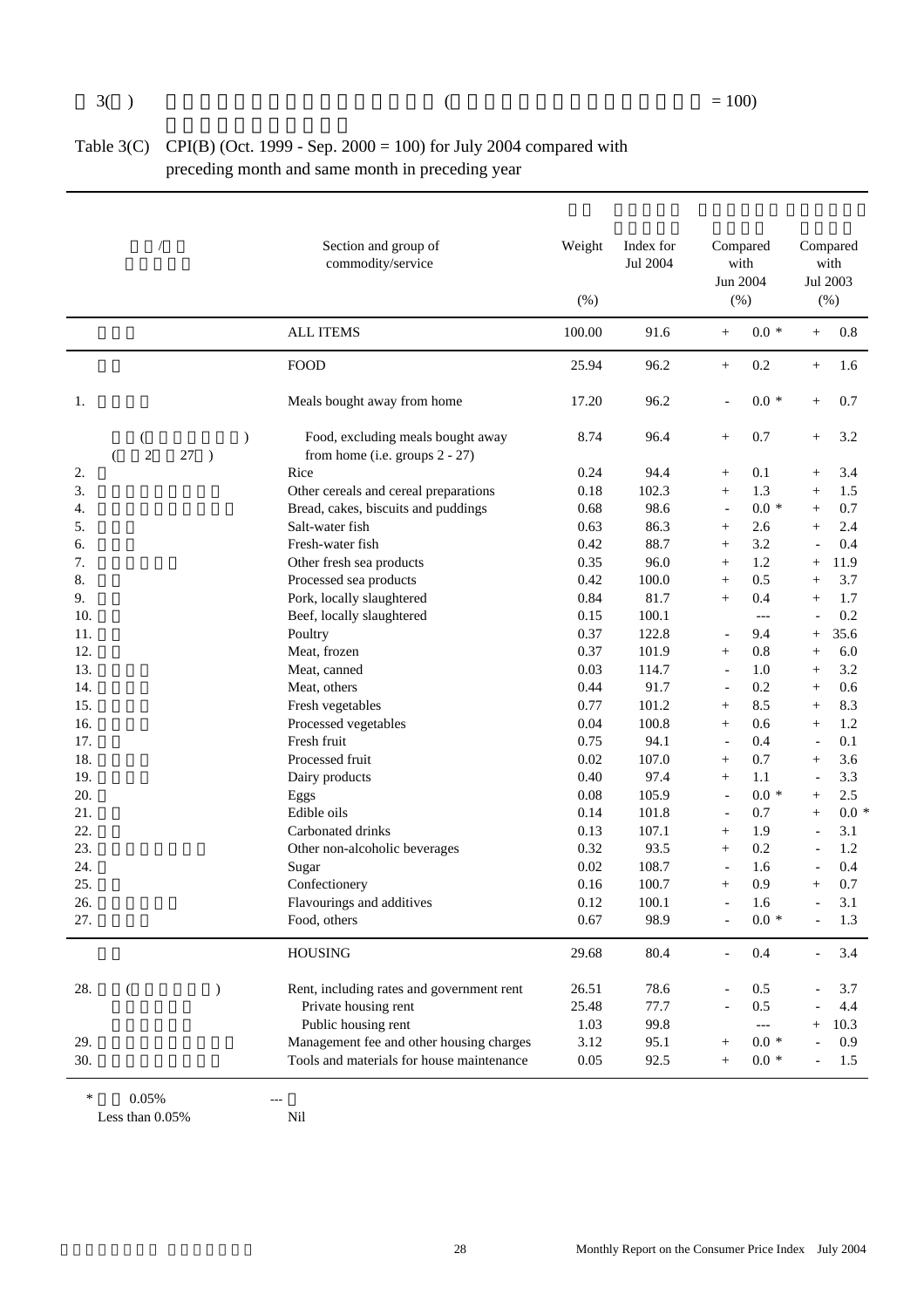| (                                                                           |
|-----------------------------------------------------------------------------|
| Table 3(C) CPI(B) (Oct. 1999 - Sep. 2000 = 100) for July 2004 compared with |
| preceding month and same month in preceding year (Cont'd)                   |

|     | Section and group of<br>commodity/service  |      |       | Compared<br>with<br>Jun 2004<br>(% ) |                     |                | Compared<br>with<br>Jul 2003<br>(% ) |
|-----|--------------------------------------------|------|-------|--------------------------------------|---------------------|----------------|--------------------------------------|
|     | ELECTRICITY, GAS AND WATER                 | 2.81 | 104.1 | $\overline{a}$                       | $0.0 *$             |                | $+$ 13.2                             |
| 31. | Electricity                                | 1.60 | 101.8 |                                      | $---$               | $^{+}$         | 17.5                                 |
| 32. | Liquefied petroleum gas                    | 0.15 | 111.7 | $^{+}$                               | $0.0 *$             | $\ddot{}$      | 3.8                                  |
| 33. | Towngas                                    | 0.77 | 108.9 | $\overline{a}$                       | 0.2                 | $+$            | 12.2                                 |
| 34. | Water and sewage charges                   | 0.29 | 100.0 |                                      | $---$               |                | $---$                                |
|     | ALCOHOLIC DRINKS AND TOBACCO               | 0.86 | 106.0 | $^{+}$                               | 0.1                 | $\blacksquare$ | 0.1                                  |
| 35. | Chinese wines                              | 0.01 | 105.1 | $+$                                  | 0.1                 |                | 1.2                                  |
| 36. | Foreign-style wines                        | 0.08 | 102.2 | $+$                                  | 0.6                 |                | 1.6                                  |
| 37. | Beer                                       | 0.12 | 107.4 | $+$                                  | $0.0 *$             | $^{+}$         | 4.0                                  |
| 38. | Cigarettes                                 | 0.65 | 106.3 |                                      | $---$               | $\overline{a}$ | 0.6                                  |
|     | <b>CLOTHING AND FOOTWEAR</b>               | 4.47 | 95.7  | $\equiv$                             | 5.4                 | $+$            | 7.6                                  |
| 39. | Men's outerclothing                        | 0.91 | 102.0 | $\overline{a}$                       | 5.2                 | $^{+}$         | 7.5                                  |
| 40. | Men's underclothing                        | 0.06 | 97.8  | $+$                                  | 0.9                 | $^{+}$         | 3.7                                  |
| 41. | Women's outerclothing                      | 1.64 | 92.5  | $\overline{\phantom{a}}$             | 9.6                 | $^{+}$         | 11.6                                 |
| 42. | Women's underclothing                      | 0.22 | 99.1  | $\overline{a}$                       | $0.0*$              |                | 0.8                                  |
| 43. | Children's outerclothing                   | 0.35 | 94.9  | $\overline{a}$                       | 3.9                 | $^{+}$         | 16.3                                 |
| 44. | Children's underclothing                   | 0.03 | 99.2  | $\overline{a}$                       | 0.6                 | $+$            | 4.7                                  |
| 45. | Infants' clothing                          | 0.05 | 100.8 | $\blacksquare$                       | 2.4                 | $+$            | 1.3                                  |
| 46. | Clothing, others                           | 0.15 | 92.0  | $\overline{a}$                       | 0.1                 | $\overline{a}$ | 3.4                                  |
| 47. | Clothing materials and tailoring charges   | 0.03 | 99.3  |                                      | $\qquad \qquad - -$ | $+$            | 3.7                                  |
| 48. | Men's footwear                             | 0.36 | 93.8  | $+$                                  | 0.4                 | $^{+}$         | 3.3                                  |
| 49. | Women's footwear                           | 0.53 | 96.4  | $\overline{a}$                       | 3.3                 | $^{+}$         | 5.3                                  |
| 50. | Children's footwear                        | 0.14 | 90.2  | $\overline{a}$                       | 2.2                 | $\overline{a}$ | 0.8                                  |
|     | <b>DURABLE GOODS</b>                       | 6.93 | 77.5  | $\blacksquare$                       | 0.6                 |                | 1.8                                  |
| 51. | Furniture                                  | 0.52 | 89.4  |                                      | 0.6                 |                | 1.7                                  |
| 52. | Home appliances, electric and gas          | 1.09 | 94.8  | $+$                                  | 0.5                 | $+$            | 1.3                                  |
| 53. | Video and sound equipment                  | 1.32 | 84.8  | $\sim$                               | 1.0                 | $+$            | $0.0 *$                              |
| 54. | Computers and telecommunications equipment | 1.88 | 48.1  | $\equiv$                             | 1.1                 |                | 8.8                                  |
| 55. | Tableware and kitchen utensils             | 0.15 | 97.6  | $\overline{\phantom{a}}$             | 1.2                 |                | 0.2                                  |
| 56. | Watches, cameras and optical goods         | 1.58 | 82.6  |                                      | 0.6                 |                | 2.4                                  |
| 57. | Travel and sports goods                    | 0.32 | 102.7 | $\overline{a}$                       | 1.0                 | $^{+}$         | 4.9                                  |
| 58. | Durable goods, others                      | 0.07 | 93.0  | $\overline{a}$                       | 3.6                 | $\overline{a}$ | 3.8                                  |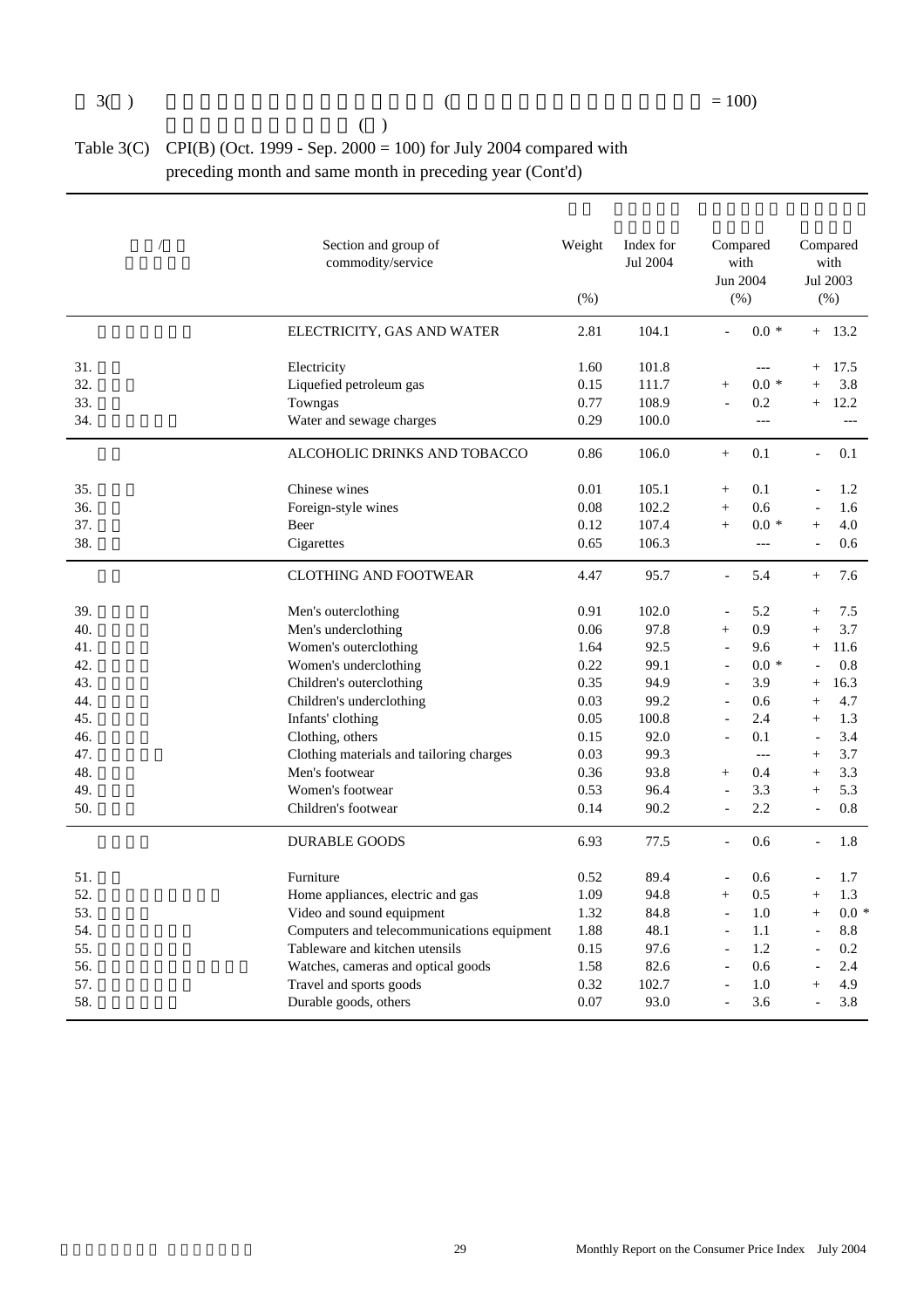|  |  | ( ) |  |
|--|--|-----|--|
|  |  |     |  |
|  |  |     |  |

#### Table 3(C) CPI(B) (Oct. 1999 - Sep. 2000 = 100) for July 2004 compared with preceding month and same month in preceding year (Cont'd)

|                                | Section and group of<br>commodity/service   | Weight<br>(%) | Index for<br>Jul 2004 |                          | Compared<br>with<br>Jun 2004<br>$(\% )$ |                          | Compared<br>with<br>Jul 2003<br>$(\% )$ |
|--------------------------------|---------------------------------------------|---------------|-----------------------|--------------------------|-----------------------------------------|--------------------------|-----------------------------------------|
|                                | MISCELLANEOUS GOODS                         | 5.58          | 108.2                 | $^{+}$                   | 0.1                                     | $+$                      | 3.7                                     |
| 59.                            | Proprietary medicines and supplies          | 0.45          | 101.0                 | $^{+}$                   | 0.1                                     | $\! + \!\!\!\!$          | 0.4                                     |
| 60.                            | Newspapers                                  | 0.48          | 127.7                 |                          | $---$                                   | $^{+}$                   | 2.3                                     |
| 61.                            | Books and periodicals                       | 0.35          | 103.6                 | $\! + \!\!\!\!$          | 0.7                                     | $^{+}$                   | 0.9                                     |
| 62.                            | Stationery                                  | 0.16          | 93.1                  | $\overline{\phantom{a}}$ | 0.1                                     | $\overline{\phantom{a}}$ | 1.9                                     |
| 63.                            | Soft furnishings                            | 0.16          | 93.6                  | $\! + \!\!\!\!$          | 0.2                                     |                          | 2.1                                     |
| 64.                            | Cosmetics and personal care products        | 0.96          | 93.2                  | $\overline{\phantom{a}}$ | 1.3                                     |                          | 3.3                                     |
| 65.                            | Household cleansing tools and supplies      | 0.18          | 98.4                  | $\overline{\phantom{a}}$ | 0.1                                     | $\overline{\phantom{a}}$ | 2.0                                     |
| 66.                            | Jewellery                                   | 1.37          | 129.0                 | $+$                      | 1.2                                     | $^{+}$                   | 15.0                                    |
| 67.                            | Toys and hobbies                            | 0.60          | 96.5                  |                          | 0.6                                     | Ĭ.                       | 0.1                                     |
| 68.                            | Purchases of textbooks                      | 0.45          | 106.7                 |                          | $---$                                   | $^{+}$                   | 0.1                                     |
| 69.                            | Household goods, others                     | 0.42          | 97.3                  | $\overline{a}$           | 0.2                                     | $+$                      | 1.1                                     |
|                                | <b>TRANSPORT</b>                            | 9.05          | 101.0                 | $^{+}$                   | 1.0                                     | $+$                      | 1.3                                     |
| 70.                            | Purchases of motor vehicles                 | 0.17          | 58.4                  |                          | 0.1                                     |                          | 0.6                                     |
| 71.                            | Motor fuel                                  | 0.88          | 115.1                 | $\overline{\phantom{a}}$ | 1.1                                     | $^{+}$                   | 6.8                                     |
| 72.                            | Motor licences, insurance, instructor's     | 1.61          | 98.5                  | $^{+}$                   | 0.3                                     | $^{+}$                   | 0.4                                     |
|                                | fees, parking fees and tunnel tolls         |               |                       |                          |                                         |                          |                                         |
| 73.                            | <b>Bus</b> fares                            | 1.96          | 97.2                  |                          | $0.0 *$                                 |                          | 2.3                                     |
| 74.                            | Tram fares                                  | 0.02          | 100.0                 |                          | ---                                     |                          | $---$                                   |
| 75.                            | Public light bus fares                      | 0.64          | 100.0                 |                          | ---                                     | $\overline{\phantom{a}}$ | $0.0 *$                                 |
| 76.                            | Taxi fares                                  | 0.72          | 100.0                 |                          | ---                                     | $^{+}$                   | 0.2                                     |
| 77.                            | Mass Transit Railway fares                  | 1.18          | 99.1                  |                          | 0.4                                     | $\overline{\phantom{a}}$ | 1.0                                     |
| 78.                            | Ferry fares                                 | 0.05          | 103.2                 |                          | $---$                                   | $^{+}$                   | $0.0 *$                                 |
| 79.                            | Train fares                                 | 0.33          | 97.6                  |                          | 0.1                                     | $\overline{\phantom{a}}$ | 0.3                                     |
| 80.                            | <b>Light Rail Transit fares</b>             | 0.07          | 99.9                  |                          | $---$                                   | $\overline{\phantom{a}}$ | $0.0 *$                                 |
| 81.                            | Repairs to motor vehicles                   | 0.09          | 99.3                  | $^{+}$                   | 0.1                                     | $^{+}$                   | 1.2                                     |
| 82.                            | Local transport, others                     | 0.23          | 102.4                 |                          | $---$                                   | $\overline{\phantom{a}}$ | 0.1                                     |
| 83.                            | Inbound and outbound transport              | 1.10          | 111.2                 | $\! + \!\!\!\!$          | 8.7                                     | $^{+}$                   | 9.3                                     |
|                                | <b>MISCELLANEOUS SERVICES</b>               | 14.68         | 96.0                  | $+$                      | 1.9                                     | $+$                      | 1.9                                     |
| 84.                            | School fees                                 | 3.68          | 104.2                 |                          | $0.0 *$                                 | $^{+}$                   | 0.2                                     |
| 85.                            | Other educational charges                   | 0.14          | 94.8                  |                          | $---$                                   | $\overline{\phantom{a}}$ | 0.3                                     |
| 84<br>85<br>$\rightarrow$<br>( | Educational services (i.e. groups 84 - 85)  | 3.82          | 103.8                 |                          | $0.0\,$ *                               | $^+$                     | 0.2                                     |
| 86.                            | Medical services                            | 1.74          | 105.3                 |                          | ---                                     |                          | 1.7                                     |
| 87.                            | Cinema entertainment                        | 0.16          | 101.1                 | $^{+}$                   | 0.1                                     |                          | 2.7                                     |
| 88.                            | Package tours                               | 1.46          | 131.9                 | $^{+}$                   | 18.0                                    | $^{+}$                   | 33.3                                    |
| 89.                            | Expenses on parties                         | 0.12          | 97.9                  |                          | $\overline{a}$                          |                          | 1.1                                     |
| 90.                            | Other entertainment and holiday expenses    | 0.54          | 97.5                  | $^{+}$                   | 0.5                                     |                          | 0.3                                     |
| 91.                            | Household services                          | 2.21          | 97.9                  |                          | $---$                                   |                          | $0.8\,$                                 |
| 92.                            | Hair-dressing                               | 0.38          | 94.7                  |                          | $0.0*$                                  |                          | 0.1                                     |
| 93.                            | Repairs to personal and household goods     | 0.08          | 92.7                  |                          | $---$                                   |                          | 2.0                                     |
| 94.                            | Professional services, subscriptions and    | 0.73          | 98.3                  |                          | ---                                     |                          | 0.4                                     |
|                                | other services                              |               |                       |                          |                                         |                          |                                         |
| 95.                            | Postal services                             | 0.02          | 104.1                 |                          | ---                                     |                          | ---                                     |
| 96.                            | Telephone and other communications services | 3.36          | 64.9                  |                          | 1.5                                     |                          | 9.6                                     |
| 97.                            | Photographic and photo-printing services    | 0.06          | 81.1                  |                          | $\overline{a}$                          |                          | 0.6                                     |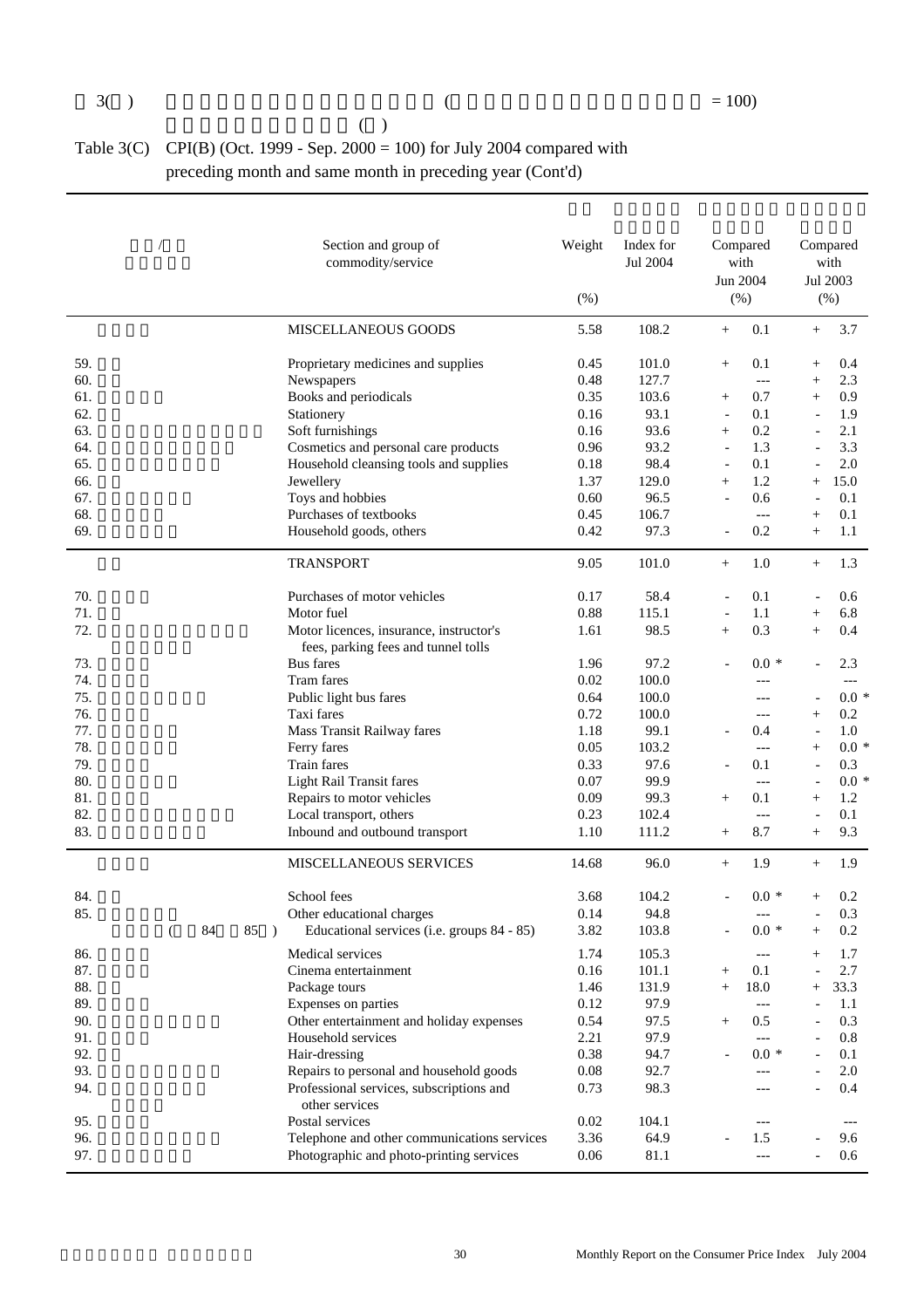| Table 3(D) CPI(C) (Oct. 1999 - Sep. $2000 = 100$ ) for July 2004 compared with |
|--------------------------------------------------------------------------------|
| preceding month and same month in preceding year                               |

|     |                   |                                  | Section and group of<br>commodity/service                           | Weight<br>(% ) | Index for<br>Jul 2004 |                          | Compared<br>with<br>Jun 2004<br>$(\% )$ |                          | Compared<br>with<br>Jul 2003<br>(% ) |
|-----|-------------------|----------------------------------|---------------------------------------------------------------------|----------------|-----------------------|--------------------------|-----------------------------------------|--------------------------|--------------------------------------|
|     |                   |                                  | <b>ALL ITEMS</b>                                                    | 100.00         | 91.3                  | $\blacksquare$           | 0.1                                     | $^{+}$                   | 0.4                                  |
|     |                   |                                  | <b>FOOD</b>                                                         | 21.38          | 96.9                  | $\overline{\phantom{a}}$ | 0.1                                     | $+$                      | 0.3                                  |
| 1.  |                   |                                  | Meals bought away from home                                         | 13.28          | 98.2                  |                          | $0.0 *$                                 |                          | 0.4                                  |
|     | $\mathbf{2}$<br>( | $\mathcal{E}$<br>27<br>$\lambda$ | Food, excluding meals bought away<br>from home (i.e. groups 2 - 27) | 8.10           | 94.8                  | $\overline{a}$           | 0.1                                     | $^{+}$                   | 1.6                                  |
| 2.  |                   |                                  | Rice                                                                | 0.12           | 94.5                  | $^{+}$                   | 0.1                                     | $^{+}$                   | 3.4                                  |
| 3.  |                   |                                  | Other cereals and cereal preparations                               | 0.13           | 102.5                 | $\qquad \qquad +$        | 1.2                                     | $^{+}$                   | 1.7                                  |
| 4.  |                   |                                  | Bread, cakes, biscuits and puddings                                 | 0.54           | 98.9                  | $\overline{\phantom{a}}$ | $0.0 *$                                 | $^{+}$                   | 0.7                                  |
| 5.  |                   |                                  | Salt-water fish                                                     | 0.46           | 82.0                  | $\qquad \qquad +$        | 1.9                                     | $\blacksquare$           | 0.5                                  |
| 6.  |                   |                                  | Fresh-water fish                                                    | 0.22           | 89.1                  | $\qquad \qquad +$        | 3.7                                     | $^{+}$                   | 0.8                                  |
| 7.  |                   |                                  | Other fresh sea products                                            | 0.28           | 95.8                  | $\qquad \qquad +$        | 1.6                                     | $^{+}$                   | 10.7                                 |
| 8.  |                   |                                  | Processed sea products                                              | 0.32           | 98.7                  | $\qquad \qquad +$        | 0.6                                     | $^{+}$                   | 3.1                                  |
| 9.  |                   |                                  | Pork, locally slaughtered                                           | 0.50           | 81.6                  | $\qquad \qquad +$        | 0.3                                     | $^{+}$                   | 1.8                                  |
| 10. |                   |                                  | Beef, locally slaughtered                                           | 0.11           | 103.5                 |                          | $---$                                   |                          | 0.2                                  |
| 11. |                   |                                  | Poultry                                                             | 0.25           | 122.3                 |                          | 9.3                                     | $^{+}$                   | 34.1                                 |
| 12. |                   |                                  | Meat, frozen                                                        | 0.24           | 105.2                 | $^{+}$                   | 0.6                                     | $^{+}$                   | 5.8                                  |
| 13. |                   |                                  | Meat, canned                                                        | 0.02           | 114.1                 | $\overline{\phantom{a}}$ | 0.2                                     | $^{+}$                   | 3.2                                  |
| 14. |                   |                                  | Meat, others                                                        | 0.24           | 92.7                  | $\overline{\phantom{a}}$ | 0.2                                     | $+$                      | 0.8                                  |
| 15. |                   |                                  | Fresh vegetables                                                    | 0.48           | 97.4                  | $^{+}$                   | 7.8                                     | $^{+}$                   | 7.4                                  |
| 16. |                   |                                  | Processed vegetables                                                | 0.03           | 101.6                 | $\qquad \qquad +$        | 0.9                                     | $^{+}$                   | 1.4                                  |
| 17. |                   |                                  | Fresh fruit                                                         | 0.49           | 98.2                  | $\overline{\phantom{a}}$ | 0.3                                     | $+$                      | 0.5                                  |
| 18. |                   |                                  | Processed fruit                                                     | 0.02           | 108.7                 | $\qquad \qquad +$        | 0.5                                     | $^{+}$                   | 3.2                                  |
| 19. |                   |                                  | Dairy products                                                      | 0.37           | 98.2                  | $^{+}$                   | 0.7                                     |                          | 3.9                                  |
| 20. |                   |                                  | Eggs                                                                | 0.05           | 112.9                 | $\qquad \qquad +$        | $0.0 *$                                 | $^{+}$                   | 3.0                                  |
| 21. |                   |                                  | Edible oils                                                         | 0.07           | 101.5                 | $\overline{\phantom{a}}$ | 0.8                                     | $\equiv$                 | $0.0 *$                              |
| 22. |                   |                                  | Carbonated drinks                                                   | 0.09           | 107.6                 | $\qquad \qquad +$        | 2.0                                     |                          | 3.3                                  |
| 23. |                   |                                  | Other non-alcoholic beverages                                       | 0.25           | 94.4                  | $+$                      | 0.4                                     | $\overline{\phantom{a}}$ | 1.0                                  |
| 24. |                   |                                  | Sugar                                                               | 0.02           | 109.7                 | $\overline{\phantom{a}}$ | 1.6                                     |                          | 0.5                                  |
| 25. |                   |                                  | Confectionery                                                       | 0.13           | 101.0                 | $+$                      | 1.5                                     | $^{+}$                   | 1.4                                  |
| 26. |                   |                                  | Flavourings and additives                                           | 0.09           | 100.1                 | $\bar{\phantom{a}}$      | 1.3                                     |                          | 2.6                                  |
| 27. |                   |                                  | Food, others                                                        | 2.58           | 91.0                  |                          | 1.8                                     |                          | 1.6                                  |
|     |                   |                                  | <b>HOUSING</b>                                                      | 31.22          | 78.9                  |                          | $0.4\,$                                 |                          | 4.1                                  |
| 28. | €                 | $\mathcal{L}$                    | Rent, including rates and government rent                           | 26.67          | 76.7                  |                          | 0.5                                     |                          | 4.8                                  |
|     |                   |                                  | Private housing rent                                                | 26.67          | 76.7                  |                          | 0.5                                     |                          | 4.8                                  |
| 29. |                   |                                  | Management fee and other housing charges                            | 4.49           | 92.0                  | $^{+}$                   | 0.1                                     |                          | 0.3                                  |
| 30. |                   |                                  | Tools and materials for house maintenance                           | $0.06\,$       | 92.5                  |                          | $0.0*$                                  |                          | 5.4                                  |

 $*$  0.05% ---<br>Less than 0.05% Nil Less than  $0.05\%$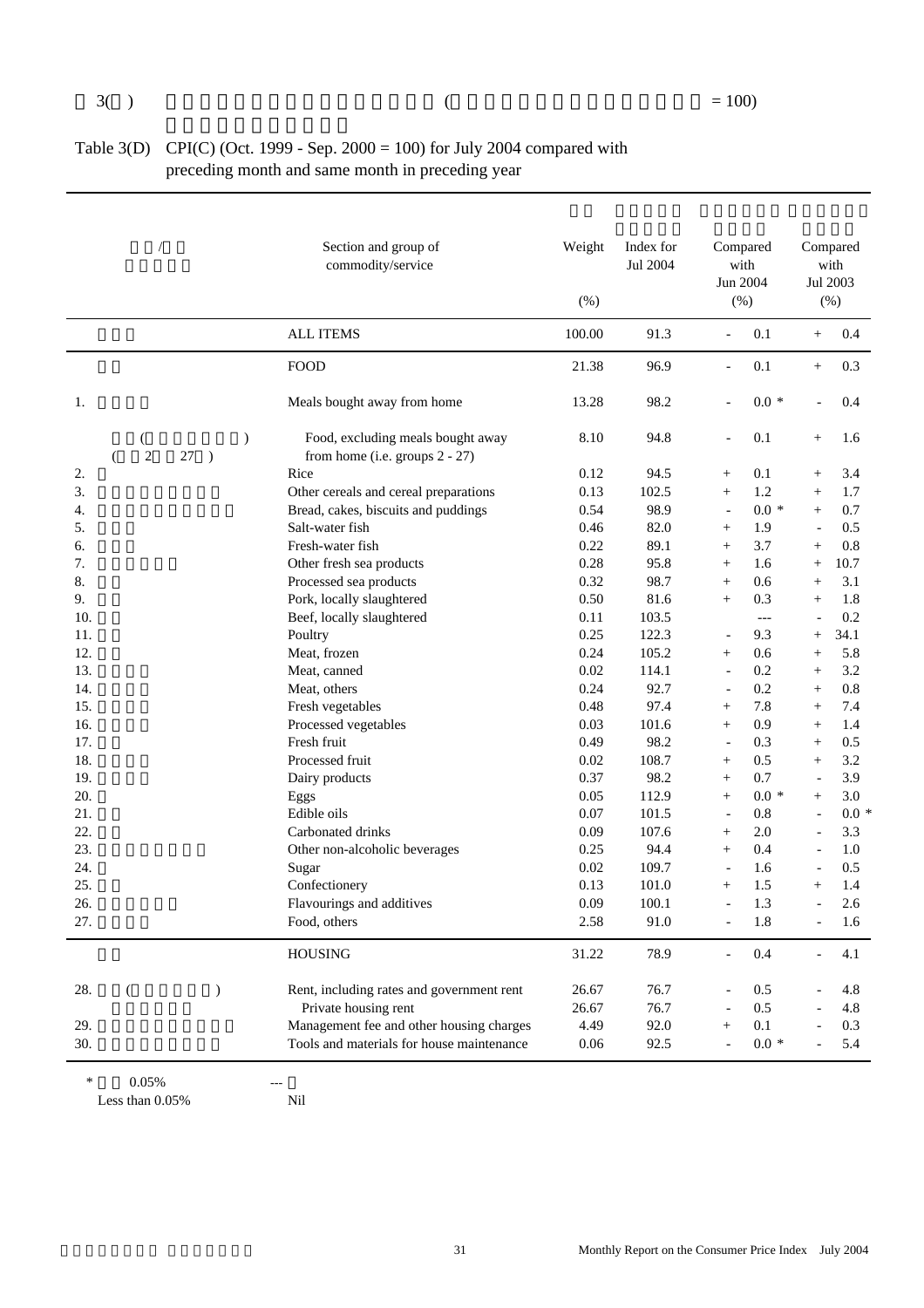| (                                                                           |
|-----------------------------------------------------------------------------|
| Table 3(D) CPI(C) (Oct. 1999 - Sep. 2000 = 100) for July 2004 compared with |
| preceding month and same month in preceding year (Cont'd)                   |

|     | Section and group of<br>commodity/service  | Weight<br>(% ) | Index for<br>Jul 2004 | Compared<br>with<br>Jun 2004<br>$(\% )$ |                |                          | Compared<br>with<br>Jul 2003<br>$(\% )$ |
|-----|--------------------------------------------|----------------|-----------------------|-----------------------------------------|----------------|--------------------------|-----------------------------------------|
|     | ELECTRICITY, GAS AND WATER                 | 2.02           | 104.9                 | $\overline{a}$                          | $0.0 *$        |                          | $+ 10.4$                                |
| 31. | Electricity                                | 1.21           | 103.5                 |                                         | $---$          | $^{+}$                   | 12.2                                    |
| 32. | Liquefied petroleum gas                    | 0.10           | 111.7                 | $^{+}$                                  | $0.0 *$        | $^{+}$                   | 3.8                                     |
| 33. | Towngas                                    | 0.50           | 108.9                 |                                         | 0.2            | $^{+}$                   | 12.2                                    |
| 34. | Water and sewage charges                   | 0.21           | 100.0                 |                                         | $\overline{a}$ |                          | $---$                                   |
|     | ALCOHOLIC DRINKS AND TOBACCO               | 0.39           | 104.9                 | $^{+}$                                  | 0.2            | $\blacksquare$           | 0.1                                     |
| 35. | Chinese wines                              | 0.01           | 107.3                 | $^{+}$                                  | 0.1            |                          | 1.8                                     |
| 36. | Foreign-style wines                        | 0.14           | 101.7                 | $^{+}$                                  | 0.5            | $\overline{a}$           | 1.2                                     |
| 37. | Beer                                       | 0.06           | 108.2                 | $+$                                     | $0.0 *$        | $^{+}$                   | 4.2                                     |
| 38. | Cigarettes                                 | 0.18           | 106.3                 |                                         | $\overline{a}$ | $\overline{a}$           | 0.6                                     |
|     | <b>CLOTHING AND FOOTWEAR</b>               | 4.55           | 89.7                  | $\overline{a}$                          | 8.1            | $+$                      | 8.4                                     |
| 39. | Men's outerclothing                        | 0.87           | 101.2                 |                                         | 9.7            | $^{+}$                   | 20.0                                    |
| 40. | Men's underclothing                        | 0.04           | 95.0                  |                                         | 3.0            | $^{+}$                   | $2.6\,$                                 |
| 41. | Women's outerclothing                      | 1.74           | 90.0                  | $\overline{a}$                          | 10.3           | $^{+}$                   | 9.2                                     |
| 42. | Women's underclothing                      | 0.17           | 94.0                  | $\overline{a}$                          | $0.0 *$        | $^{+}$                   | 3.2                                     |
| 43. | Children's outerclothing                   | 0.44           | 87.0                  | $\overline{a}$                          | 8.2            | $\! + \!\!\!\!$          | 14.1                                    |
| 44. | Children's underclothing                   | 0.03           | 94.5                  |                                         | 1.0            | $+$                      | 6.6                                     |
| 45. | Infants' clothing                          | 0.10           | 102.2                 | $\overline{a}$                          | 0.6            | $^{+}$                   | 2.2                                     |
| 46. | Clothing, others                           | 0.16           | 91.1                  | $\overline{\phantom{a}}$                | 3.1            | $\overline{\phantom{a}}$ | 2.0                                     |
| 47. | Clothing materials and tailoring charges   | 0.02           | 95.3                  |                                         | $\overline{a}$ | $^{+}$                   | 2.3                                     |
| 48. | Men's footwear                             | 0.36           | 71.6                  | $\overline{a}$                          | 6.1            | $\blacksquare$           | 6.6                                     |
| 49. | Women's footwear                           | 0.50           | 76.3                  | $\overline{\phantom{a}}$                | 6.4            | $^{+}$                   | 0.3                                     |
| 50. | Children's footwear                        | 0.12           | 98.5                  |                                         | 3.3            | $+$                      | 1.2                                     |
|     | <b>DURABLE GOODS</b>                       | 6.73           | 79.0                  | $\overline{a}$                          | 0.8            |                          | 2.3                                     |
| 51. | Furniture                                  | 0.76           | 91.1                  | $\overline{a}$                          | 0.9            |                          | 7.0                                     |
| 52. | Home appliances, electric and gas          | 0.78           | 95.0                  | $+$                                     | 0.3            | $^{+}$                   | 1.1                                     |
| 53. | Video and sound equipment                  | 1.00           | 85.1                  | $\overline{\phantom{a}}$                | 1.1            | $\overline{a}$           | $0.0 *$                                 |
| 54. | Computers and telecommunications equipment | 1.69           | 51.1                  | $\overline{a}$                          | 1.1            | $\overline{a}$           | 7.0                                     |
| 55. | Tableware and kitchen utensils             | 0.11           | 102.2                 | $\overline{a}$                          | 1.5            | $+$                      | 2.7                                     |
| 56. | Watches, cameras and optical goods         | 1.69           | 81.4                  | $\overline{a}$                          | 0.6            |                          | 2.6                                     |
| 57. | Travel and sports goods                    | 0.57           | 98.2                  |                                         | 0.9            | $^{+}$                   | 3.6                                     |
| 58. | Durable goods, others                      | 0.13           | 94.3                  | $\overline{a}$                          | 3.7            | $\overline{a}$           | 3.3                                     |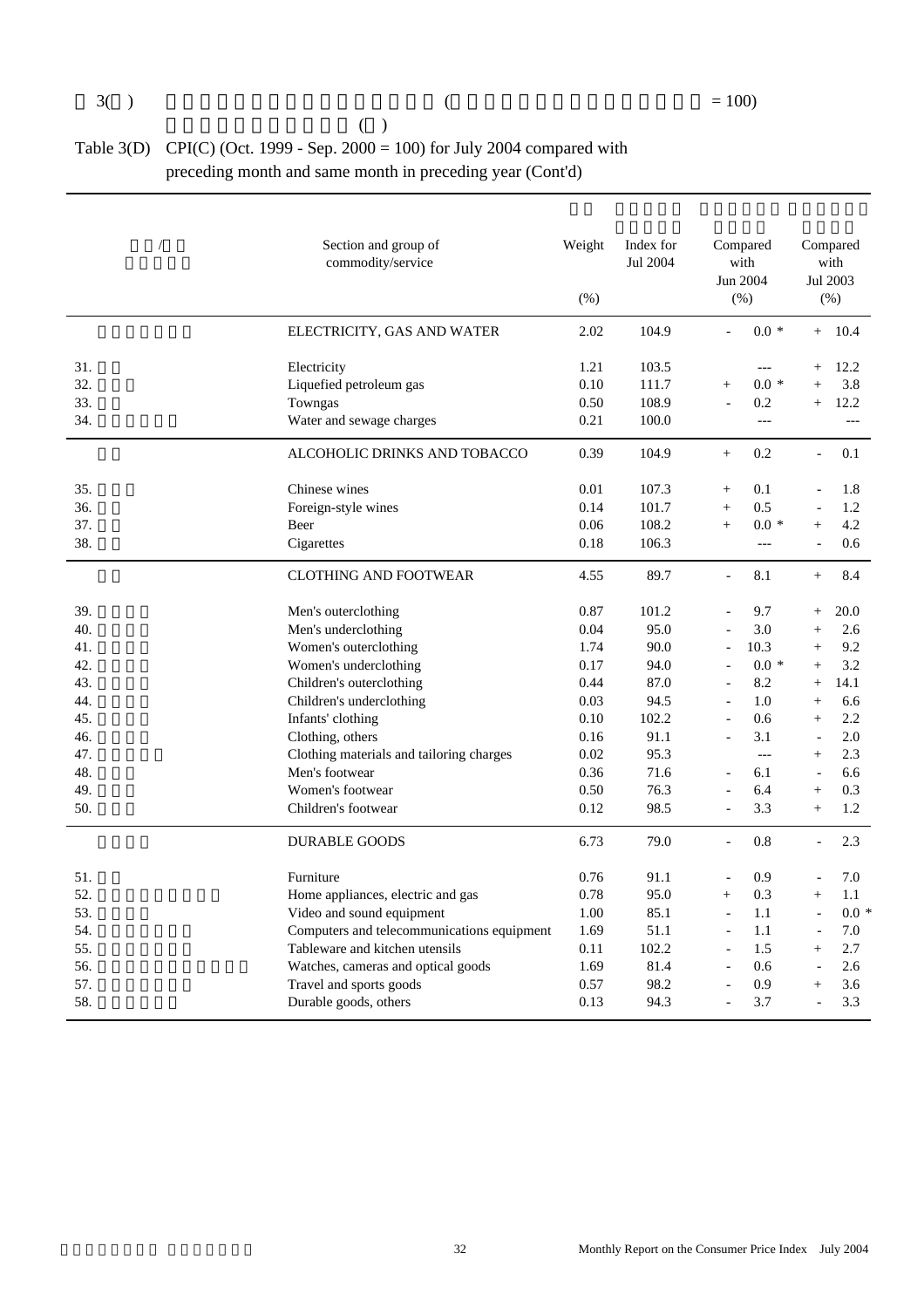|  |  | $(\ )$ |  |
|--|--|--------|--|
|  |  |        |  |
|  |  |        |  |

#### Table 3(D) CPI(C) (Oct. 1999 - Sep.  $2000 = 100$ ) for July 2004 compared with preceding month and same month in preceding year (Cont'd)

|     |   |    |                     | Section and group of<br>commodity/service   | Weight<br>$(\% )$ | Index for<br>Jul 2004 |                          | Compared<br>with<br>Jun 2004<br>(% ) |                          | Compared<br>with<br>Jul 2003<br>(% ) |
|-----|---|----|---------------------|---------------------------------------------|-------------------|-----------------------|--------------------------|--------------------------------------|--------------------------|--------------------------------------|
|     |   |    |                     | MISCELLANEOUS GOODS                         | 6.43              | 111.8                 | $^{+}$                   | 0.4                                  | $^{+}$                   | 6.7                                  |
| 59. |   |    |                     | Proprietary medicines and supplies          | 0.49              | 99.7                  | $^{+}$                   | 0.1                                  |                          | 0.2                                  |
| 60. |   |    |                     | Newspapers                                  | 0.30              | 126.0                 |                          | $---$                                | $^{+}$                   | 2.2                                  |
| 61. |   |    |                     | Books and periodicals                       | 0.30              | 103.5                 | $^{+}$                   | 1.0                                  | $+$                      | 1.2                                  |
| 62. |   |    |                     | Stationery                                  | 0.19              | 93.0                  | $\overline{\phantom{a}}$ | 0.3                                  | $\overline{\phantom{a}}$ | 1.4                                  |
| 63. |   |    |                     | Soft furnishings                            | 0.20              | 97.2                  | $\overline{\phantom{a}}$ | 1.4                                  | $^{+}$                   | 0.2                                  |
| 64. |   |    |                     | Cosmetics and personal care products        | 0.97              | 94.2                  | $\blacksquare$           | 1.1                                  |                          | 1.9                                  |
| 65. |   |    |                     | Household cleansing tools and supplies      | 0.14              | 98.7                  | $\bar{a}$                | 0.2                                  |                          | 1.9                                  |
| 66. |   |    |                     | Jewellery                                   | 2.70              | 128.3                 | $+$                      | 1.2                                  | $^{+}$                   | 15.5                                 |
| 67. |   |    |                     | Toys and hobbies                            | 0.47              | 96.9                  | $\blacksquare$           | 0.5                                  | $\overline{a}$           | 0.6                                  |
| 68. |   |    |                     | Purchases of textbooks                      | 0.29              | 106.1                 |                          | $---$                                |                          | $0.0 *$                              |
| 69. |   |    |                     | Household goods, others                     | 0.38              | 95.6                  | $\overline{\phantom{a}}$ | 0.3                                  | $+$                      | 1.1                                  |
|     |   |    |                     | <b>TRANSPORT</b>                            | 9.94              | 101.5                 | $+$                      | 0.4                                  | $+$                      | 1.2                                  |
| 70. |   |    |                     | Purchases of motor vehicles                 | 0.85              | 84.4                  | $\overline{\phantom{a}}$ | 0.1                                  | $^{+}$                   | 1.0                                  |
| 71. |   |    |                     | Motor fuel                                  | 1.01              | 115.1                 | $\blacksquare$           | 1.1                                  | $^{+}$                   | 6.8                                  |
| 72. |   |    |                     | Motor licences, insurance, instructor's     | 2.52              | 101.0                 | $^{+}$                   | 0.2                                  | $^{+}$                   | 0.8                                  |
|     |   |    |                     | fees, parking fees and tunnel tolls         |                   |                       |                          |                                      |                          |                                      |
| 73. |   |    |                     | Bus fares                                   | 0.90              | 97.1                  |                          | $0.0 *$                              |                          | 2.3                                  |
| 74. |   |    |                     | Tram fares                                  | 0.01              | 100.0                 |                          | $---$                                |                          | $---$                                |
| 75. |   |    |                     | Public light bus fares                      | 0.27              | 100.0                 |                          | $---$                                |                          | $0.0 *$                              |
| 76. |   |    |                     | Taxi fares                                  | 0.96              | 100.0                 |                          | $---$                                | $^{+}$                   | 0.2                                  |
| 77. |   |    |                     | Mass Transit Railway fares                  | 0.73              | 99.1                  |                          | 0.4                                  | $\overline{\phantom{a}}$ | 1.0                                  |
| 78. |   |    |                     | Ferry fares                                 | 0.05              | 103.2                 |                          | $---$                                | $^{+}$                   | $0.0 *$                              |
| 79. |   |    |                     | Train fares                                 | 0.19              | 97.6                  |                          | 0.1                                  | $\overline{a}$           | 0.3                                  |
| 80. |   |    |                     | <b>Light Rail Transit fares</b>             | 0.02              | 99.9                  |                          | $---$                                | $\overline{a}$           | $0.0 *$                              |
| 81. |   |    |                     | Repairs to motor vehicles                   | 0.12              | 95.8                  |                          | $---$                                | $^{+}$                   | 1.0                                  |
| 82. |   |    |                     | Local transport, others                     | 0.42              | 102.5                 |                          | $---$                                | $+$                      | $0.0 *$                              |
| 83. |   |    |                     | Inbound and outbound transport              | 1.89              | 107.0                 | $^{+}$                   | 2.8                                  | $^{+}$                   | 2.3                                  |
|     |   |    |                     | <b>MISCELLANEOUS SERVICES</b>               | 17.34             | 96.8                  | $+$                      | 2.1                                  | $+$                      | 2.0                                  |
| 84. |   |    |                     | School fees                                 | 3.67              | 106.3                 |                          | $0.0 *$                              | $^{+}$                   | 0.5                                  |
| 85. |   |    |                     | Other educational charges                   | 0.14              | 95.0                  |                          | $---$                                |                          | 0.4                                  |
|     | € | 84 | 85<br>$\rightarrow$ | Educational services (i.e. groups 84 - 85)  | 3.81              | 105.9                 |                          | $0.0 *$                              | $^{+}$                   | 0.5                                  |
| 86. |   |    |                     | Medical services                            | 2.19              | 101.8                 | $^{+}$                   | 0.1                                  |                          | $0.0 *$                              |
| 87. |   |    |                     | Cinema entertainment                        | 0.12              | 101.1                 | $^{+}$                   | 0.1                                  |                          | 2.7                                  |
| 88. |   |    |                     | Package tours                               | 2.51              | 104.5                 | $^{+}$                   | 16.4                                 | $^{+}$                   | 21.0                                 |
| 89. |   |    |                     | Expenses on parties                         | 0.31              | 96.0                  | $\overline{\phantom{a}}$ | 0.1                                  |                          | 3.3                                  |
| 90. |   |    |                     | Other entertainment and holiday expenses    | 0.50              | 99.8                  | $^{+}$                   | 0.5                                  | $^{+}$                   | 0.2                                  |
| 91. |   |    |                     | Household services                          | 3.99              | 98.0                  |                          | $---$                                |                          | 0.7                                  |
| 92. |   |    |                     | Hair-dressing                               | 0.43              | 91.1                  |                          | 0.2                                  | $^{+}$                   | 1.1                                  |
| 93. |   |    |                     | Repairs to personal and household goods     | 0.06              | 92.4                  |                          | ---                                  |                          | 2.0                                  |
| 94. |   |    |                     | Professional services, subscriptions and    | 0.98              | 97.9                  |                          | $---$                                | $^{+}$                   | $0.0 *$                              |
|     |   |    |                     | other services                              |                   |                       |                          |                                      |                          |                                      |
| 95. |   |    |                     | Postal services                             | 0.05              | 104.2                 |                          | $---$                                | $^{+}$                   | 0.1                                  |
| 96. |   |    |                     | Telephone and other communications services | 2.32              | 66.7                  |                          | 1.2                                  |                          | 6.5                                  |
| 97. |   |    |                     | Photographic and photo-printing services    | $0.07\,$          | 82.6                  |                          | $---$                                |                          | $0.7\,$                              |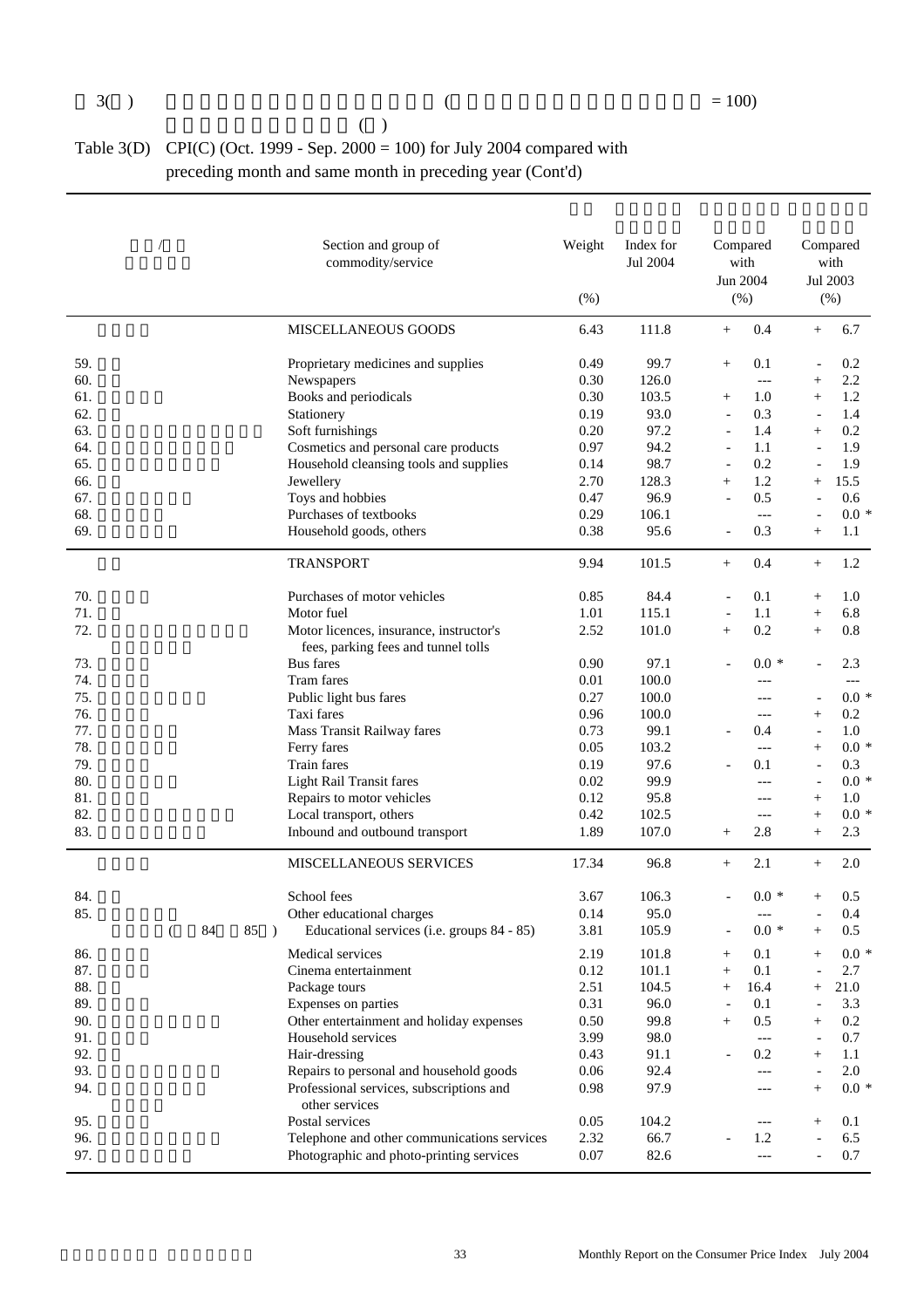|                |                |                  | All-item indices |        |        |                         | Food indices |        |        |
|----------------|----------------|------------------|------------------|--------|--------|-------------------------|--------------|--------|--------|
| $\sqrt{2}$     |                |                  |                  |        |        |                         |              |        |        |
| Year/          | Month          | Composite<br>CPI | CPI(A)           | CPI(B) | CPI(C) | Composite<br><b>CPI</b> | CPI(A)       | CPI(B) | CPI(C) |
| 2002           |                |                  |                  |        |        |                         |              |        |        |
| $\overline{7}$ | Jul            | 94.8             | 94.6             | 94.7   | 95.1   | 96.3                    | 95.9         | 96.2   | 97.6   |
| 8              | Aug            | 94.6             | 94.5             | 94.5   | 94.8   | 96.7                    | 96.3         | 96.5   | 97.7   |
| 9              | Sep            | 94.1             | 93.9             | 93.9   | 94.5   | 96.4                    | 95.8         | 96.1   | 98.0   |
| 10             | Oct            | 94.1             | 94.0             | 94.0   | 94.4   | 96.6                    | 96.1         | 96.3   | 97.9   |
| 11             | <b>Nov</b>     | 94.0             | 93.8             | 93.9   | 94.2   | 96.4                    | 95.9         | 96.0   | 97.8   |
| 12             | Dec            | 93.7             | 93.6             | 93.6   | 94.1   | 96.0                    | 95.5         | 95.8   | 97.5   |
| 2003           |                |                  |                  |        |        |                         |              |        |        |
| $\mathbf{1}$   | Jan            | 93.9             | 93.6             | 93.7   | 94.4   | 95.8                    | 95.2         | 95.5   | 97.5   |
| $\overline{c}$ | Feb            | 93.8             | 93.6             | 93.6   | 94.2   | 96.1                    | 95.5         | 95.8   | 97.6   |
| 3              | Mar            | 93.8             | 94.1             | 93.5   | 94.0   | 95.8                    | 95.2         | 95.3   | 97.5   |
| 4              | Apr            | 93.6             | 94.1             | 93.3   | 93.4   | 95.7                    | 95.3         | 95.3   | 97.2   |
| 5              | May            | 92.8             | 93.4             | 92.5   | 92.5   | 95.5                    | 95.1         | 95.1   | 97.0   |
| 6              | Jun            | 92.0             | 92.5             | 91.8   | 91.6   | 95.0                    | 94.5         | 94.7   | 96.3   |
| 7              | Jul            | 91.0             | 91.2             | 90.8   | 90.9   | 94.9                    | 94.4         | 94.6   | 96.5   |
| 8              | Aug            | 91.0             | 91.2             | 90.8   | 91.1   | 95.0                    | 94.5         | 94.7   | 96.3   |
| 9              | Sep            | 91.1             | 91.3             | 91.0   | 91.1   | 95.1                    | 94.8         | 94.9   | 95.9   |
| 10             | Oct            | 91.7             | 92.2             | 91.5   | 91.4   | 95.0                    | 94.7         | 94.9   | 95.6   |
| 11             | <b>Nov</b>     | 91.7             | 92.1             | 91.5   | 91.6   | 95.1                    | 94.7         | 94.9   | 96.1   |
| 12             | Dec            | 92.0             | 92.5             | 91.6   | 91.8   | 95.4                    | 95.1         | 95.2   | 96.4   |
| 2004           |                |                  |                  |        |        |                         |              |        |        |
| $\mathbf{1}$   | Jan            | 92.3             | 92.8             | 92.0   | 92.2   | 95.8                    | 95.5         | 95.8   | 96.7   |
| $\overline{c}$ | Feb            | 92.0             | 92.6             | 91.6   | 91.7   | 96.0                    | 95.8         | 95.7   | 96.7   |
| 3              | Mar            | 91.8             | 92.4             | 91.5   | 91.6   | 96.2                    | 96.1         | 96.0   | 96.8   |
| $\overline{4}$ | Apr            | 92.1             | 92.7             | 91.8   | 91.8   | 96.4                    | 96.3         | 96.1   | 97.0   |
| 5              | May            | 92.0             | 92.8             | 91.7   | 91.5   | 96.4                    | 96.3         | 96.1   | 97.3   |
| 6              | Jun            | 91.9             | 92.6             | 91.6   | 91.5   | 96.2                    | 96.1         | 96.0   | 96.9   |
| $\tau$         | $\mathrm{Jul}$ | 91.8             | 92.6             | 91.6   | 91.3   | 96.3                    | 96.2         | 96.1   | 96.8   |

#### $4( )$   $= 100)$ Table 4(A) Seasonally adjusted CPIs (Oct. 1999 – Sep.  $2000 = 100$ )

34 Monthly Report on the Consumer Price Index July 2004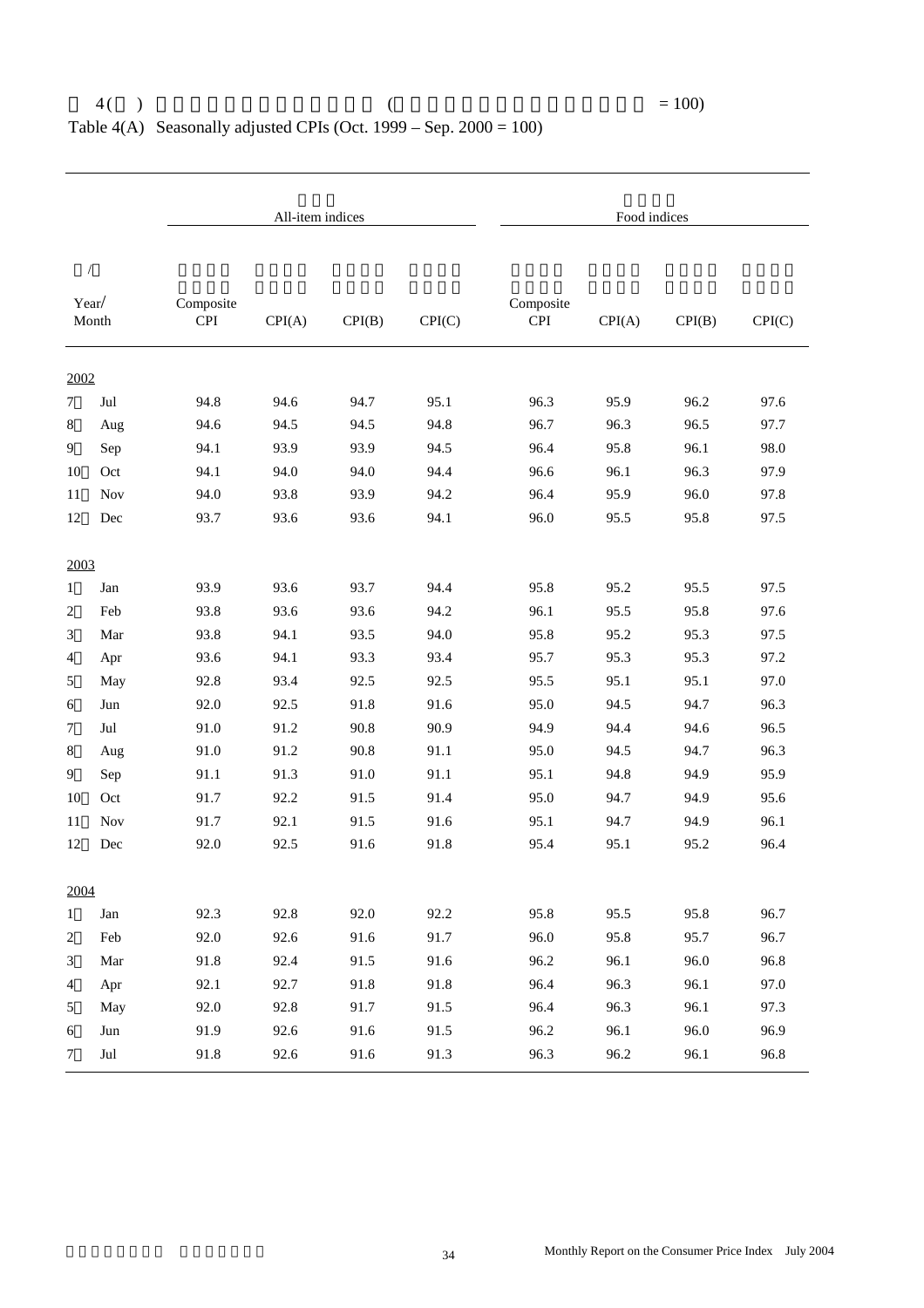|                |                |                  | All-item indices |              |              |                         | Food indices |              |          |
|----------------|----------------|------------------|------------------|--------------|--------------|-------------------------|--------------|--------------|----------|
|                | $\sqrt{2}$     |                  |                  |              |              |                         |              |              |          |
|                | Year/<br>month | Composite<br>CPI | CPI(A)           | CPI(B)       | CPI(C)       | Composite<br><b>CPI</b> | CPI(A)       | CPI(B)       | CPI(C)   |
| 2002           |                |                  |                  |              |              |                         |              |              |          |
| $\tau$         | Jul            | $-0.1$           | $-0.1$           | $-0.1$       | $-0.0*$      | $+0.0*$                 | $-0.1$       | - $0.0^\ast$ | $+0.2$   |
| 8              | Aug            | $-0.2$           | $-0.1$           | $-0.2$       | $-0.3$       | $+0.4$                  | $+0.5$       | $+0.4$       | $+0.1$   |
| 9              | Sep            | $-0.6$           | $-0.6$           | $-0.6$       | $-0.4$       | $-0.3$                  | $-0.5$       | $-0.5$       | $+0.3$   |
| 10             | Oct            | $+\,0.1$         | $+0.2$           | $+0.1$       | $-0.0*$      | $+0.2$                  | $+0.3$       | $+0.2$       | $-0.1$   |
| 11             | <b>Nov</b>     | $-0.2$           | $-0.2$           | $-0.2$       | $-0.2$       | $-0.2$                  | $-0.2$       | $-0.2$       | $-0.1$   |
| 12             | Dec            | $-0.2$           | $-0.2$           | $-0.3$       | $-0.1$       | $-0.3$                  | $-0.4$       | $-0.3$       | $-0.4$   |
| 2003           |                |                  |                  |              |              |                         |              |              |          |
| $\mathbf{1}$   | Jan            | $+0.1$           | - $0.0^\ast$     | $+0.2$       | $+0.3$       | $-0.2$                  | $-0.3$       | $-0.3$       | $+$ 0.0* |
| $\overline{c}$ | Feb            | $-0.1$           | $+$ 0.0*         | $-0.2$       | $-0.2$       | $+0.3$                  | $+0.3$       | $+0.3$       | $+0.1$   |
| 3              | Mar            | $+0.1$           | $+0.5$           | $-0.0*$      | $-0.2$       | $-0.3$                  | $-0.3$       | $-0.5$       | $-0.0*$  |
| 4              | Apr            | $-0.2$           | $+$ 0.0*         | $-0.2$       | $-0.6$       | $-0.1$                  | $+0.0*$      | $+$ 0.0*     | $-0.3$   |
| 5              | May            | $-0.9$           | $-0.7$           | $-0.9$       | $-1.0$       | $-0.2$                  | $-0.1$       | $-0.2$       | $-0.2$   |
| 6              | Jun            | $-0.9$           | $-1.0$           | $-0.8$       | $-0.9$       | $-0.5$                  | $-0.6$       | $-0.4$       | $-0.7$   |
| $\tau$         | Jul            | $-1.1$           | $-1.4$           | $-1.1$       | $-0.8$       | $-0.1$                  | $-0.2$       | $-0.1$       | $+0.2$   |
| 8              | Aug            | $+\,0.1$         | $+$ 0.0*         | $+$ 0.0*     | $+0.2$       | $+0.0*$                 | $+0.1$       | $+0.1$       | $-0.2$   |
| 9              | Sep            | $+0.1$           | $+0.1$           | $+0.1$       | $-0.0*$      | $+0.1$                  | $+0.3$       | $+0.2$       | $-0.5$   |
| 10             | Oct            | $+0.6$           | $+0.9$           | $+0.6$       | $+0.3$       | $-0.1$                  | $-0.1$       | $-0.1$       | $-0.3$   |
| 11             | <b>Nov</b>     | $+0.0*$          | $-0.1$           | - $0.0^\ast$ | $+0.3$       | $+0.1$                  | $-0.0*$      | 0.0          | $+0.5$   |
| 12             | Dec            | $+0.3$           | $+0.4$           | $+0.2$       | $+0.2$       | $+0.3$                  | $+0.4$       | $+0.3$       | $+0.2$   |
| 2004           |                |                  |                  |              |              |                         |              |              |          |
| $\mathbf{1}$   | Jan            | $+0.4$           | $+0.3$           | $+0.4$       | $+0.4$       | $+0.5$                  | $+0.4$       | $+0.6$       | $+0.3$   |
| $\overline{c}$ | Feb            | $-0.4$           | $-0.2$           | $\sim 0.4$   | $-0.5$       | $+\,0.1$                | $+0.3$       | - $0.0^\ast$ | $+\,0.1$ |
| 3              | Mar            | $-0.2$           | $-0.2$           | $-0.1$       | $\sim 0.2$   | $+0.3$                  | $+0.3$       | $+0.3$       | $+0.1$   |
| $\overline{4}$ | Apr            | $+0.3$           | $+0.3$           | $+0.3$       | $+0.2$       | $+0.2$                  | $+\,0.2$     | $+\,0.1$     | $+\,0.2$ |
| 5              | May            | $-0.1$           | $+0.1$           | $\sim 0.1$   | $-0.3$       | $+\,0.1$                | $+\,0.1$     | - $0.0^\ast$ | $+0.3$   |
| 6              | Jun            | $-0.1$           | $\sim 0.2$       | $-0.1$       | - $0.0^\ast$ | $-0.2$                  | $-0.2$       | $-0.1$       | $-0.3$   |
| $\tau$         | $_{\rm{Jul}}$  | $-0.1$           | - $0.0^\ast$     | $-0.1$       | $\sim 0.2$   | $+\,0.1$                | $+\,0.1$     | $+\,0.1$     | $-0.1$   |

#### $4()$ Table 4(B) Month-to-month rates of change in the seasonally adjusted CPIs

\*  $0.05\%$ 

Less than 0.05%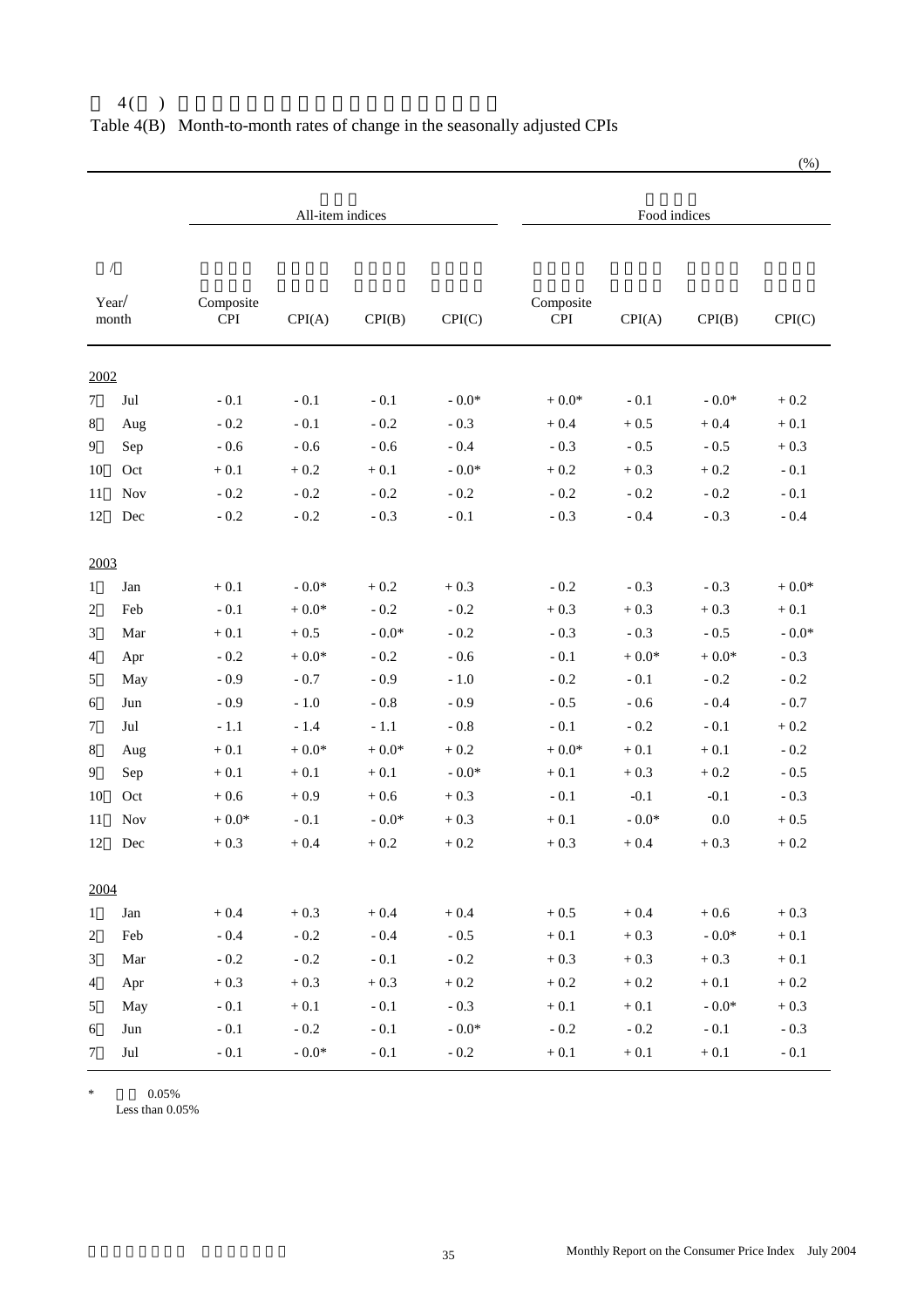#### $5$

Ξ

#### Table 5 Contribution of each commodity/service section to the overall year-on-year rates of change in the CPIs for July 2004

 $(\frac{\%}{\%})$ 

| Section                                                                       |                         | (<br>Contribution to<br>the rate of change in the all-item indices<br>(in terms of percentage point) | $\lambda$ |         |                         | $\overline{(}$<br>Contribution to | $\lambda$<br>the rate of change in the all-item indices<br>(in terms of percentage share) |           |
|-------------------------------------------------------------------------------|-------------------------|------------------------------------------------------------------------------------------------------|-----------|---------|-------------------------|-----------------------------------|-------------------------------------------------------------------------------------------|-----------|
|                                                                               | Composite<br><b>CPI</b> | CPI(A)                                                                                               | CPI(B)    | CPI(C)  | Composite<br><b>CPI</b> | CPI(A)                            | CPI(B)                                                                                    | CPI(C)    |
| Food                                                                          | $+0.4$                  | $+0.7$                                                                                               | $+0.4$    | $+0.1$  | $+46.9$                 | $+45.8$                           | $+56.3$                                                                                   | $+21.9$   |
| Meals bought away from<br>home                                                | $+0.1$                  | $+0.2$                                                                                               | $+0.1$    | $-0.1$  | $+10.2$                 | $+10.3$                           | $+18.0$                                                                                   | $-15.9$   |
| $\mathcal{C}^{\prime}$<br>€<br>Food, excluding meals<br>bought away from home | $+0.3$                  | $+0.5$                                                                                               | $+0.3$    | $+0.1$  | $+36.7$                 | $+35.6$                           | $+38.3$                                                                                   | $+37.8$   |
| Housing                                                                       | $-0.8$                  | $-0.3$                                                                                               | $-0.9$    | $-1.1$  | $-86.8$                 | $-18.2$                           | $-121.5$                                                                                  | $-320.0$  |
| Electricity, gas and water                                                    | $+0.4$                  | $+0.6$                                                                                               | $+0.4$    | $+0.2$  | $+45.9$                 | $+40.1$                           | $+49.7$                                                                                   | $+61.2$   |
| Alcoholic drinks and<br>tobacco                                               | $-0.0*$                 | $-0.0*$                                                                                              | $-0.0*$   | $-0.0*$ | $-0.1$                  | $-0.1$                            | $-0.1$                                                                                    | $-0.2$    |
| Clothing and footwear                                                         | $+0.3$                  | $+0.2$                                                                                               | $+0.3$    | $+0.3$  | $+33.8$                 | $+14.4$                           | $+44.2$                                                                                   | $+97.5$   |
| Durable goods                                                                 | $-0.1$                  | $-0.1$                                                                                               | $-0.1$    | $-0.1$  | $-11.4$                 | $-3.8$                            | $-14.6$                                                                                   | $-39.2$   |
| Miscellaneous goods                                                           | $+0.3$                  | $+0.1$                                                                                               | $+0.2$    | $+0.5$  | $+30.0$                 | $+8.0$                            | $+31.2$                                                                                   | $+139.3$  |
| Transport                                                                     | $+0.1$                  | $+0.1$                                                                                               | $+0.1$    | $+0.1$  | $+12.5$                 | $+4.3$                            | $+17.3$                                                                                   | $+37.8$   |
| Miscellaneous services                                                        | $+0.3$                  | $+0.1$                                                                                               | $+0.3$    | $+0.4$  | $+29.3$                 | $+9.5$                            | $+37.6$                                                                                   | $+101.7$  |
| All items                                                                     | $+0.9$                  | $+1.5$                                                                                               | $+0.8$    | $+0.4$  | $100.0\,$               | $100.0\,$                         | $100.0\,$                                                                                 | $100.0\,$ |

  $*$  0.05%

Less than 0.05%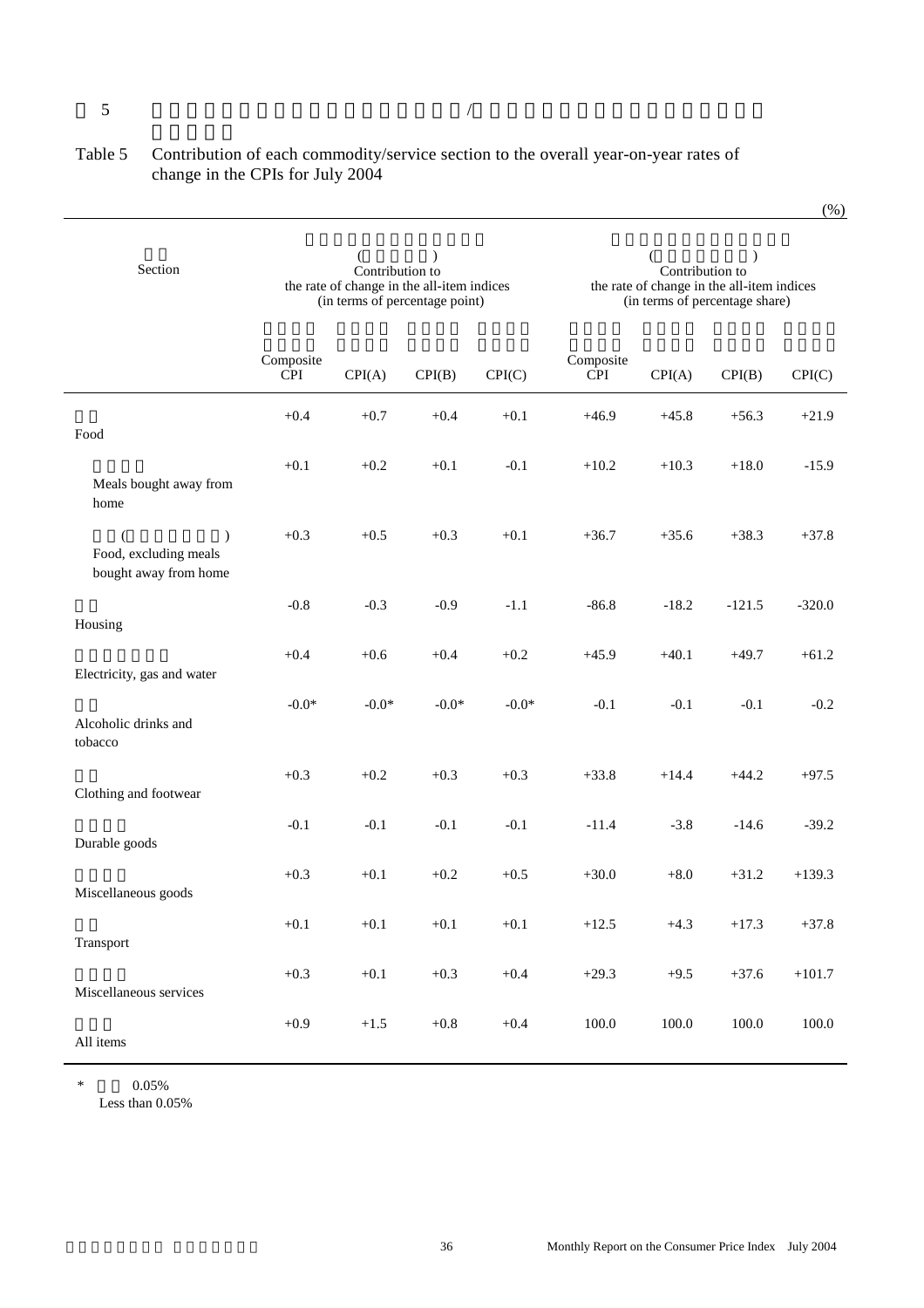#### Table 6 Contribution of each commodity/service section to the overall month-to-month rates of change in the CPIs for July 2004

| Section                                                     |                         | (<br>Contribution to | $\mathcal{L}$<br>the rate of change in the all-item indices<br>(in terms of percentage point) |         | (<br>$\mathcal{E}$<br>Contribution to<br>the rate of change in the all-item indices<br>(in terms of percentage share) |          |           |          |  |
|-------------------------------------------------------------|-------------------------|----------------------|-----------------------------------------------------------------------------------------------|---------|-----------------------------------------------------------------------------------------------------------------------|----------|-----------|----------|--|
|                                                             | Composite<br><b>CPI</b> | CPI(A)               | CPI(B)                                                                                        | CPI(C)  | Composite<br><b>CPI</b>                                                                                               | CPI(A)   | CPI(B)    | CPI(C)   |  |
| Food                                                        | $+0.1$                  | $+0.1$               | $+0.1$                                                                                        | $-0.0*$ | $+353.1$                                                                                                              | $+133.3$ | $+200.5$  | $+12.7$  |  |
| Meals bought away from<br>home                              | $-0.0*$                 | $+0.0*$              | $-0.0*$                                                                                       | $-0.0*$ | $-2.0$                                                                                                                | $+2.7$   | $-10.5$   | $+0.2$   |  |
| $\lambda$<br>Food, excluding meals<br>bought away from home | $+0.1$                  | $+0.1$               | $+0.1$                                                                                        | $-0.0*$ | $+355.2$                                                                                                              | $+130.6$ | $+211.0$  | $+12.6$  |  |
| Housing                                                     | $-0.1$                  | $-0.1$               | $-0.1$                                                                                        | $-0.1$  | $-601.5$                                                                                                              | $-95.6$  | $-399.4$  | $+111.2$ |  |
| Electricity, gas and water                                  | $-0.0*$                 | $-0.0*$              | $-0.0*$                                                                                       | $-0.0*$ | $-8.6$                                                                                                                | $-2.0$   | $-5.4$    | $+1.1$   |  |
| Alcoholic drinks and<br>tobacco                             | $+0.0*$                 | $+0.0*$              | $+0.0*$                                                                                       | $+0.0*$ | $+3.4$                                                                                                                | $+0.5$   | $+2.0$    | $-0.8$   |  |
| Clothing and footwear                                       | $-0.3$                  | $-0.2$               | $-0.3$                                                                                        | $-0.4$  | $-1551.5$                                                                                                             | $-188.2$ | $-942.2$  | $+413.4$ |  |
| Durable goods                                               | $-0.0*$                 | $-0.0*$              | $-0.0*$                                                                                       | $-0.0*$ | $-199.5$                                                                                                              | $-24.3$  | $-130.8$  | $+48.4$  |  |
| Miscellaneous goods                                         | $+0.0*$                 | $-0.0*$              | $+0.0*$                                                                                       | $+0.0*$ | $+68.0$                                                                                                               | $-1.2$   | $+33.3$   | $-32.6$  |  |
| Transport                                                   | $+0.1$                  | $+0.1$               | $+0.1$                                                                                        | $+0.0*$ | $+456.9$                                                                                                              | $+93.1$  | $+332.3$  | $-49.3$  |  |
| Miscellaneous services                                      | $+0.3$                  | $+0.2$               | $+0.3$                                                                                        | $+0.4$  | $+1579.7$                                                                                                             | $+184.5$ | $+1009.7$ | $-404.0$ |  |
| All items                                                   | $+0.0*$                 | $+0.1$               | $+0.0*$                                                                                       | $-0.1$  | 100.0                                                                                                                 | 100.0    | 100.0     | 100.0    |  |

\*  $0.05\%$ Less than 0.05%

I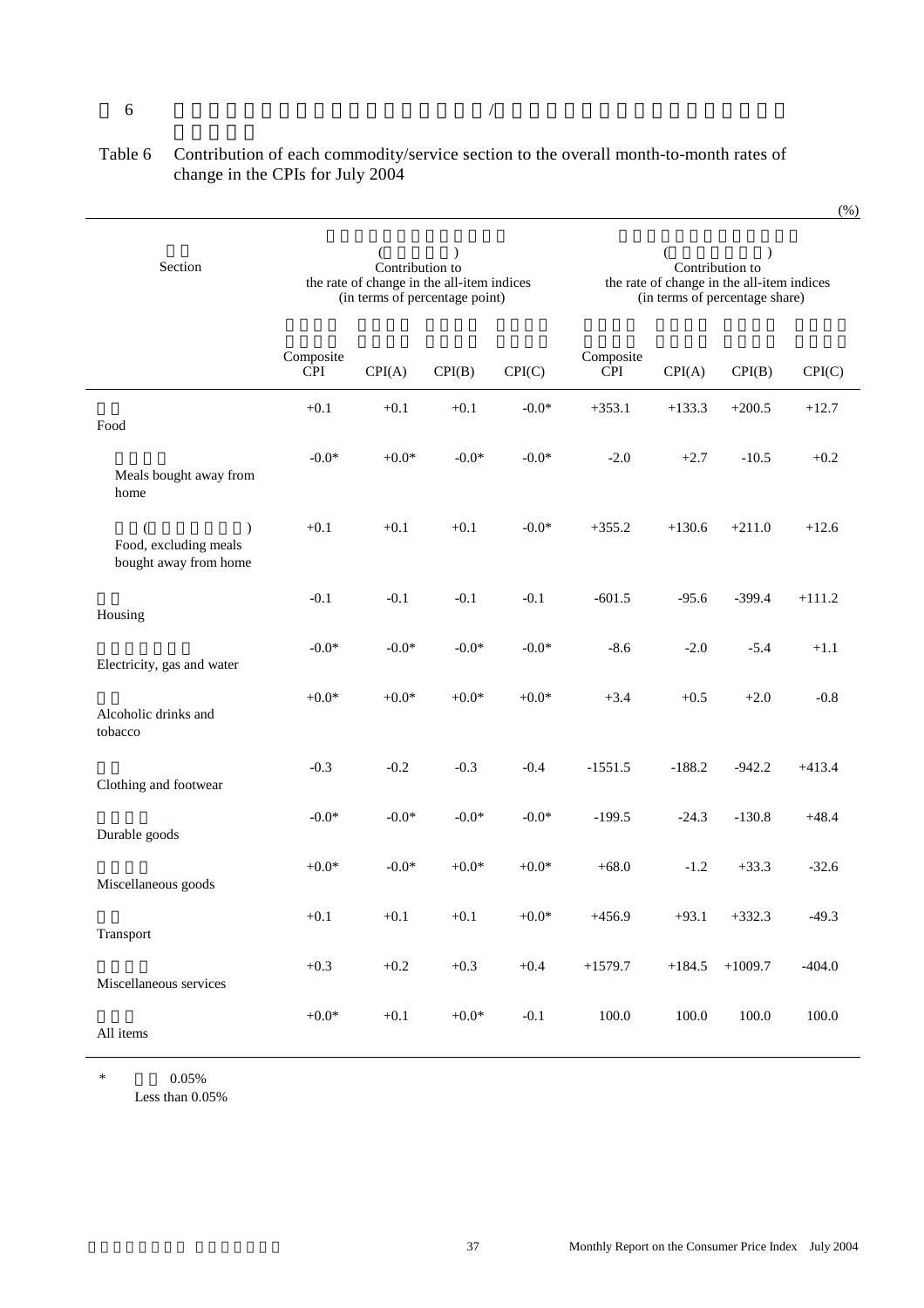#### $7($

 $\mathcal{A}$ 

 $\mathcal{A}$ 

Table 7(A) Commodity/service groups with the largest contributions to the overall month-to-month rate of change in the Composite CPI for July 2004

|     |  | Group of commodity / service                | Weight  | Index for Jul<br>2004 compared<br>with that for<br>Jun 2004 | Contribution (in<br>terms of % share)<br>to rate of change<br>in Composite CPI |
|-----|--|---------------------------------------------|---------|-------------------------------------------------------------|--------------------------------------------------------------------------------|
|     |  |                                             | $(\% )$ | (% )                                                        | (% )                                                                           |
| 1.  |  | Package tours                               | 1.61    | 17.1<br>$+$                                                 | $+1727.9$                                                                      |
| 2.  |  | Inbound and outbound transport              | 1.34    | 6.0<br>$+$                                                  | $+ 508.6$                                                                      |
| 3.  |  | Fresh vegetables                            | 0.90    | 8.8<br>$+$                                                  | $+ 452.8$                                                                      |
| 4.  |  | Jewellery                                   | 1.53    | 1.2<br>$+$                                                  | $+$ 148.3                                                                      |
| 5.  |  | Children's outerclothing                    | 0.38    | 4.9                                                         | $-110.6$                                                                       |
| 6.  |  | Telephone and other communications services | 3.27    | 1.4                                                         | $-188.0$                                                                       |
| 7.  |  | Poultry                                     | 0.43    | 9.3                                                         | $-332.2$                                                                       |
| 8.  |  | Men's outerclothing                         | 0.84    | 6.5                                                         | $-362.2$                                                                       |
| 9.  |  | Rent, including rates and government rent   | 26.66   | 0.5                                                         | $-596.0$                                                                       |
| 10. |  | Women's outerclothing                       | 1.50    | 9.5                                                         | $-892.6$                                                                       |

#### $7($

#### Table 7(B) Commodity/service groups with the largest contributions to the overall month-to-month rate of change in the CPI(A) for July 2004

|     |  | Group of commodity / service                |        | Index for Jul<br>2004 compared<br>with that for<br>Jun 2004 | Contribution (in<br>terms of % share)<br>to rate of change<br>in $CPI(A)$ |  |
|-----|--|---------------------------------------------|--------|-------------------------------------------------------------|---------------------------------------------------------------------------|--|
|     |  |                                             | $(\%)$ | (% )                                                        | $(\% )$                                                                   |  |
| 1.  |  | Package tours                               | 1.07   | 16.7<br>$+$                                                 | $+ 224.8$                                                                 |  |
| 2.  |  | Fresh vegetables                            | 1.41   | 9.3<br>$+$                                                  | 140.3<br>$+$                                                              |  |
| 3.  |  | Inbound and outbound transport              | 1.19   | 7.3<br>$+$                                                  | 99.7<br>$+$                                                               |  |
| 4.  |  | Salt-water fish                             | 1.14   | 3.2<br>$+$                                                  | 35.7<br>$+$                                                               |  |
| 5.  |  | Fresh-water fish                            | 0.84   | 3.0<br>$+$                                                  | 24.5<br>$+$                                                               |  |
| 6.  |  | Telephone and other communications services | 3.94   | 1.4                                                         | 42.6                                                                      |  |
| 7.  |  | Men's outerclothing                         | 0.72   | 5.4                                                         | 46.7                                                                      |  |
| 8.  |  | Rent, including rates and government rent   | 26.84  | 0.4                                                         | 95.6                                                                      |  |
| 9.  |  | Poultry                                     | 0.67   | 9.2                                                         | 95.9                                                                      |  |
| 10. |  | Women's outerclothing                       | 1.16   | 8.5<br>-                                                    | $-115.7$                                                                  |  |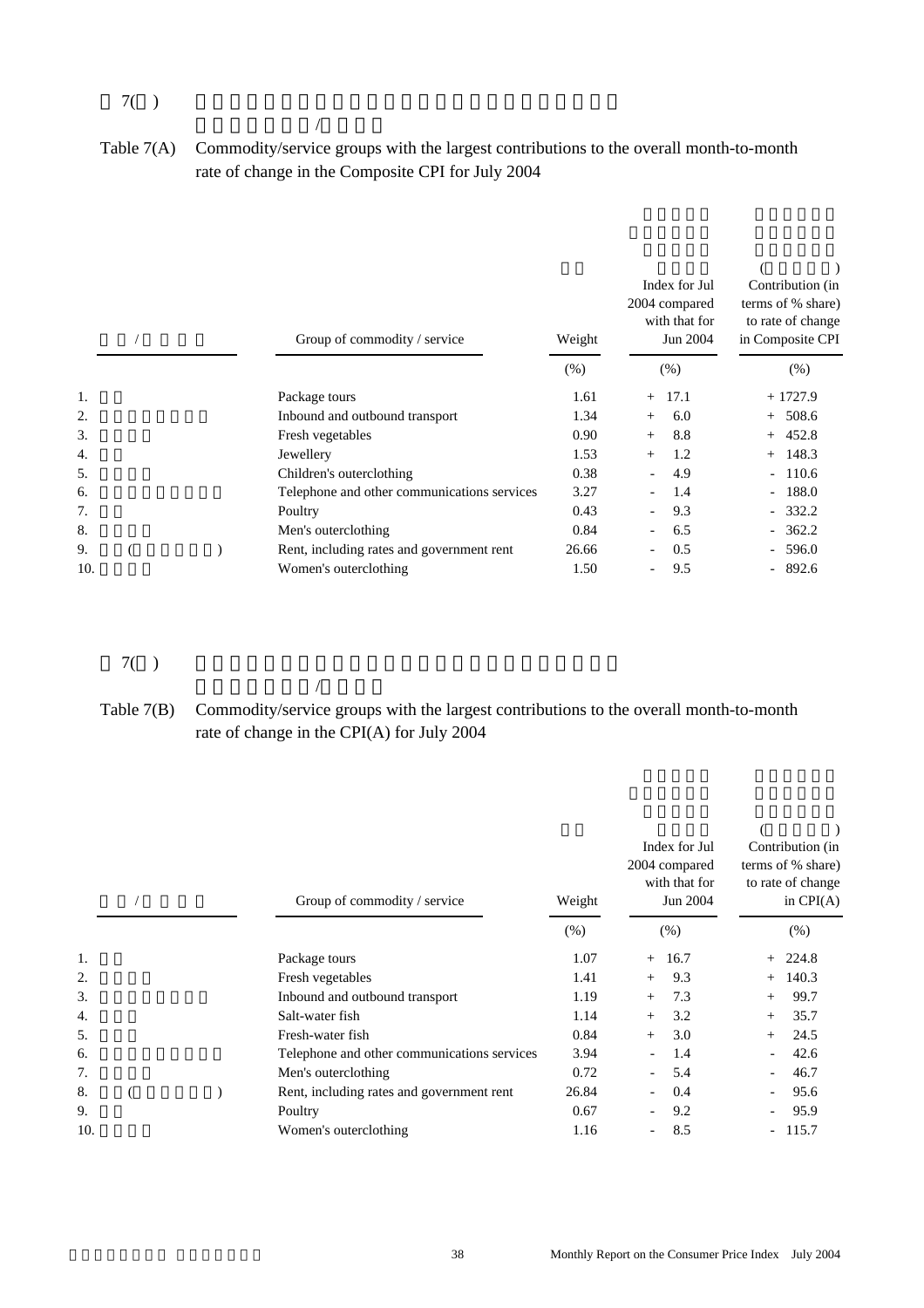#### $7($

 $\mathcal{A}$ 

 $\mathcal{A}$ 

Table 7(C) Commodity/service groups with the largest contributions to the overall month-to-month rate of change in the CPI(B) for July 2004

|     |  | Group of commodity / service                | Weight  | Index for Jul<br>2004 compared<br>with that for<br>Jun 2004 | Contribution (in<br>terms of % share)<br>to rate of change<br>in $CPI(B)$ |
|-----|--|---------------------------------------------|---------|-------------------------------------------------------------|---------------------------------------------------------------------------|
|     |  |                                             | $(\% )$ | (% )                                                        | (% )                                                                      |
| 1.  |  | Package tours                               | 1.46    | 18.0<br>$+$                                                 | $+1128.9$                                                                 |
| 2.  |  | Inbound and outbound transport              | 1.10    | 8.7<br>$+$                                                  | $+376.6$                                                                  |
| 3.  |  | Fresh vegetables                            | 0.77    | 8.5<br>$+$                                                  | $+ 235.8$                                                                 |
| 4.  |  | Jewellery                                   | 1.37    | 1.2<br>$+$                                                  | 83.9<br>$+$                                                               |
| 5.  |  | Women's footwear                            | 0.53    | 3.3                                                         | 66.1                                                                      |
| 6.  |  | Telephone and other communications services | 3.36    | 1.5                                                         | $-127.8$                                                                  |
| 7.  |  | Poultry                                     | 0.37    | 9.4                                                         | $-182.1$                                                                  |
| 8.  |  | Men's outerclothing                         | 0.91    | 5.2                                                         | $-194.0$                                                                  |
| 9.  |  | Rent, including rates and government rent   | 26.51   | 0.5                                                         | $-402.7$                                                                  |
| 10. |  | Women's outerclothing                       | 1.64    | 9.6                                                         | $-620.9$                                                                  |

 $7($ 

Table 7(D) Commodity/service groups with the largest contributions to the overall month-to-month rate of change in the CPI(C) for July 2004

|     |  | Group of commodity / service |                                           | Weight | Index for Jul<br>2004 compared<br>with that for<br>Jun 2004 | Contribution (in<br>terms of % share)<br>to rate of change<br>in $CPI(C)$ |  |  |
|-----|--|------------------------------|-------------------------------------------|--------|-------------------------------------------------------------|---------------------------------------------------------------------------|--|--|
|     |  |                              |                                           | (% )   | (% )                                                        | (% )                                                                      |  |  |
| 1.  |  |                              | Women's outerclothing                     | 1.74   | $-10.3$                                                     | $+204.9$                                                                  |  |  |
| 2.  |  |                              | Rent, including rates and government rent | 26.67  | 0.5                                                         | 114.8<br>$+$                                                              |  |  |
| 3.  |  |                              | Men's outerclothing                       | 0.87   | 9.7                                                         | 107.9<br>$^{+}$                                                           |  |  |
| 4.  |  |                              | Food, others                              | 2.58   | 1.8                                                         | 48.0<br>$^{+}$                                                            |  |  |
| 5.  |  |                              | Children's outerclothing                  | 0.44   | 8.2                                                         | 39.2<br>$^{+}$                                                            |  |  |
| 6.  |  |                              | Poultry                                   | 0.25   | 9.3                                                         | 35.8<br>$^{+}$                                                            |  |  |
| 7.  |  |                              | Fresh vegetables                          | 0.48   | 7.8<br>$+$                                                  | 38.7                                                                      |  |  |
| 8.  |  |                              | Jewellery                                 | 2.70   | 1.2<br>$^{+}$                                               | 47.6                                                                      |  |  |
| 9.  |  |                              | Inbound and outbound transport            | 1.89   | 2.8<br>$^{+}$                                               | 62.3                                                                      |  |  |
| 10. |  |                              | Package tours                             | 2.51   | 16.4                                                        | 422.2                                                                     |  |  |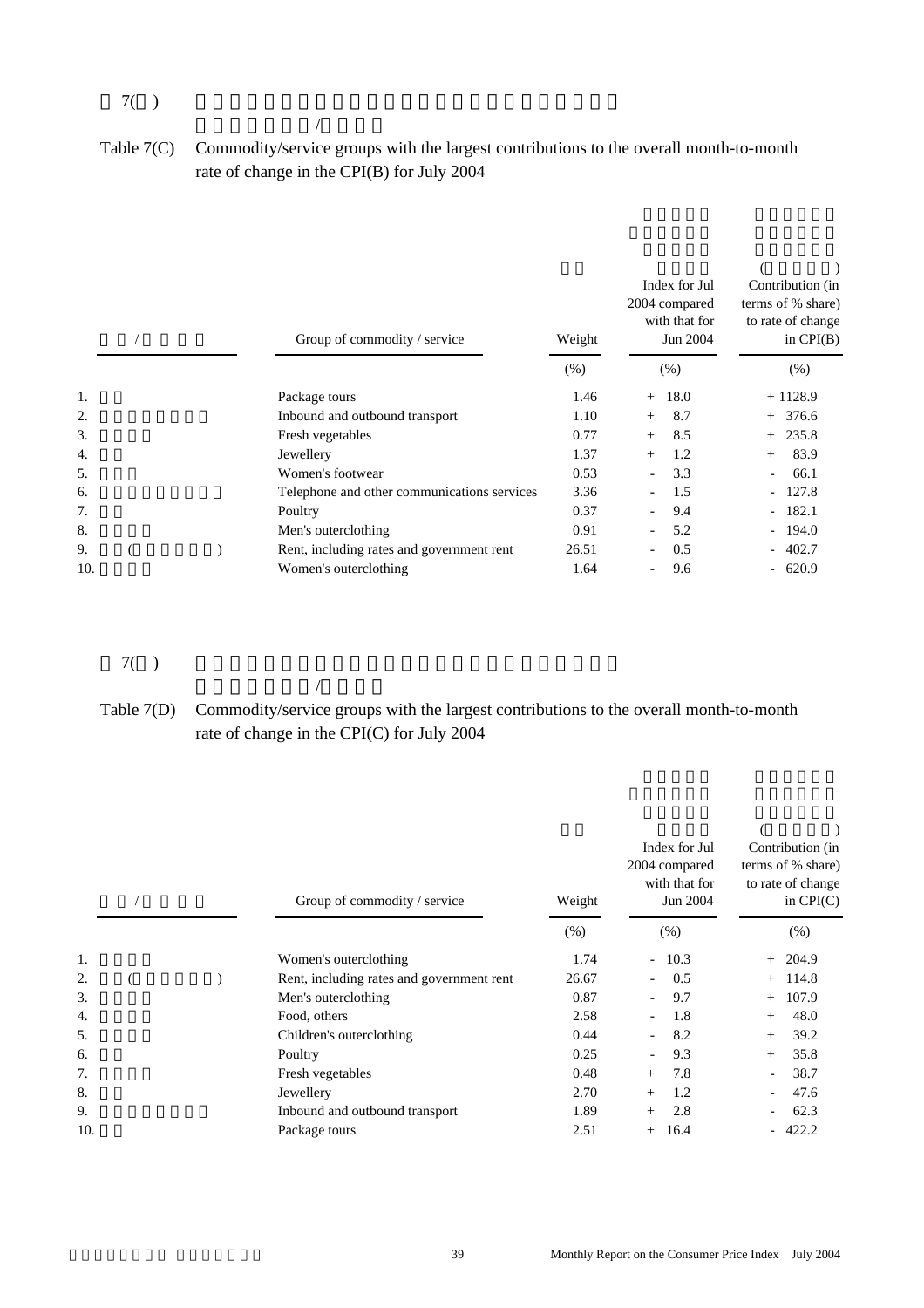|                                                 |                  | <b>July 2004</b>                         |                  | June 2004                                |                  | <b>July 2003</b>                       |
|-------------------------------------------------|------------------|------------------------------------------|------------------|------------------------------------------|------------------|----------------------------------------|
| Item                                            | Average<br>price | Price<br>range                           | Average<br>price | Price<br>range                           | Average<br>price | Price<br>range                         |
| <b>Rice</b>                                     |                  |                                          |                  |                                          |                  |                                        |
| Long grain<br>Short grain                       | 7.03<br>7.23     | $6.00 -$<br>12.50<br>$5.50 -$<br>9.90    | 7.24<br>7.01     | $6.00 -$<br>12.50<br>$5.40 -$<br>9.90    | 7.26<br>6.56     | $6.00 -$<br>12.00<br>$4.20 -$<br>7.50  |
| <b>Pork</b>                                     |                  |                                          |                  |                                          |                  |                                        |
| Best cut<br>Pork chop                           | 32.44<br>38.29   | $24.10 -$<br>46.30<br>$29.80 - 46.30$    | 32.45<br>38.26   | $24.10 - 46.30$<br>$29.80 - 46.30$       | 31.63<br>37.78   | $23.10 - 46.30$<br>$29.80 - 46.30$     |
| <b>Beef</b>                                     |                  |                                          |                  |                                          |                  |                                        |
| Best quality<br>Belly flesh                     | 55.66<br>42.43   | $39.70 -$<br>66.10<br>$29.80 -$<br>52.90 | 55.66<br>42.43   | $39.70 -$<br>66.10<br>$29.80 -$<br>52.90 | 55.84<br>42.05   | $39.70 - 66.10$<br>$29.80 - 52.90$     |
| Poultry                                         |                  |                                          |                  |                                          |                  |                                        |
| Live chicken - top grade<br>Duck - top grade    | 46.86<br>23.56   | $33.10 - 62.80$<br>$18.60 -$<br>33.10    | 52.07<br>21.86   | $39.70 - 69.40$<br>$18.60 -$<br>26.50    | 32.80<br>19.74   | $21.50 - 43.00$<br>$16.50 - 23.10$     |
| Salt-water fish                                 |                  |                                          |                  |                                          |                  |                                        |
| Golden thread                                   | 36.92            | $26.50 -$<br>52.90                       | 34.36            | $18.50 - 52.90$                          | 34.24            | $26.50 - 52.90$                        |
| Mackerel<br>Garoupa                             | 45.60<br>69.41   | $26.50 - 66.10$<br>42.30 - 105.80        | 42.41<br>67.20   | $26.50 - 66.10$<br>42.30 - 105.80        | 42.26<br>73.03   | $26.50 - 59.50$<br>46.30 - 105.80      |
| Fresh-water fish                                |                  |                                          |                  |                                          |                  |                                        |
| Grass carp<br>Big head                          | 26.34<br>23.58   | $13.20 -$<br>34.40<br>$13.20 -$<br>33.10 | 26.31<br>23.58   | $13.20 -$<br>34.40<br>$13.20 - 33.10$    | 27.35<br>24.74   | 13.20 - 34.70<br>$13.20 - 34.70$       |
| Fresh vegetables                                |                  |                                          |                  |                                          |                  |                                        |
| Cabbage, white<br>Cabbage, flowering            | 10.22<br>11.92   | 19.80<br>$5.00 -$<br>$4.10 -$<br>19.80   | 9.16<br>9.64     | 16.50<br>$3.30 -$<br>$2.50 - 19.80$      | 8.95<br>9.92     | 16.50<br>$4.10 -$<br>$2.50 - 23.10$    |
| Tomato                                          | 7.64             | $5.00 -$<br>9.90                         | 7.61             | $5.00 -$<br>9.90                         | 7.57             | $4.10 - 13.20$                         |
| Lettuce<br>Hairy gourd                          | 10.60<br>7.69    | $4.10 -$<br>16.50<br>$4.10 -$<br>11.60   | 9.16<br>7.36     | $3.30 -$<br>13.20<br>$4.10 -$<br>9.90    | 10.25<br>6.63    | $4.10 -$<br>16.50<br>$4.10 -$<br>13.20 |
|                                                 |                  |                                          |                  |                                          |                  |                                        |
| Fresh fruit (\$ each)<br>$\mathcal{L}$<br>Apple | 2.17             | $0.77 -$<br>5.00                         | 2.08             | $0.83 -$<br>5.00                         | 2.17             | $1.67 -$<br>2.50                       |
| Orange                                          | 2.78             | $1.43 -$<br>6.00                         | 2.68             | $1.25 -$<br>6.25                         | 2.63             | $1.25 -$<br>4.00                       |
| Hen eggs (\$ each)<br>$\mathcal{L}$             | 0.89             | $0.40 -$<br>1.58                         | 0.89             | $0.40 -$<br>1.58                         | 0.86             | $0.33 -$<br>1.41                       |
| Sugar                                           | 9.36             | 5.51 - 13.67                             | 9.71             | 5.51 - 14.55                             | 9.37             | 5.51 - 13.67                           |

 $\overline{1}$ HK\$/kg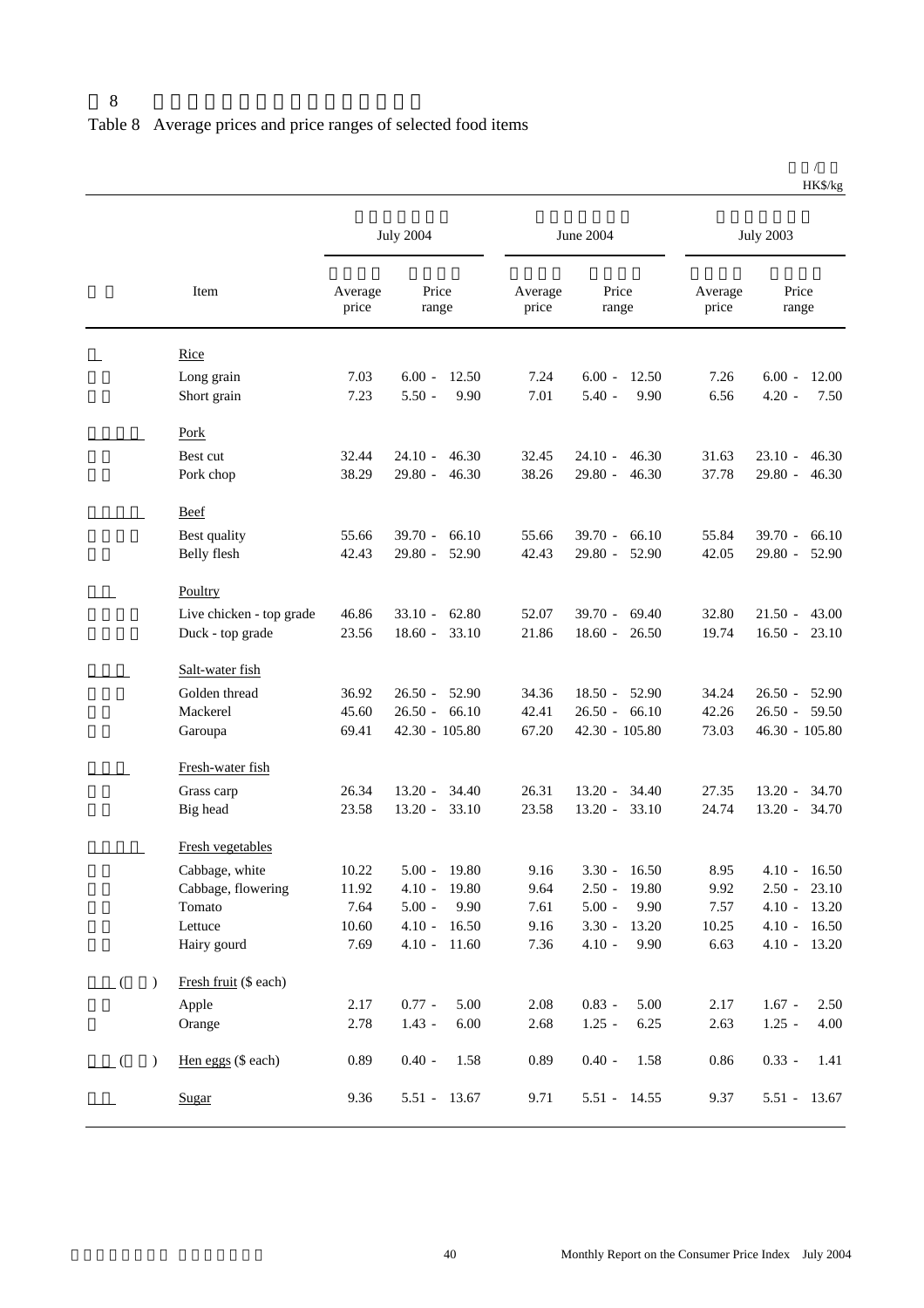



指數 Index 按年變動率 Year-on-year rate of change

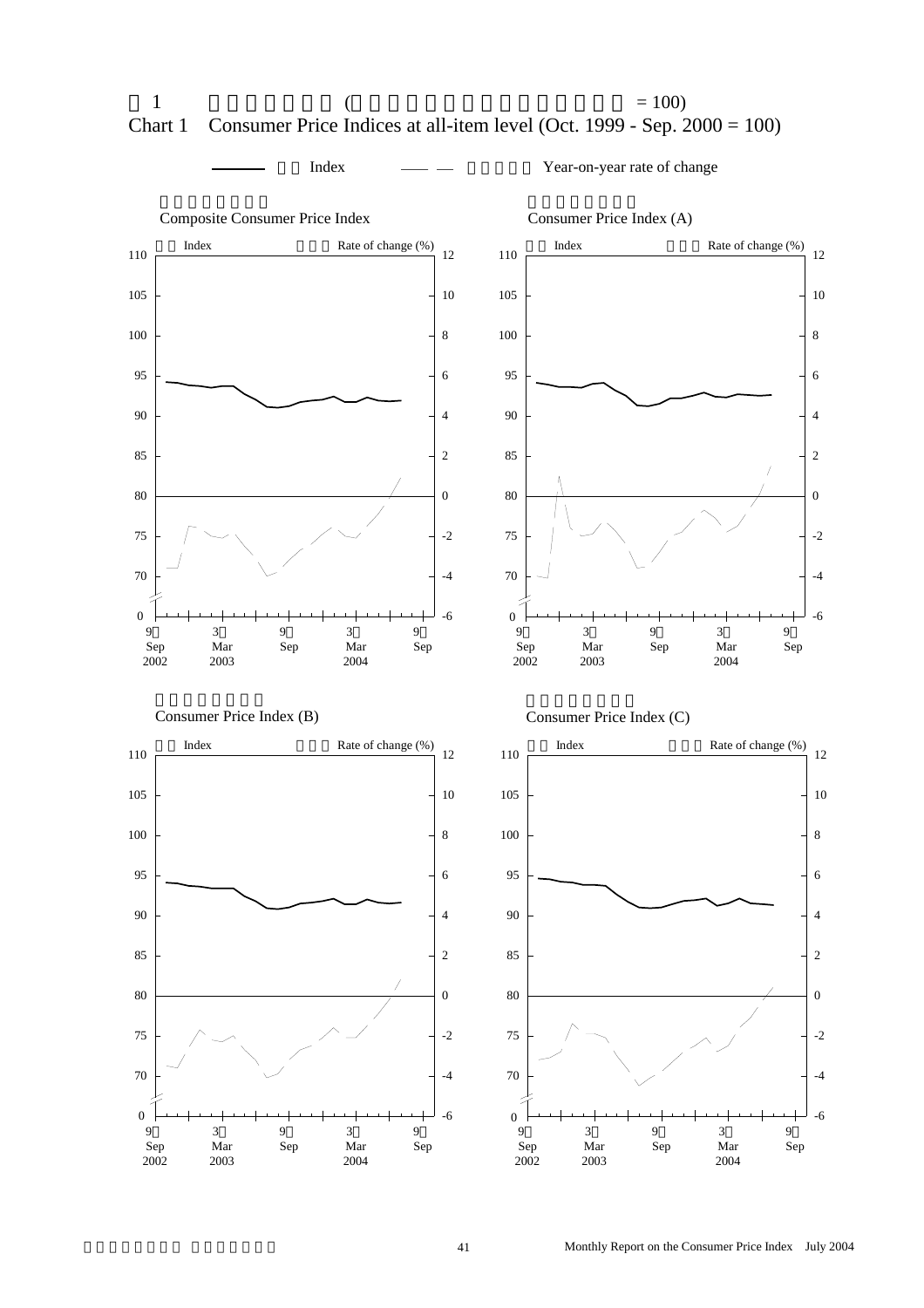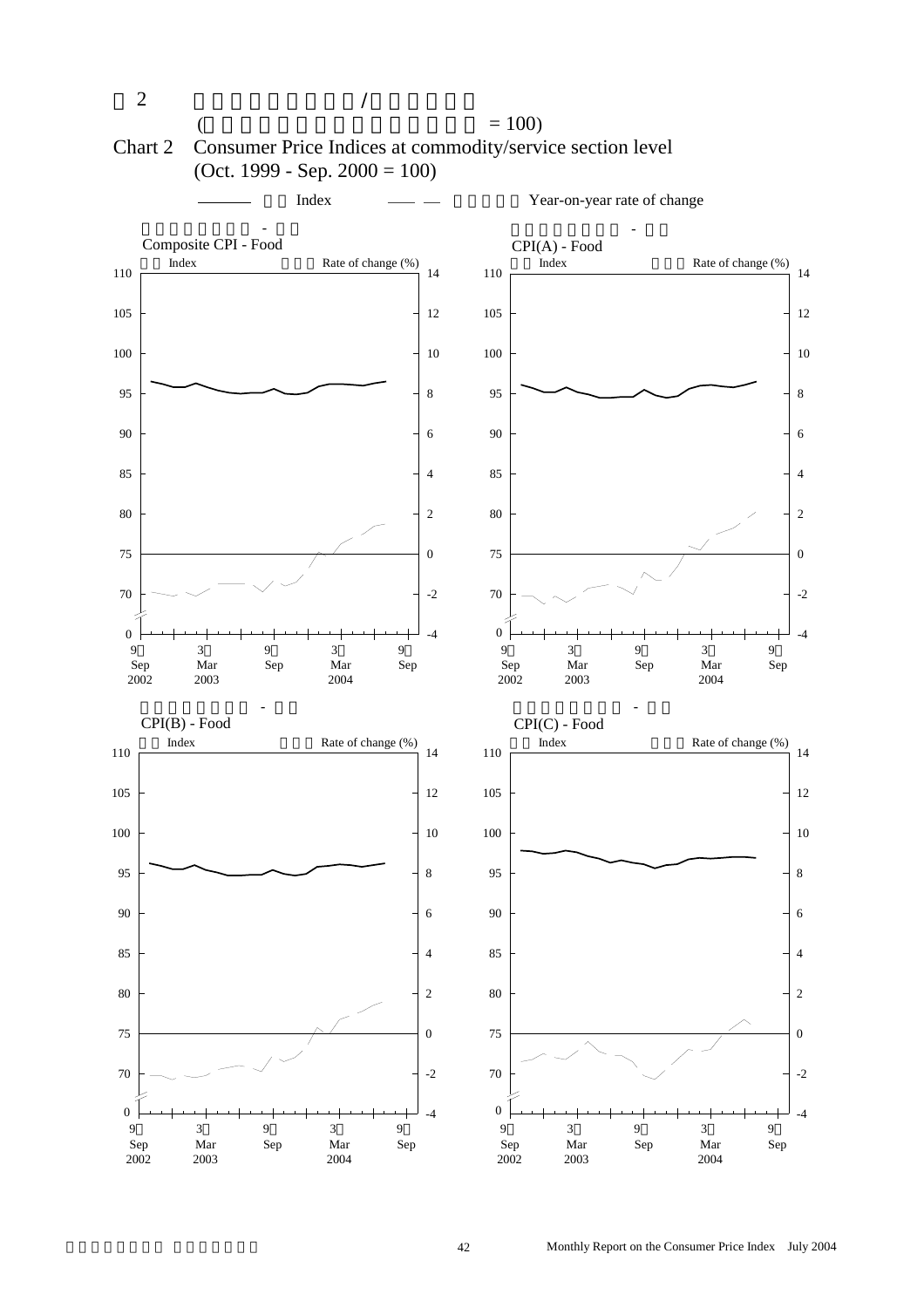

Note: "Housing" section exhibited sharp price movements mainly because of a waiver of public housing rentals in December 2001; and rates concession for 2002 and third quarter (July – September) of 2003.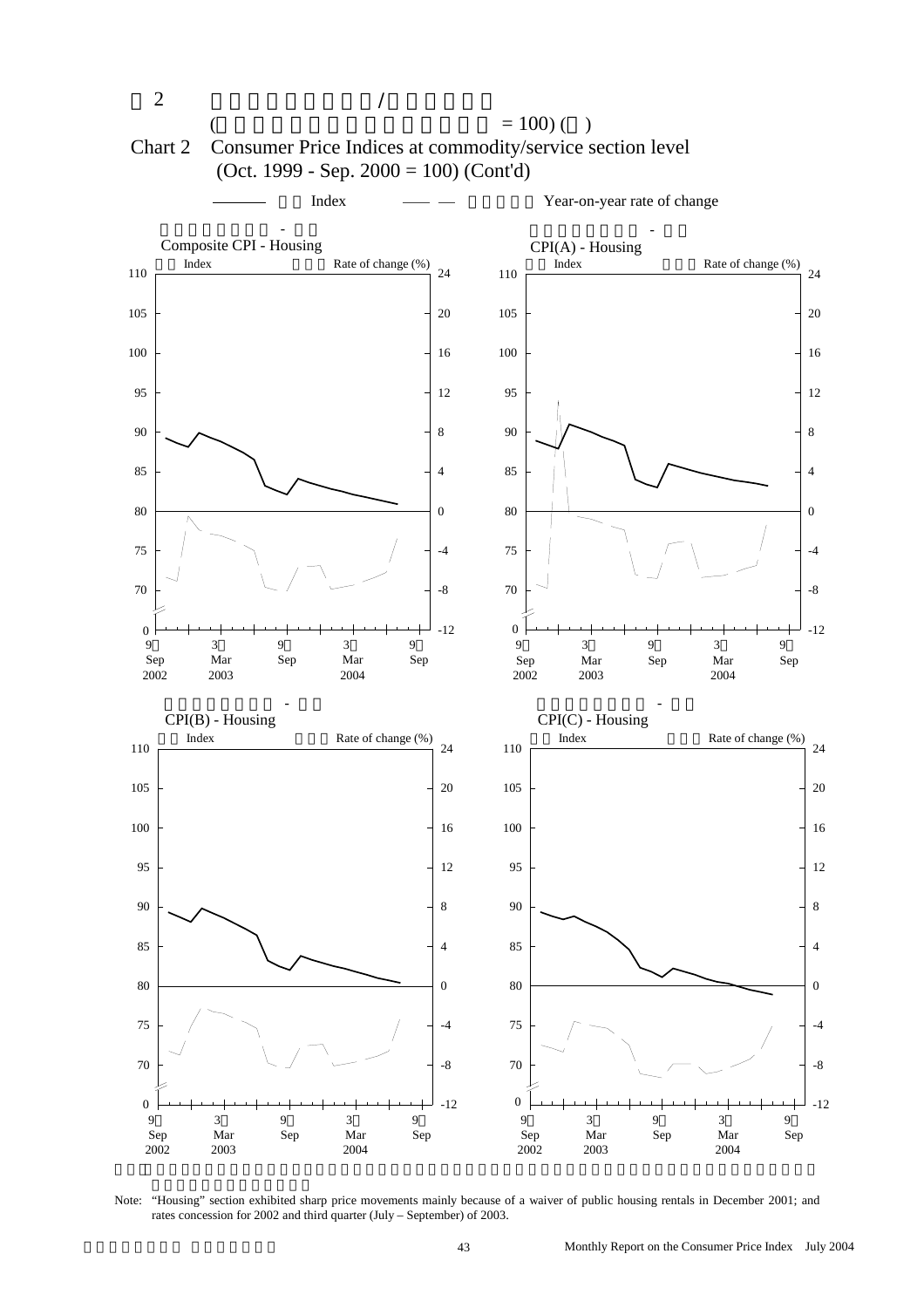

Note: "Electricity, gas and water" section exhibited sharp price movements mainly because of an electricity charge rebate by one electricity company in early 2003, mid-2003 and early 2004; and concessions on water and sewage charges by the Government for the financial year 2002/03 and Aug – Nov 2003.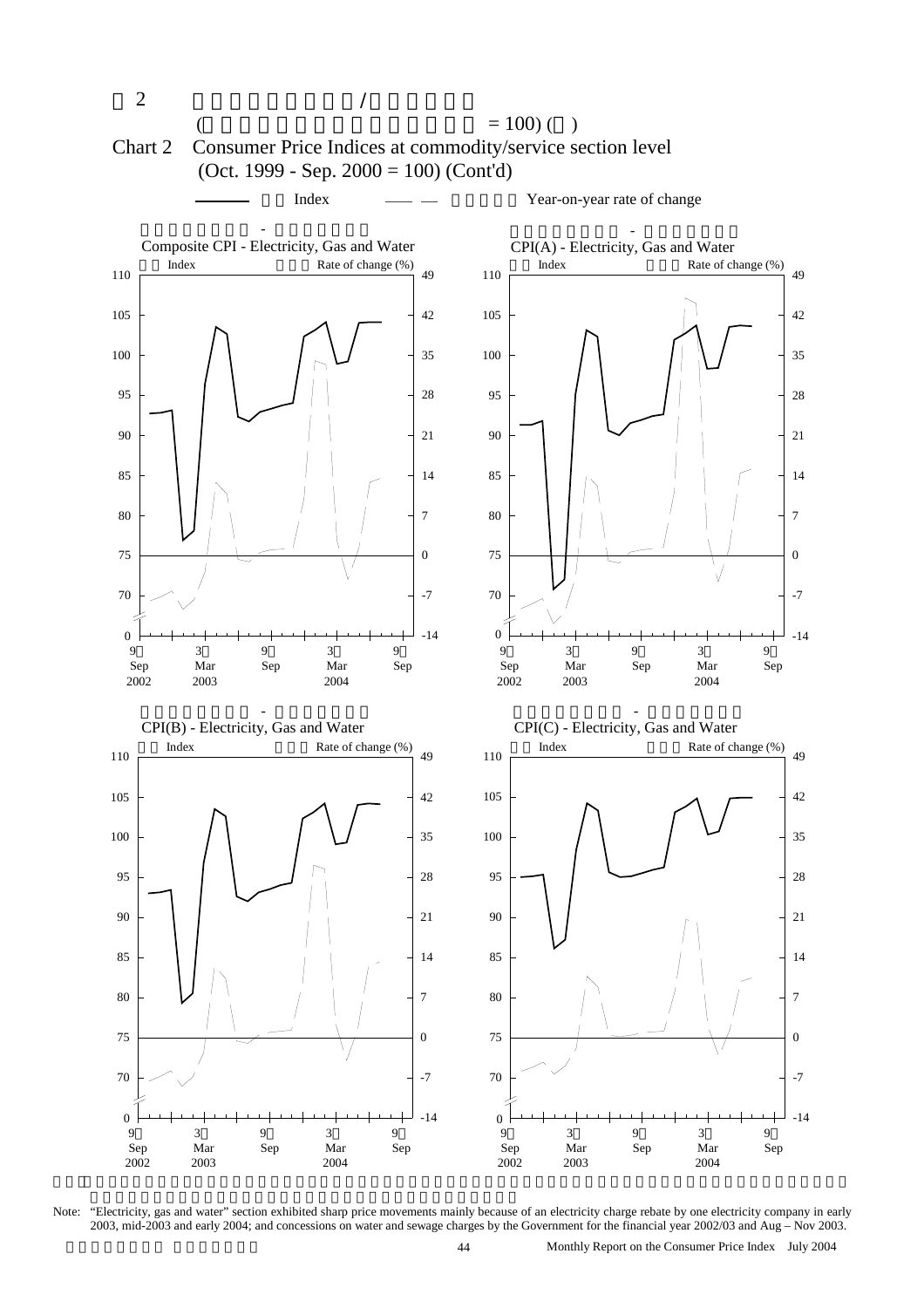

## Chart 2 Consumer Price Indices at commodity/service section level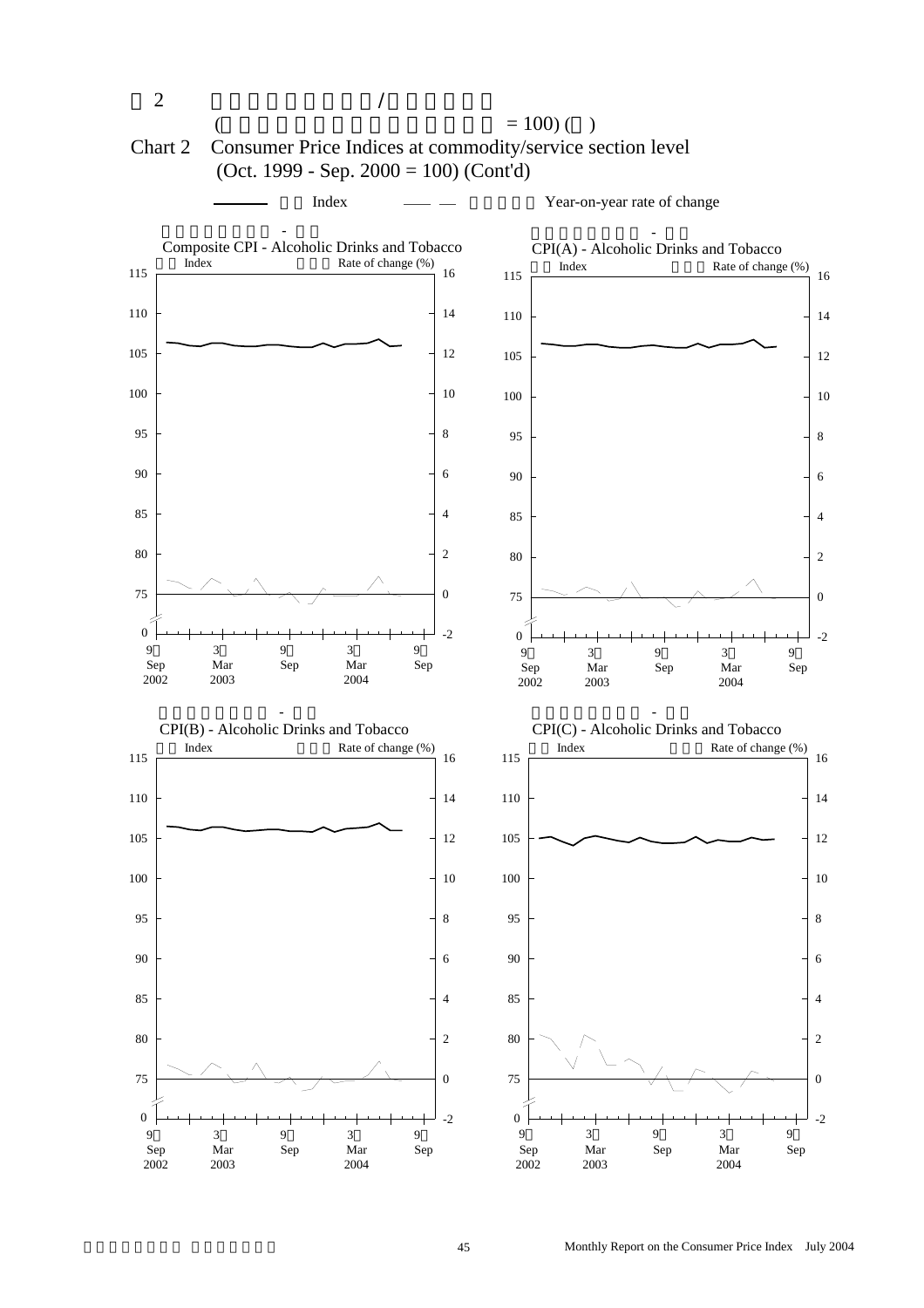

Note: "Clothing and footwear" section exhibited sharp price movements mainly due to seasonal factors.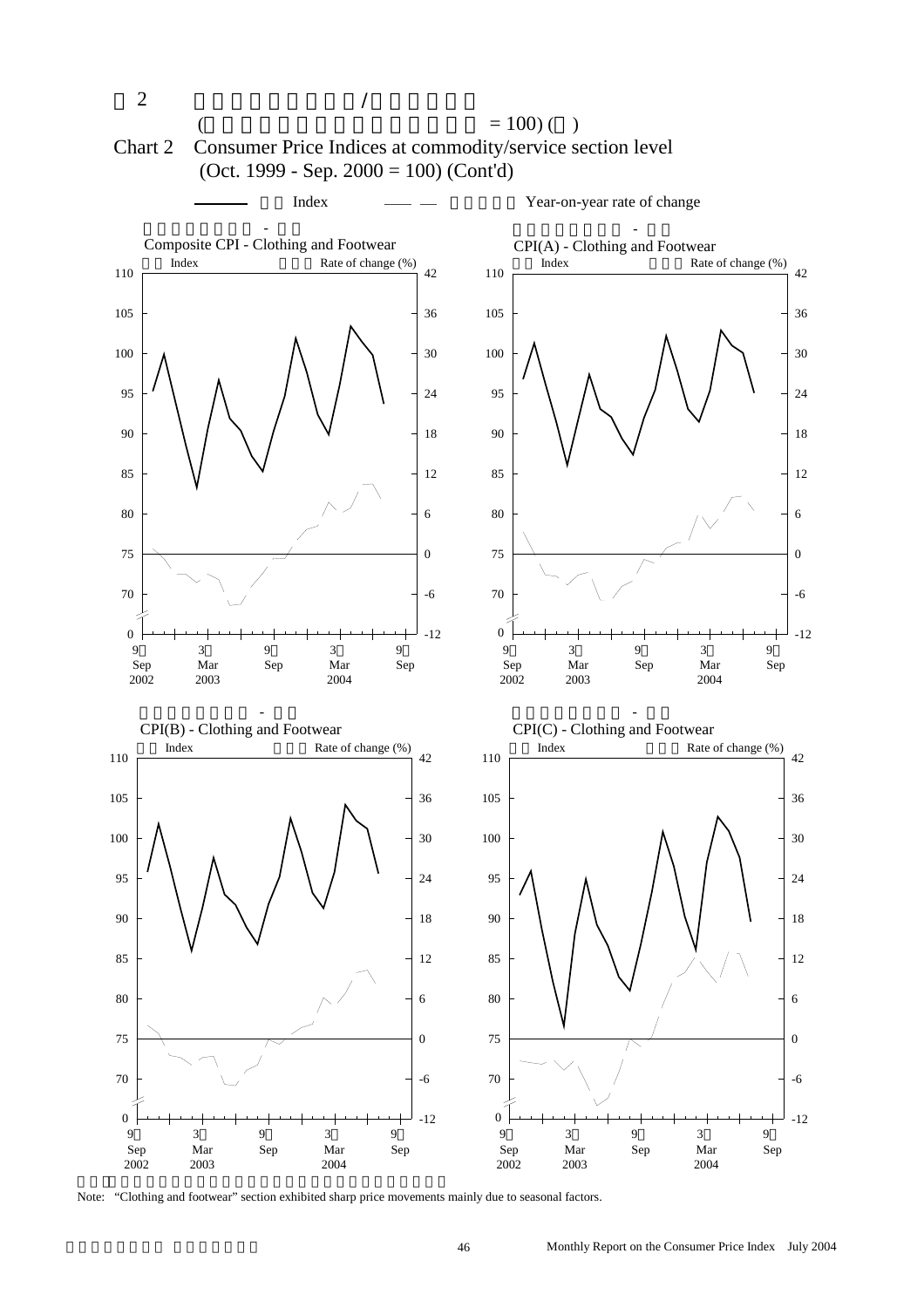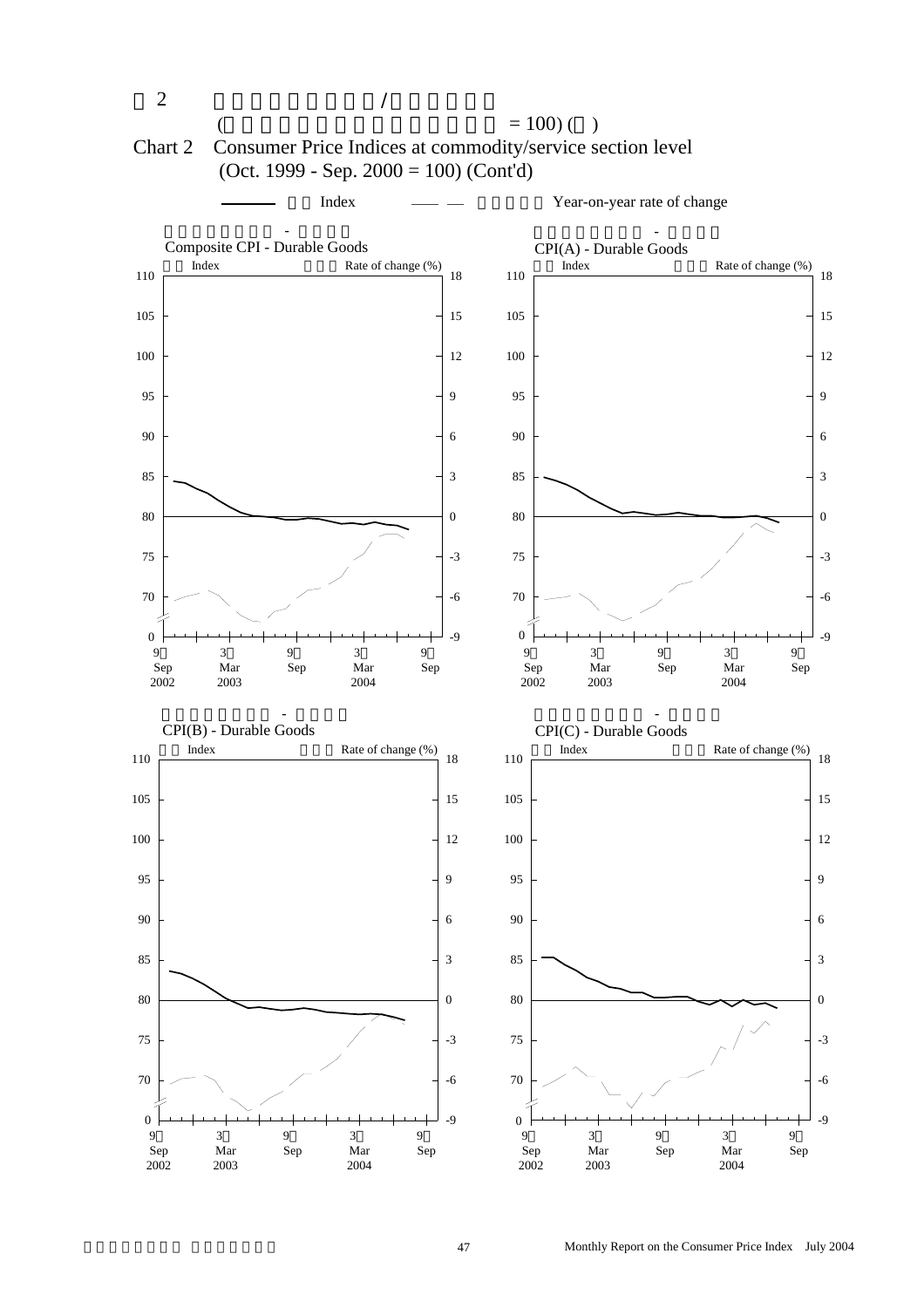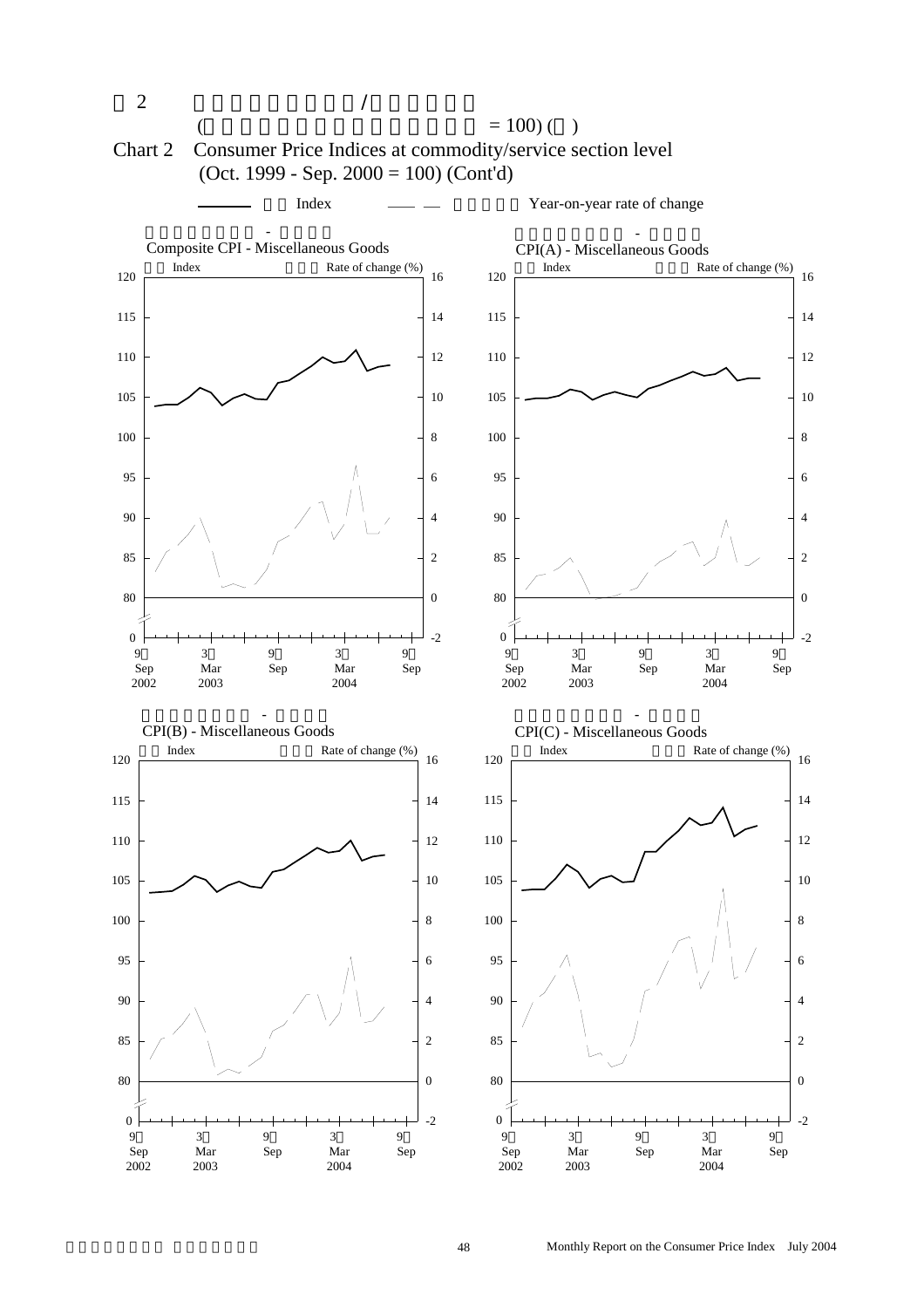

49 Monthly Report on the Consumer Price Index July 2004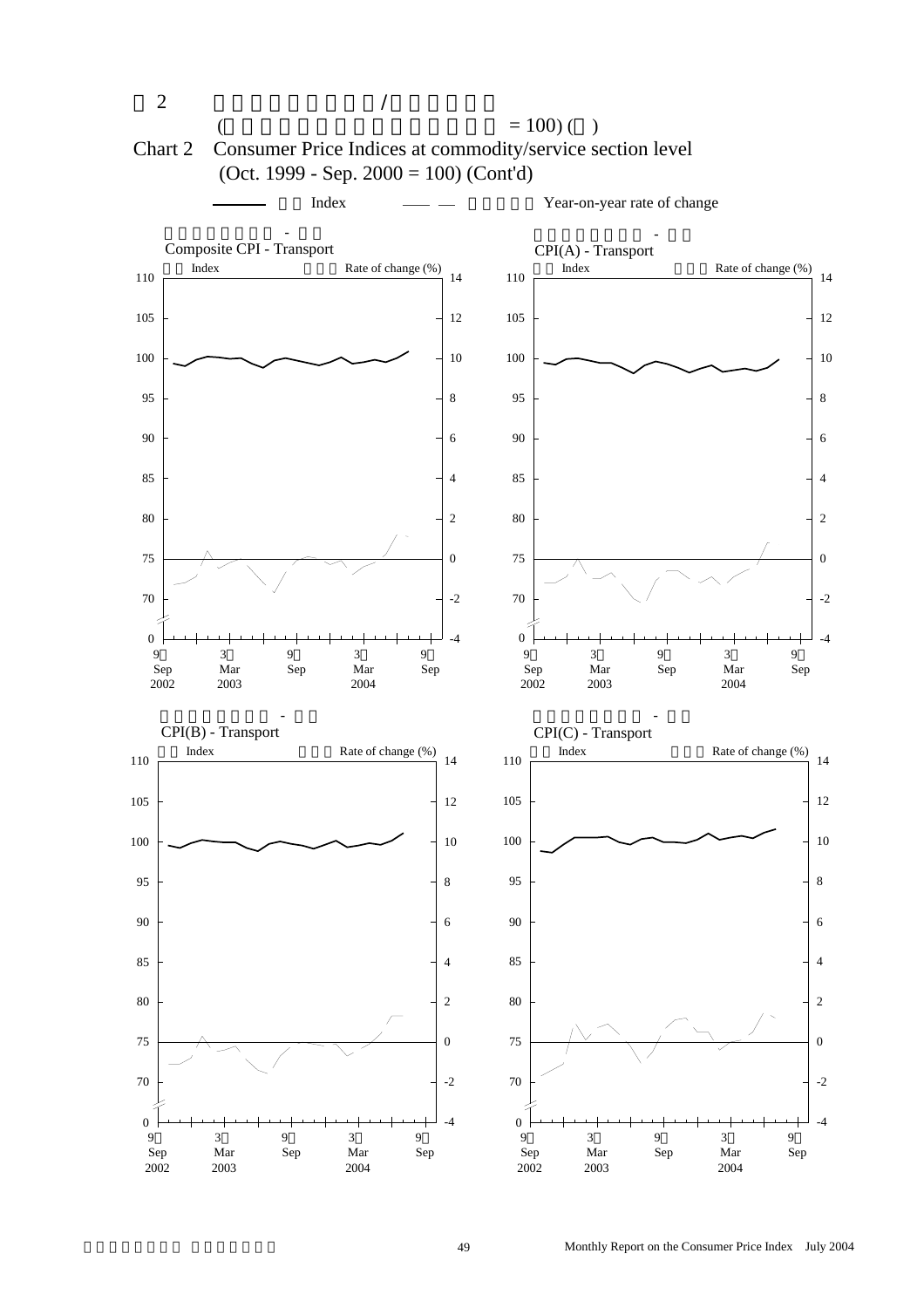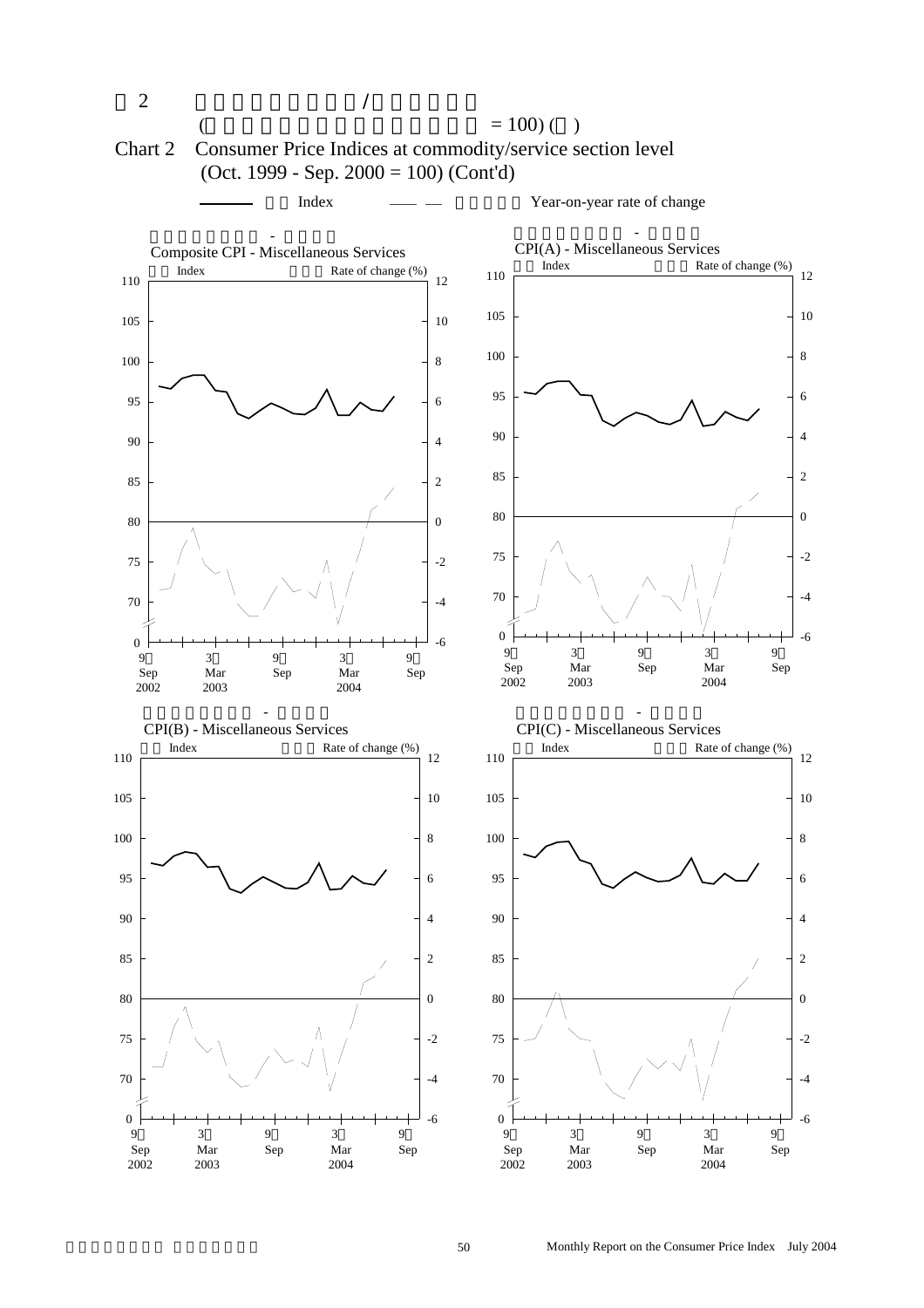| $\ddot{\cdot}$<br>$\overline{4}$                                                                |                           |                                         |                                               |                          | $($ / /<br>$\lambda$     |                 |                |
|-------------------------------------------------------------------------------------------------|---------------------------|-----------------------------------------|-----------------------------------------------|--------------------------|--------------------------|-----------------|----------------|
| (852) 2842 8844<br>$\ddot{\cdot}$<br>(852) 2842 8845<br>(852) 2598 7482<br>$\ddot{\phantom{a}}$ | $\mathcal{L}$<br>$\left($ | (2)<br>(3)<br>$\mathcal{L}$<br>$\left($ | $\left($<br>$\mathcal{L}$<br>$\left(a\right)$ |                          |                          | (b)             | €<br>(a) x (b) |
| $1.$<br>$\mathcal{E}$<br>(J430004)<br>BO)                                                       | 34.0                      | 4.5                                     | 38.5                                          | /2004                    | 12/2004                  |                 |                |
| 2.<br>(J43010300B)                                                                              | 36.0                      | 8.2                                     | 44.2                                          |                          |                          |                 |                |
| 3.<br>(J337120000)                                                                              | 28.0                      | 8.2                                     | 36.2                                          |                          |                          |                 |                |
| $\overline{4}$ .<br>$\mathcal{C}$<br>(J470004)<br>$B\!O\!$                                      | 65.0                      | 16.5                                    | 81.5                                          | $/2004\,$                | 12/2004                  |                 |                |
| 5.<br>$\mathcal{L}$<br>€<br>$)$ (J410004<br>BO)<br>€                                            | 12.0                      | $3.0\,$                                 | 15.0                                          | /2004                    | 24/2004                  |                 |                |
| 6.<br>$\mathcal{L}$<br>(J47010300B)                                                             | 74.0                      | $28.0\,$                                | 102.0                                         | $\overline{\phantom{a}}$ | $\overline{\phantom{a}}$ |                 |                |
| 7.<br>$\mathcal{L}$<br>(<br>(J57290100B0)<br>$\left($<br>$\mathcal{L}$                          | 84.0                      | 16.4                                    | 100.4                                         |                          | $\blacksquare$           |                 |                |
| 8.                                                                                              |                           |                                         |                                               |                          |                          |                 |                |
| 9.                                                                                              |                           |                                         |                                               |                          |                          |                 |                |
| 10.                                                                                             |                           |                                         |                                               |                          |                          |                 |                |
|                                                                                                 |                           |                                         |                                               |                          |                          |                 |                |
|                                                                                                 |                           |                                         |                                               |                          |                          |                 |                |
|                                                                                                 |                           |                                         |                                               |                          |                          |                 |                |
|                                                                                                 |                           |                                         |                                               |                          |                          |                 |                |
| $\left(1\right)$<br>(http://www.statisticalbookstore.gov.hk)<br>$\left( 2\right)$               |                           |                                         |                                               |                          |                          |                 |                |
| (3)<br>(852) 2842 8845                                                                          | $(852)$ 2598 7482)        |                                         |                                               | €                        |                          | (852) 2842 8844 |                |
|                                                                                                 |                           |                                         | $\overline{4}$                                |                          |                          |                 |                |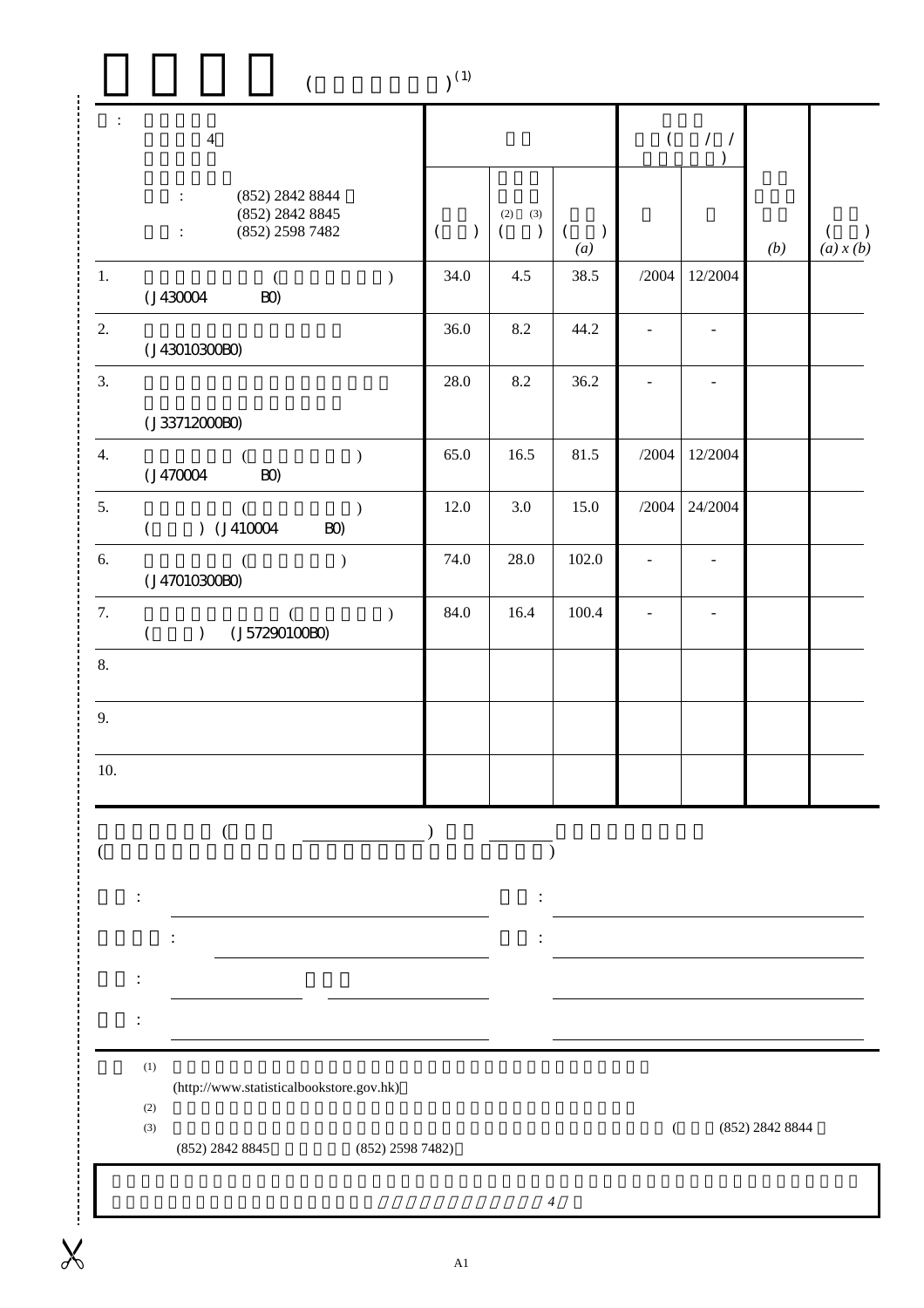## **Mail Order Form** (Applicable to hardcopies only) (1)

|        | Mail Order Form (Applicable to hardcopies only) <sup>(1)</sup>                                                                                                                                                                                                                                                                                                                                                                                                                                                                                                                                 |                       |                                         |                                     |                                                 |                                                         |                                                |                                        |  |
|--------|------------------------------------------------------------------------------------------------------------------------------------------------------------------------------------------------------------------------------------------------------------------------------------------------------------------------------------------------------------------------------------------------------------------------------------------------------------------------------------------------------------------------------------------------------------------------------------------------|-----------------------|-----------------------------------------|-------------------------------------|-------------------------------------------------|---------------------------------------------------------|------------------------------------------------|----------------------------------------|--|
|        | To: Publications Sales Section,<br>Information Services Department,<br>4/F, Murray Building,                                                                                                                                                                                                                                                                                                                                                                                                                                                                                                   |                       | Price                                   |                                     |                                                 | Please indicate<br>Month/Quarter/<br>Issue no. and Year |                                                |                                        |  |
|        | Garden Road,<br>Hong Kong.<br>$(852)$ 2842 8844 or<br>Tel.<br>(852) 2842 8845<br>$: (852)$ 2598 7482<br>Fax.                                                                                                                                                                                                                                                                                                                                                                                                                                                                                   | Per<br>copy<br>(HK\$) | Local<br>postage<br>(2) & (3)<br>(HK\$) | Total<br>(HK\$)<br>$\left(a\right)$ | From                                            | To                                                      | Total<br>no. of<br>issue(s)<br>required<br>(b) | Total<br>amount<br>(HK\$)<br>(a) x (b) |  |
| 1.     | Monthly Report on the Consumer Price<br>Index 2004 issues (J430004<br>B(0)                                                                                                                                                                                                                                                                                                                                                                                                                                                                                                                     | 34.0                  | 4.5                                     | 38.5                                | /2004                                           | 12/2004                                                 |                                                |                                        |  |
| 2.     | Annual Report on the Consumer Price<br>Index 2003 (J43010300B0)                                                                                                                                                                                                                                                                                                                                                                                                                                                                                                                                | 36.0                  | 8.2                                     | 44.2                                |                                                 |                                                         |                                                |                                        |  |
| 3.     | 1999/2000 Household Expenditure Survey<br>and the Rebasing of the Consumer Price<br>Indices (J33712000B0)                                                                                                                                                                                                                                                                                                                                                                                                                                                                                      | 28.0                  | 8.2                                     | 36.2                                |                                                 |                                                         |                                                |                                        |  |
| 4.     | Hong Kong Monthly Digest of Statistics<br>2004 issues (J470004<br>B(0)                                                                                                                                                                                                                                                                                                                                                                                                                                                                                                                         | 65.0                  | 16.5                                    | 81.5                                | /2004                                           | 12/2004                                                 |                                                |                                        |  |
| 5.     | Hong Kong Economic Trends 2004 issues<br>(half-monthly) (J410004<br>B(0)                                                                                                                                                                                                                                                                                                                                                                                                                                                                                                                       | 12.0                  | 3.0                                     | 15.0                                | /2004                                           | 24/2004                                                 |                                                |                                        |  |
| 6.     | Hong Kong Annual Digest of Statistics<br>2003 edition (J47010300B0)                                                                                                                                                                                                                                                                                                                                                                                                                                                                                                                            | 74.0                  | 28.0                                    | 102.0                               |                                                 |                                                         |                                                |                                        |  |
| 7.     | Hong Kong Social and Economic Trends<br>2001 edition (biennial) (J57290100B0)                                                                                                                                                                                                                                                                                                                                                                                                                                                                                                                  | 84.0                  | 16.4                                    | 100.4                               |                                                 |                                                         |                                                |                                        |  |
| 8.     |                                                                                                                                                                                                                                                                                                                                                                                                                                                                                                                                                                                                |                       |                                         |                                     |                                                 |                                                         |                                                |                                        |  |
| 9.     |                                                                                                                                                                                                                                                                                                                                                                                                                                                                                                                                                                                                |                       |                                         |                                     |                                                 |                                                         |                                                |                                        |  |
| 10.    |                                                                                                                                                                                                                                                                                                                                                                                                                                                                                                                                                                                                |                       |                                         |                                     |                                                 |                                                         |                                                |                                        |  |
| Name:  | I enclose a cheque (No. ) of HK\$<br>order. (Note : Please have the cheque crossed and made payable to 'The Government of the Hong Kong<br>Special Administrative Region' or 'The Government of the HKSAR'.)                                                                                                                                                                                                                                                                                                                                                                                   |                       |                                         |                                     | for the payment of the above<br>Title of post : |                                                         |                                                |                                        |  |
|        | Name of organization :                                                                                                                                                                                                                                                                                                                                                                                                                                                                                                                                                                         |                       |                                         |                                     |                                                 |                                                         |                                                |                                        |  |
| Tel.:  | Fax:<br>$\frac{1}{\sqrt{1-\frac{1}{2}}\left(1-\frac{1}{2}\right)}$                                                                                                                                                                                                                                                                                                                                                                                                                                                                                                                             |                       |                                         |                                     |                                                 |                                                         |                                                |                                        |  |
| Date:  |                                                                                                                                                                                                                                                                                                                                                                                                                                                                                                                                                                                                |                       |                                         |                                     |                                                 |                                                         |                                                |                                        |  |
| Notes: | <sup>(1)</sup> For ordering or arranging subscription to softcopies, please visit the online "Statistical Bookstore, Hong Kong"<br>(http://www.statisticalbookstore.gov.hk)<br>(2) For mailings to addresses outside Hong Kong, please do not send in a cheque now. The required postage will be advised upon<br>receipt of order.<br>(3) For an order of more than one copy of an annual or ad hoc publication with the same title, please consult the Information<br>Services Department about the required local postage. (Tel.: (852) 2842 8844 or (852) 2842 8845, Fax: (852) 2598 7482). |                       |                                         |                                     |                                                 |                                                         |                                                |                                        |  |
|        | The information provided herein will only be used for processing your order of publications and will not be disclosed to parties<br>which are not involved in the processing. You may seek access to or correction of the information by addressing your request to<br>the Publications Sales Section, Information Services Department, 4/F, Murray Building, Garden Road, Hong Kong.                                                                                                                                                                                                          |                       |                                         |                                     |                                                 |                                                         |                                                | :                                      |  |

 $\chi$